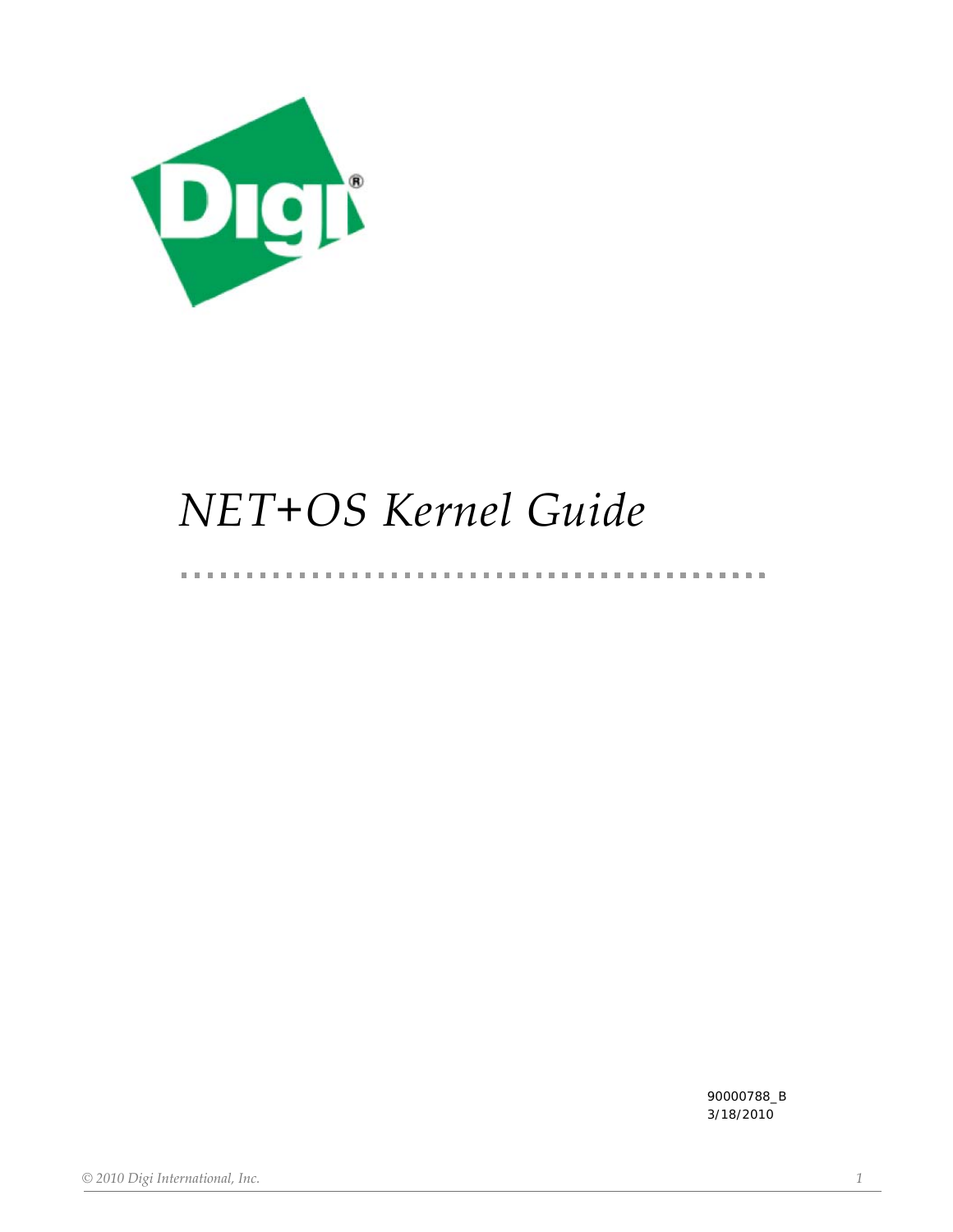# **© 2010 Digi International, Inc.**

Printed in the United States of America.

Digi, Digi International, the Digi logo, the Making Device Networking Easy logo, NetSilicon, a Digi International Company, NET+, NET+OS and NET+Works are trademarks or registered trademarks of Digi International, Inc. in the United States and other countries worldwide. All other trademarks are the property of their respective owners.

Information is this document is subject to change without notice and does not represent a commitment on the part of Digi International.

Digi provides this document "as is," without warranty of any kind, either expressed or implied, including, but not limited to, the implied warranties of fitness or merchantability for a particular purpose. Digi may make improvements and/or changes in this manual or in the product(s) and/or the program(s) described in this manual at any time.

This product could include technical inaccuracies or typographical errors. Changes are made periodically to the information herein; these changes may be incorporated in new editions of the publication.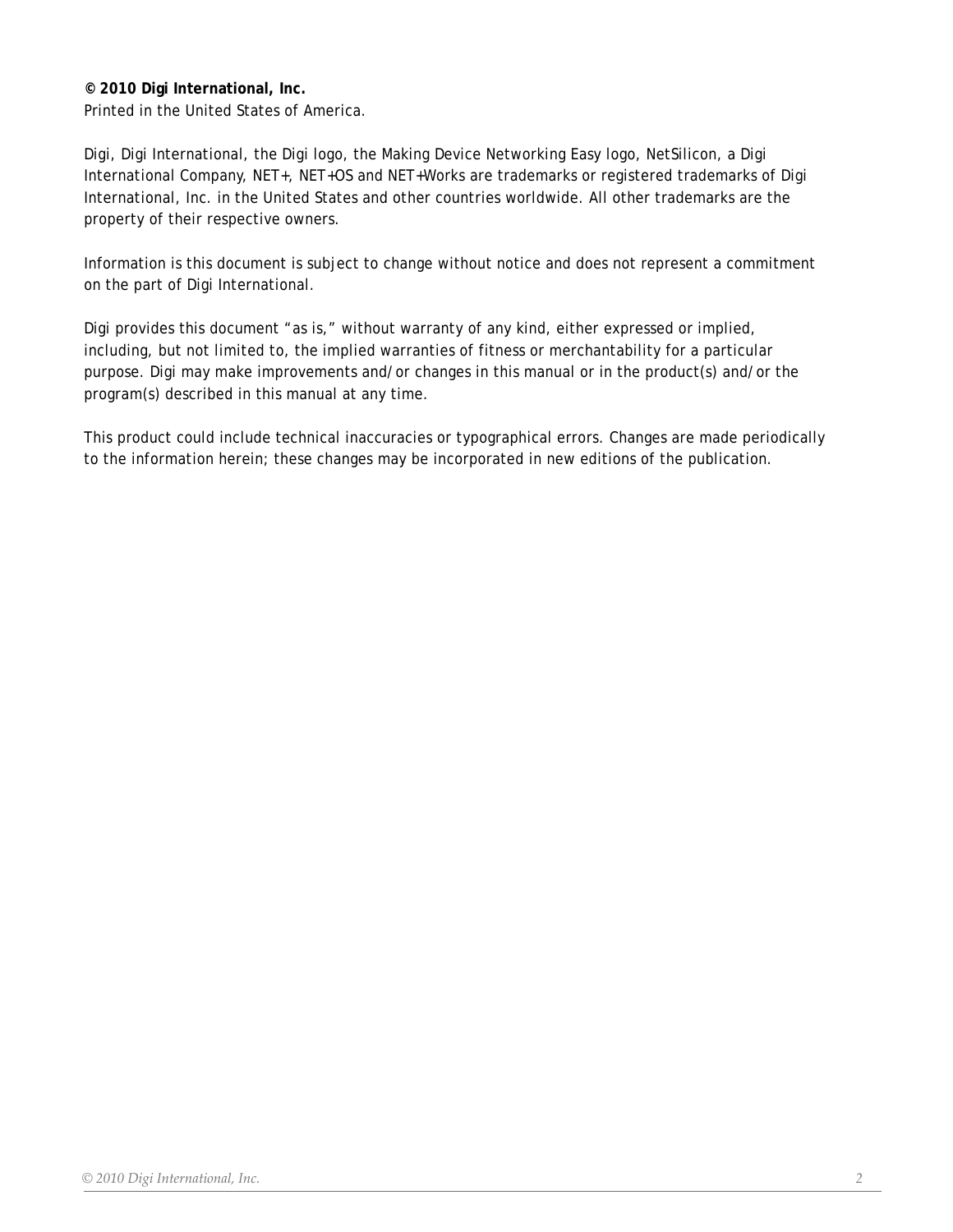# **Contents**

#### **[Introduction to the NET+OS Kernel Guide 9](#page-8-0)**

#### **[NET+OS kernel unique features 10](#page-9-0)**

*[The picokernel architecture 10](#page-9-1) [ANSI C source code 10](#page-9-2) [Embedded applications 10](#page-9-3) [Real-time Software 10](#page-9-4) [Multitasking 11](#page-10-0) [Tasks vs. threads 11](#page-10-1)*

#### **[NET+OS kernel benefits 11](#page-10-2)**

*[Improved responsiveness 11](#page-10-3) [Software maintenance 12](#page-11-0) [Increased throughput 12](#page-11-1) [Processor isolation 12](#page-11-2) [Dividing the application 12](#page-11-3) [Ease of use 13](#page-12-0) [Improving time-to-market 13](#page-12-1) [Protecting the software investment 13](#page-12-2)*

#### **[Functional Components of the NET+OS Kernel 14](#page-13-0)**

### **[Execution overview 15](#page-14-0)**

*[Initialization 15](#page-14-1) [Thread execution 15](#page-14-2) [Interrupt service routines \(ISR\) 16](#page-15-0) [Application timers 16](#page-15-1)*

#### **[Memory usage 16](#page-15-2)**

*[Static memory usage 16](#page-15-3) [Dynamic memory usage 17](#page-16-0)*

#### **[Initialization 18](#page-17-0)**

*[System reset 18](#page-17-1) [Development tool initialization 18](#page-17-2) [The main function 18](#page-17-3) [The tx\\_kernel\\_enter function 18](#page-17-4) [Application definition function 19](#page-18-0) [Interrupts 20](#page-19-0)*

#### **[Thread execution 21](#page-20-0)**

*[Thread execution states 21](#page-20-1) [Thread priorities 23](#page-22-0) [Thread scheduling 23](#page-22-1) [Round-robin scheduling 23](#page-22-2) [Time-slicing 23](#page-22-3) [Preemption 24](#page-23-0) [Preemption-threshold 24](#page-23-1) [Priority inheritance 24](#page-23-2) [Thread creation 24](#page-23-3) [Thread control block 24](#page-23-4)*

*[tx\\_run\\_count 25](#page-24-0) [tx\\_state 25](#page-24-1) [Currently executing thread 25](#page-24-2) [Thread stack area 26](#page-25-0) [Location of a thread stack 26](#page-25-1) [Size of a thread stack 26](#page-25-2) [Memory pitfalls 27](#page-26-0) [Reentrancy 27](#page-26-1) [Thread priority pitfalls 28](#page-27-0) [Priority overhead 28](#page-27-1) [Debugging pitfalls 29](#page-28-0)* **[Message queues 29](#page-28-1)** *[Creating message queues 30](#page-29-0) [Message size 30](#page-29-1) [Message queue capacity 30](#page-29-2) [Queue memory area 30](#page-29-3) [Thread suspension 30](#page-29-4) [Queue control block 31](#page-30-0) [Message destination pitfall 31](#page-30-1)* **[Counting semaphores 31](#page-30-2)** *[Mutual exclusion 31](#page-31-0) [Event notification 32](#page-31-1) [Creating counting semaphores 32](#page-31-2) [Thread suspension 33](#page-32-0) [Semaphore control block 33](#page-32-1) [Deadly embrace 33](#page-32-2) [Priority inversion 34](#page-33-0)* **[Mutexes 34](#page-33-1)** *[Mutex mutual exclusion 35](#page-34-0) [Creating mutexes 35](#page-34-1) [Thread suspension 35](#page-34-2) [Mutex control block 35](#page-34-3) [Deadly embrace 36](#page-35-0) [Priority inversion 36](#page-35-1) [Event flags 36](#page-35-2) [Creating event flag groups 37](#page-36-0) [Thread suspension 37](#page-36-1) [Event flag group control block 37](#page-36-2)* **[Memory block pools 37](#page-36-3)** *[Creating memory block pools 38](#page-37-0) [Memory block size 38](#page-37-1) [Pool capacity 38](#page-37-2) [Pool's memory area 38](#page-37-3) [Thread suspension 38](#page-37-4)*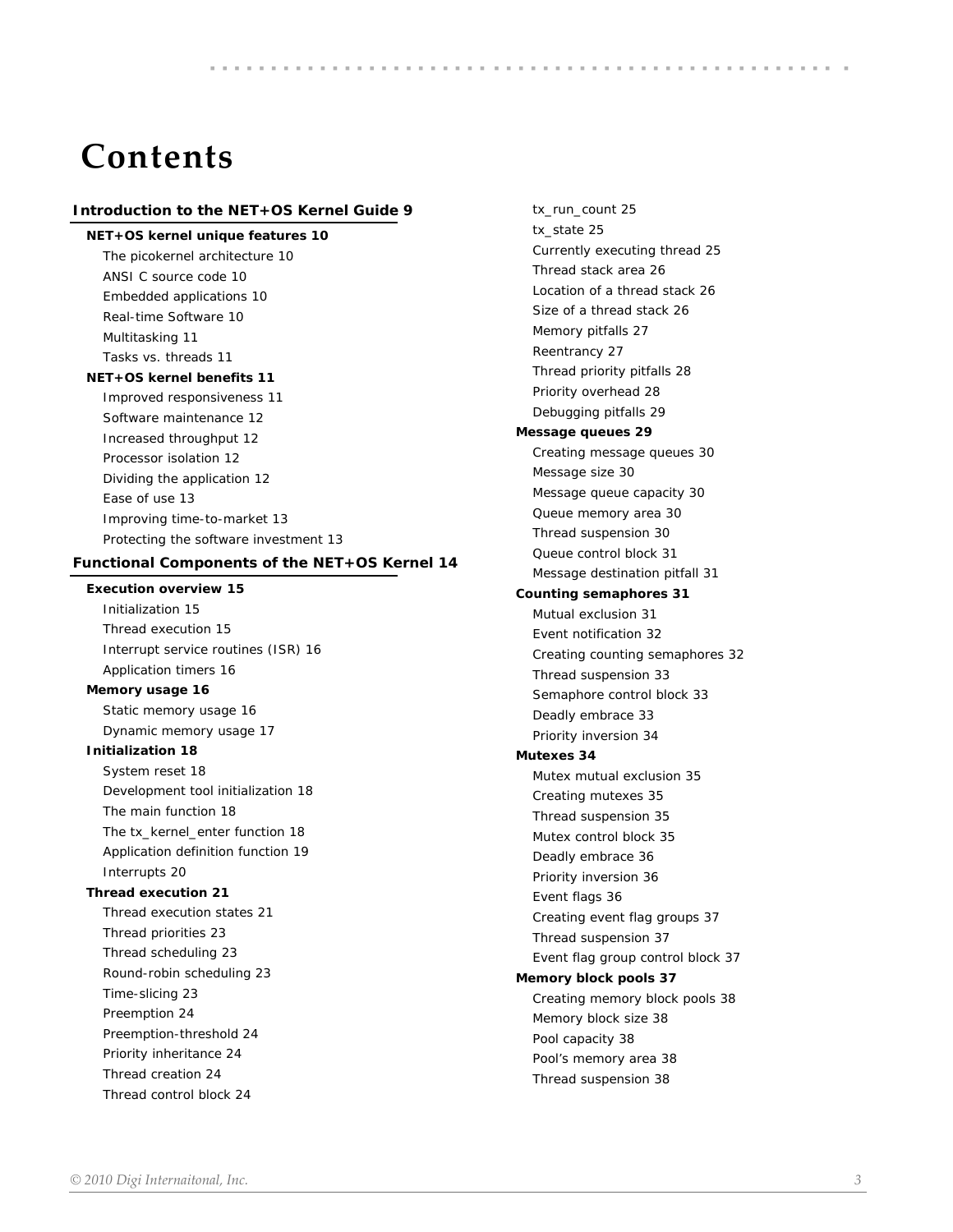# **Contents**

*[Memory block pool control block 39](#page-38-0) [Overwriting memory blocks 39](#page-38-1)* **[Memory byte pools 39](#page-38-2)** *[Creating memory byte pools 39](#page-38-3) [Pool capacity 39](#page-38-4) [Pool's memory area 40](#page-39-0) [Thread suspension 40](#page-39-1) [Memory byte pool control block 40](#page-39-2) [Un-deterministic behavior 40](#page-39-3) [Overwriting memory blocks 41](#page-40-0)* **[Application timers 41](#page-40-1)** *[Timer intervals 41](#page-40-2) [Timer accuracy 42](#page-41-0) [Timer execution 42](#page-41-1) [Creating application timers 42](#page-41-2) [Application timer control block 42](#page-41-3) [Excessive timers 42](#page-41-4)* **[Relative time 43](#page-42-0) [Interrupts 43](#page-42-1)** *[Interrupt control 43](#page-42-2) [NET+OS kernel managed interrupts 43](#page-42-3) [ISR template 44](#page-43-0) [High-frequency interrupts 45](#page-44-0) [Interrupt latency 45](#page-44-1)* **[NET+OS Kernel Services 46](#page-45-0) [Summary of NET+OS kernel API functions 47](#page-46-0)** *[Memory block pool services 47](#page-46-1)*

*[Memory byte pool services 47](#page-46-2) [Event flag services 47](#page-46-3) [Interrupt control 47](#page-46-4) [Message queue services 47](#page-46-5) [Semaphore services 48](#page-47-0) [Mutex services 48](#page-47-1) [Thread control services 48](#page-47-2) [Time services 48](#page-47-3) [Timer services 49](#page-48-0)*

#### **[Return values and disabled error checking 49](#page-48-1) [NET+OS kernel API functions 49](#page-48-2)**

*[tx\\_block\\_allocate 50](#page-49-0) [tx\\_block\\_pool\\_create 51](#page-50-0) [tx\\_block\\_pool\\_delete 53](#page-52-0) [tx\\_block\\_pool\\_info\\_get 54](#page-53-0) [tx\\_block\\_pool\\_prioritize 55](#page-54-0) [tx\\_block\\_release 56](#page-55-0)*

*[tx\\_byte\\_allocate 57](#page-56-0) [tx\\_byte\\_pool\\_create 59](#page-58-0) [tx\\_byte\\_pool\\_delete 60](#page-59-0) [tx\\_byte\\_pool\\_info\\_get 61](#page-60-0) [tx\\_byte\\_pool\\_prioritize 63](#page-62-0) [tx\\_byte\\_release 64](#page-63-0) [tx\\_event\\_flags\\_create 65](#page-64-0) [tx\\_event\\_flags\\_delete 66](#page-65-0) [tx\\_event\\_flags\\_get 67](#page-66-0) [tx\\_event\\_flags\\_info\\_get 70](#page-69-0) [tx\\_event\\_flags\\_set 71](#page-70-0) [tx\\_mutex\\_create 73](#page-72-0) [tx\\_mutex\\_delete 74](#page-73-0) [tx\\_mutex\\_get 76](#page-75-0) [tx\\_mutex\\_info\\_get 78](#page-77-0) [tx\\_mutex\\_prioritize 79](#page-78-0) [tx\\_mutex\\_put 80](#page-79-0) [tx\\_queue\\_create 81](#page-80-0) [tx\\_queue\\_delete 83](#page-82-0) [tx\\_queue\\_flush 84](#page-83-0) [tx\\_queue\\_front\\_send 85](#page-84-0) [tx\\_queue\\_info\\_get 87](#page-86-0) [tx\\_queue\\_prioritize 88](#page-87-0) [tx\\_queue\\_receive 89](#page-88-0) [tx\\_queue\\_send 91](#page-90-0) [tx\\_semaphore\\_create 93](#page-92-0) [tx\\_semaphore\\_delete 94](#page-93-0) [tx\\_semaphore\\_get 95](#page-94-0) [tx\\_semaphore\\_info\\_get 97](#page-96-0) [tx\\_semaphore\\_prioritize 98](#page-97-0) [tx\\_semaphore\\_put 99](#page-98-0) [tx\\_thread\\_create 100](#page-99-0) [tx\\_thread\\_delete 103](#page-102-0) [tx\\_thread\\_identify 104](#page-103-0) [tx\\_thread\\_info\\_get 105](#page-104-0) [tx\\_thread\\_preemption\\_change 107](#page-106-0) [tx\\_thread\\_priority\\_change 109](#page-108-0) [tx\\_thread\\_relinquish 110](#page-109-0) [tx\\_thread\\_resume 111](#page-110-0) [tx\\_thread\\_sleep 112](#page-111-0) [tx\\_thread\\_suspend 113](#page-112-0) [tx\\_thread\\_terminate 115](#page-114-0) [tx\\_thread\\_time\\_slice\\_change 116](#page-115-0) [tx\\_thread\\_wait\\_abort 117](#page-116-0)*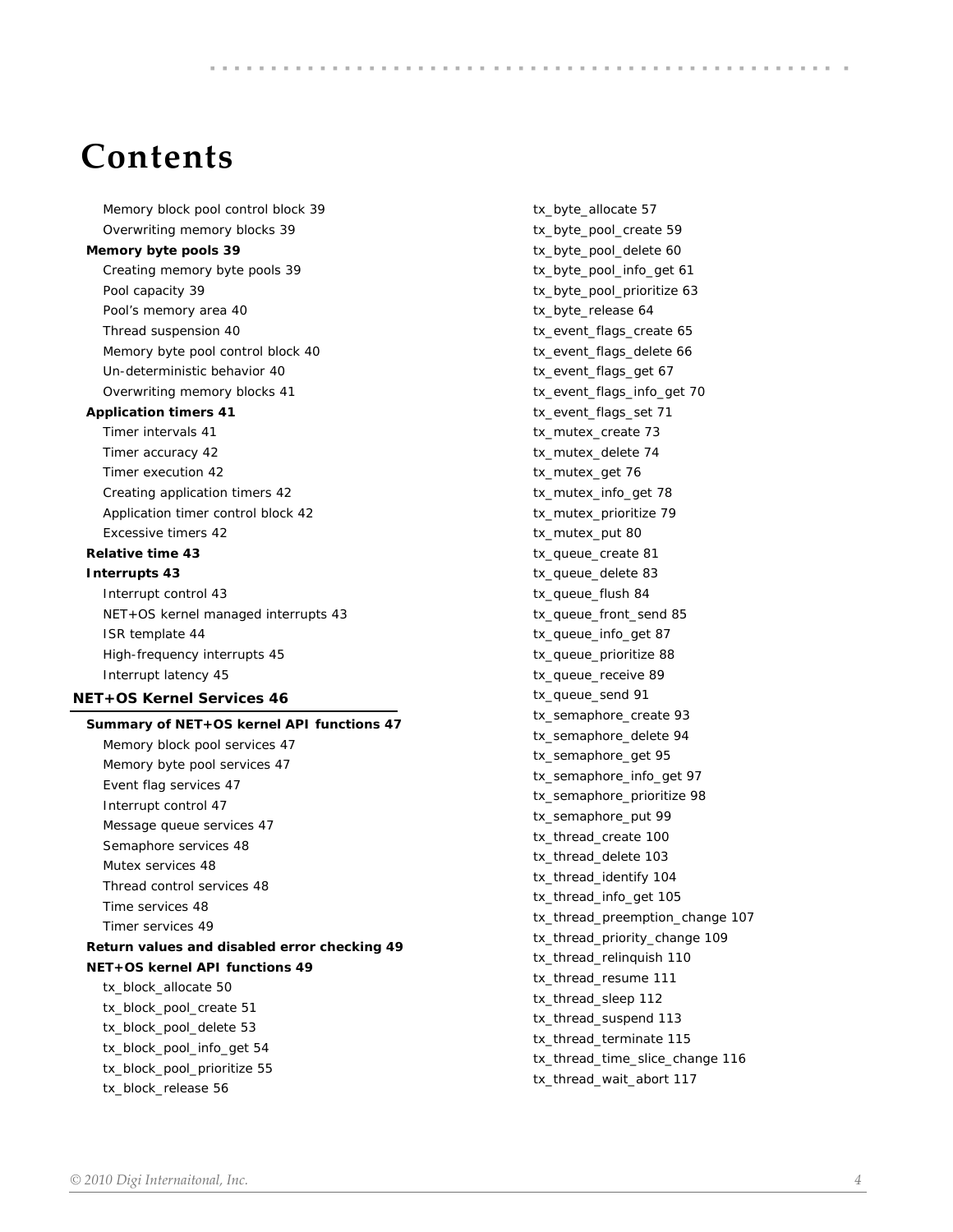# **Contents**

*[tx\\_time\\_get 119](#page-118-0) [tx\\_time\\_set 119](#page-118-1) [tx\\_timer\\_activate 121](#page-120-0) [tx\\_timer\\_change 122](#page-121-0) [tx\\_timer\\_create 123](#page-122-0) [tx\\_timer\\_deactivate 125](#page-124-0) [tx\\_timer\\_delete 125](#page-124-1) [tx\\_timer\\_info\\_get 126](#page-125-0)*

### **[NET+OS Kernel Design Goals 129](#page-128-0)**

#### **[Principal design goals 130](#page-129-0)**

*[Simplicity 130](#page-129-1) [Scalability 130](#page-129-2) [High performance 130](#page-129-3)*

# **[NET+OS kernel ANSI C library 130](#page-129-4)**

*[Include files 131](#page-130-0) [tx\\_api.h file 131](#page-130-1) [tx\\_port.h file 131](#page-130-2)*

#### **[Programming Reference Information 132](#page-131-0)**

*[NET+OS kernel constants 133](#page-132-0) [Listed alphabetically 133](#page-132-1) [Listed by value 135](#page-134-0) [NET+OS kernel data types 136](#page-135-0) [TX\\_INTERNAL\\_TIMER\\_STRUCT 136](#page-135-1) [TX\\_TIMER\\_STRUCT 137](#page-136-0) [TX\\_QUEUE\\_STRUCT 138](#page-137-0) [TX\\_THREAD\\_STRUCT 138](#page-137-1) [TX\\_SEMAPHORE\\_STRUCT 139](#page-138-0) [TX\\_EVENT\\_FLAGS\\_GROUP\\_STRUCT 139](#page-138-1) [TX\\_BLOCK\\_POOL\\_STRUCT 140](#page-139-0) [TX\\_BYTE\\_POOL\\_STRUCT 140](#page-139-1) [TX\\_MUTEX\\_STRUCT 141](#page-140-0)*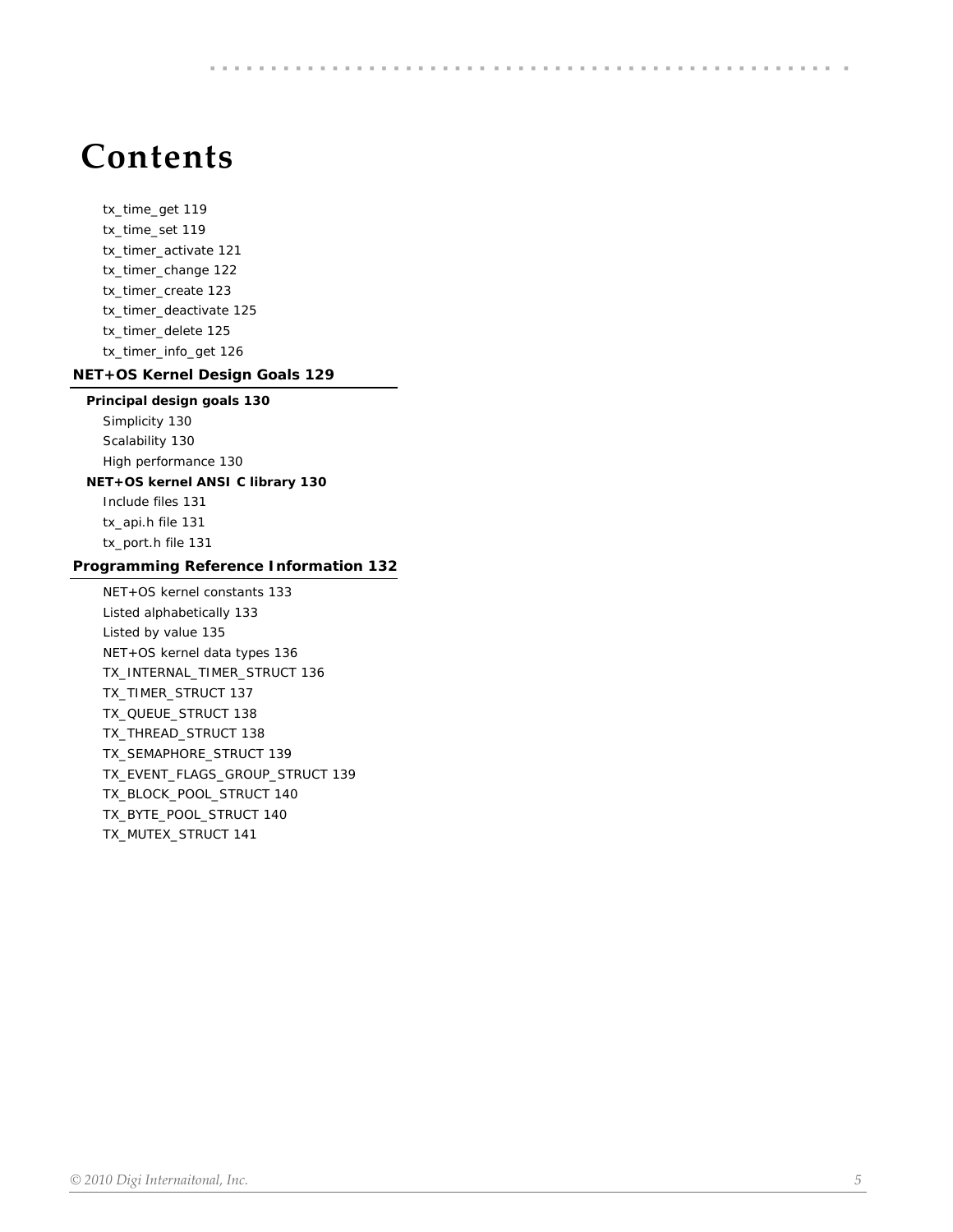# •••••••••••••••••••••••••••••••••••••••••••••••••••••••••• •••• *Using This Guide*

Review this section for basic information about this guide, as well as for general support contact information.

# **About this guide**

. . . . . . . . . . . . . . . . . . . . . . . . . . . . . . . . .

This guide provides comprehensive information about NET+OS kernel based on ThreadX from Express Logic, Inc. NET+OS, a network software suite optimized for the NET+ARM chip, is part of the NET+Works integrated product family.

# **Who should read this guide**

This guide is intended for software developers of embedded real-time applications. You should be familiar with standard real-time operating system functions and the C programming language.

To complete the tasks described in this guide you must have:

- **Familiarity with API programming concepts and techniques, especially for network** applications and systems
- Sufficient system (user) privileges to perform the tasks described
- Access to a computer system that meets NET\_OS hardware and software requirements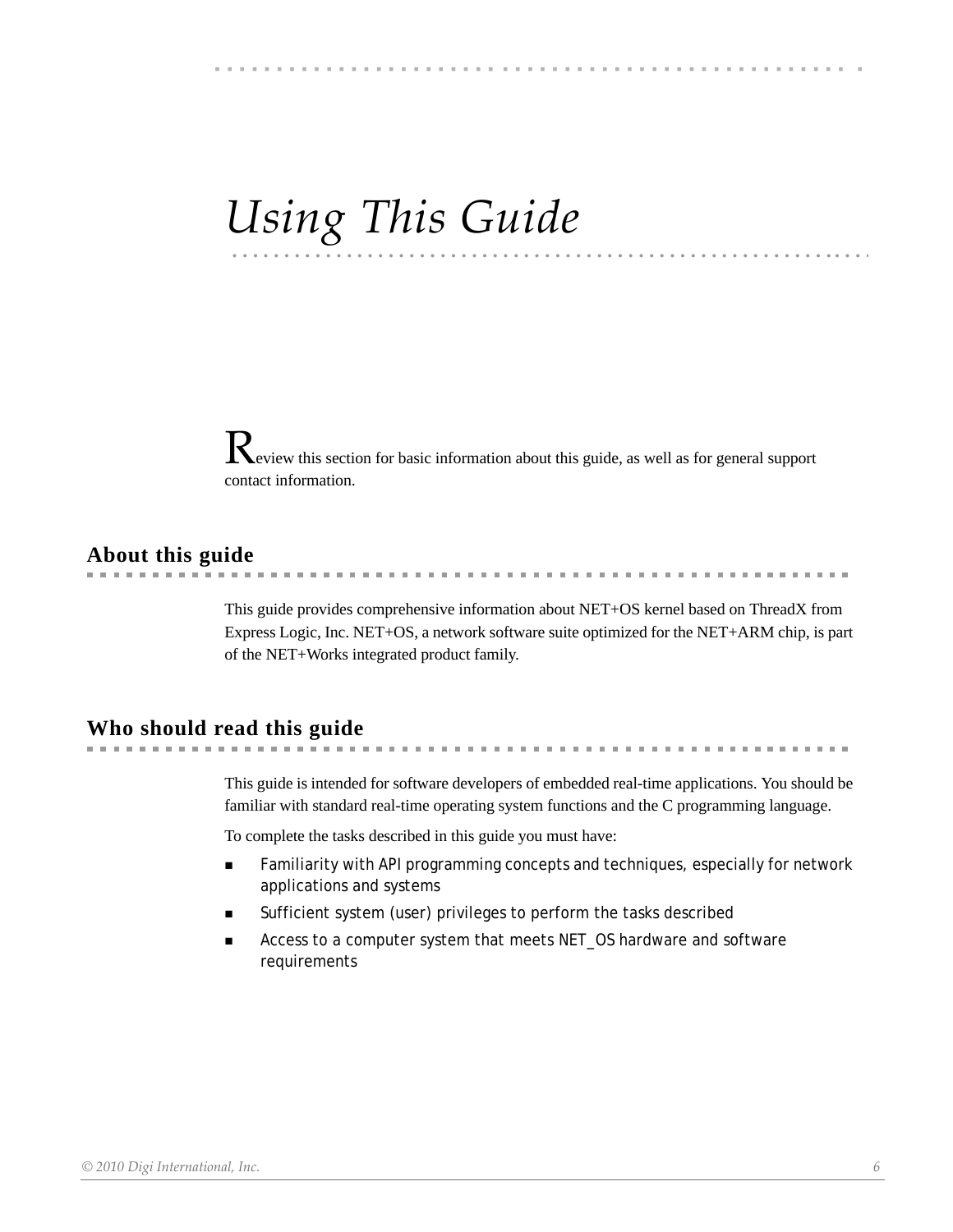. . . . . . . . . . . . . . .

# **What's in this guide**

| To read about the                                                          | See                                                        |
|----------------------------------------------------------------------------|------------------------------------------------------------|
| NET+OS kernel and its relationship<br>to real-time embedded development    | Chapter 1, "Introduction to the NET+OS Kernel"             |
| Functional components and operation of<br>the NET+OS kernel                | Chapter 2, "Functional Components of the<br>NET+OS Kernel" |
| API functions of the NET+OS kernel                                         | Chapter 3, "NET+OS Kernel Services"                        |
| Design goals of the NET+OS kernel                                          | Chapter 4, "NET+OS Kernel Design Goals"                    |
| NET+OS kernel constants and their<br>values, and definitions of data types | Chapter 5, "Programming Reference Information"             |

. . . . . . . . . . . .

This table describes the typographic conventions used in this guide:

# **Conventions used in this guide**

This table describes the typographic conventions used in this guide:

| This convention    | Is used for                                                                                                                                                                                           |
|--------------------|-------------------------------------------------------------------------------------------------------------------------------------------------------------------------------------------------------|
| <i>italic type</i> | Emphasis, new terms, variables, and document titles.<br>In command and code examples, italics indicate a<br>placeholder (such as <i>filename</i> ) where you would<br>specify some value of your own. |
| monospaced type    | File names, pathnames, commands, and code<br>examples.                                                                                                                                                |

# **Related documentation**

■ *NET+OS Getting Started Guide* explains how to install NET+OS with Green Hills or with GNU tools, and how to build your first application.

- *NET+OS User's Guide*describes how to use NET+OS to develop programs for your application and hardware.
- *NET+OS BSP Porting Guide* describes how to port the board support package (BSP) to a new hardware application, with either Green Hills software or GNU tools.
- *NET+OS Application Software Reference Guide* describes the NET+OS software application programming interfaces (APIs).
- *NET+OS BSP Software Reference Guide* describes the board support package APIs.
- Review the documentation CD-ROM that came with your development kit for information on third-party products and other components.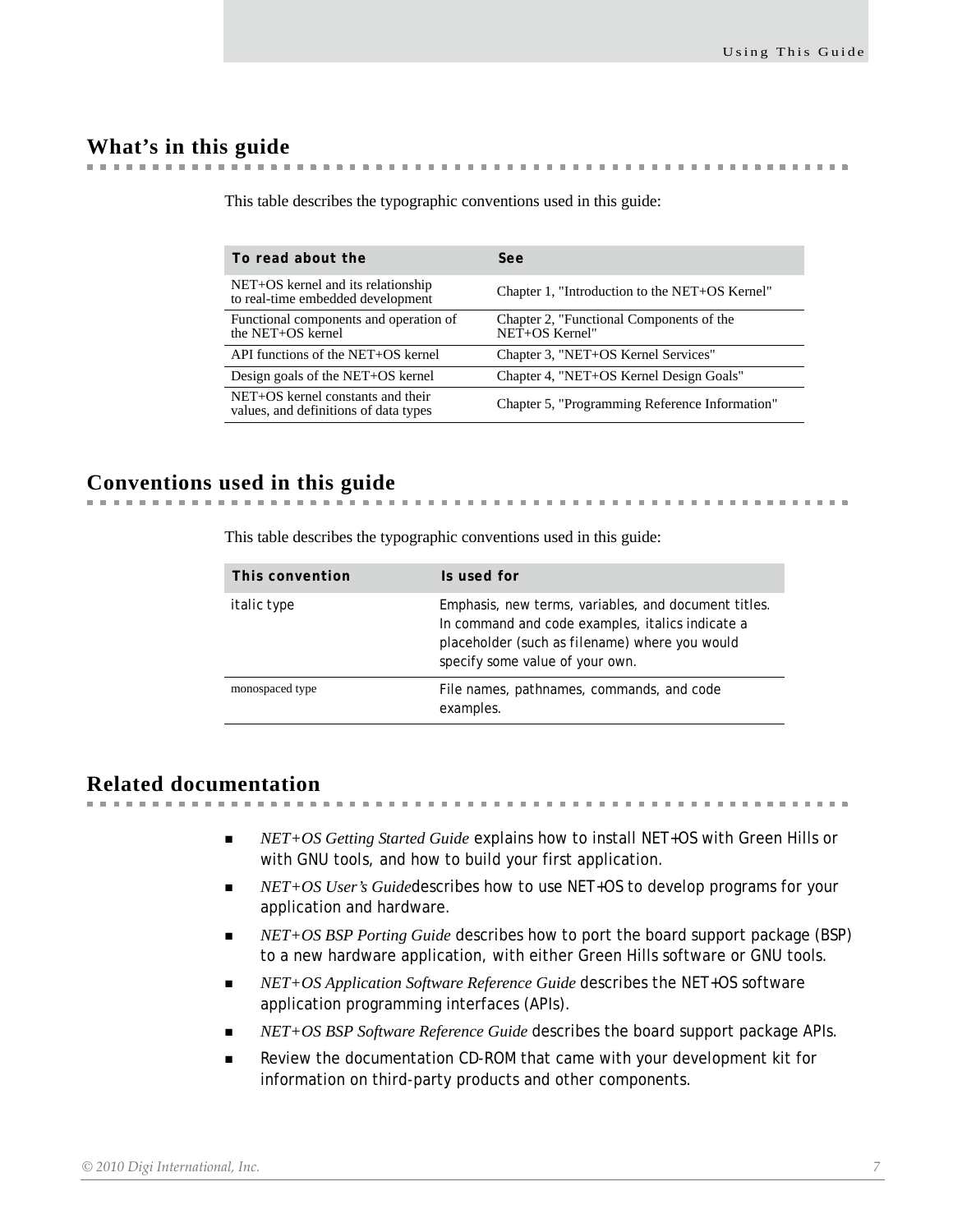Refer to the NET+Works hardware documentation for information appropriate to the chip you are using.

#### **Digi Information** a la

**CONTRACTOR**  $\alpha$  $\alpha$  ,  $\alpha$  $\alpha$ 

For more information about your Digi products, or for customer service and technical support, contact Digi International.

 $\sim$  $\sim$ 

| Use                                                                               |
|-----------------------------------------------------------------------------------|
| Digi International, Inc.<br>11001 Bren Road East<br>Minnetonka, MN 55343<br>U.S.A |
| www.digiembedded.com                                                              |
| www.digi.com/support/eservice/login.jsp                                           |
| (952) 912-3444 or (877) 912-3444                                                  |
| $+1$ (952) 912-3444 or $+1$ (877) 912-3444                                        |
|                                                                                   |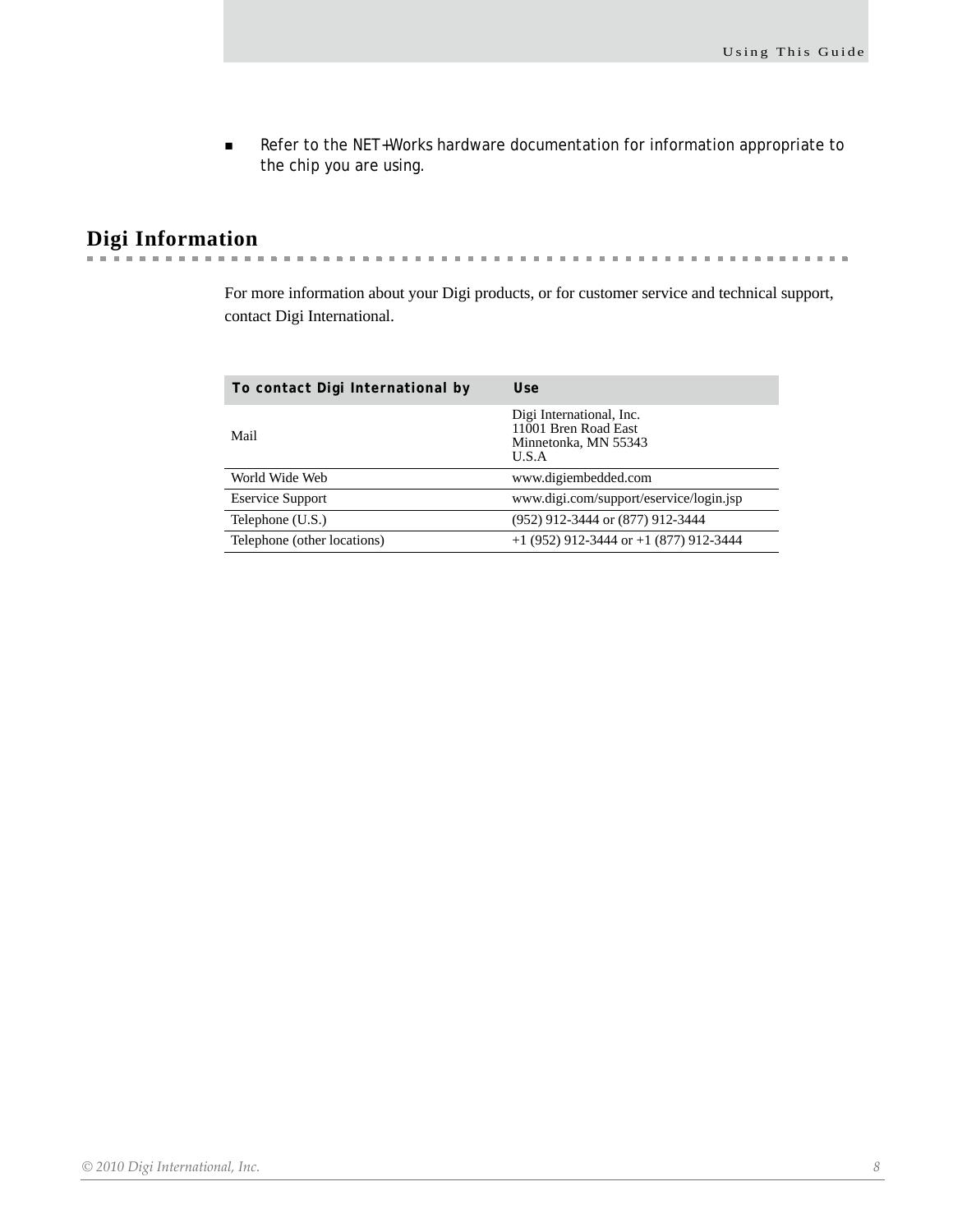# 

# <span id="page-8-0"></span>*Introduction to the NET+OS Kernel Guide*

**CHAPTER 1** 

. . . . . . . . . . . . . . .

 $\prod$  his chapter provides an overview of the NET+OS kernel and its relationship to real-time embedded development.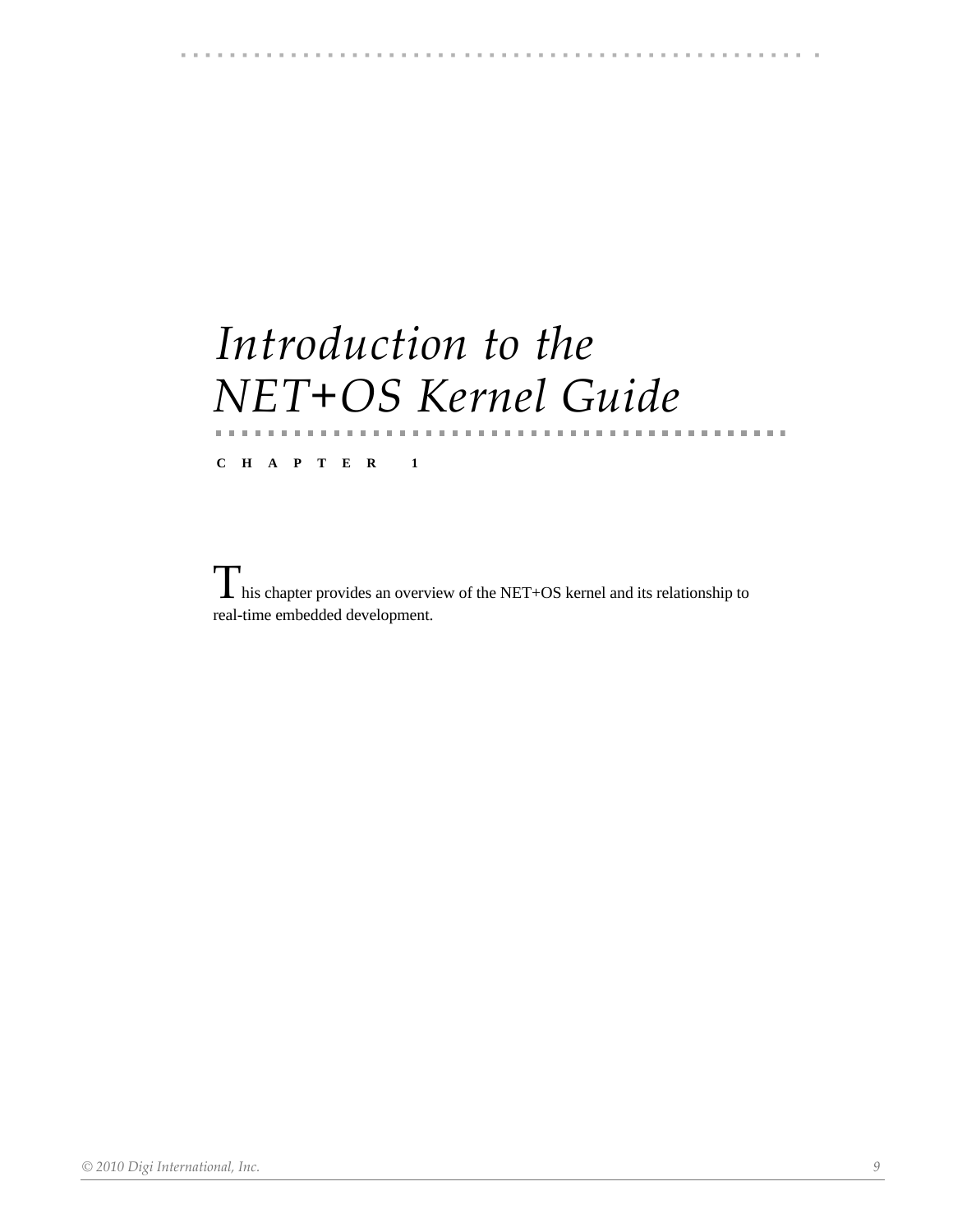. . . . . . . . . . . . . . . . . . . .

# <span id="page-9-0"></span>NET+OS kernel unique features

The NET+OS kernel is a high-performance real-time kernel designed specifically for embedded applications. Unlike other real-time kernels, the NET+OS kernel is designed to be versatile - easily scaling among small micro-controller-based applications through those that use powerful RISC and DSP processors.

What makes the NET+OS kernel so scalable? The reason is based on its underlying architecture. Because NET+OS kernel services are implemented as a C library, only those services actually used by the application are brought into the run-time image. Hence, the actual size of the NET+OS kernel is completely determined by the application. For most applications, the instruction image of the NET+OS kernel is between 2 Kbytes and 15 Kbytes.

#### <span id="page-9-1"></span>**The picokernel architecture**

What about performance? Instead of layering kernel functions on top of each other like traditional *microkernel* architectures, NET+OS kernel services plug directly into its core. This results in the fastest possible context switching and service call performance. We call this non-layering design a *picokernel* architecture.

#### <span id="page-9-2"></span>**ANSI C source code**

The NET+OS kernel is primarily written in ANSI C. A small amount of assembly language is needed to tailor the kernel to the underlying target processor. This design makes it possible to port the NET+OS kernel to a new processor family in a very short time - usually within weeks.

# <span id="page-9-3"></span>**Embedded applications**

Embedded applications execute on microprocessors that are inside products such as cellular phones, communication equipment, automobile engines, laser printers, medical devices, and so on. Another distinction of embedded applications is that their software and hardware have a dedicated purpose.

#### <span id="page-9-4"></span>**Real-time Software**

When time constraints are imposed on the application software, it is given the *realtime* label. Basically, software that must perform its processing within an exact period of time is called *real-time* software. Embedded applications are almost always real-time because of their inherent interaction with the external world.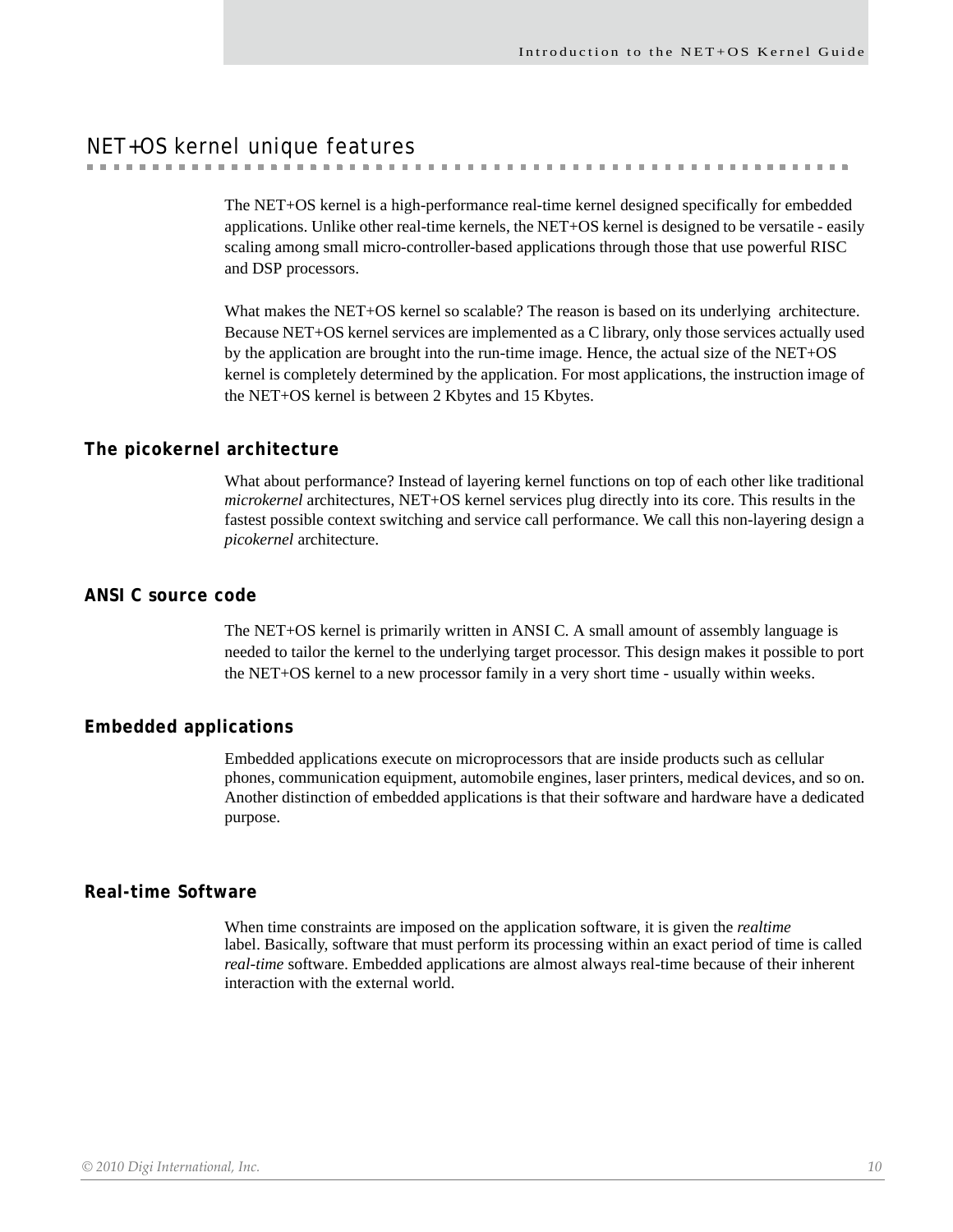### <span id="page-10-0"></span>**Multitasking**

As mentioned above, embedded applications have a dedicated purpose. To fulfill this purpose, the software must perform a variety of duties or *tasks*. A task is a semi-independent portion of the application that carries out a specific duty. It is also the case that some tasks or duties are more important than others. One of the major difficulties in an embedded application is the allocation of the processor between the various application tasks. This allocation of processing between competing tasks is the primary purpose of the NET+OS kernel.

#### <span id="page-10-1"></span>**Tasks vs. threads**

Another distinction about tasks must be made. The term task is used in a variety of ways. It sometimes means a separately loadable program. In other instances, it might refer to an internal program segment.

In contemporary operating system discussion, there are two terms that more or less replace the use of task, namely *process* and *thread*. A *process* is a completely independent program that has its own address space, while a thread is a semiindependent program segment that executes within a process. Threads share the same process address space. The overhead associated with thread management is minimal.

Most embedded applications cannot afford the overhead (both memory and performance) associated with a full-blown process-oriented operating system. In addition, smaller microprocessors don.t have the hardware architecture to support a true process-oriented operating system. For these reasons, the NET+OS kernel implements a thread model, which is both extremely efficient and practical for most real-time embedded applications. To avoid confusion, this guide does not use the term *task*. Instead, the more descriptive and contemporary name *thread*  is used.

# <span id="page-10-2"></span>NET+OS kernel benefits

The NET+OS kernel provides many benefits to embedded applications, depending on how embedded application threads are allocated processing time.

#### <span id="page-10-3"></span>**Improved responsiveness**

Prior to real-time kernels like the NET+OS kernel, most embedded applications allocated processing time with a simple control loop, usually from within the C main function. This approach is still used in very small or simple applications. However, in large or complex applications it is not practical because the response time to any event is a function of the worst-case processing time of one pass through the control loop.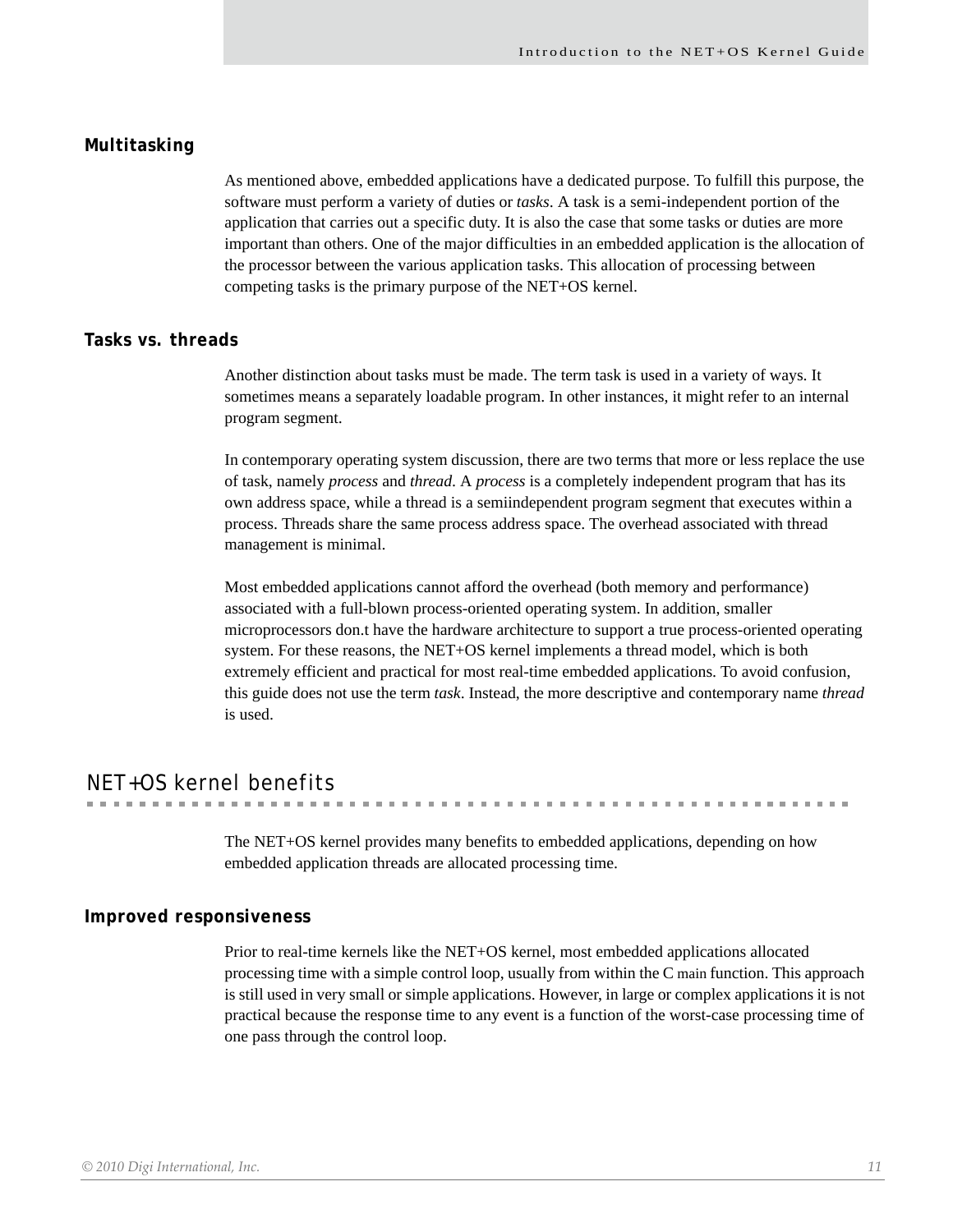Making matters worse, the timing characteristics of the application change whenever modifications are made to the control loop. This makes the application inherently unstable and very difficult to maintain and improve on.

The NET+OS kernel provides fast and deterministic response times to important external events. The NET+OS kernel accomplishes this through its preemptive, priority-based scheduling algorithm, which allows a higher-priority thread to preempt an executing lower-priority thread. As a result, the worst-case response time approaches the time required to perform a context switch. This is not only deterministic, but it is also extremely fast.

#### <span id="page-11-0"></span>**Software maintenance**

The NET+OS kernel enables application developers to concentrate on specific requirements of their application threads without having to worry about changing the timing of other areas of the application. This feature also makes it much easier to repair or enhance an application that utilizes the NET+OS kernel.

#### <span id="page-11-1"></span>**Increased throughput**

A possible work-around to the control loop response time problem is to add more polling. This improves the responsiveness, but still doesn.t guarantee a constant worst-case response time and does nothing to enhance future modification of the application. Also, the processor is now performing even more unnecessary processing because of the extra polling. All of this unnecessary processing reduces the overall throughput of the system.

An interesting point regarding overhead is that many developers assume that multi-threaded environments like the NET+OS kernel increase overhead and have a negative impact on total system throughput. But in some cases, multi-threading actually reduces overhead by eliminating all of the redundant polling that occurs in control loop environments. The overhead associated with multi-threaded kernels is typically a function of the time required for context switching. If the context switch time is less than the polling process, the NET+OS kernel provides a solution with the potential of less overhead and more throughput. This makes the NET+OS kernel an easy choice for applications that have any degree of complexity or size.

#### <span id="page-11-2"></span>**Processor isolation**

The NET+OS kernel provides a robust processor-independent interface between the application and the underlying processor. This interface allows developers to concentrate on the application rather than spending a significant amount of time learning hardware details.

### <span id="page-11-3"></span>**Dividing the application**

In control loop-based applications, each developer must have an intimate knowledge of the entire application.s run-time behavior and requirements. This is because the processor allocation logic is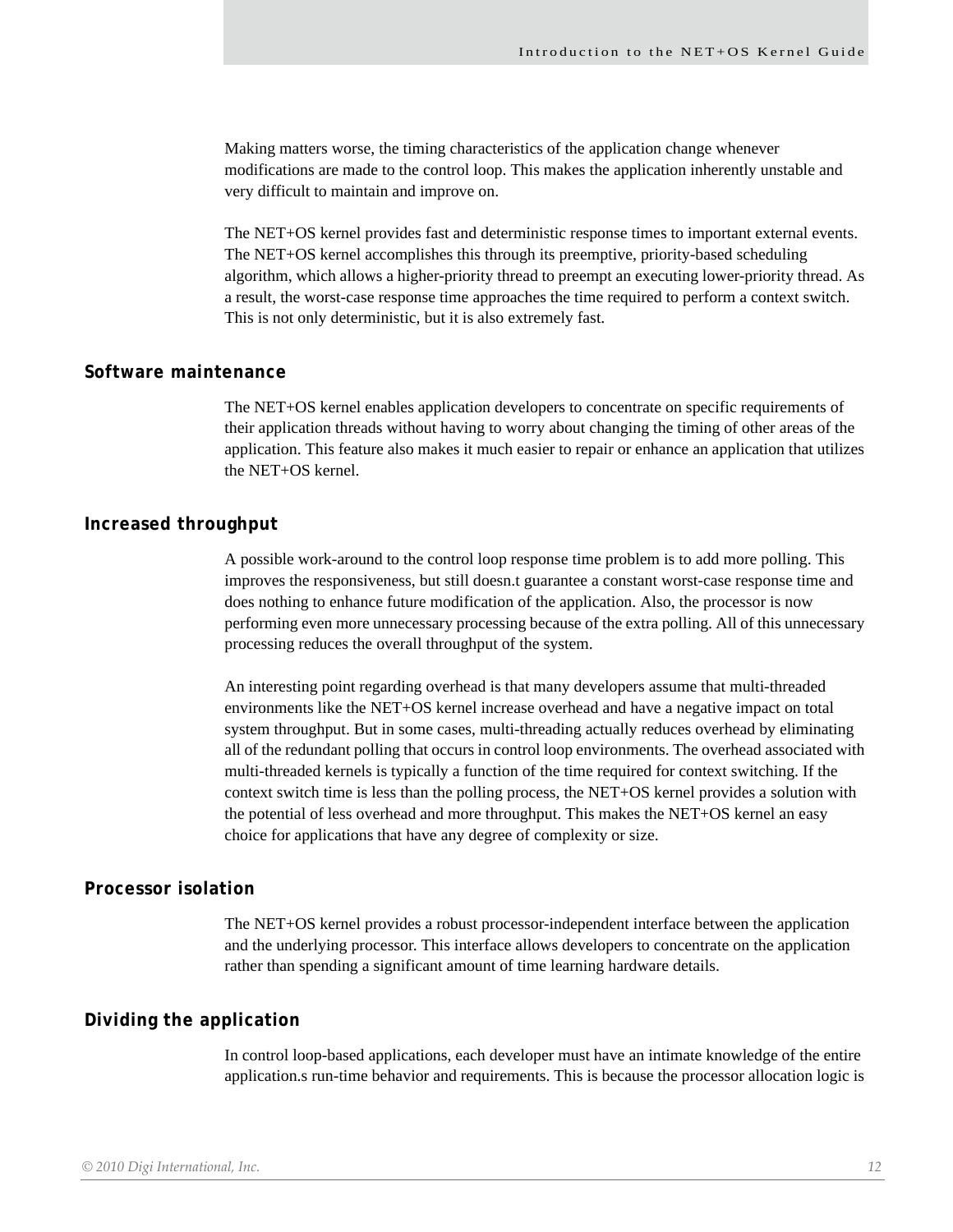dispersed throughout the entire application. As an application increases in size or complexity, it becomes impossible for all developers to remember the precise processing requirements of the entire application.

Using the NET+OS kernel frees each developer from the worries associated with processor allocation and allows them to concentrate on their specific piece of the embedded application. In addition, the NET+OS kernel forces the application to be divided into clearly defined threads. By itself, this division of the application into threads makes development much simpler.

# <span id="page-12-0"></span>**Ease of use**

The NET+OS kernel is designed with the application developer in mind. The NET+OS kernel architecture and service call interface are designed to be easily understood. As a result, NET+OS kernel developers can quickly use its advanced features.

# <span id="page-12-1"></span>**Improving time-to-market**

All of the benefits of the NET+OS kernel accelerate the software development process. The NET+OS kernel takes care of most processor issues, thereby removing this effort from the development schedule. All of this results in a faster time to market.

### <span id="page-12-2"></span>**Protecting the software investment**

Because of its architecture, the NET+OS kernel is easily ported to new processor environments. This coupled with the fact the NET+OS kernel insulates applications from details of the underlying processors, makes NET+OS kernel applications highly portable. As a result, the application.s migration path is guaranteed and the original development investment is protected.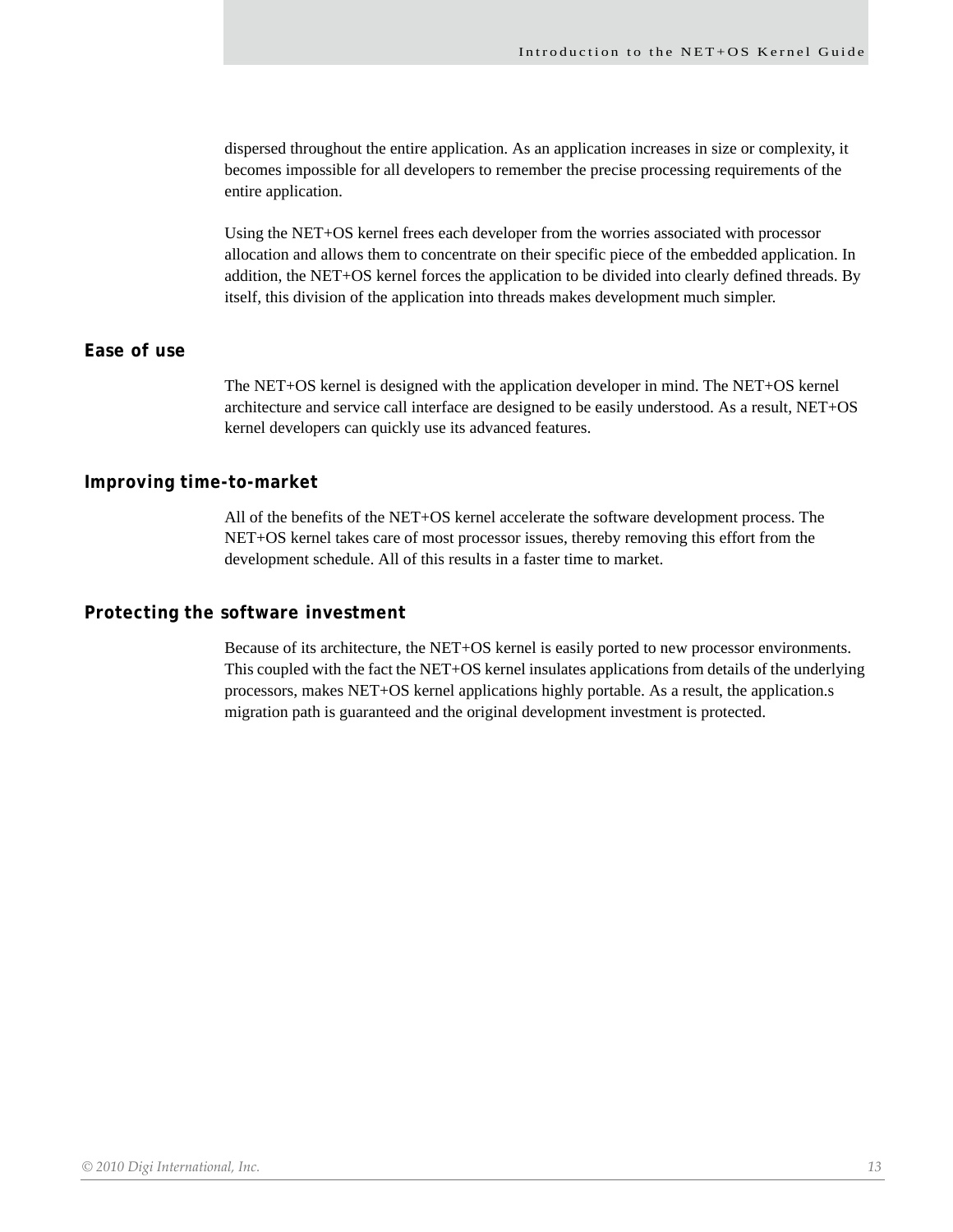# 

# <span id="page-13-0"></span>*Functional Components of the NET+OS Kernel*

. . . . . . . . . . . . . .

**CHAPTER 2** 

This chapter describes the function of the NET+OS kernel.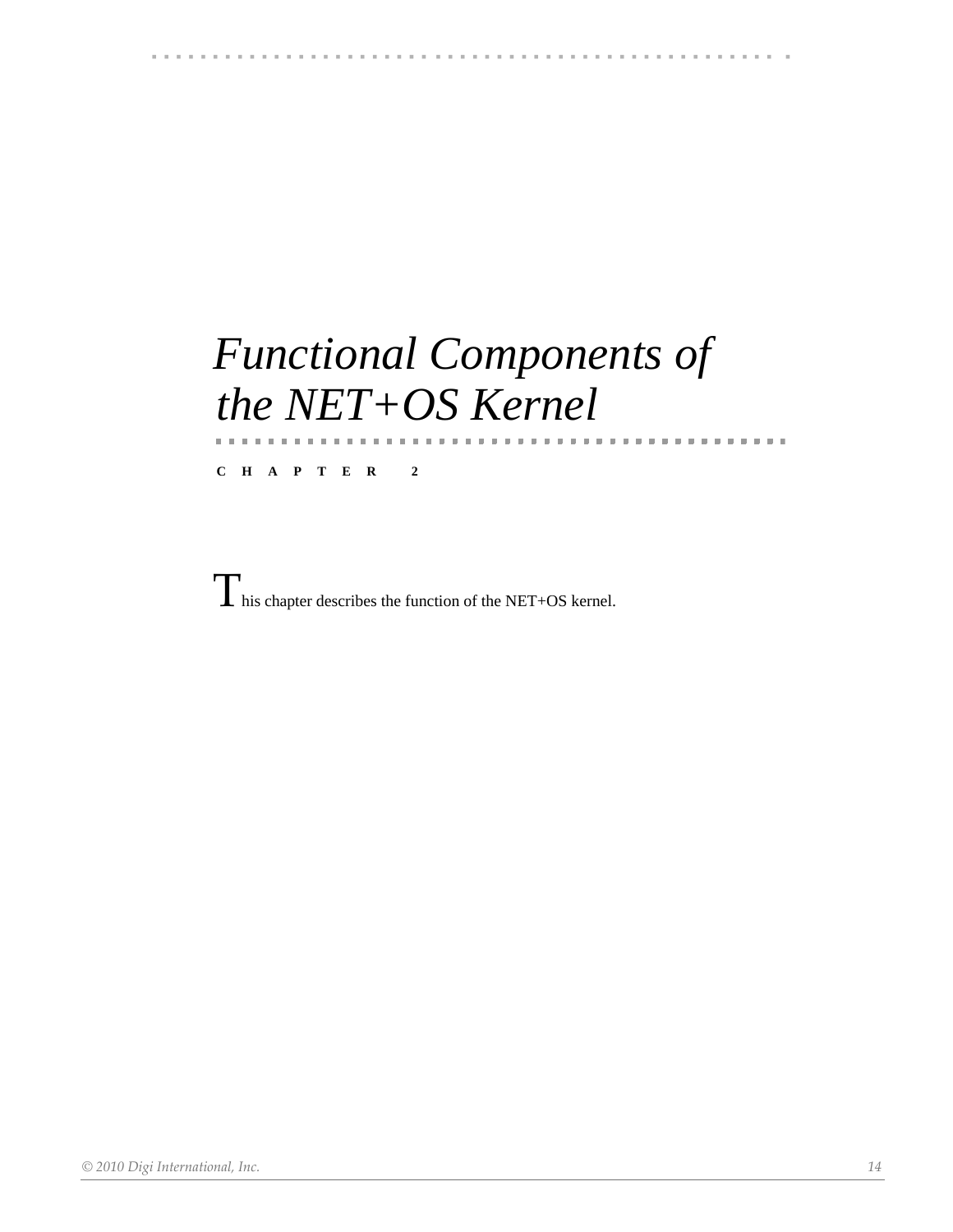# <span id="page-14-0"></span>Execution overview

 $\sim$ . . . . . . . . . .

There are four types of program execution within a NET+OS kernel application:

- **Initialization**
- Thread execution
- Interrupt service routines (ISRs)
- **Application timers**

The following figure shows each different type of program execution. More detailed information about each of these types is found in subsequent sections of this chapter.



Figure 1: Types of program execution

# <span id="page-14-1"></span>**Initialization**

Initialization is the first type of program execution in a NET+OS kernel application. Initialization includes all program execution between processor reset and the entry point of the *thread scheduling loop.*

# <span id="page-14-2"></span>**Thread execution**

After initialization is complete, the NET+OS kernel enters its thread scheduling loop. The scheduling loop looks for an application thread ready for execution. When a ready thread is found, the NET+OS kernel transfers control to it. Once the thread is finished (or another higher-priority thread becomes ready), execution transfers back to the thread scheduling loop in order to find the next highest priority ready thread.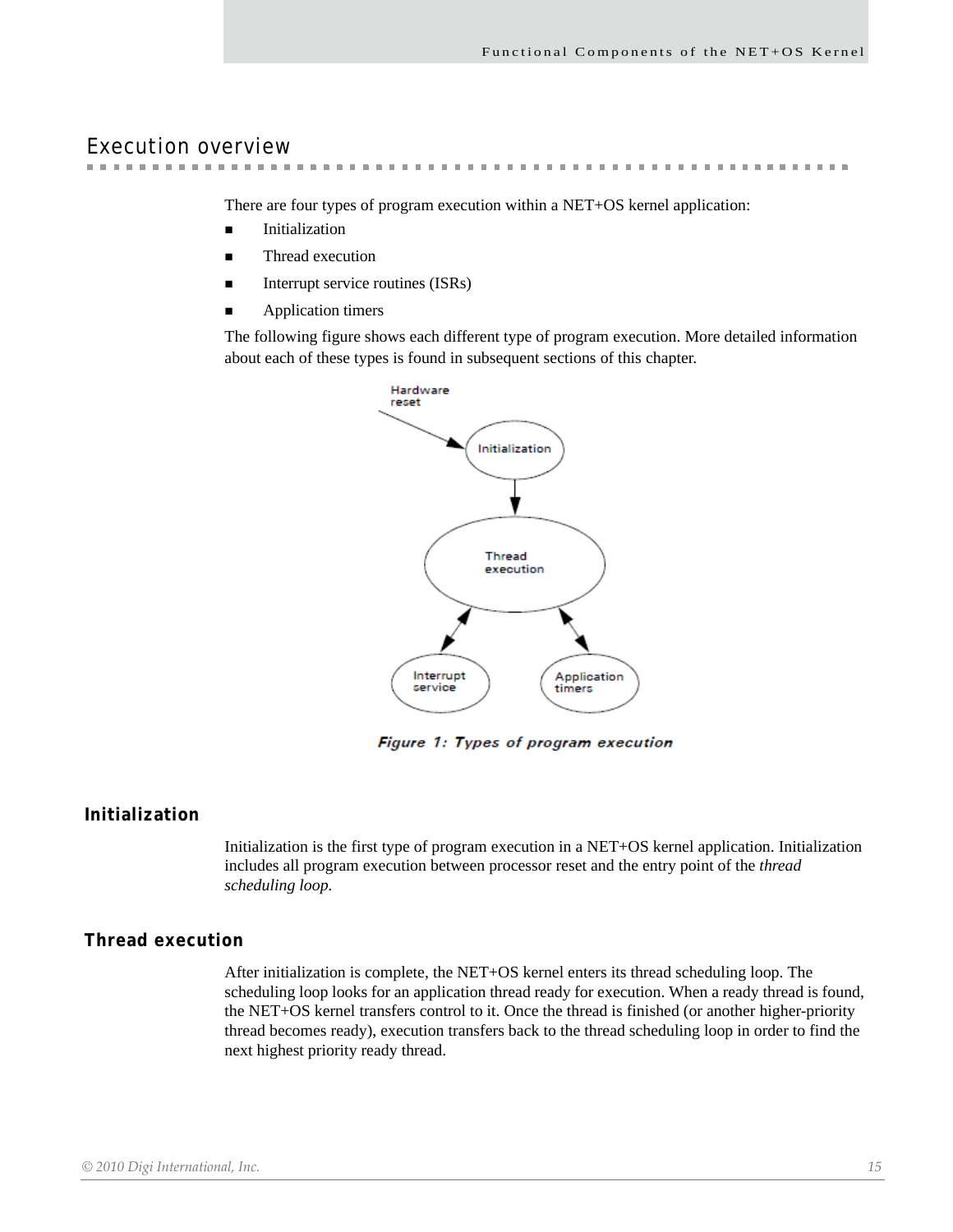This process of continually executing and scheduling threads is the most common type of program execution in NET+OS kernel applications.

#### <span id="page-15-0"></span>**Interrupt service routines (ISR)**

Interrupts are the cornerstone of real-time systems. Without interrupts it would be extremely difficult to respond to changes in the external world in a timely manner.

Upon detection of an interrupt, the processor saves key information about the current program execution (usually on the stack), then transfers control to a predefined program area. This predefined program area is commonly called an interrupt service routine (ISR).

In most cases, interrupts occur during thread execution (or in the thread scheduling loop). However, interrupts may also occur inside of an executing ISR or an application timer.

#### <span id="page-15-1"></span>**Application timers**

Application timers are very similar to ISRs, except the actual hardware implementation (usually a single periodic hardware interrupt is used) is hidden from the application. Such timers are used by applications to perform time-outs, periodics, or watchdog services. Just like ISRs, application timers most often interrupt thread execution. Unlike ISRs, however, application timers cannot interrupt each other.

# <span id="page-15-2"></span>Memory usage

**CONTRACTOR** . . . . . . . . . . . **. . . . . . . . . . . . .** 

> The NET+OS kernel resides along with the application program. As a result, the static memory (or fixed memory) usage of the NET+OS kernel is determined by the development tool - for example, the compiler, linker, and locator. Dynamic memory (or run-time memory) usage is under direct control of the application.

#### <span id="page-15-3"></span>**Static memory usage**

Most of the development tools divide the application program image into five basic areas:

- Instruction
- $\blacksquare$  Constant
- Initialized data
- Uninitialized data
- System stack

The following figure shows an example of these memory areas.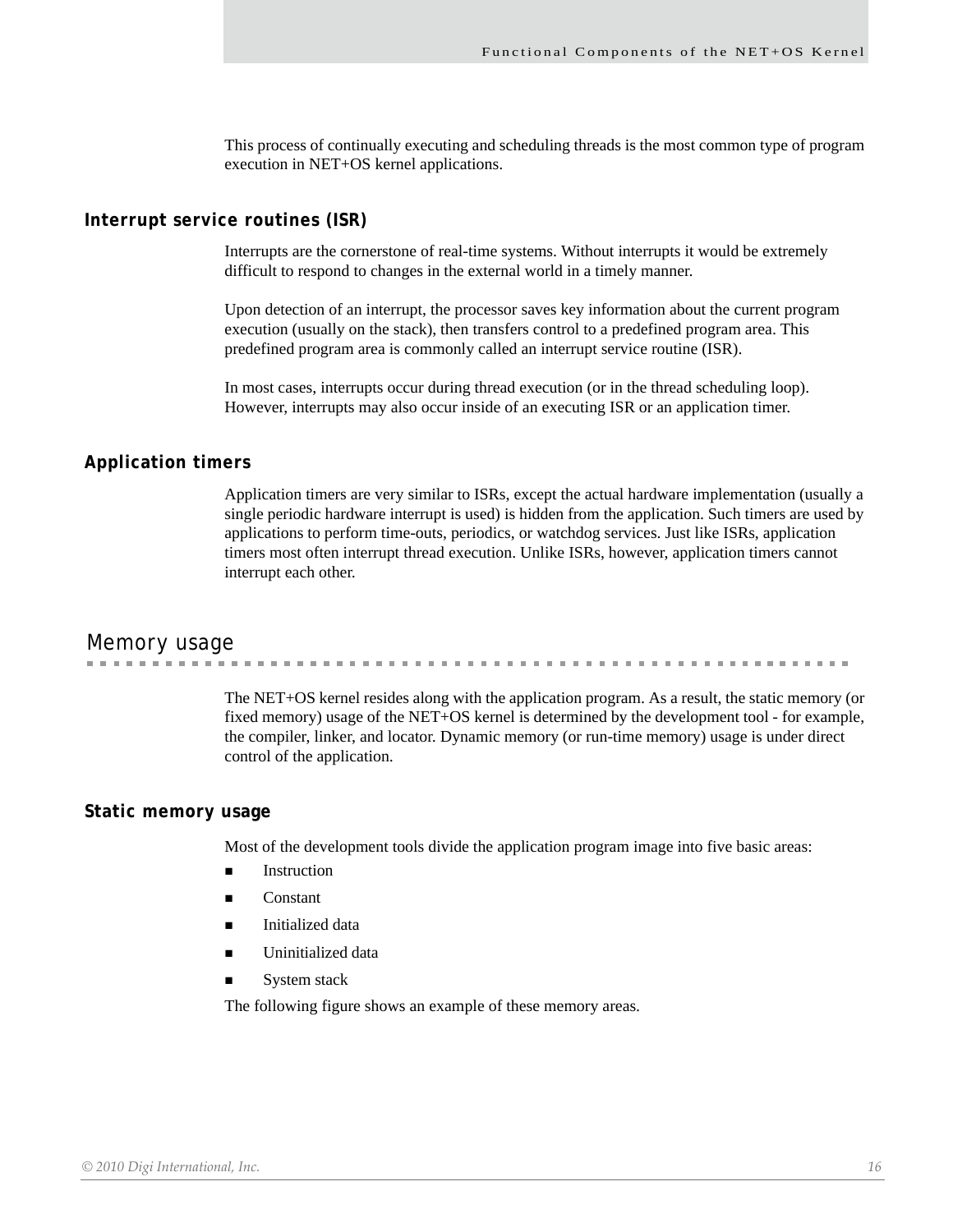

Figure 2: Static memory usage example

It is important to realize that the static memory layout in Figure 2 is only an example. The actual static memory layout is specific to the processor, development tools, and the underlying hardware.

The instruction area contains all of the program.s processor instructions. This area is typically the largest and is often located in ROM.

The constant area contains various compiled constants, including strings defined or referenced within the program. In addition, this area contains the .initial copy. of the initialized data area. During the compiler.s initialization process, this portion of the constant area is used to set up the initialized data area in RAM. The constant area usually follows the instruction area and is often located in ROM.

The initialized data and uninitialized data areas contain all of the global and static variables. These areas are always located in RAM.

The system stack is generally set up immediately following the initialized and uninitialized data areas. The system stack is used by the compiler during initialization and then by the NET+OS kernel during initialization and subsequently in ISR processing.

# <span id="page-16-0"></span>**Dynamic memory usage**

As mentioned before, dynamic memory usage is under direct control of the application. Control blocks and memory areas associated with stacks, queues, and memory pools can be placed anywhere in the target.s memory space. This is an important feature because it facilitates easy utilization of different types of physical memory.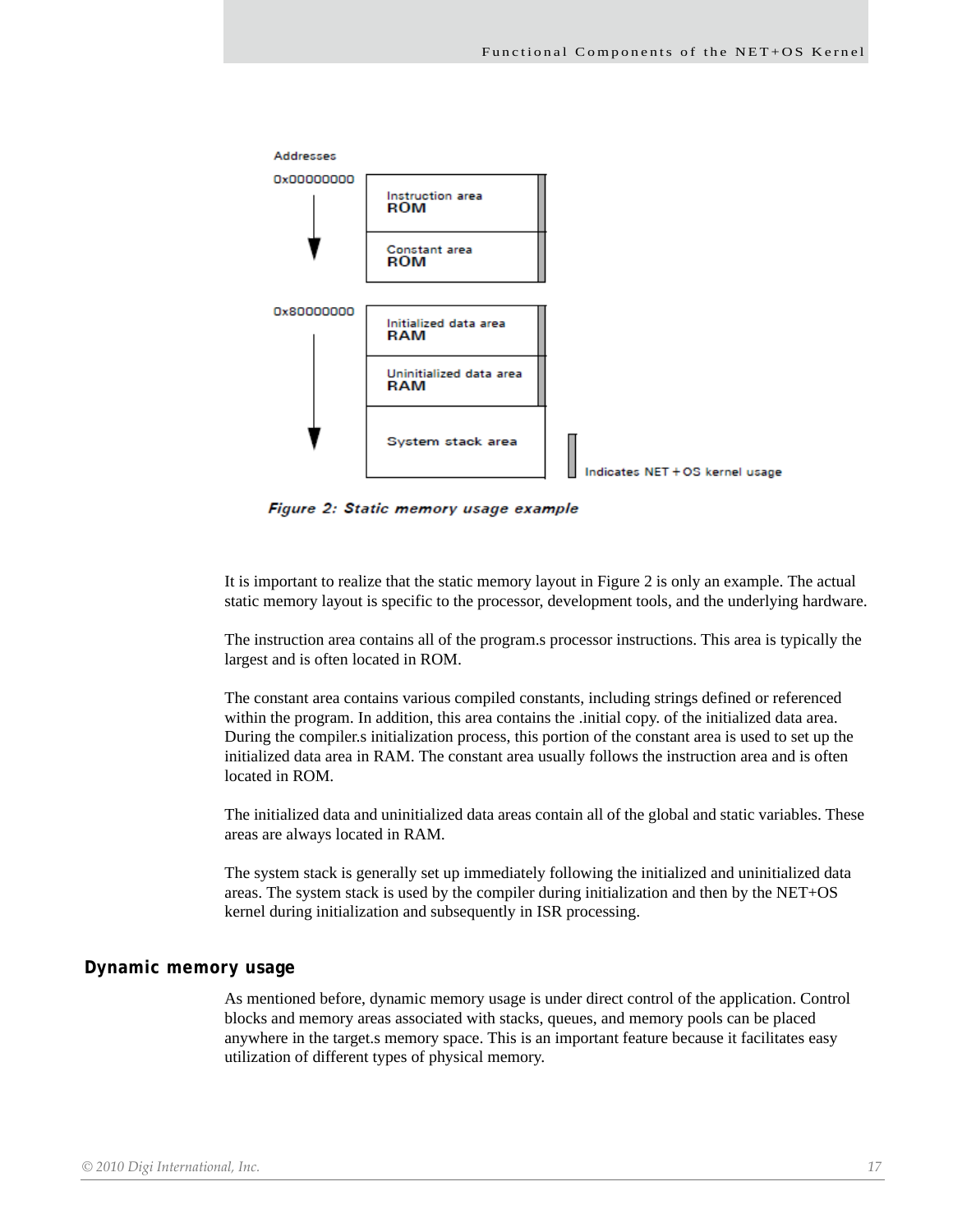For example, suppose a target hardware environment has both fast memory and slow memory. If the application needs extra performance for a high-priority thread, its control block (TX\_THREAD) and stack can be placed in the fast memory area, which might greatly enhance its performance.

# <span id="page-17-0"></span>Initialization

Understanding the initialization process is very important. The initial hardware environment is set

up here. In addition, this is where the application is given its initial personality.

**Note:** The NET+OS kernel attempts to use (whenever possible) the complete development tool's initialization process. This makes it easier to upgrade to new versions of the development tools in the future.

# <span id="page-17-1"></span>**System reset**

All microprocessors have reset logic. When a reset occurs (either hardware or software), the address of the application.s entry point is retrieved from a specific memory location. After the entry point is retrieved, the processor transfers control to that location.

The application entry point is quite often written in the native assembly language and is usually supplied by the development tools (at least in template form). In some cases, a special version of the entry program is supplied with the NET+OS kernel.

#### <span id="page-17-2"></span>**Development tool initialization**

After the low-level initialization is complete, control transfers to the development tool's high-level initialization. This is usually the place where initialized global and static C variables are set up. Remember that their initial values are retrieved from the constant area. Exact initialization processing is development tool specific.

### <span id="page-17-3"></span>**The main function**

When the development tool initialization is complete, control transfers to the user-supplied main function. At this point, the application controls what happens next. For most applications, the main function simply calls tx\_kernel\_enter, which is the entry into the NET+OS kernel. However, applications can perform preliminary processing (usually for hardware initialization) prior to entering the NET+OS kernel.

The call to tx\_kernel\_enter does not return, so do not place any processing after it.

# <span id="page-17-4"></span>**The tx\_kernel\_enter function**

The entry function coordinates initialization of various internal NET+OS kernel data structures and then calls the application.s definition function, tx\_application\_define.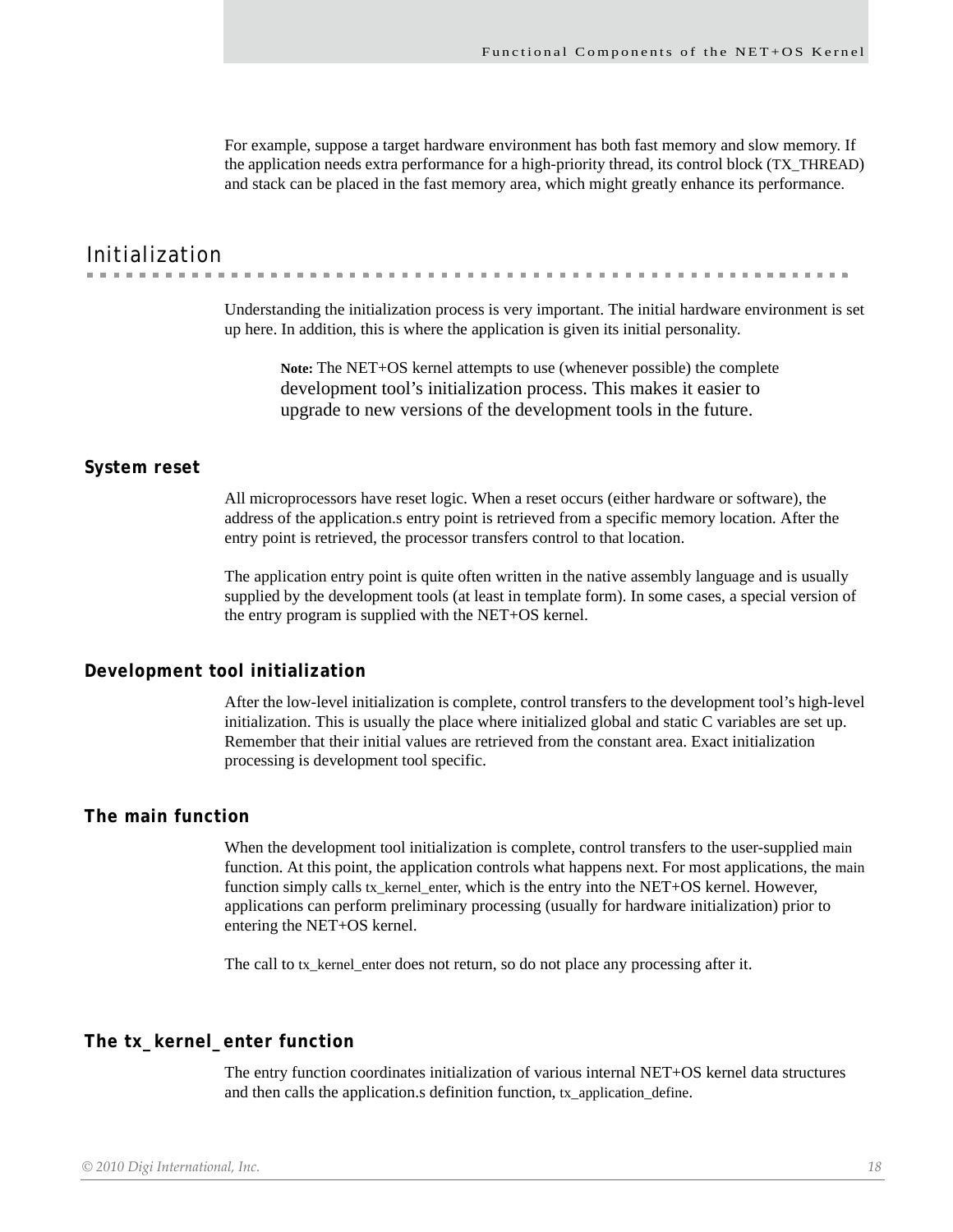When tx\_application\_define returns, control is transferred to the thread scheduling loop. This marks the end of initialization!

### <span id="page-18-0"></span>**Application definition function**

The tx\_application\_define function defines all of the initial application threads, queues, semaphores, mutexes, event flags, memory pools, and timers. It is also possible to create and delete system resources from threads during the normal operation of the application. However, all initial application resources are defined here.

The tx\_application\_define function has a single input parameter and it is certainly worth mentioning. The *first-available* RAM address is the sole input parameter to this function. It is typically used as a starting point for initial runtime memory allocations of thread stacks, queues, and memory pools.

**Note:** After initialization is complete, only an executing thread can create and delete system resources - including other threads. Therefore, at least one thread must be created during initialization.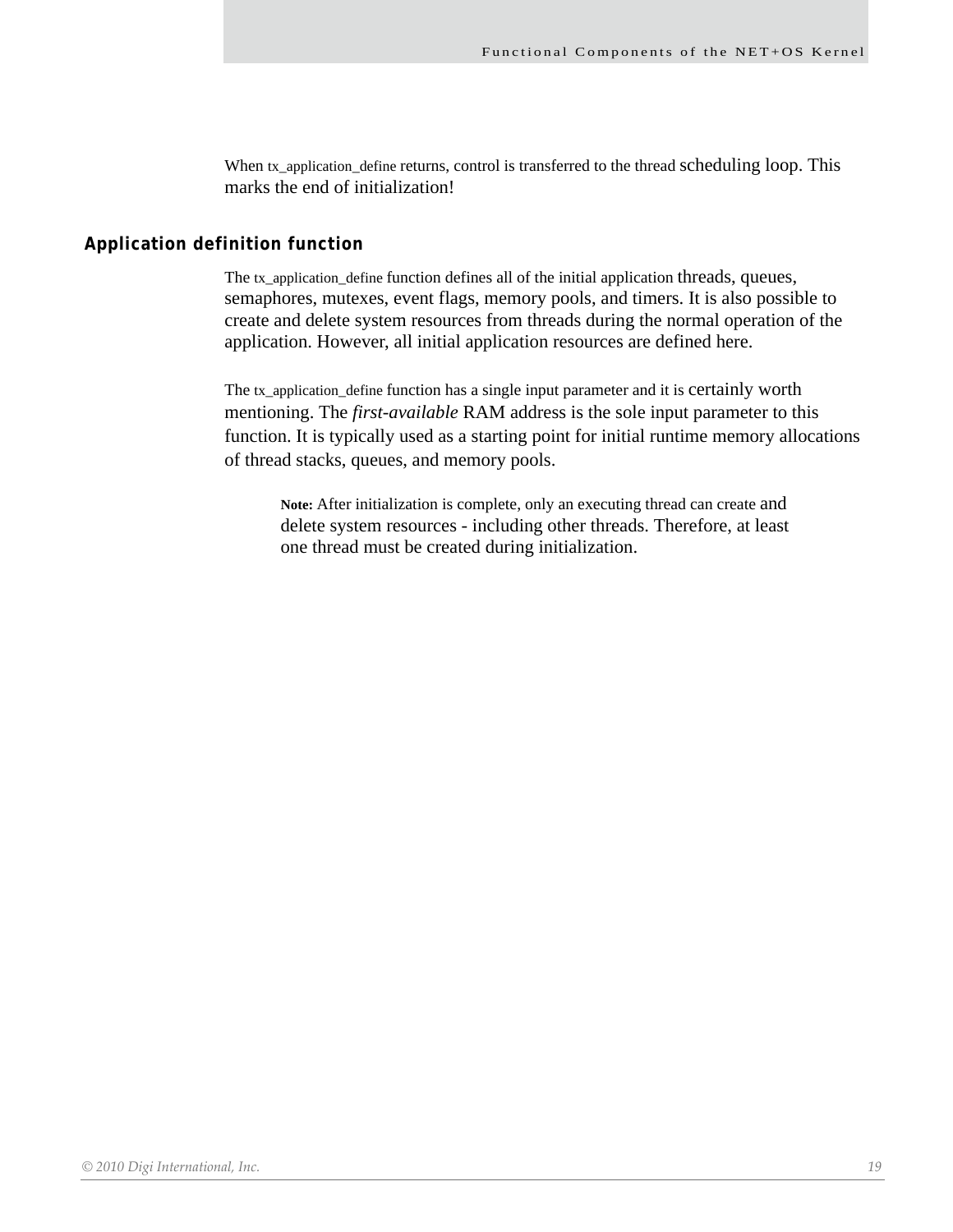# <span id="page-19-0"></span>**Interrupts**

Interrupts are left disabled during the entire initialization process. If the application somehow enables interrupts, unpredictable behavior may occur.

The following figure shows the entire initialization process, from system reset through applicationspecific initialization.



Figure 3: Initialization process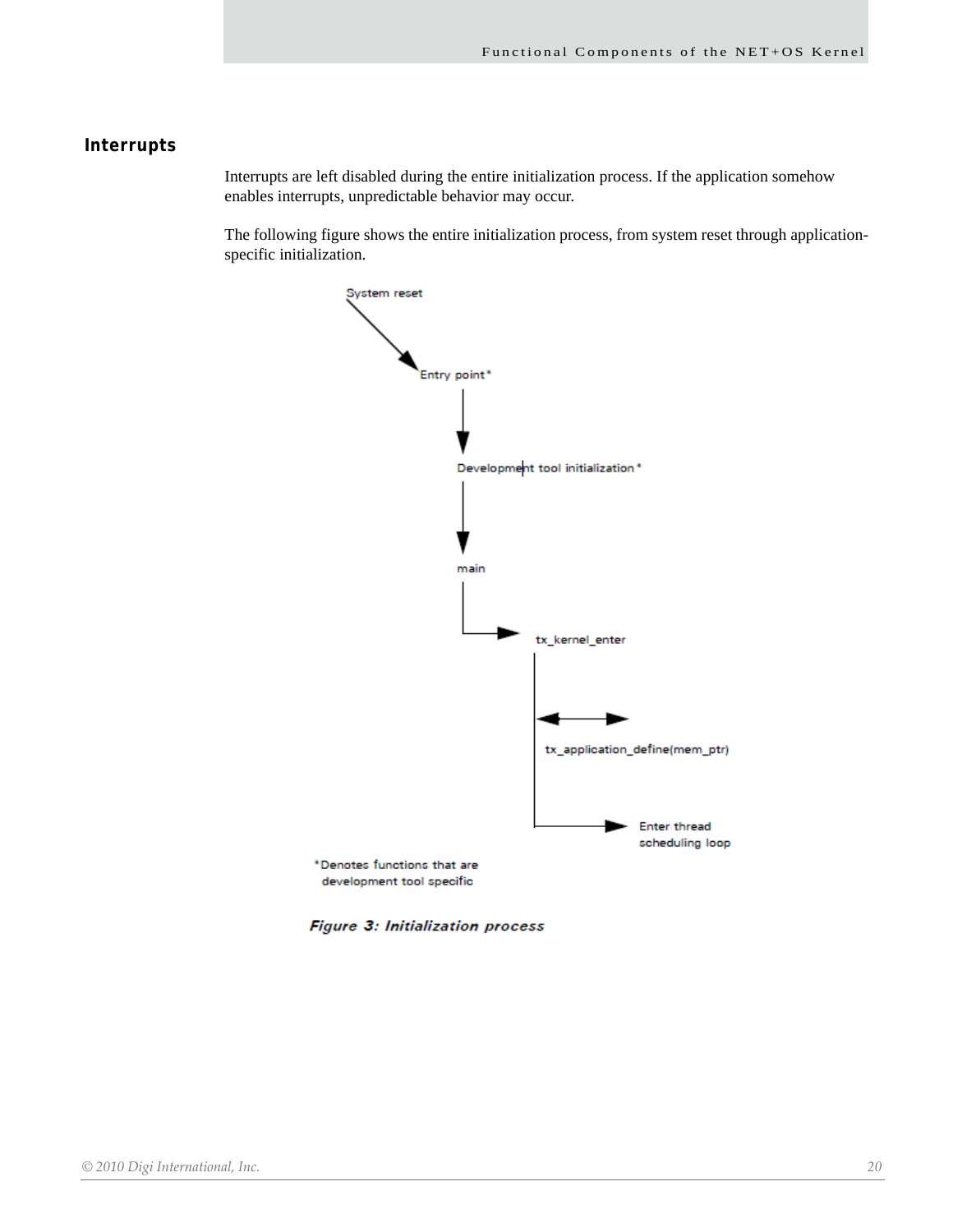. . . . . . . . . . . . .

# <span id="page-20-0"></span>Thread execution

Scheduling and executing application threads is the most important activity of the NET+OS kernel. A *thread* is typically defined as semi-independent program segment with a dedicated

. . . . . . . . . . . . . . . . . . .

 $\sim$ 

purpose. The combined processing of all threads makes an application.

Threads are created dynamically by tx\_thread\_create calls during initialization or during thread execution. Threads are created in either a *ready* or *suspended* state.

# <span id="page-20-1"></span>**Thread execution states**

Understanding the different processing states of threads is a key ingredient to understanding the entire multi-threaded environment. In the NET+OS kernel there are five distinct thread states:

- **Ready**
- **Suspended**
- $\blacksquare$  Executing
- Terminated
- Completed

The following figure shows the thread state transition diagram for the NET+OS kernel.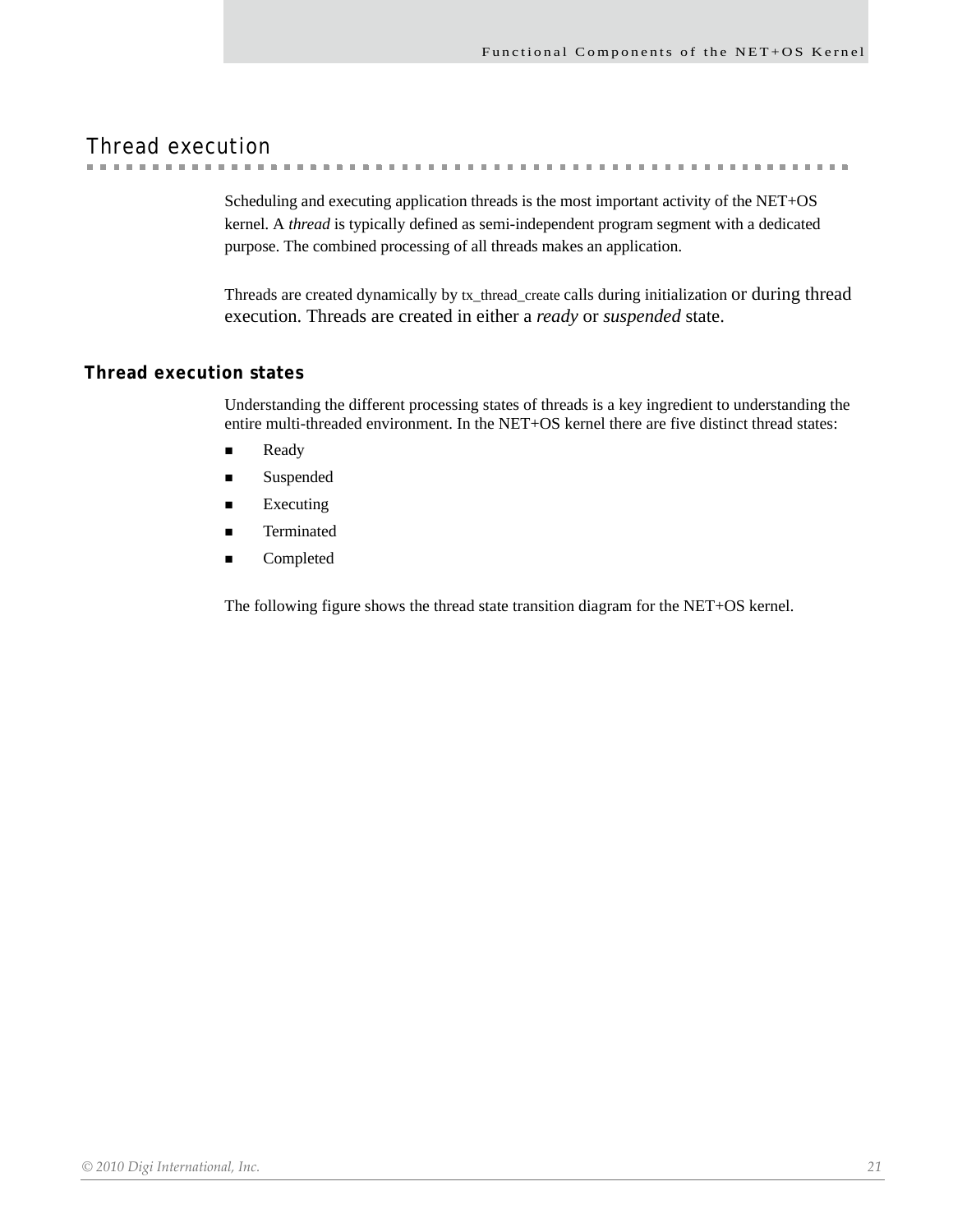

Figure 4: Thread state transition

A thread is in a *ready* state when it is ready for execution. A ready thread is not executed until it is the highest priority thread ready. When this happens, the NET+OS kernel executes the thread, which changes its state to *executing*.

If a higher-priority thread becomes ready, the executing thread reverts back to a *ready* state. The newly ready high-priority thread is then executed, which changes its logical state to *executing*. This transition between *ready* and *executing* states occurs every time thread preemption occurs.

It is important to point out that at any given moment only one thread is in an *executing* state. This is because a thread in the *executing* state actually has control of the underlying processor.

Threads that are in a *suspended* state are not eligible for execution. Reasons for being in a *suspended* state include suspension for time, queue messages, semaphores, mutexes, event flags, memory, and basic thread suspension. Once the cause for suspension is removed, the thread is placed back in a *ready* state.

A thread in a *completed* state indicates the thread completed its processing and returned from its entry function. Remember that the entry function is specified during thread creation. A thread in a *completed* state cannot execute again.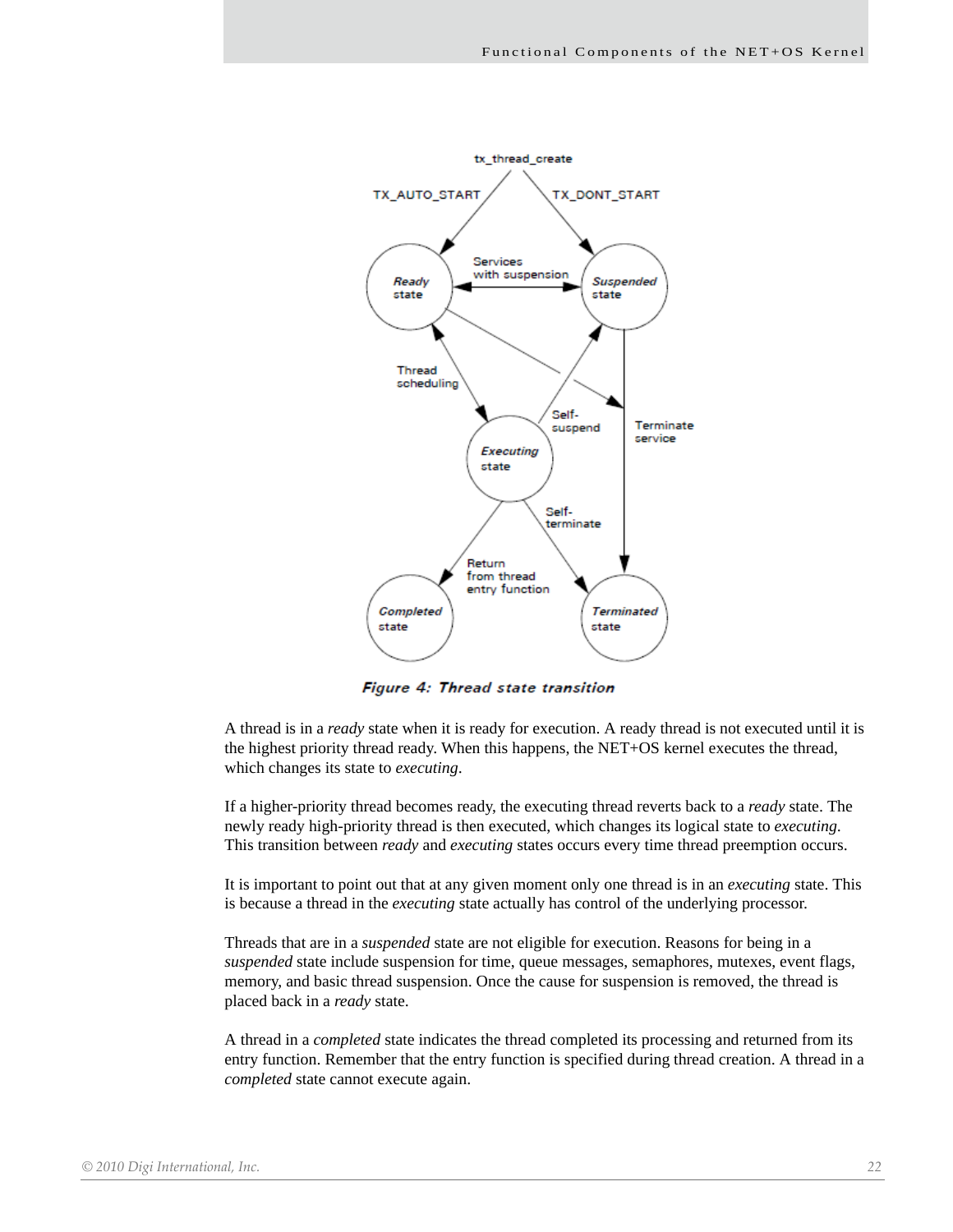A thread is in a *terminated* state because another thread or itself called the tx\_thread\_terminate service. A thread in a *terminated* state cannot execute again.

> **Note:** If re-starting a completed or terminated thread is desired, the application must first delete the thread. It can then be re-created and re-started.

#### <span id="page-22-0"></span>**Thread priorities**

As mentioned before, a thread is defined as a semi-independent program segment with a dedicated purpose. However, all threads are not created equal. The dedicated purpose of some threads is much more important than others. This heterogeneous type of thread importance is a hallmark of embedded real-time applications.

How does the NET+OS kernel determine a thread.s importance? When a thread is created, it is assigned a numerical value representing its importance or *priority*. Valid numerical priorities range between 0 and 31, where a value of 0 indicates the highest thread priority and a value of 31 represents the lowest thread priority. Threads can have the same priority as others in the application. In addition, thread priorities can be changed during run-time.

#### <span id="page-22-1"></span>**Thread scheduling**

The NET+OS kernel schedules threads based upon their priority. The ready thread with the highest priority is executed first. If multiple threads of the same priority are ready, they are executed in a *first-in-first-out* (FIFO) manner.

# <span id="page-22-2"></span>**Round-robin scheduling**

*Round-robin* scheduling of multiple threads having the same priority is supported by the NET+OS kernel. This is accomplished through cooperative calls to tx\_thread\_relinquish. Calling this service gives all other ready threads at the same priority a chance to execute before the tx\_thread\_relinquish caller executes again.

#### <span id="page-22-3"></span>**Time-slicing**

*Time-slicing* provides another form of round-robin scheduling. In the NET+OS kernel, time-slicing is available on a per-thread basis. The thread's time-slice is assigned during creation and can be modified during run-time.

A time-slice specifies the maximum number of timer ticks (timer interrupts) that a thread can execute without giving up the processor. When a time-slice expires, all other threads of the same or higher priority levels are given a chance to execute before the time-sliced thread executes again.

A fresh thread time-slice is given to a thread after it suspends, relinquishes, makes a NET+OS kernel service call that causes preemption, or is itself time-sliced.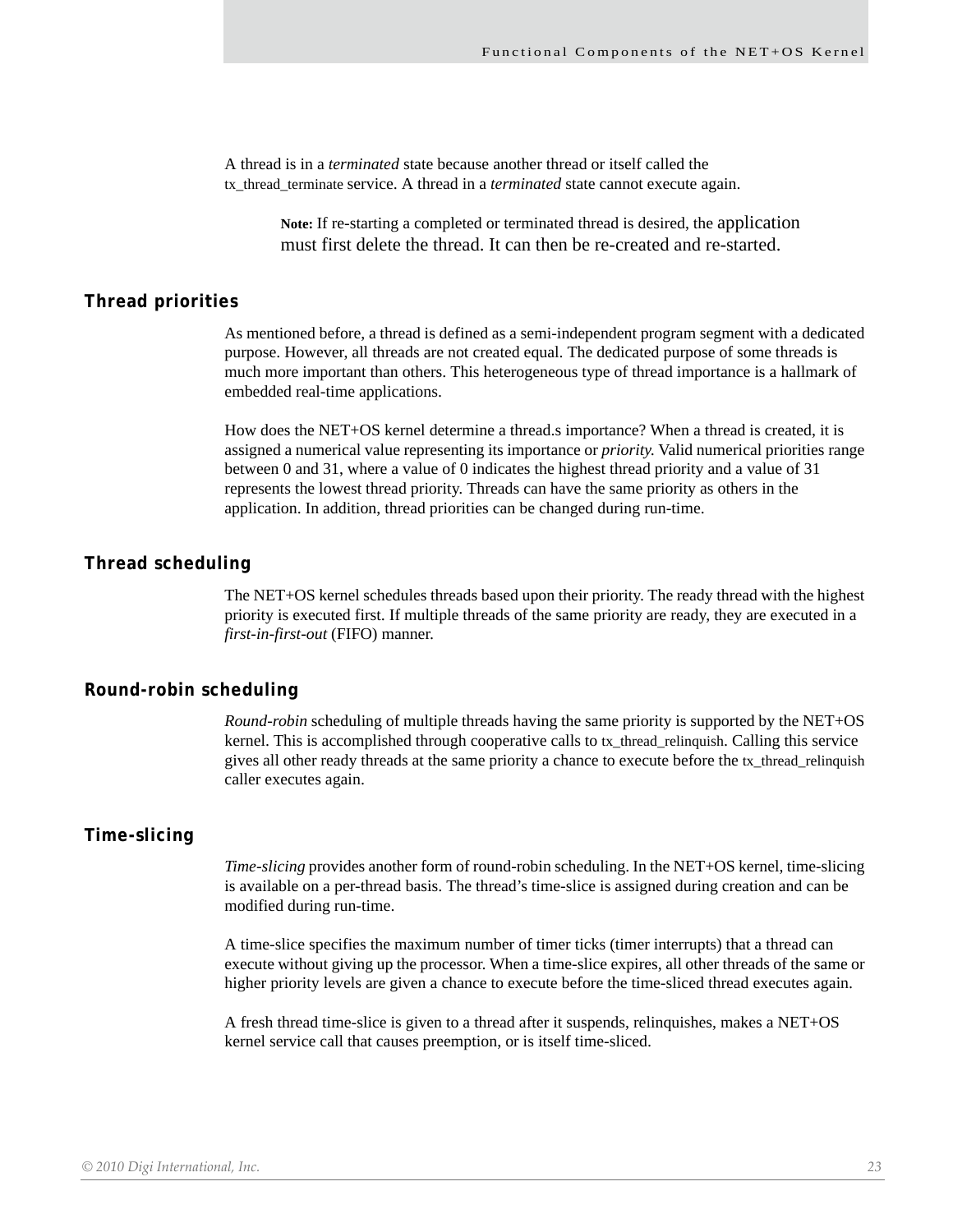# <span id="page-23-0"></span>**Preemption**

Preemption is the process of temporarily interrupting an executing thread in favor of a higherpriority thread. This process is invisible to the executing thread. When the higher-priority thread is finished, control is transferred back to the exact place where the preemption took place.

This is a very important feature in real-time systems because it facilitates fast response to important application events. Although a very important feature, preemption can also be a source of a variety of problems, including starvation, excessive overhead, and priority inversion.

#### <span id="page-23-1"></span>**Preemption-threshold**

In order to ease some of the inherent problems of preemption, the NET+OS kernel provides a unique and advanced feature called *preemption-threshold*. which allows a thread to specify a priority ceiling for disabling preemption. Threads that have higher priorities than the ceiling are still allowed to preempt; those with priorities less than the ceiling are not allowed to preempt.

For example, suppose a thread of priority 20 only interacts with a group of threads that have priorities between 15 and 20. During its critical sections, the thread of priority 20 can set its preemption-threshold to 15, thereby preventing preemption from all of the threads that it interacts with. This still permits really important threads (priorities between 0 and 14) to preempt this thread during its critical section processing, which results in much more responsive processing.

Of course, it is still possible for a thread to disable all preemption by setting its preemptionthreshold to 0. In addition, preemption-thresholds can be changed during run-time.

#### <span id="page-23-2"></span>**Priority inheritance**

The NET+OS kernel also supports optional priority inheritance within its mutex services described later in this chapter. Priority inheritance allows a lower priority thread to temporarily assume the priority of a high priority thread that is waiting for a mutex owned by the lower priority thread. This capability helps the application to avoid un-deterministic priority inversion by eliminating preemption of intermediate thread priorities. Of course, *preemption-threshold* may be used to achieve a similar result.

#### <span id="page-23-3"></span>**Thread creation**

Application threads are created during initialization or during the execution of other application threads. There are no limits on the number of threads that can be created by an application.

#### <span id="page-23-4"></span>**Thread control block**

The characteristics of each thread are contained in its control block. This structure is defined in the tx\_api.h file.

A thread's control block can be located anywhere in memory, but it is most common to make the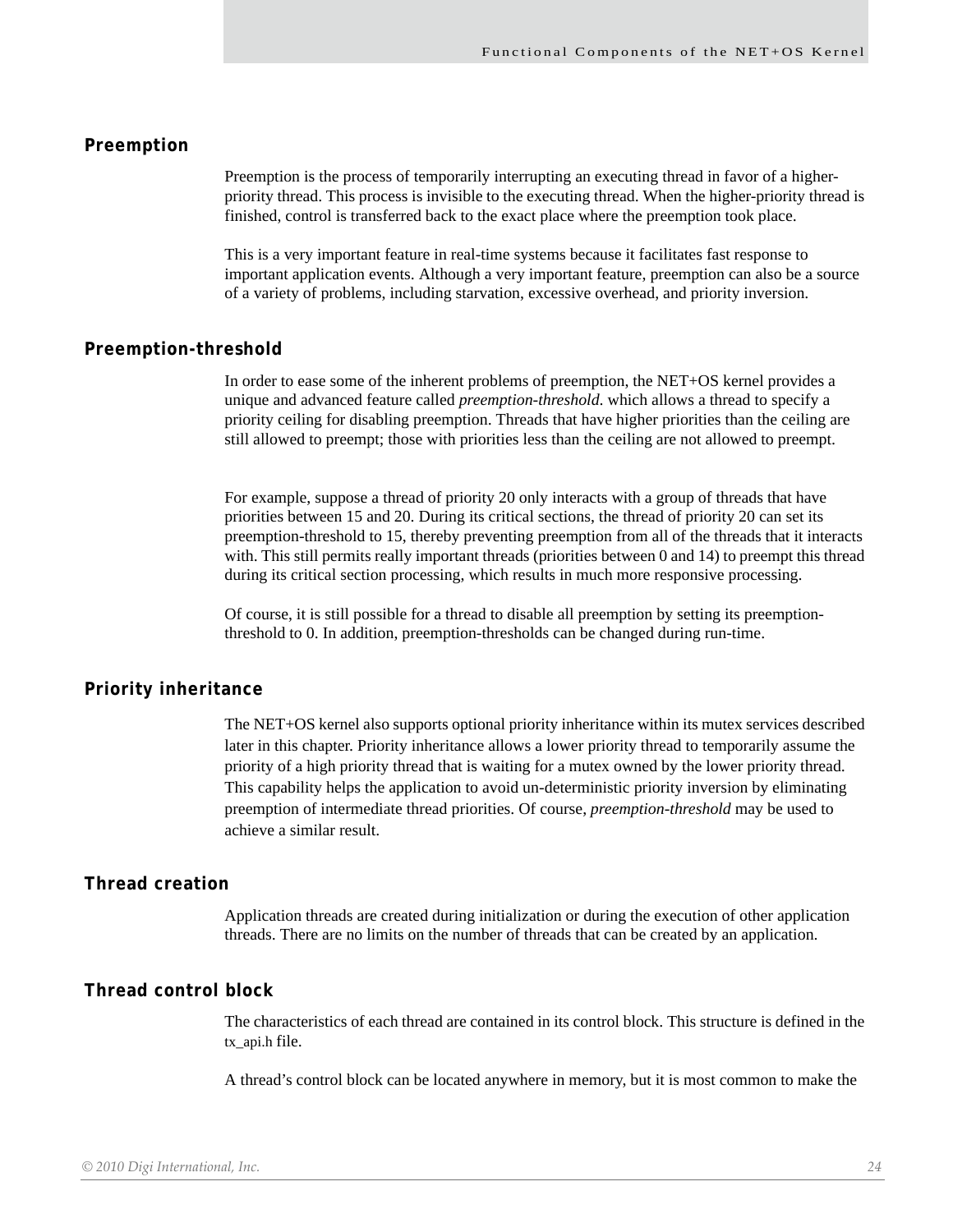control block a global structure by defining it outside the scope of any function.

Locating the control block in other areas requires a bit more care, just like all dynamically allocated memory. If a control block is allocated within a C function, the memory associated with it is part of the calling thread.s stack. In general, using local storage for control blocks should be avoided because once the function returns all of its local variable stack space is released regardless if another thread is using it for a control block.

In most cases, the application is oblivious to the contents of the thread.s control block. However, there are some situations, especially in debug, where looking at certain members is quite useful. The following are a few of the more useful control block members.

#### <span id="page-24-0"></span>*tx\_run\_count*

This member contains a counter of how many times the thread has been scheduled. An increasing counter indicates the thread is being scheduled and executed.

#### <span id="page-24-1"></span>*tx\_state*

This member contains the state of the associated thread. The following list represents the possible thread states:

TX\_READY (0x00) TX\_COMPLETED (0x01) TX\_TERMINATED (0x02) TX\_SUSPENDED (0x03) TX\_SLEEP (0x04) TX\_QUEUE\_SUSP (0x05) TX\_SEMAPHORE\_SUSP (0x06) TX\_EVENT\_FLAG (0x07) TX\_BLOCK\_MEMORY (0x08) TX\_BYTE\_MEMORY (0x09) TX\_MUTEX\_SUSP (0x0D) TX\_IO\_DRIVER (0x0A)

> **Note:** There is no equate for the .executing. state mentioned earlier in this section. It is not necessary since there is only one executing thread at a given time. The state of an executing thread is also TX\_READY.

### <span id="page-24-2"></span>**Currently executing thread**

As mentioned before, there is only one thread executing at any given time. There are several ways to identify the executing thread, depending on who is making the request.

A program segment can get the control block address of the executing thread by calling tx\_thread\_identify. This is useful in shared portions of application code that are executed from multiple threads.

In debug sessions, users can examine the internal NET+OS kernel pointer \_tx\_thread\_current\_ptr. It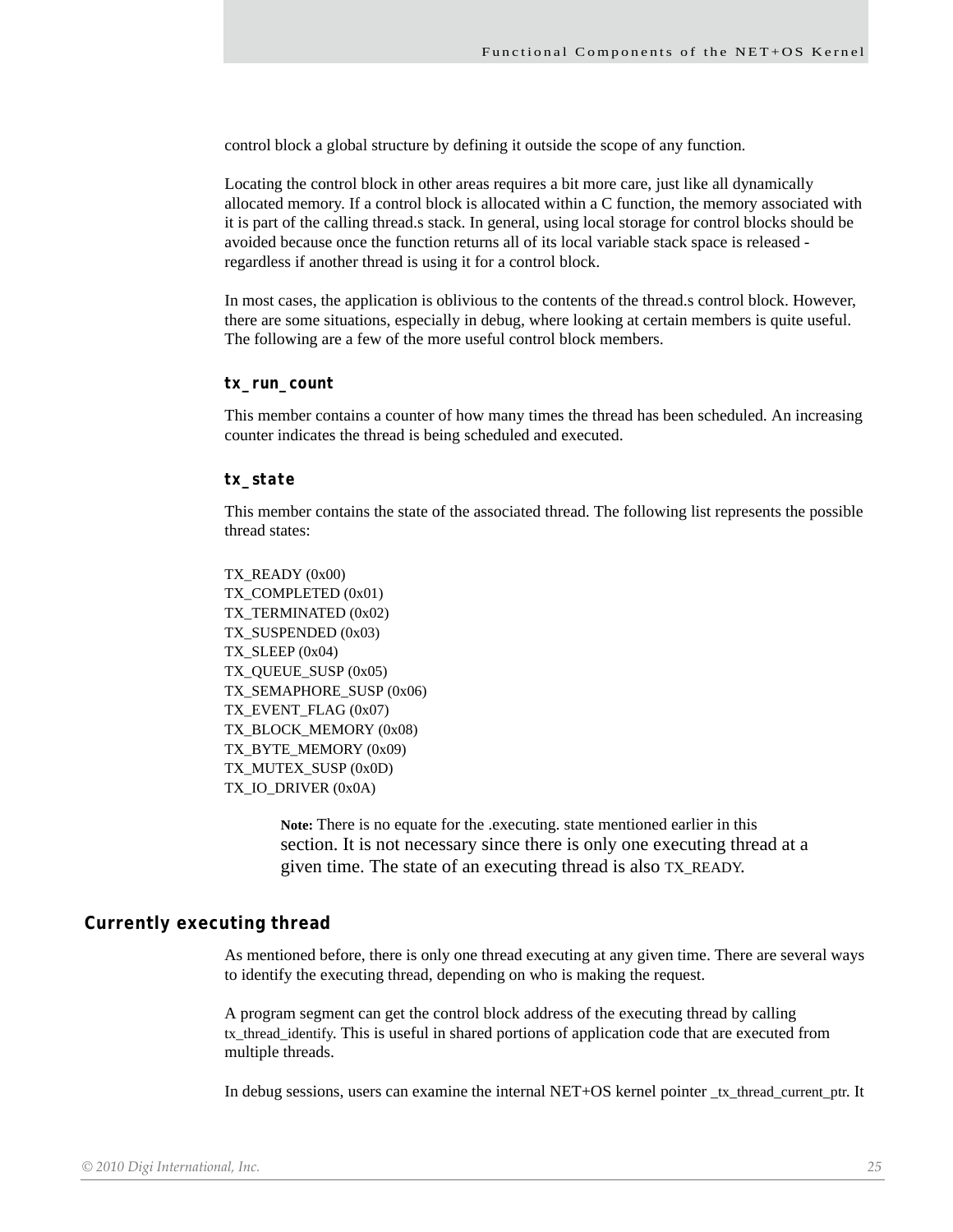contains the control block address of the currently executing thread. If this pointer is NULL, no application thread is executing - that is, the NET+OS kernel is waiting in its scheduling loop for a thread to become ready.

#### <span id="page-25-0"></span>**Thread stack area**

Each thread must have its own stack for saving the context of its last execution and compiler use. Most C compilers use the stack for making function calls and for temporarily allocating local variables. The following figure shows a typical thread's stack.



Figure 5: Typical thread stack

#### <span id="page-25-1"></span>*Location of a thread stack*

The location of a thread stack located is up to the application. The stack area is specified during thread creation and can be located anywhere in the target's address space. This is a very important feature because it allows applications to improve performance of important threads by placing their stack in highspeed RAM.

#### <span id="page-25-2"></span>*Size of a thread stack*

A thread's stack area must be large enough to accommodate worst-case function call nesting, local variable allocation, and saving its last execution context.

The minimum stack size, TX\_MINIMUM\_STACK, is defined by the NET+OS kernel. A stack of this size supports saving a thread's context and minimum amount of function calls and local variable allocation.

For most threads, the minimum stack size is simply too small. The user must come up with the worst-case size requirement by examining function-call nesting and local variable allocation. Of course, it is always better to error towards a larger stack area.

After the application is debugged, it is possible to go back and tune the thread stacks sizes if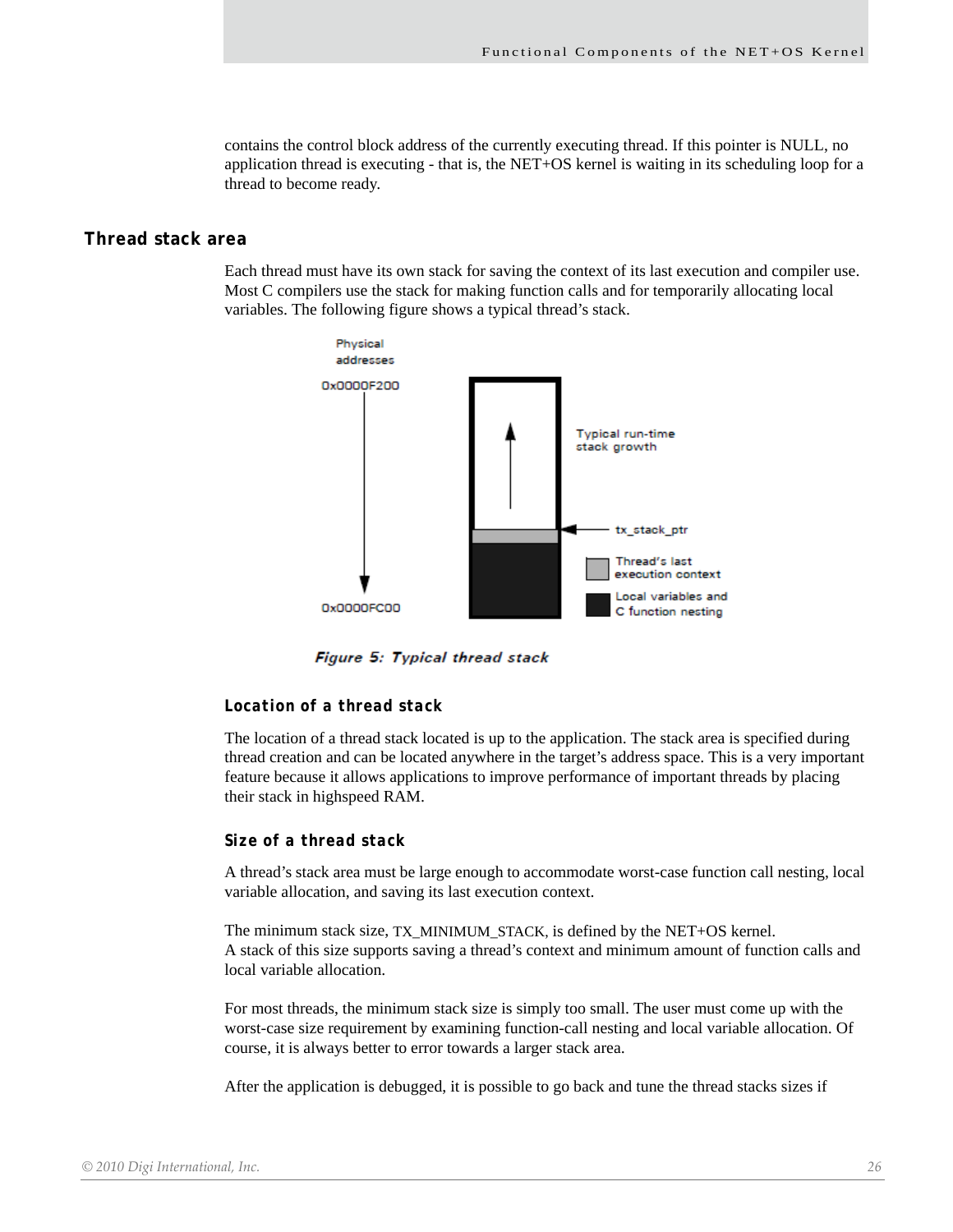memory is scarce. A favorite trick is to preset all stack areas with an easily identifiable data pattern like (0xEFEF) prior to creating the threads. After the application has been thoroughly put through its paces, the stack areas can be examined to see how much was actually used by finding the area of the stack where the preset pattern is still intact. The following figure shows a stack preset to 0xEFEF after thorough thread execution.



Figure 6: Stack memory area - another example

#### <span id="page-26-0"></span>**Memory pitfalls**

The stack requirements for threads can be quite large. Therefore, it is important to design the application to have a reasonable number of threads. Furthermore, some care must be taken to avoid excessive stack usage within threads. Recursive algorithms and large local data structures should generally be avoided.

What happens when a stack area is too small? In most cases, the run-time environment simply assumes there is enough stack space. This causes thread execution to corrupt memory adjacent (usually before) its stack area. The results are very unpredictable, but most often result in an unnatural change in the program counter. This is often called .jumping into the weeds.. Of course, the only way to prevent this is to ensure that all thread stacks are large enough.

#### <span id="page-26-1"></span>**Reentrancy**

One of the advantages of multi-threading is that the same C function can be called from multiple threads. This provides great power and also helps reduce code space. However, it does require that C functions called from multiple threads are *reentrant*.

A reentrant function stores the caller's return address on the current stack and does not rely on global or static C variables that it previously set up. Most compilers place the return address on the stack. Hence, application developers must only worry about the use of *globals* and *statics*.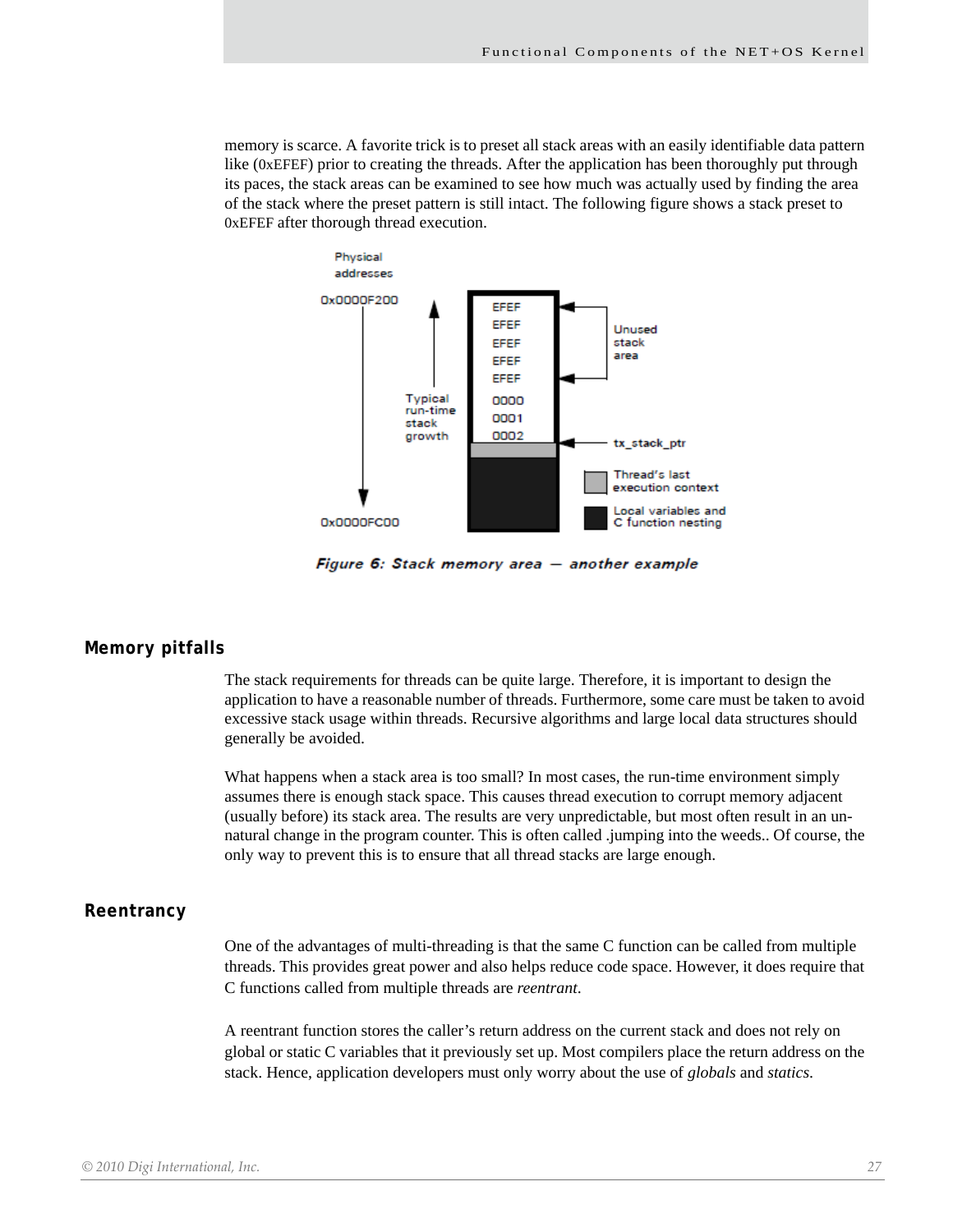An example of a non-reentrant function is the string token function "strtok." found in the standard C library. This function remembers the previous string pointer on subsequent calls. It does this with a static string pointer. If this function is called from multiple threads, it would most likely return an invalid pointer.

#### <span id="page-27-0"></span>**Thread priority pitfalls**

Selecting thread priorities is one of the most important aspects of multi-threading. It is sometimes very tempting to assign priorities based on a perceived notion of thread importance rather than determining what is exactly required during runtime. Misuse of thread priorities can starve other threads, create priority inversion, reduce processing bandwidth, and make the application's runtime behavior difficult to understand.

As mentioned before, the NET+OS kernel provides a priority-based, preemptive scheduling algorithm. Lower priority threads do not execute until there are no higher-priority threads ready for execution. If a higher-priority thread is always ready, the lower-priority threads never execute. This condition is called *thread starvation*.

Most starvation problems are detected early in debug and can be solved by ensuring that higher priority threads don't execute continuously. Alternatively, logic can be added to the application that gradually raises the priority of starved threads until they get a chance to execute.

Another unpleasant pitfall associated with thread priorities is *priority inversion*. Priority inversion takes place when a higher-priority thread is suspended because a lower-priority thread has a needed resource. Of course, in some instances it is necessary for two threads of different priority to share a common resource. If these threads are the only ones active, the priority inversion time is bounded by the time the lower-priority thread holds the resource. This condition is both deterministic and quite normal. However, if threads of intermediate priority become active during this priority inversion condition, the priority inversion time is no longer deterministic and could cause an application failure.

There are principally three distinct methods of preventing un-deterministic priority inversion in the NET+OS kernel. First, the application priority selections and run-time behavior can be designed in a manner that prevents the priority inversion problem. Second, lower-priority threads can utilize *preemption-threshold* to block preemption from intermediate threads while they share resources with higher-priority threads. Finally, threads using NET+OS kernel mutex objects to protect system resources may utilize the optional mutex *priority inheritance* to eliminate un-deterministic priority inversion.

#### <span id="page-27-1"></span>**Priority overhead**

One of the most overlooked ways to reduce overhead in multi-threading is to reduce the number of context switches. As previously mentioned, a context switch occurs when execution of a higherpriority thread is favored over that of the executing thread. It is worthwhile to mention that higherpriority threads can become ready as a result of both external events (like interrupts) and from service calls made by the executing thread.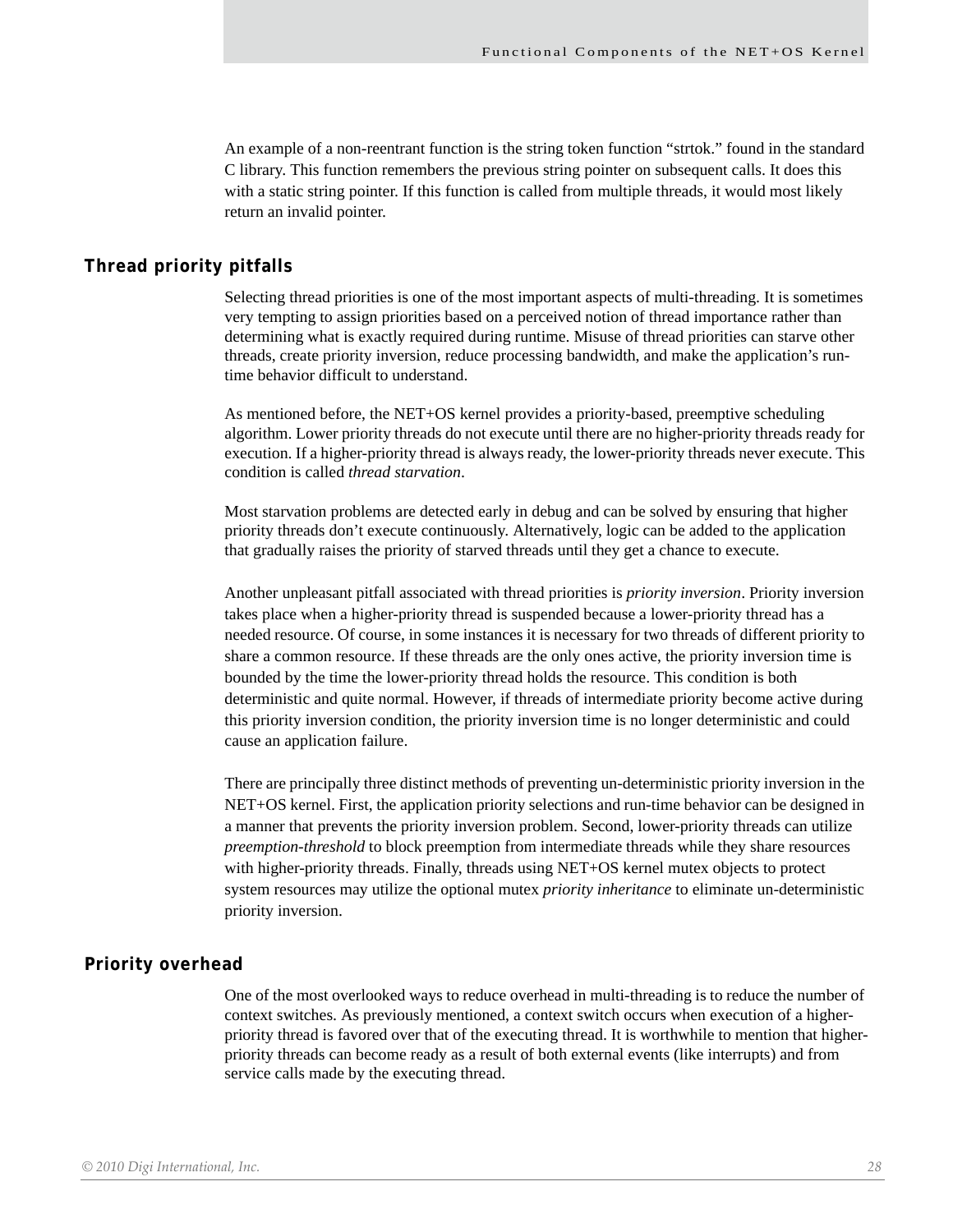To illustrate the effects thread priorities have on context switch overhead, assume a three thread environment with threads named thread 1, thread 2, and thread 3. Assume further that all of the threads are in a state of suspension waiting for a message. When thread\_1 receives a message, it immediately forwards it to thread\_2. Thread\_2 then forwards the message to thread\_3. Thread\_3 just discards the message. After each thread processes its message, they go back and wait for another.

The processing required to execute these three threads varies greatly depending on their priorities. If all of the threads have the same priority, a single context switch occurs between their execution. The context switch occurs when each thread suspends on an empty message queue.

However, if thread\_2 is higher-priority than thread\_1 and thread\_3 is higher priority than thread\_2, the number of context switches doubles. This is because another context switch occurs inside of the tx\_queue\_send service when it detects that a higher-priority thread is now ready.

The NET+OS kernel preemption-threshold mechanism can avoid these extra context switches and still allow the previously mentioned priority selections. This is a really important feature because it allows several thread priorities during scheduling, while at the same time eliminating some of the unwanted context switching between them during thread execution.

# <span id="page-28-0"></span>**Debugging pitfalls**

Debugging multi-threaded applications is a little more difficult because the same program code can be executed from multiple threads. In such cases, a break-point alone may not be enough. The debugger must also view the current thread pointer \_tx\_thread\_current\_ptr to see if the calling thread is the one to debug.

Much of this is being handled in multi-threading support packages offered through various development tool vendors. Because of its simple design, integrating the NET+OS kernel with different development tools is relatively easy.

Stack size is always an important debug topic in multi-threading. Whenever totally strange behavior is seen, it is usually a good first guess to increase stack sizes for all threads - especially the stack size of the last executing thread.

# <span id="page-28-1"></span>Message queues

Message queues are the primary means of inter-thread communication in the NET+OS kernel. One or more messages can reside in a message queue. A message queue that holds a single message is commonly called a *mailbox*.

Messages are copied to a queue by tx queue send and are copied from a queue by tx queue receive. The only exception to this is when a thread is suspended while waiting for a message on an empty queue. In this case, the next message sent to the queue is placed directly into the thread's destination area.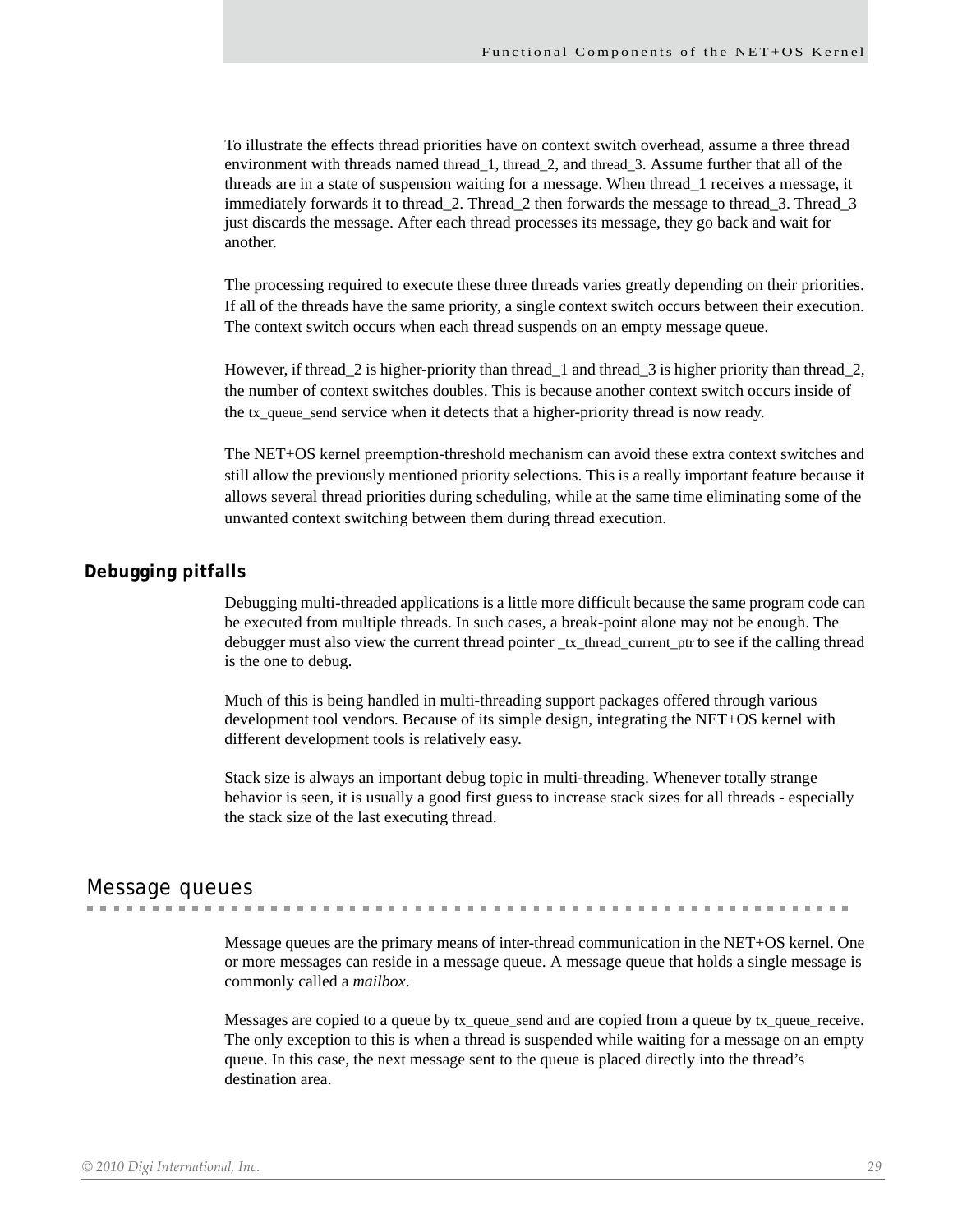Each message queue is a public resource. The NET+OS kernel places no constraints on how message queues are used.

#### <span id="page-29-0"></span>**Creating message queues**

Message queues are created either during initialization or during run-time by application threads. There are no limits on the number of message queues in an application.

#### <span id="page-29-1"></span>**Message size**

Each message queue supports a number of fixed-sized messages. The available message sizes are 1, 2, 4, 8, and 16 32-bit words. The message size is specified when the queue is created.

Application messages greater than 16 words must be passed by pointer. This is accomplished by creating a queue with a message size of 1 word (enough to hold a pointer) and then sending and receiving message pointers instead of the entire message.

# <span id="page-29-2"></span>**Message queue capacity**

The number of messages a queue can hold is a function of its message size and the size of the memory area supplied during creation. The total message capacity of the queue is calculated by dividing the number of bytes in each message into the total number of bytes in the supplied memory area.

For example, if a message queue that supports a message size of 1 32-bit word (4 bytes) is created with a 100-byte memory area, its capacity is 25 messages.

#### <span id="page-29-3"></span>**Queue memory area**

As mentioned before, the memory area for buffering messages is specified during queue creation. Like other memory areas in the NET+OS kernel, it can be located anywhere in the target's address space.

This is an important feature because it gives the application considerable flexibility. For example, an application might locate the memory area of a very important queue in high-speed RAM in order to improve performance.

#### <span id="page-29-4"></span>**Thread suspension**

Application threads can suspend while attempting to send or receive a message from a queue. Typically, thread suspension involves waiting for a message from an empty queue. However, it is also possible for a thread to suspend trying to send a message to a full queue.

After the condition for suspension is resolved, the service requested is completed and the waiting thread is resumed. If multiple threads are suspended on the same queue, they are resumed in the order they were suspended (FIFO).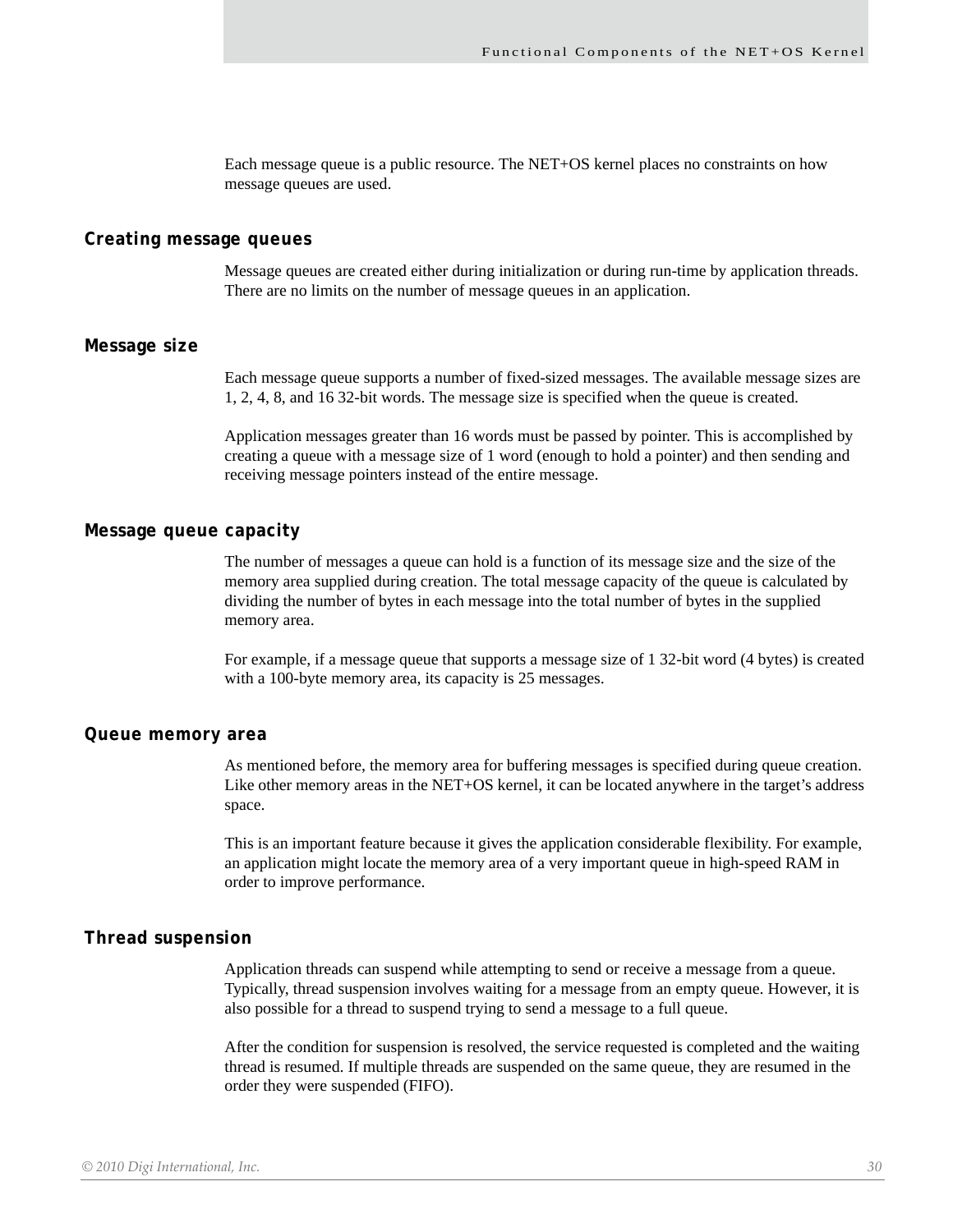However, priority resumption is also possible if the application calls tx\_queue\_prioritize prior to the queue service that lifts thread suspension. The queue prioritize service places the highest priority thread at the front of the suspension list, while leaving all other suspended threads in the same FIFO order.

Time-outs are also available for all queue suspensions. Basically, a time-out specifies the maximum number of timer ticks the thread will stay suspended. If a time-out occurs, the thread is resumed and the service returns with the appropriate error code.

# <span id="page-30-0"></span>**Queue control block**

The characteristics of each message queue are found in its control block. It contains interesting information such as the number of messages in the queue. This structure is defined in the tx\_api.h file.

Message queue control blocks can also be located anywhere in memory, but it is most common to make the control block a global structure by defining it outside the scope of any function.

#### <span id="page-30-1"></span>**Message destination pitfall**

As mentioned previously, messages are copied between the queue area and application data areas. It is very important to insure that the destination for a received message is large enough to hold the entire message. If not, the memory following the message destination will likely be corrupted.

**Note:** This is especially lethal when a too-small message destination is on the stack.

# <span id="page-30-2"></span>Counting semaphores

The NET+OS kernel provides 32-bit counting semaphores that range in value between 0 and 4,294,967,295. There are two operations on counting semaphores:

tx\_semaphore\_get and tx\_semaphore\_put.

The get operation decreases the semaphore by one. If the semaphore is 0, the get operation is not successful. The inverse of the get operation is the put operation. It increases the semaphore by one.

Each counting semaphore is a public resource. The NET+OS kernel places no constraints on how counting semaphores are used.

Counting semaphores are typically used for *mutual exclusion*. However, counting semaphores can also be used as a method for event notification.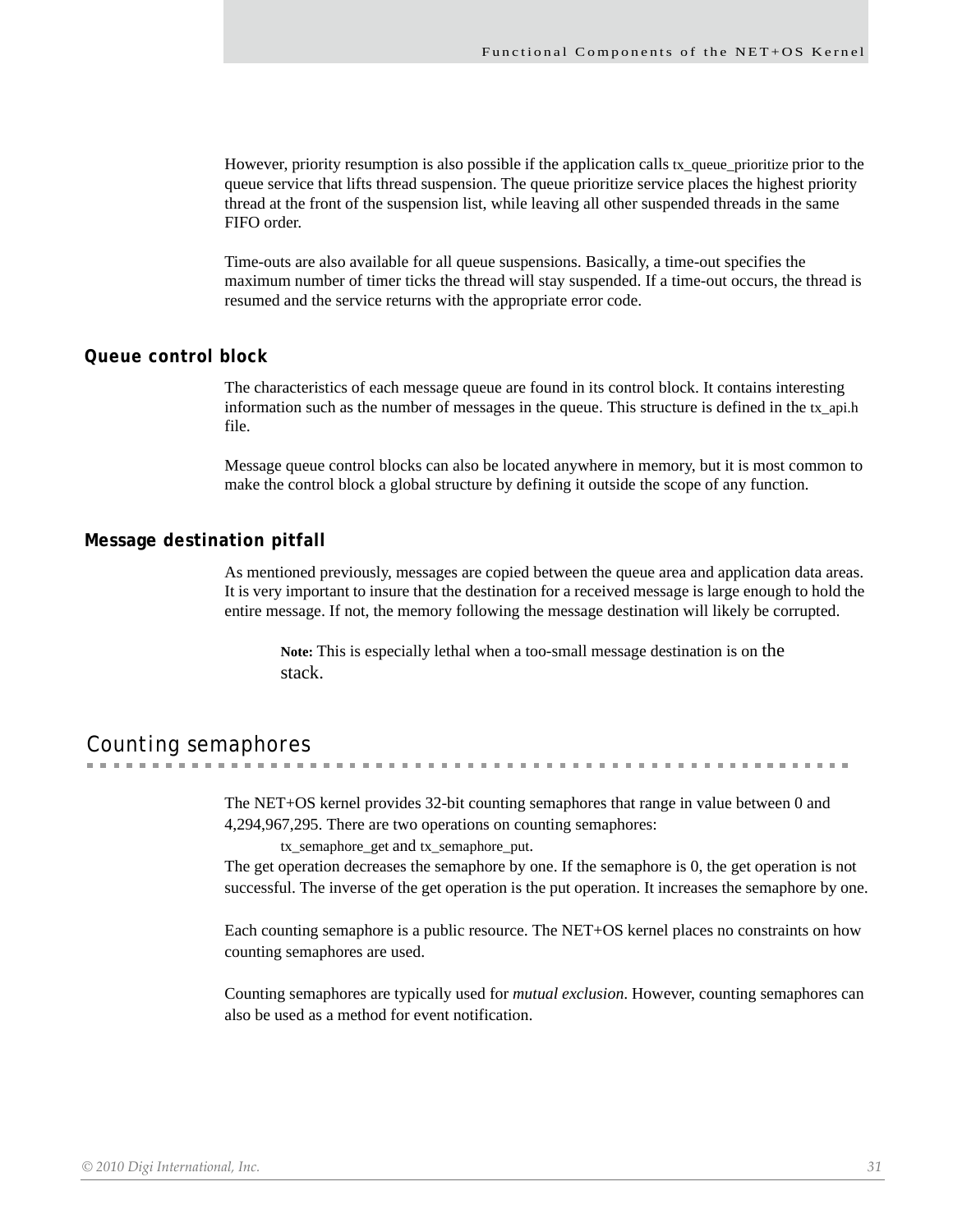# <span id="page-31-0"></span>**Mutual exclusion**

Mutual exclusion pertains to controlling the access of threads to certain application areas (also called *critical sections* or *application resources*). When used for mutual exclusion, the "current count" of a semaphore represents the total number of threads that are allowed access. In most cases, counting semaphores used for mutual exclusion will have an initial value of 1, meaning that only one thread can access the associated resource at a time. Counting semaphores that only have values of 0 or 1 are commonly called *binary semaphores*.

**Note:** If a binary semaphore is being used, the user must prevent the same thread from performing a get operation on a semaphore it already owns. A second get would be unsuccessful and could cause indefinite suspension of the calling thread and permanent un-availability of the resource.

# <span id="page-31-1"></span>**Event notification**

It is also possible to use counting semaphores as event notification, in a producer consumer fashion. The consumer attempts to get the counting semaphore while the producer increases the semaphore whenever something is available. Such semaphores usually have an initial value of 0 and won.t increase until the producer has something ready for the consumer.

### <span id="page-31-2"></span>**Creating counting semaphores**

Counting semaphores are created either during initialization or during runtime by application threads. The initial count of the semaphore is specified during creation. There are no limits on the number of counting semaphores in an application.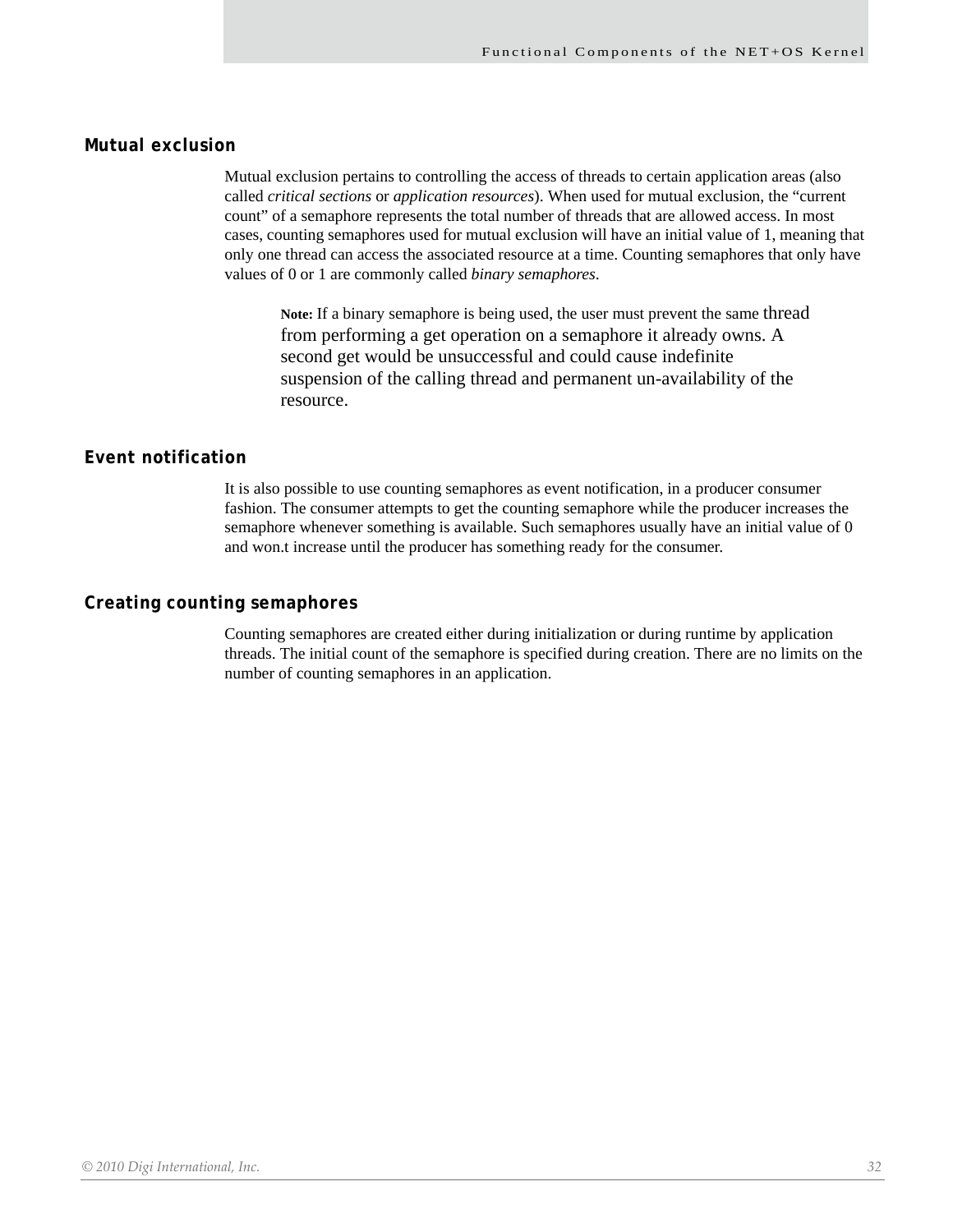# <span id="page-32-0"></span>**Thread suspension**

Application threads can suspend while attempting to perform a get operation on a semaphore with a current count of 0.

Once a put operation is performed, the suspended thread.s get operation is performed and the thread is resumed. If multiple threads are suspended on the same counting semaphore, they are resumed in the same order they were suspended (FIFO).

However, priority resumption is also possible if the application calls tx\_semaphore\_prioritize prior to the semaphore put call that lifts thread suspension. The semaphore prioritize service places the highest priority thread at the front of the suspension list, while leaving all other suspended threads in the same FIFO order.

### <span id="page-32-1"></span>**Semaphore control block**

The characteristics of each counting semaphore are found in its control block. It contains interesting information such as the current semaphore count. This structure is defined in the tx\_api.h file.

Semaphore control blocks can be located anywhere in memory, but it is most common to make the control block a global structure by defining it outside the scope of any function.

#### <span id="page-32-2"></span>**Deadly embrace**

One of the most interesting and dangerous pitfalls associated with semaphores used for mutual exclusion is the *deadly embrace*. A deadly embrace, or *deadlock*, is a condition where two or more threads are suspended indefinitely while attempting to get semaphores already owned by other threads.

This condition is best illustrated by a two thread, two semaphore example. Suppose the first thread owns the first semaphore and the second thread owns the second semaphore. If the first thread attempts to get the second semaphore and at the same time the second thread attempts to get the first semaphore, both threads enter a deadlock condition. In addition, if these threads stay suspended forever, their associated resources are locked-out forever as well. The following figure illustrates this example.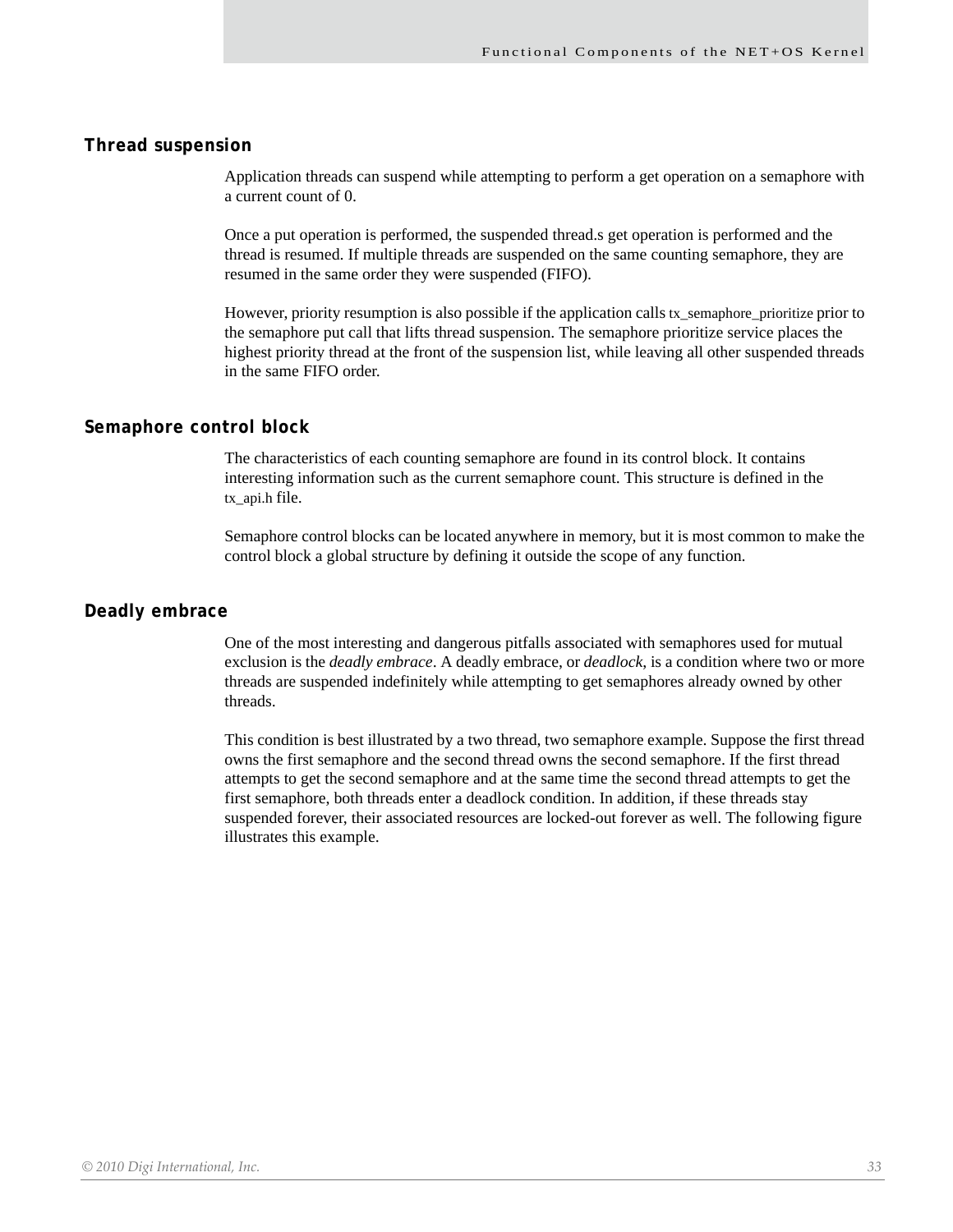

Figure 7: Example of suspended threads

How are deadly embraces avoided? Prevention in the application is the best method for real-time systems. This amounts to placing certain restrictions on how threads obtain semaphores. Deadly embraces are avoided if threads can only have one semaphore at a time. Alternatively, threads can own multiple semaphores if they all gather them in the same order. In the previous example, if the first and second thread obtain the first and second semaphore in order, the deadly embrace is prevented.

**Note:** It is also possible to use the suspension time-out associated with the get operation to recover from a deadly embrace.

#### <span id="page-33-0"></span>**Priority inversion**

Another pitfall associated with mutual exclusion semaphores is priority inversion. This topic is discussed more fully in the section on .Thread priority pitfalls.

The basic problem results from a situation where a lower-priority thread has a semaphore that a higher-priority thread needs. This in itself is normal. However, threads with priorities in between them may cause the priority inversion to last a non-deterministic amount of time. This can be handled through careful selection of thread priorities, using preemption- thresholds, and temporarily raising the priority of the thread that owns the resource to that of the high-priority thread.

# <span id="page-33-1"></span>Mutexes

. . . . . . . .

In addition to semaphores, the NET+OS kernel also provides a mutex object. A mutex is basically a binary semaphore, which means that only one thread can own a mutex at a time. In addition, the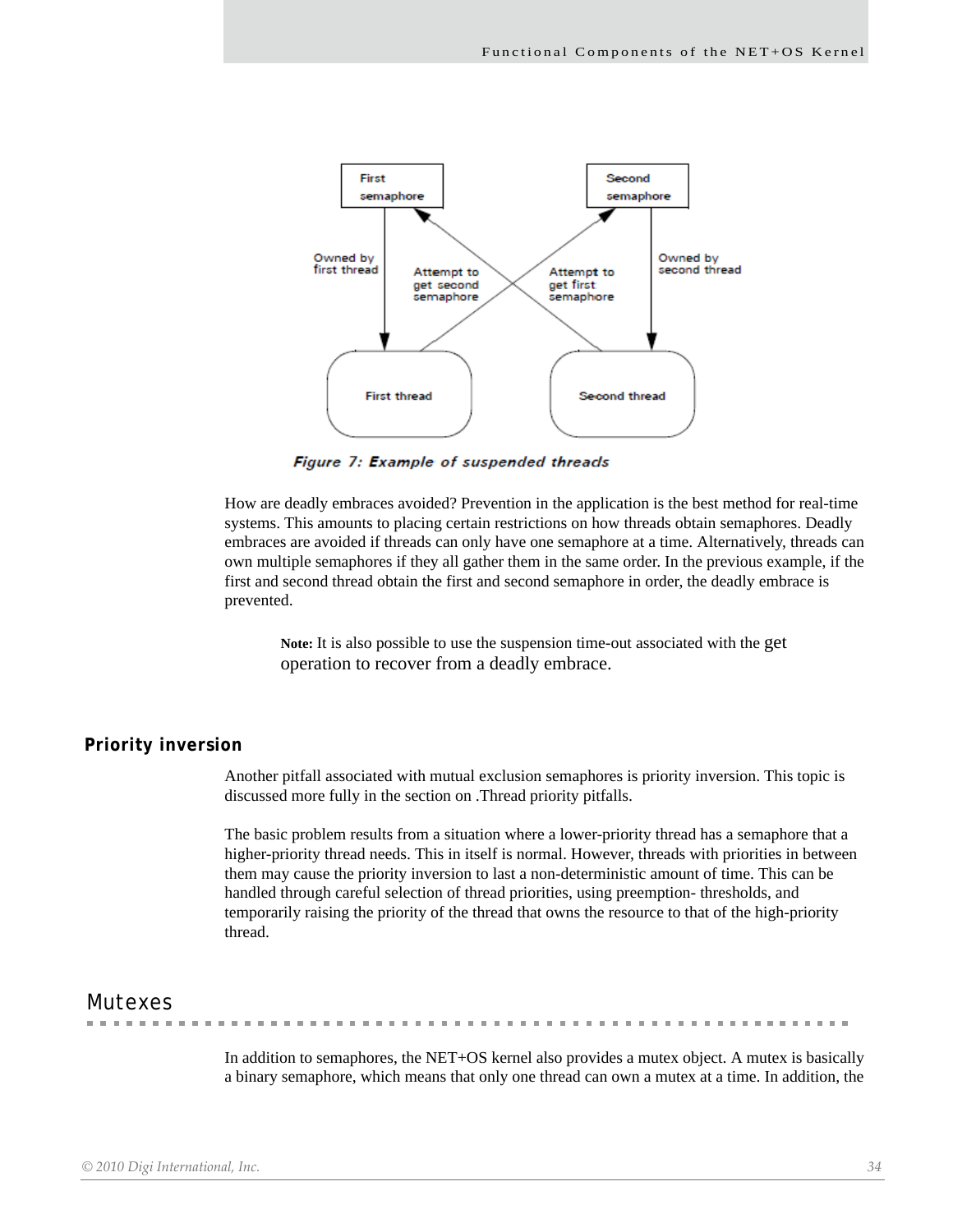same thread may perform a successful mutex get operation on an owned mutex multiple times, 4,294,967,295 to be exact. There are two operations on the mutex object, namely tx\_mutex\_get and tx\_mutex\_put. The get operation obtains a mutex not owned by another thread, while the put operation releases a previously obtained mutex. In order for a thread to release a mutex, the number of put operations must equal the number of prior get operations.

Each mutex is a public resource. The NET+OS kernel places no constraints on how mutexes are used.

NET+OS kernel mutexes are used exclusively for *mutual exclusion*. Unlike counting semaphores, mutexes have no use as a method for event notification.

#### <span id="page-34-0"></span>**Mutex mutual exclusion**

Similar to the discussion in the counting semaphore section, mutual exclusion pertains to controlling the access of threads to certain application areas (also called *critical sections* or *application resources*). When available, a NET+OS kernel mutex will have an ownership count of 0. Once the mutex is obtained by a thread, the ownership count is incremented once for every get operation performed on the mutex and decremented for every put operation.

#### <span id="page-34-1"></span>**Creating mutexes**

NET+OS kernel mutexes are created either during initialization or during runtime by application threads. The initial condition of a mutex is always .available. Mutex creation is also where the determination is made as to whether or not the mutex implements *priority inheritance.*

#### <span id="page-34-2"></span>**Thread suspension**

Application threads can suspend while attempting to perform a get operation on a mutex already owned by another thread.

Once the same number of put operations are performed by the owning thread, the suspended thread.s get operation is performed, giving it ownership of the mutex, and the thread is resumed. If multiple threads are suspended on the same mutex, they are resumed in the same order they were suspended (FIFO).

However, priority resumption is done automatically if the mutex priority inheritance was selected during creation. In addition, priority resumption is also possible if the application calls tx\_mutex\_prioritize prior to the mutex put call that lifts thread suspension. The mutex prioritize service places the highest priority thread at the front of the suspension list, while leaving all other suspended threads in the same FIFO order.

#### <span id="page-34-3"></span>**Mutex control block**

The characteristics of each mutex are found in its control block. It contains interesting information such as the current mutex ownership count along with the pointer of the thread that owns the mutex. This structure is defined in the tx\_api.h file.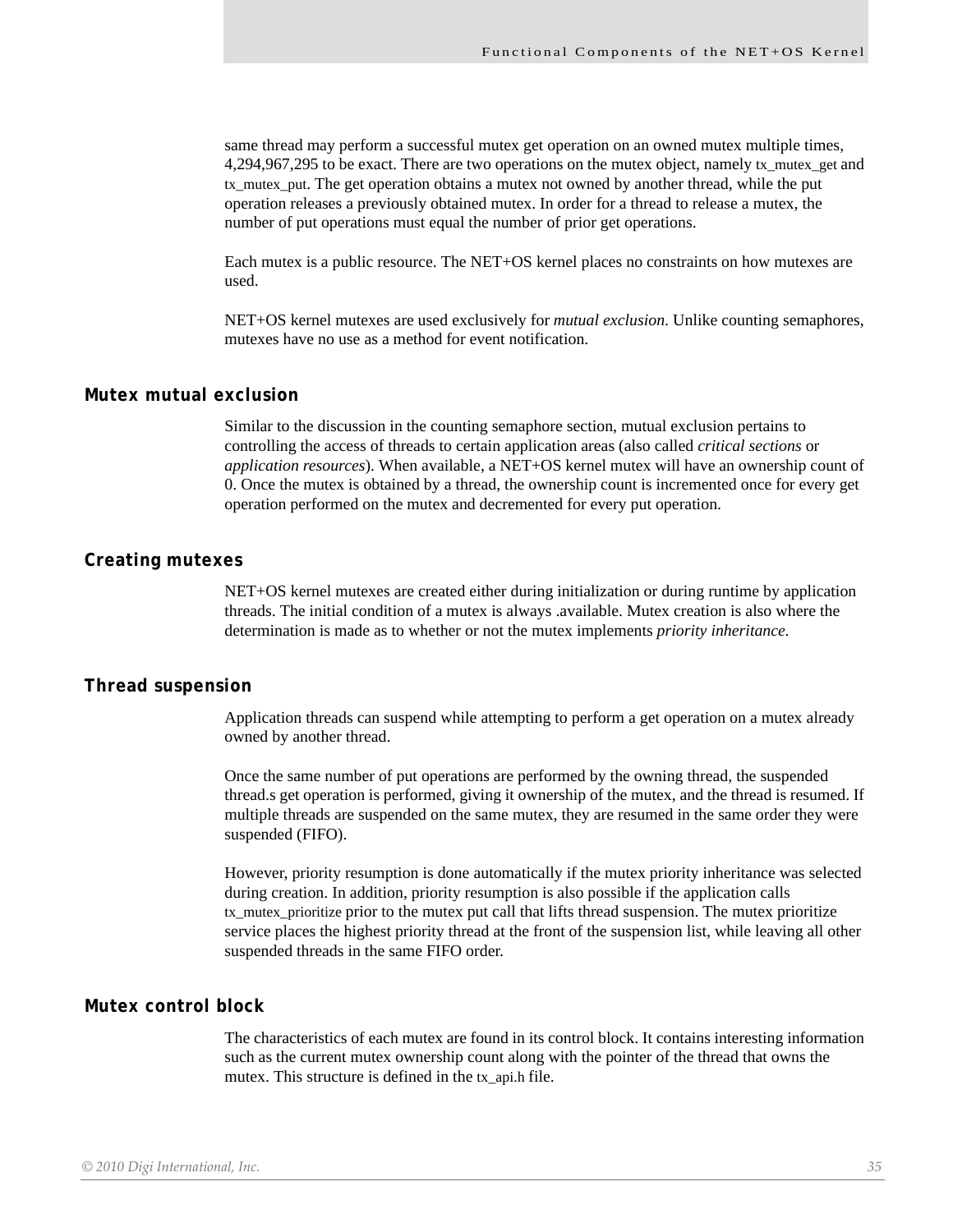Mutex control blocks can be located anywhere in memory, but it is most common to make the control block a global structure by defining it outside the scope of any function.

#### <span id="page-35-0"></span>**Deadly embrace**

One of the most interesting and dangerous pitfalls associated with mutex ownership is the *deadly embrace*. A deadly embrace, or *deadlock*, is a condition where two or more threads are suspended indefinitely while attempting to get a mutex already owned by the other threads. The discussion of *deadly embrace* and its remedies found in the previous semaphore discussion is completely valid for the mutex object as well.

# <span id="page-35-1"></span>**Priority inversion**

As mentioned previously, a major pitfall associated with mutual exclusion is priority inversion. This topic is discussed more fully in the section on thread priority pitfalls.

The basic problem results from a situation where a lower-priority thread has a semaphore that a higher-priority thread needs. This in itself is normal. However, threads with priorities in between them may cause the priority inversion to last a non-deterministic amount of time. Unlike semaphores discussed previously, the NET+OS kernel mutex object has optional *priority inheritance*.

The basic idea behind priority inheritance is that a lower priority thread has its priority raised temporarily to the priority of a high priority thread that wants the same mutex owned by the lower priority thread. When the lower priority thread releases the mutex, its original priority is then restored and the higher priority thread is given ownership of the mutex. This feature eliminates undeterministic priority inversion by bounding the amount of inversion to the time the lower priority thread holds the mutex. Of course, the techniques discussed earlier in this chapter to handle undeterministic priority inversion are also valid with mutexes as well.

# <span id="page-35-2"></span>**Event flags**

Event flags provide a powerful tool for thread synchronization. Each event flag is represented by a single bit. Event flags are arranged in groups of 32. Threads can operate on all 32 event flags in a group at the same time. Events are set by tx\_event\_flags\_set and are retrieved by tx\_event\_flags\_get.

Setting event flags is done with a logical AND/OR operation between the current event flags and the new event flags. The type of logical operation (either an AND or OR) is specified in the tx\_event\_flags\_set call.

There are similar logical options for retrieval of event flags. A get request can specify that all specified event flags are required (a logical AND). Alternatively, a get request can specify that any of the specified event flags will satisfy the request (a logical OR). The type of logical operation associated with event flag retrieval is specified in the tx\_event\_flags\_get call.

**Note:** Event flags that satisfy a get request are consumed, i.e. set to zero, if TX\_OR\_CLEAR or TX\_AND\_CLEAR are specified by the request.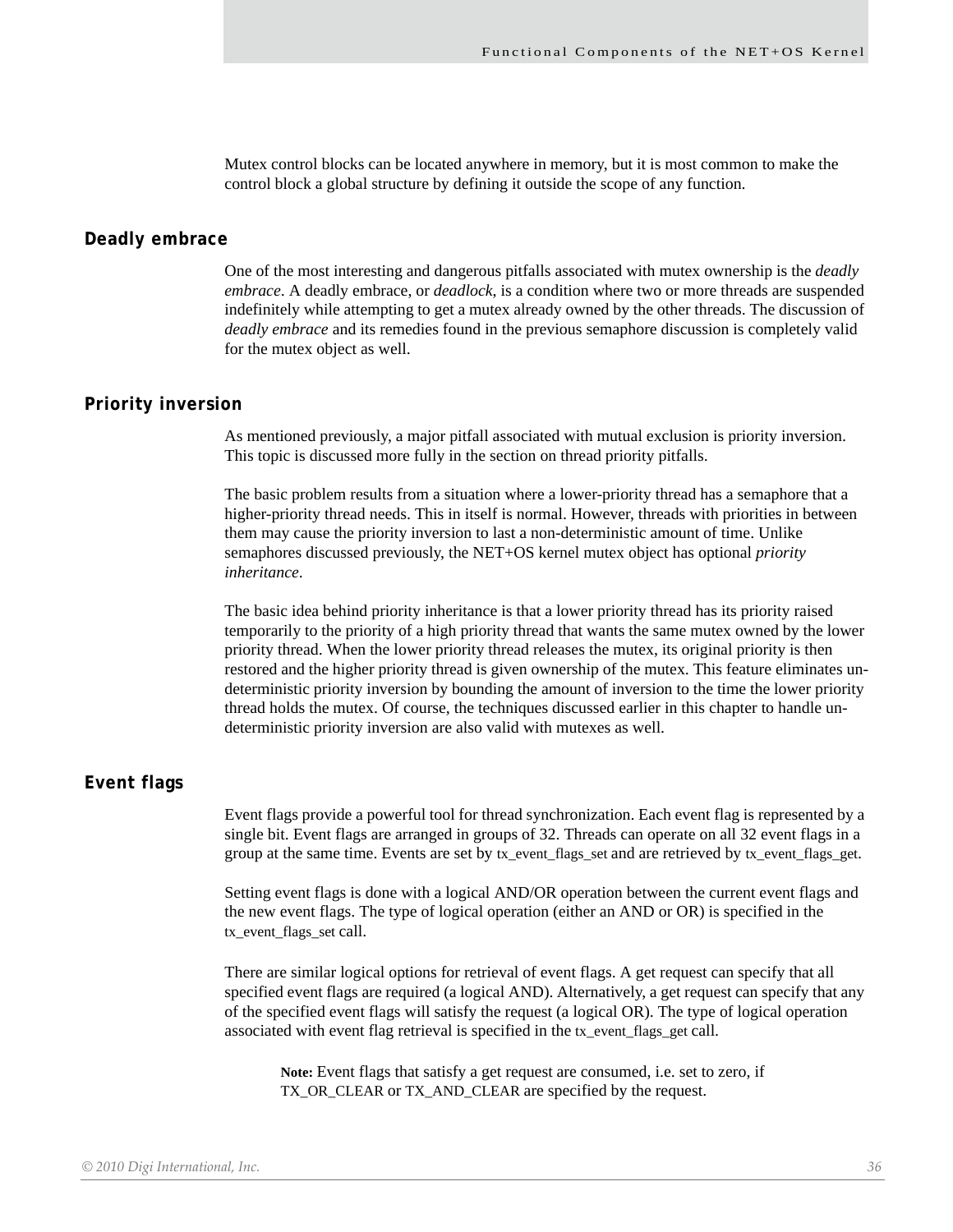Each event flag group is a public resource. The NET+OS kernel places no constraints on how event flag groups are used.

### **Creating event flag groups**

Event flag groups are created either during initialization or during run-time by application threads. At time of their creation, all event flags in the group are set to zero. There are no limits on the number of event flag groups in an application.

#### **Thread suspension**

Application threads can suspend while attempting to get any logical combination of event flags from a group. Once an event flag is set, the get requests of all suspended threads are reviewed. All the threads that now have the required event flags are resumed.

It is important to emphasize that all suspended threads on an event flag group are reviewed when its event flags are set. This, of course, introduces additional overhead. Therefore, it is generally good practice to limit the number of threads using the same event flag group to a reasonable number.

### **Event flag group control block**

The characteristics of each event flag group are found in its control block. The control block contains interesting information such as the current event flag settings and the number of threads suspended for events. This structure is defined in the tx\_api.h file.

Event group control blocks can be located anywhere in memory, but it is most common to make the control block a global structure by defining it outside the scope of any function.

#### Memory block pools

Allocating memory in a fast and deterministic manner is always a challenge in real-time applications. With this in mind, the NET+OS kernel provides the ability to create and manage

multiple pools of fixed-size memory blocks. Since memory block pools consist of fixed-size blocks, there are never any fragmentation

problems. Of course, fragmentation causes behavior that is inherently un-deterministic. In addition, the time required to allocate and free a fixed-size memory block amounts to simple linked-list manipulation. Furthermore, memory block allocation and de-allocation is done at the head of the available list. This provides the fastest possible linked list processing and might help keep the actual memory block in cache.

Lack of flexibility is the main drawback of fixed-size memory pools. The block size of a pool must be large enough to handle the worst case memory requirements of its users. Of course, memory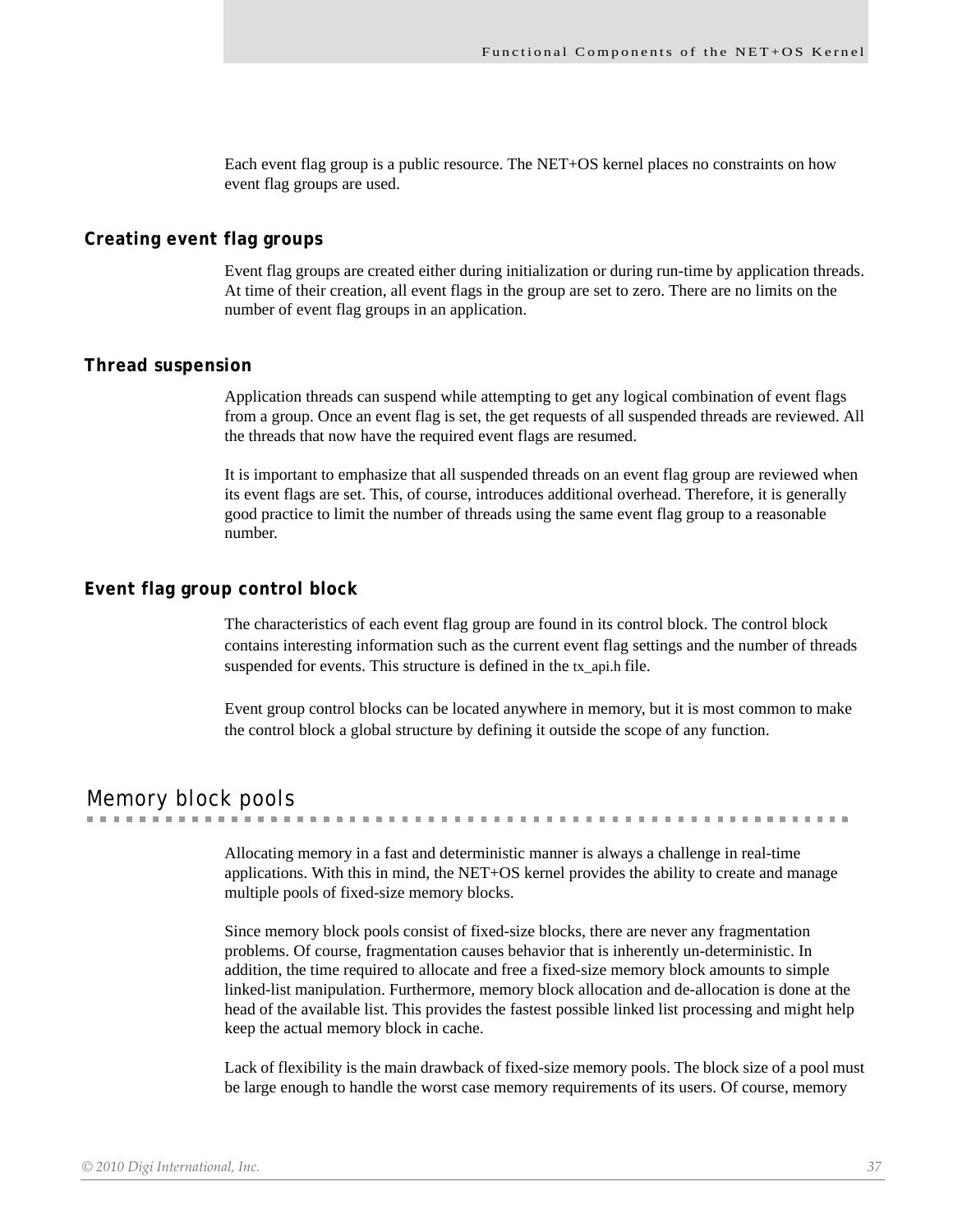may be wasted if many different size memory requests are made to the same pool. A possible solution is to make several different memory block pools that contain different sized memory blocks.

Each memory block pool is a public resource. The NET+OS kernel places no constraints on how pools are used.

#### **Creating memory block pools**

Memory block pools are created either during initialization or during run-time by application threads. There are no limits on the number of memory block pools in an application.

#### **Memory block size**

As mentioned earlier, memory block pools contain a number of fixed-size blocks. The block size, in bytes, is specified during creation of the pool.

The NET+OS kernel adds a small amount of overhead - the size of a C pointer - to each memory block in the pool. In addition, the NET+OS kernel might have to pad the block size in order to keep the beginning of each memory block on proper alignment.

#### **Pool capacity**

The number of memory blocks in a pool is a function of the block size and the total number of bytes in the memory area supplied during creation. The capacity of a pool is calculated by dividing the block size (including padding and the pointer overhead bytes) into the total number of bytes in the supplied memory area.

#### **Pool's memory area**

As mentioned before, the memory area for the block pool is specified during creation. Like other memory areas in the NET+OS kernel, it can be located anywhere in the target.s address space.

This is an important feature because of the considerable flexibility it gives the application. For example, suppose that a communication product has a high-speed memory area for I/O. This memory area is easily managed by making it into a NET+OS kernel memory block pool.

#### **Thread suspension**

Application threads can suspend while waiting for a memory block from an empty pool. When a block is returned to the pool, the suspended thread is given this block and resumed.

If multiple threads are suspended on the same memory block pool, they are resumed in the order they were suspended (FIFO).

However, priority resumption is also possible if the application calls tx\_block\_pool\_prioritize prior to the block release call that lifts thread suspension. The block pool prioritize service places the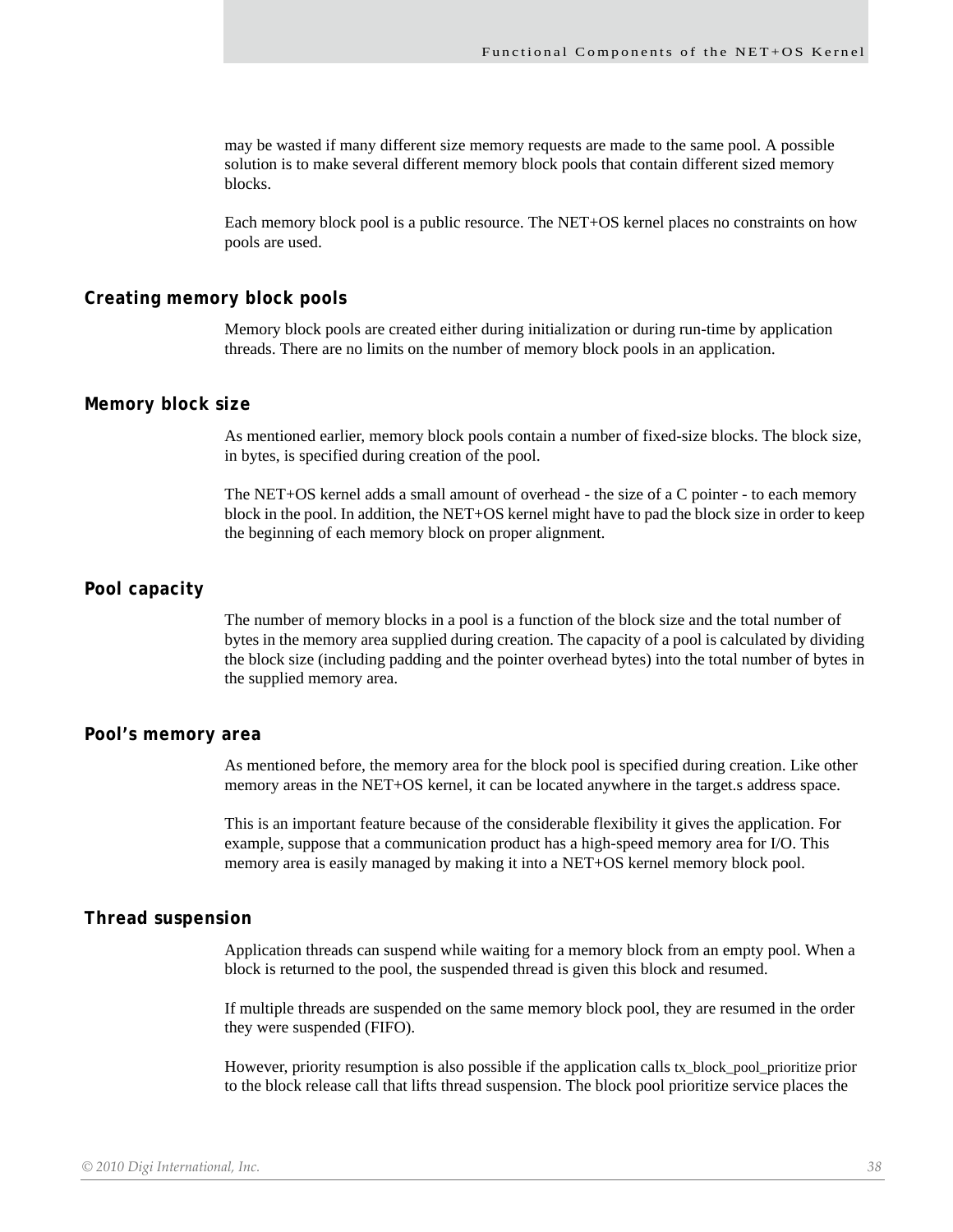highest priority thread at the front of the suspension list, while leaving all other suspended threads in the same FIFO order.

#### **Memory block pool control block**

The characteristics of each memory block pool are found in its control block. It contains useful information such as the number of memory blocks left and their size. This structure is defined in the tx\_api.h file.

Pool control blocks can also be located anywhere in memory, but it is most common to make the control block a global structure by defining it outside the scope of any function.

#### **Overwriting memory blocks**

It is very important to ensure that the user of an allocated memory block does not write outside its boundaries. If this happens, corruption occurs in an adjacent (usually subsequent) memory area. The results are unpredictable and quite often fatal.

### Memory byte pools

NET+OS kernel memory byte pools are similar to a standard C heap. Unlike the standard C heap, it is possible to have multiple memory byte pools. In addition, threads can suspend on a pool until the requested memory is available.

Allocations from memory byte pools are similar to traditional *malloc* calls, which include the amount of memory desired (in bytes). Memory is allocated from the pool in a *first-fit* manner - that is, the first free memory block that satisfies the request is used. Excess memory from this block is converted into a new block and placed back in the free memory list. This process is called *fragmentation*.

Adjacent free memory blocks are *merged* during a subsequent allocation search for a large enough free memory block. This process is called *de-fragmentation*.

Each memory byte pool is a public resource. The NET+OS kernel places no constraints on how pools are used, except that memory byte services cannot be called from ISRs.

### **Creating memory byte pools**

Memory byte pools are created either during initialization or during run-time by application threads.There are no limits on the number of memory byte pools in an application.

#### **Pool capacity**

The number of allocatable bytes in a memory byte pool is slightly less than what was specified during creation. This is because management of the free memory area introduces some overhead.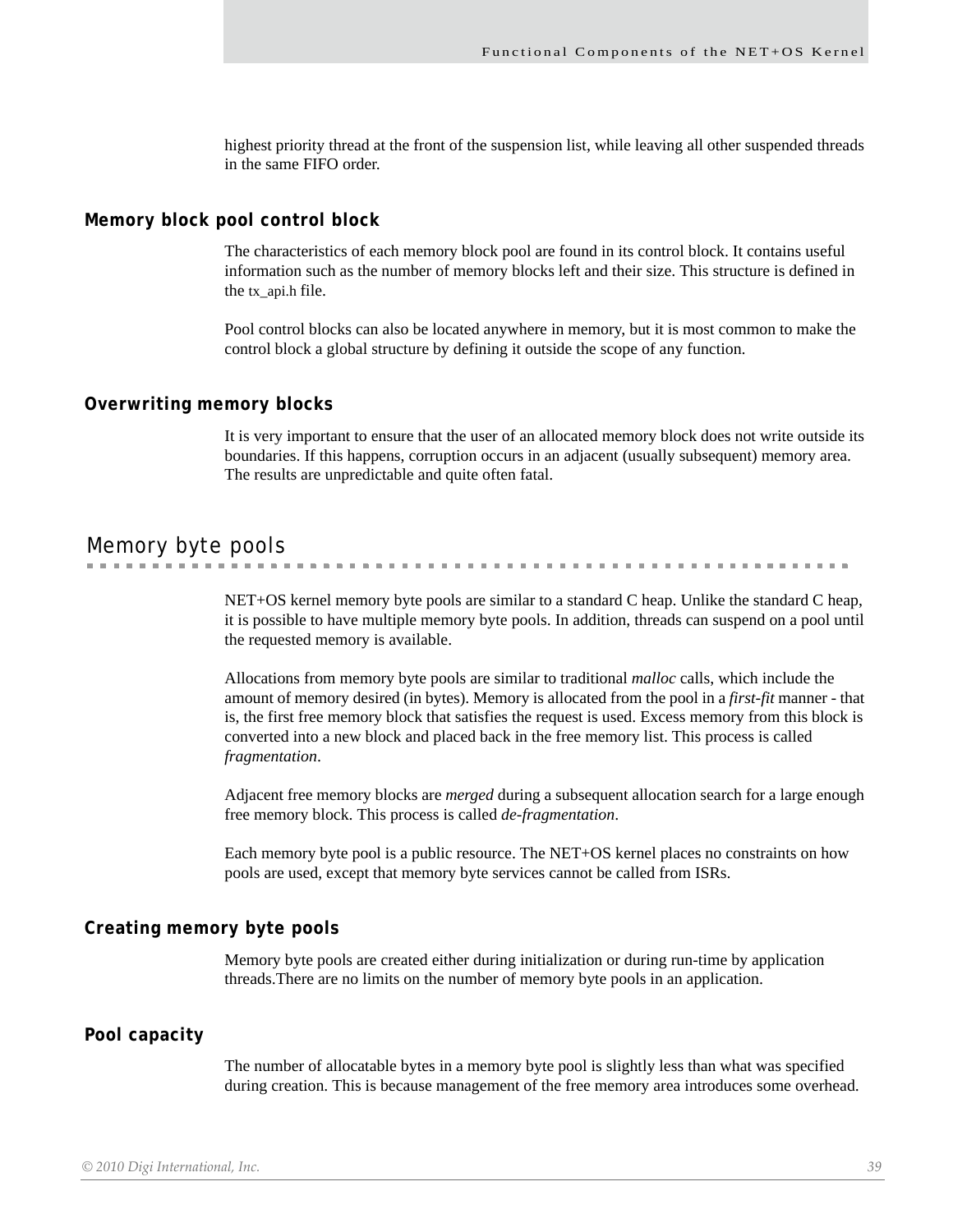Each free memory block in the pool requires the equivalent of two C pointers of overhead. In addition, the pool is created with two blocks, a large free block and a small permanently allocated block at the end of the memory area. This allocated block is used to improve performance of the allocation algorithm. It eliminates the need to continuously check for the end of the pool area during merging.

During run-time, the amount of overhead in the pool typically increases. Allocations of an odd number of bytes are padded to insure proper alignment of the next memory block. In addition, overhead increases as the pool becomes more fragmented.

#### **Pool's memory area**

The memory area for a memory byte pool is specified during creation. Like other memory areas in the NET+OS kernel, it can be located anywhere in the target's address space.

This is an important feature because of the considerable flexibility it gives the application. For example, if the target hardware has a high-speed memory area and a low-speed memory area, the user can manage memory allocation for both areas by creating a pool in each of them.

#### **Thread suspension**

Application threads can suspend while waiting for memory bytes from a pool. When sufficient contiguous memory becomes available, the suspended threads are given their requested memory and resumed.

If multiple threads are suspended on the same memory byte pool, they are given memory (resumed) in the order they were suspended (FIFO).

However, priority resumption is also possible if the application calls tx\_byte\_pool\_prioritize prior to the byte release call that lifts thread suspension. The byte pool prioritize service places the highest priority thread at the front of the suspension list, while leaving all other suspended threads in the same FIFO order.

### **Memory byte pool control block**

The characteristics of each memory byte pool are found in its control block. It contains useful information such as the number of available bytes in the pool. This structure is defined in the tx\_api.h file.

Pool control blocks can also be located anywhere in memory, but it is most common to make the control block a global structure by defining it outside the scope of any function.

#### **Un-deterministic behavior**

Although memory byte pools provide the most flexible memory allocation, they also suffer from somewhat un-deterministic behavior. For example, a memory byte pool may have 2,000 bytes of memory available but may not be able to satisfy an allocation request of 1,000 bytes. This is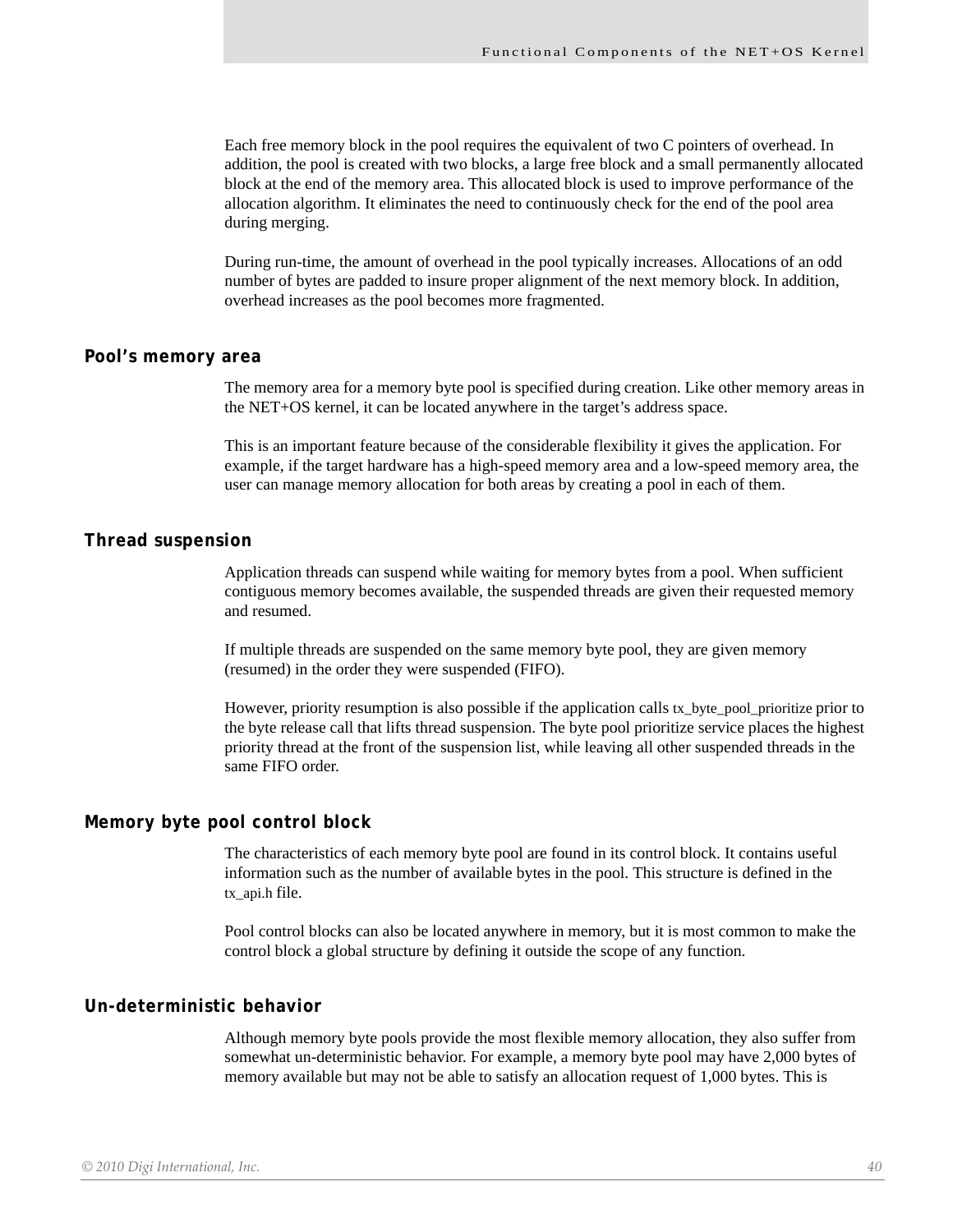. . . . . . . . . . . .

because there are no guarantees on how many of the free bytes are contiguous. Even if a 1,000 byte free block exits, there are no guarantees on how long it might take to find the block. It is completely possible that the entire memory pool would need to be searched in order to find the 1,000 byte block.

Because of this, it is generally good practice to avoid using memory byte services in areas where deterministic, real-time behavior is required. Many applications pre-allocate their required memory during initialization or run-time configuration.

### **Overwriting memory blocks**

It is very important to insure that the user of allocated memory does not write outside its boundaries. If this happens, corruption occurs in an adjacent (usually subsequent) memory area. The results are unpredictable and quite often fatal.

### Application timers

Fast response to asynchronous external events is the most important function of real-time, embedded applications. However, many of these applications must also perform certain activities at pre-determined intervals of time.

NET+OS application timers provide applications with the ability to execute application C functions at specific intervals of time. It is also possible for an application timer to expire only once. This type of timer is called a *one-shot timer*, while repeating interval timers are called *periodic timers*.

Each application timer is a public resource. The NET+OS kernel places no constraints on how application timers are used.

### **Timer intervals**

In the NET+OS kernel, time intervals are measured by periodic timer interrupts. Each timer interrupt is called a timer *tick*. The actual time between timer ticks is specified by the application, but 10ms is the norm for most implementations. The periodic timer setup is typically found in the tx\_ill assembly file.

It is worth mentioning that the underlying hardware must have the ability to generate periodic interrupts in order for application timers to function. In some cases, the processor has a built-in periodic interrupt capability. If the processor doesn.t have this ability, the user.s board must have a peripheral device that can generate periodic interrupts.

**Note:** The NET+OS kernel can still function even without a periodic interrupt source. However, all timer-related processing is then disabled. This includes time-slicing, suspension time-outs, and timer services.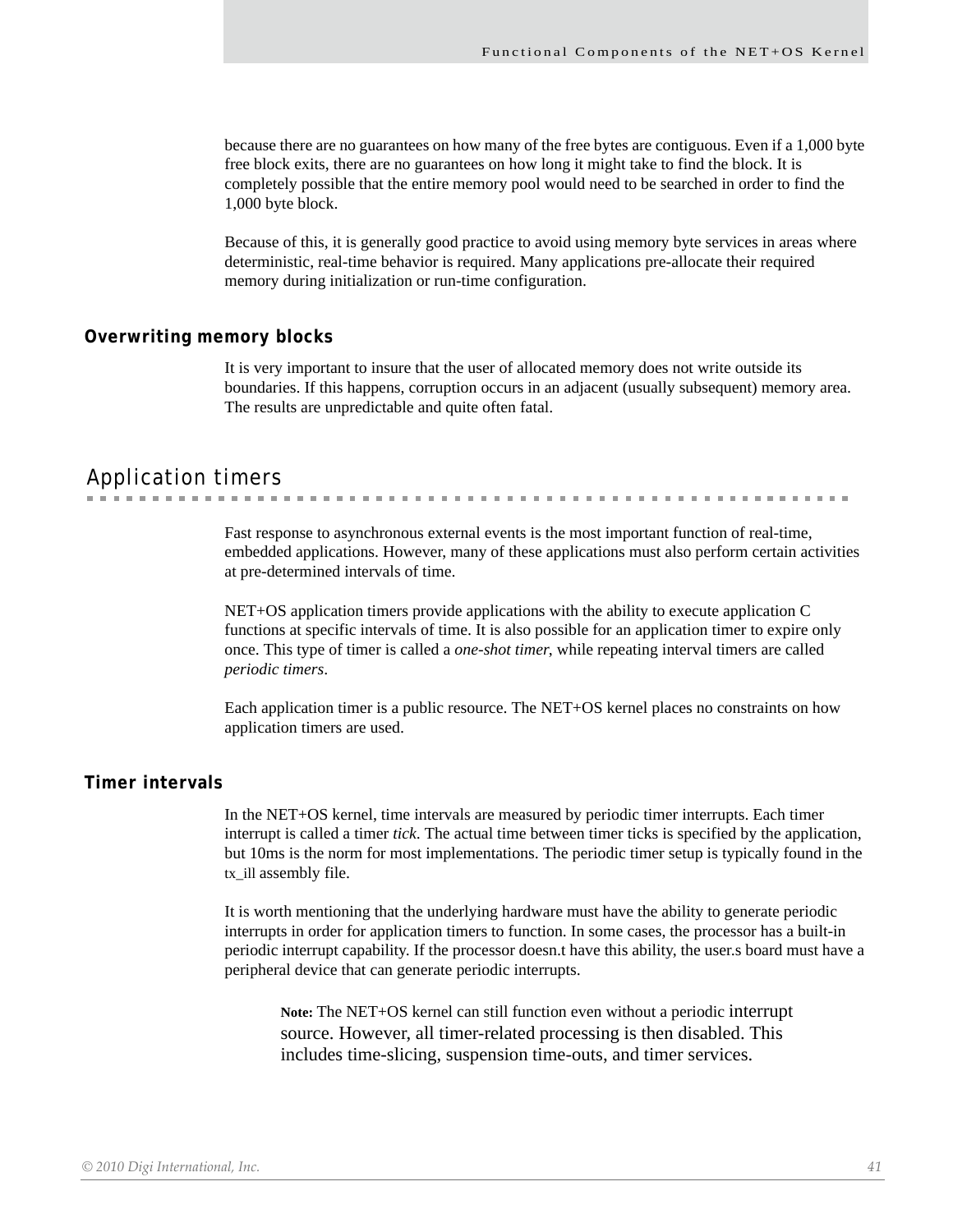#### **Timer accuracy**

Timer expirations are specified in terms of ticks. The specified expiration value is decreased by one on each timer tick. Since an application timer could be enabled just prior to a timer interrupt (or timer tick), the actual expiration time could be up to one tick early.

If the timer tick rate is 10 ms, application timers may expire up to 10 ms early. This is more significant for 10 ms timers than 1 second timers. Of course, increasing the timer interrupt frequency decreases this margin of error.

#### **Timer execution**

Application timers execute in the order they become active. For example, if three timers are created with the same expiration value and activated, their corresponding expiration functions are guaranteed to execute in order they were activated.

### **Creating application timers**

Application timers are created either during initialization or during run-time by application threads. There are no limits on the number of application timers in an application.

### **Application timer control block**

The characteristics of each application timer are found in its control block. It contains useful information such as the 32-bit expiration identification value. This structure is defined in the tx\_api.h file.

Application timer control blocks can be located anywhere in memory, but it is most common to make the control block a global structure by defining it outside the scope of any function.

### **Excessive timers**

By default, application timers execute from within a hidden system thread that runs at priority zero, which is higher than any application thread. Because of this, processing inside of application timers should be kept to a minimum.

It is also important to avoid, whenever possible, timers that expire every timer tick. Such a situation might induce excessive overhead in the application.

**Note:** As mentioned previously, application timers are executed from a hidden system thread. It is, therefore, very important to not select suspension on any NET+OS kernel service calls made from within the application timer's expiration function.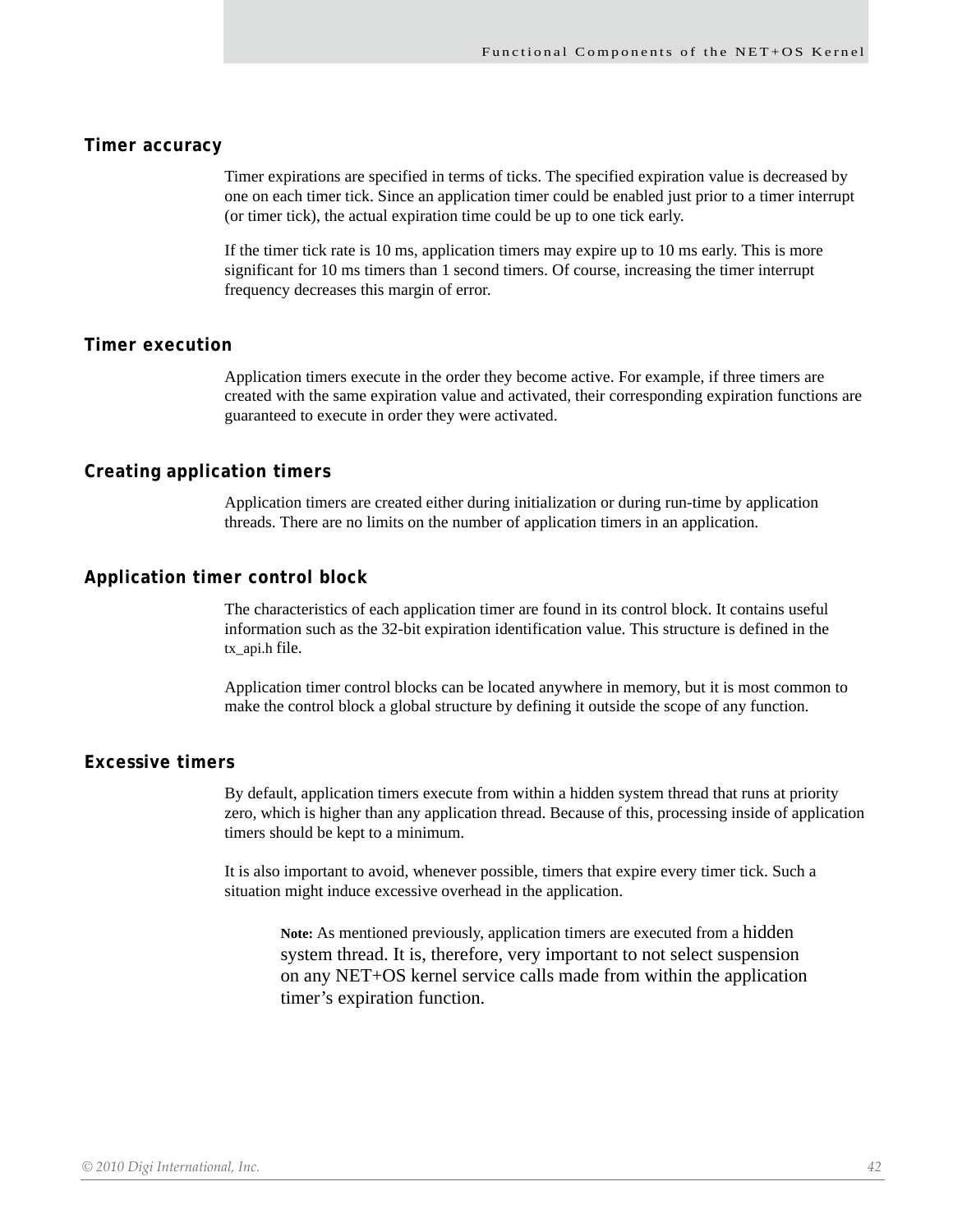## Relative time

a construction of the construction **CONTRACTOR**  $\sim$  $\sim$ 

> In addition to the application timers mentioned previously, the NET+OS kernel provides a single continuously incrementing 32-bit tick counter. The tick counter or *time* is increased by one on each timer interrupt.

> The application can read or set this 32-bit counter through calls to tx\_time\_get and tx\_time\_set, respectively. The use of this tick counter is determined completely by the application. It is not used internally by the NET+OS kernel.

### Interrupts

. . . . . . . . .

> Fast response to asynchronous events is the principal function of real-time, embedded applications. How does the application know such an event is present? Typically, this is accomplished through hardware interrupts.

> An interrupt is an asynchronous change in processor execution. Typically, when an interrupt occurs, the processor saves a small portion of the current execution on the stack and transfers control to the appropriate interrupt vector. The interrupt vector is basically just the address of the routine responsible for handling the specific type interrupt. The exact interrupt handling procedure is processor specific.

### **Interrupt control**

The tx\_interrupt\_control service allows applications to enable and disable interrupts. The previous interrupt enable/disable posture is returned by this service. It is important to mention that interrupt control only affects the currently executing program segment. For example, if a thread disables interrupts, they only remain disabled during execution of that thread.

### **NET+OS kernel managed interrupts**

The NET+OS kernel provides applications with complete interrupt management. This management includes saving and restoring the context of the interrupted execution. In addition, the NET+OS kernel allows certain services to be called from within interrupt service routines (ISRs). The following is the list of NET+OS kernel services allowed from application ISRs:

tx\_block\_allocate tx\_block\_pool\_info\_get tx\_block\_pool\_prioritize tx\_block\_release tx\_byte\_pool\_info\_get tx\_byte\_pool\_prioritize tx\_event\_flags\_info\_get tx\_event\_flags\_get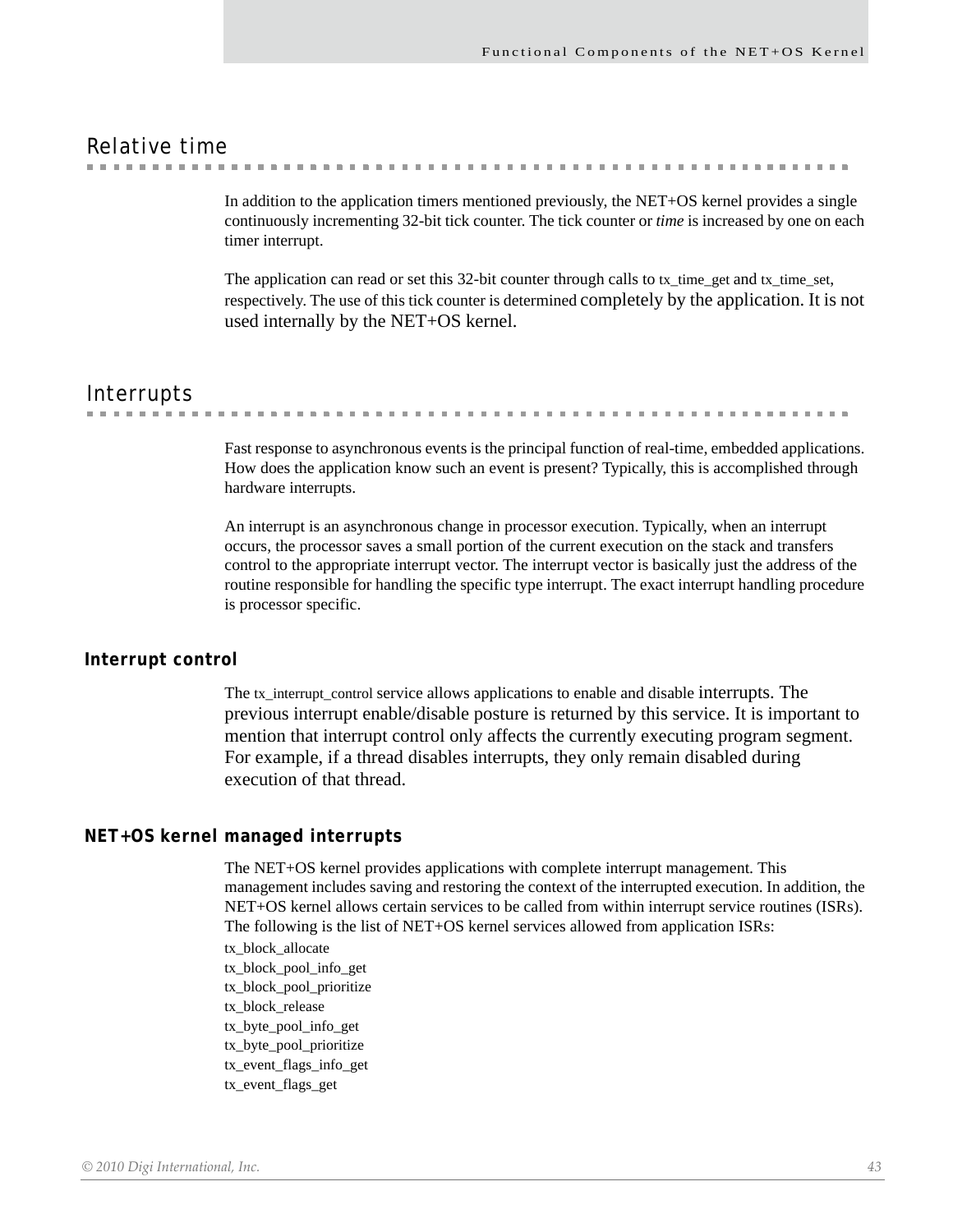tx\_event\_flags\_set tx\_interrupt\_control tx\_queue\_front\_send tx\_queue\_info\_get tx\_queue\_prioritize tx\_queue\_receive tx\_queue\_send tx\_semaphore\_get tx\_semaphore\_info\_get tx\_semaphore\_prioritize tx\_semaphore\_put tx\_thread\_identify tx\_thread\_info\_get tx\_thread\_resume tx\_thread\_wait\_abort tx\_time\_get tx\_time\_set tx\_timer\_activate tx\_timer\_change tx\_timer\_deactivate tx\_timer\_info\_get

> **Note:** Suspension is not allowed from ISRs. Therefore, special care must be made to not specify suspension in service calls made from ISRs.

#### **ISR template**

To manage application interrupts, several NET+OS kernel utilities must be called in the beginning and end of application ISRs. The exact format for interrupt handling varies between ports. Review the readme.txt file on the distribution disk for specific instructions on managing ISRs.

The following small code segment is typical of most NET+OS kernel-managed ISRs. In most cases, this processing is in assembly language.

\_application\_ISR\_entry:

; Save context and prepare for

; NET+OS kernel use by calling the ISR

; entry function.

CALL \_\_tx\_thread\_context\_save

; The ISR can now call NET+OS kernel

- ; services and its own C functions
- ; When the ISR is finished, context
- ; is restored (or thread preemption)
- ; by calling the context restore
- ; function. Control does not return!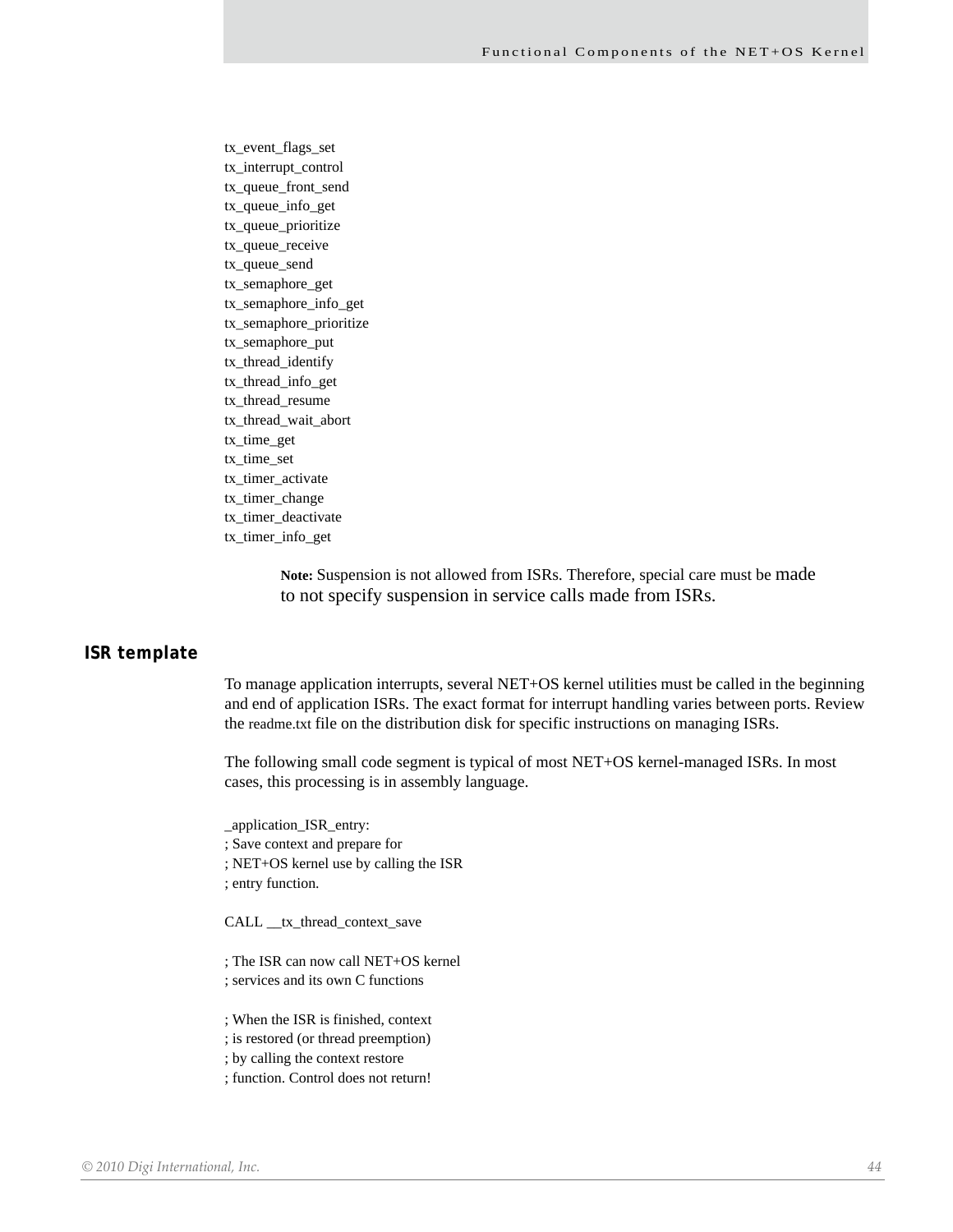JUMP \_\_ tx\_thread\_context\_restore

### **High-frequency interrupts**

Some interrupts occur at such a high frequency that saving and restoring full context upon each interrupt would consume excessive processing bandwidth. In such cases, it is common for the application to have a small assembly language ISR that does a limited amount of processing for a majority of these high frequency interrupts.

After a certain point in time, the small ISR may need to interact with the NET+OS kernel. This is accomplished by simply calling the entry and exit functions described in the above template.

### **Interrupt latency**

The NET+OS kernel locks out interrupts over brief periods of time. The maximum amount of time interrupts are disabled is on the order of the time required to save or restore a thread's context.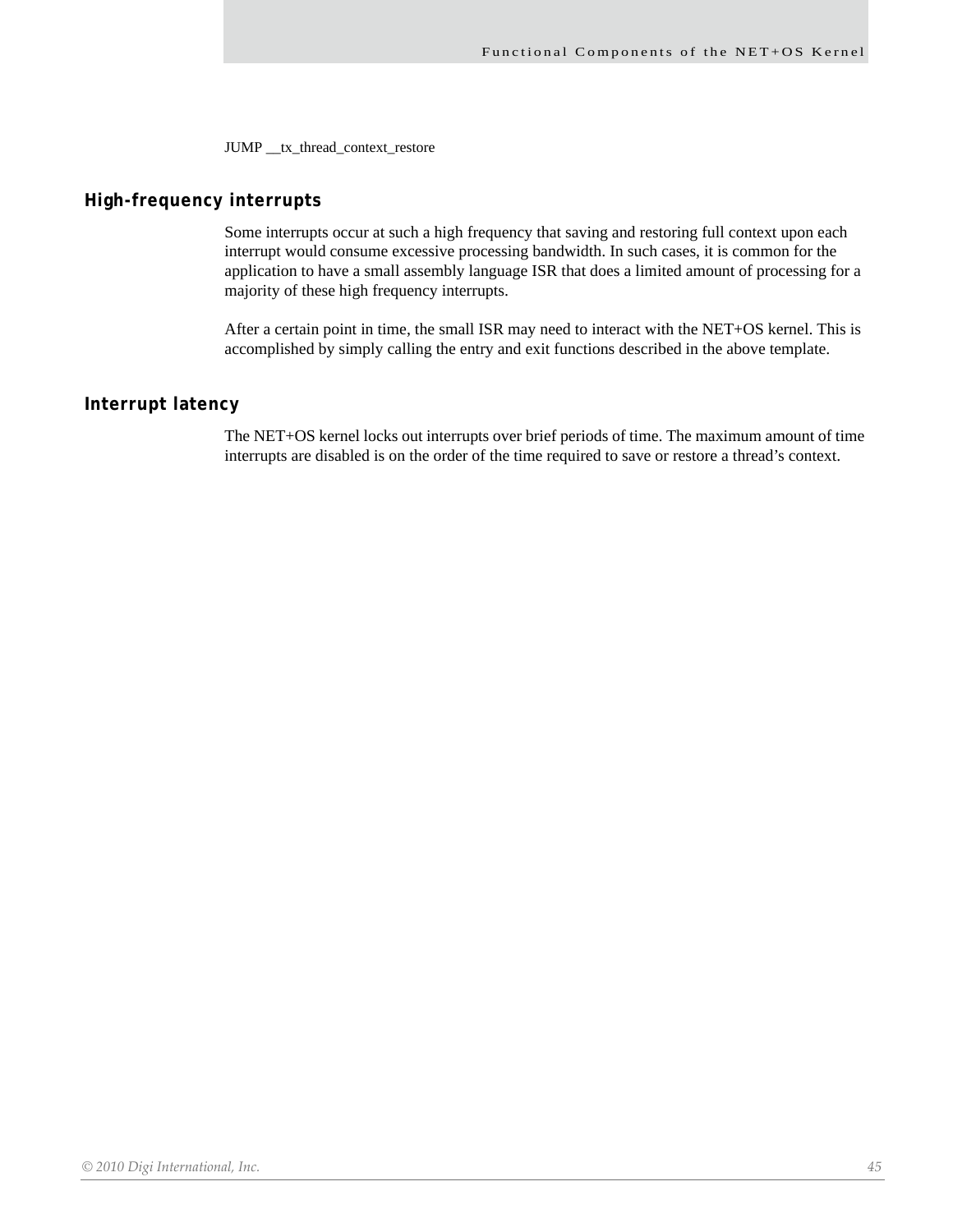### 

## *NET+OS Kernel Services*

### **CHAPTER 3**

 $\label{eq:3.1} \mathbf{u}^{\top} \mathbf{u}^{\top} = \mathbf{u}^{\top} \mathbf{u}^{\top} \mathbf{u}^{\top} = \mathbf{u}^{\top} \mathbf{u}^{\top} \mathbf{u}^{\top}$ 

 $\prod$  his chapter lists the API functions of the NET+OS kernel.

*© 2010 Digi International, Inc. 46*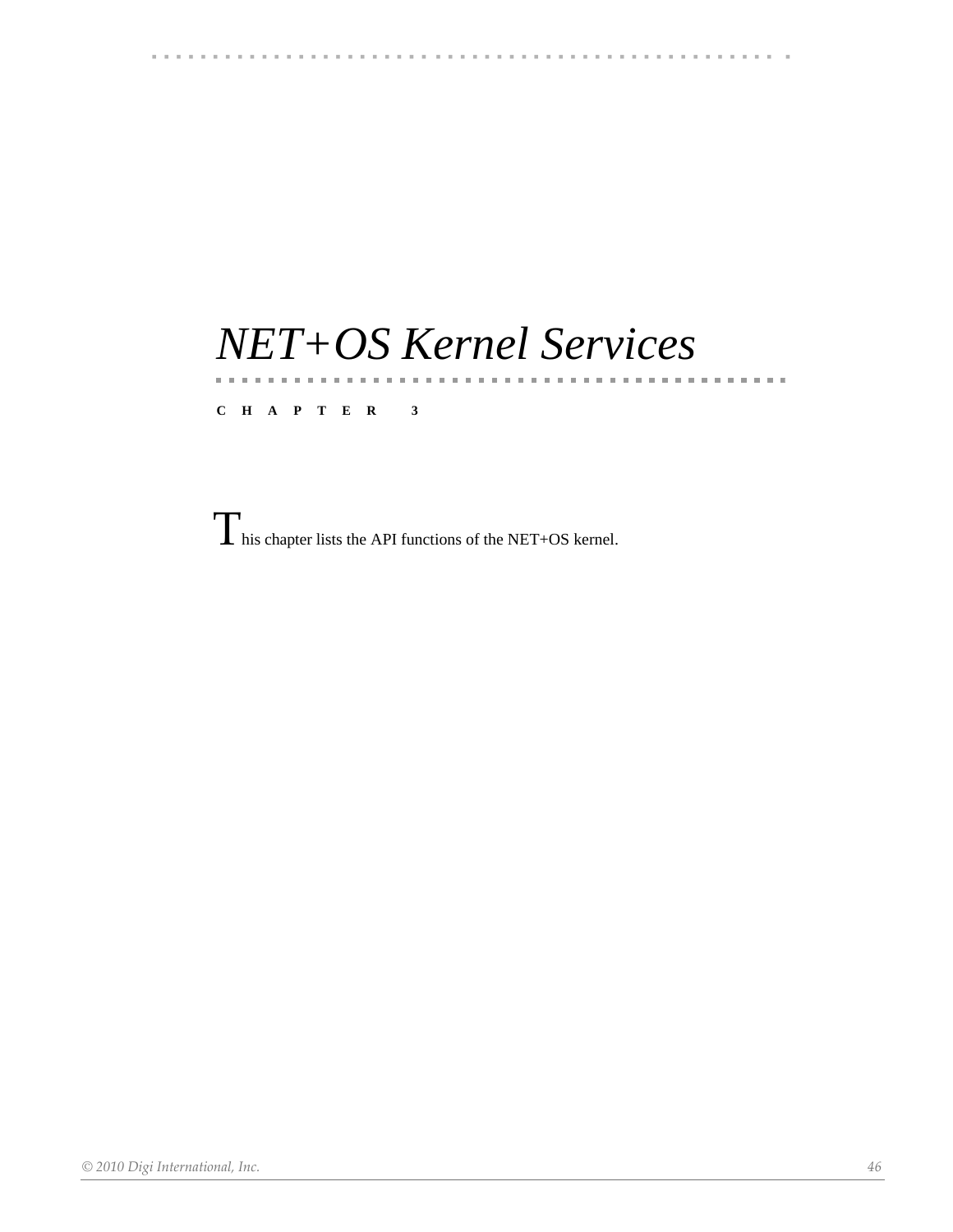# Summary of NET+OS kernel API functions

The following sections list the NET+OS kernel API functions according to the types of service they provide.

### **Memory block pool services**

- TX\_BLOCK\_ALLOCATE
- TX\_BLOCK\_POOL\_CREATE
- TX\_BLOCK\_POOL\_DELETE
- TX\_BLOCK\_POOL\_INFO\_GET
- TX\_BLOCK\_POOL\_PRIORITIZE
- TX\_BLOCK\_RELEASE

### **Memory byte pool services**

- TX\_BYTE\_ALLOCATE
- TX\_BYTE\_POOL\_CREATE
- TX\_BYTE\_POOL\_DELETE
- TX\_BYTE\_POOL\_INFO\_GET
- TX\_BYTE\_POOL\_PRIORITIZE
- TX\_BYTE\_RELEASE

### **Event flag services**

- TX\_EVENT\_FLAGS\_CREATE
- TX\_EVENT\_FLAGS\_DELETE
- TX\_EVENT\_FLAGS\_GET
- TX\_EVENT\_FLAGS\_INFO\_GET

### **Interrupt control**

– TX\_INTERRUPT\_CONTROL

### **Message queue services**

- TX\_QUEUE\_CREATE
- TX\_QUEUE\_DELETE
- TX\_QUEUE\_FLUSH
- TX\_QUEUE\_FRONT\_SEND
- TX\_QUEUE\_INFO\_GET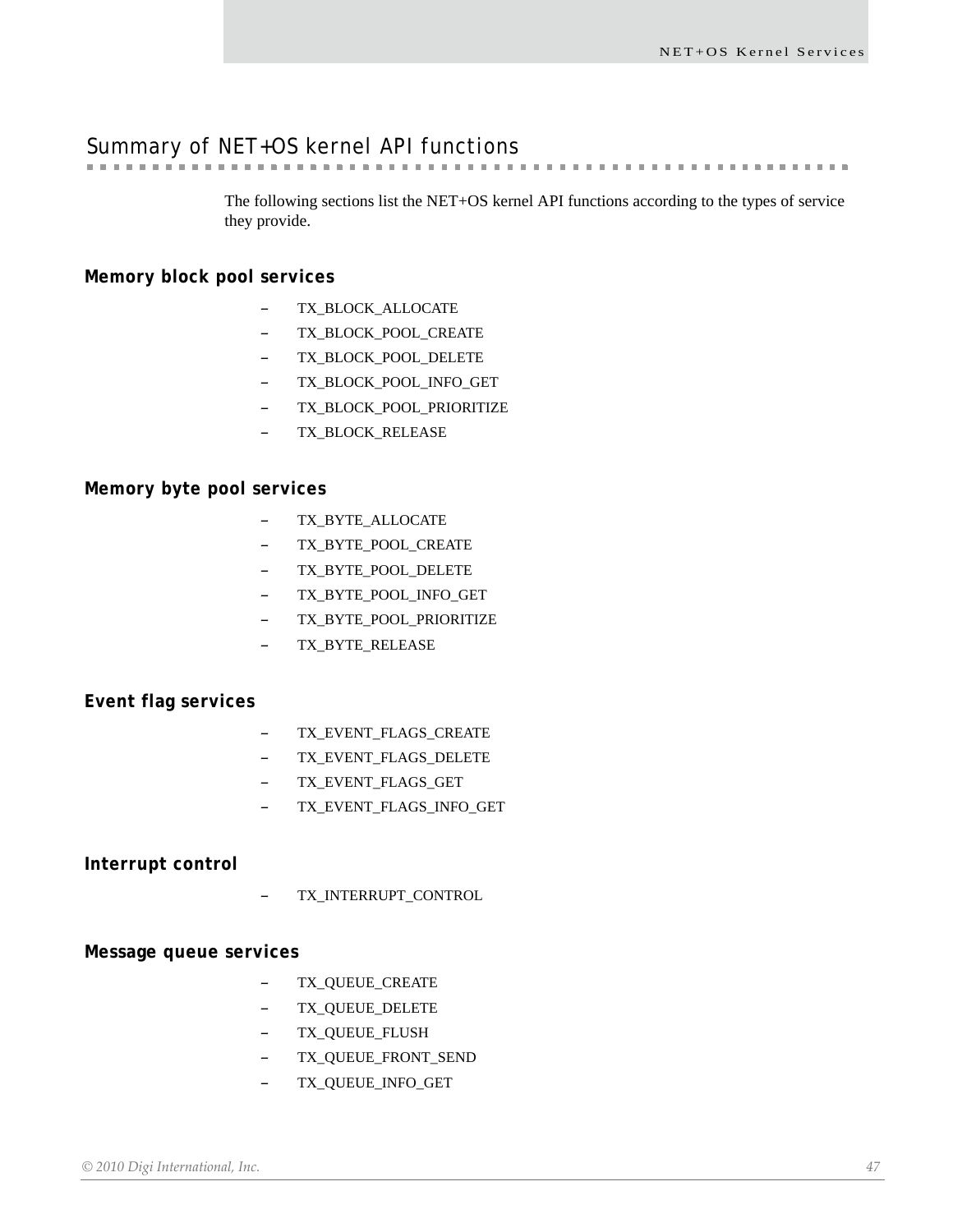- TX\_QUEUE\_PRIORITIZE
- TX\_QUEUE\_RECEIVE
- TX\_QUEUE\_SEND

#### **Semaphore services**

- TX\_SEMAPHORE\_CREATE
- TX\_SEMAPHORE\_DELETE
- TX\_SEMAPHORE\_GET
- TX\_SEMAPHORE\_INFO\_GET
- TX\_SEMAPHORE\_PRIORITIES
- TX\_SEMAPHORE\_PUT

### **Mutex services**

- TX\_MUTEX\_CREATE
- TX\_MUTEX\_DELETE
- TX\_MUTEX\_GET
- TX\_MUTEX\_INFO\_GET
- TX\_MUTEX\_PRIORITIZE
- TX\_MUTEX\_PUT

### **Thread control services**

- TX\_THREAD\_CREATE
- TX\_THREAD\_DELETE
- TX\_THREAD\_IDENTIFY
- TX\_THREAD\_INFO\_GET
- TX\_THREAD\_PREEMPTION\_CHANGE
- TX\_THREAD\_PRIORITY\_CHANGE
- TX\_THREAD\_RELINQUISH
- TX\_THREAD\_RESUME
- TX\_THREAD\_SLEEP
- TX\_THREAD\_SUSPEND
- TX\_THREAD\_TERMINATE
- TX\_THREAD\_TIME\_SLICE\_CHANGE
- TX\_THREAD\_WAIT\_ABORT

### **Time services**

– TX\_TIME\_GET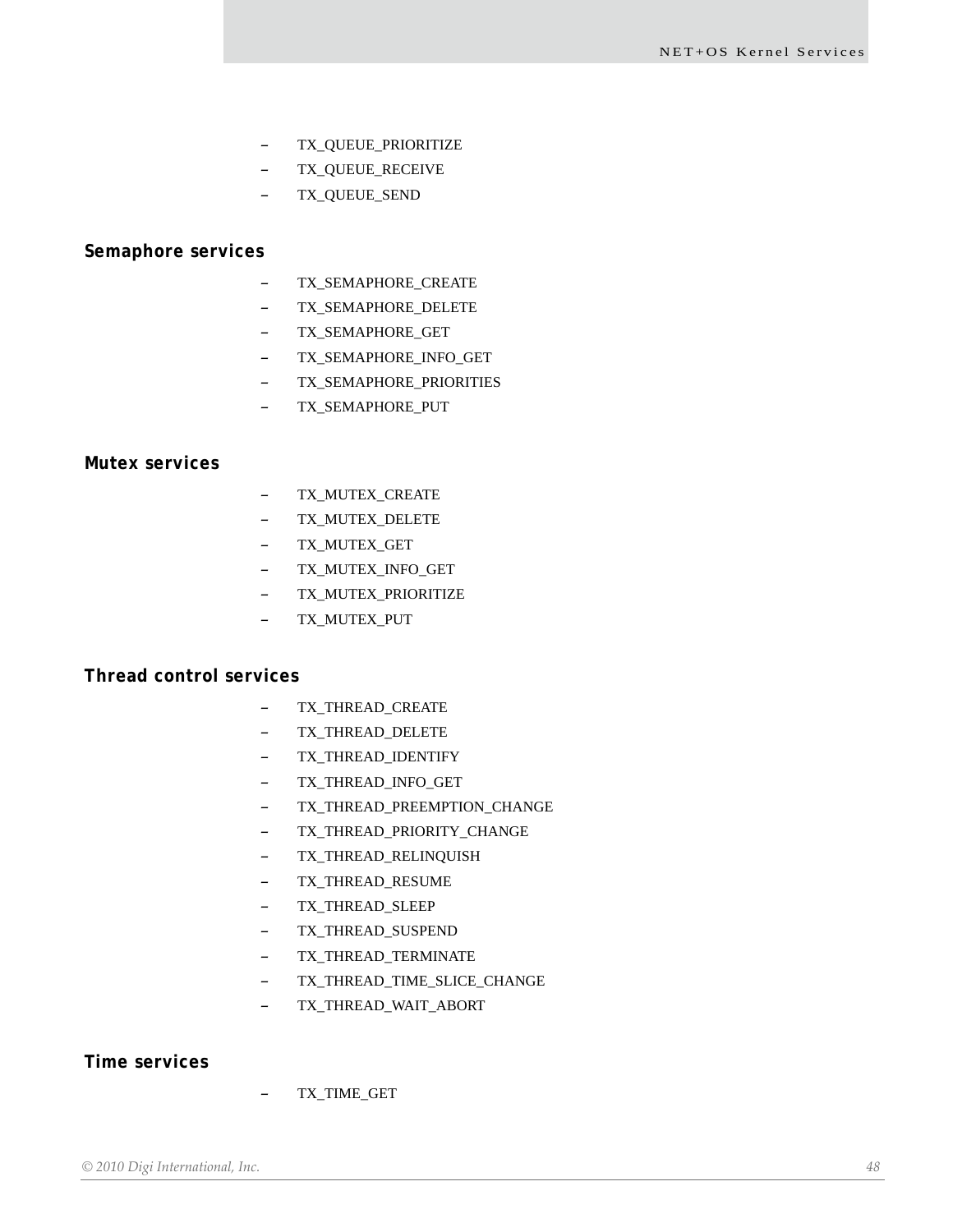**. . . . . . . . . . . . .** 

– TX\_TIME\_SET

**Timer services**

- TX\_TIMER\_ACTIVATE
- TX\_TIMER\_CHANGE
- TX\_TIMER\_CREATE
- TX\_TIMER\_DEACTIVATE
- TX\_TIMER\_DELETE
- TX\_TIMER\_INFO\_GET

## Return values and disabled error checking

The following return values are not affected by TX\_DISABLE\_ERROR\_CHECKING, which is used to disable API error checking; other values can be completely disabled.

**CONTRACTOR** 

- TX\_ACTIVATE\_ERROR
- TX\_DELETED
- TX\_DELETE\_ERROR
- TX\_NO\_EVENTS
- TX\_NO\_INSTANCE
- TX\_NO\_MEMORY
- TX\_NOT\_OWNED
- TX\_QUEUE\_EMPTY
- TX\_QUEUE\_FULL
- TX\_RESUME\_ERROR
- TX\_SUCCESS
- TX\_SUSPEND\_ERROR
- TX\_SUSPEND\_LIFTED
- TX\_WAIT\_ABORTED
- TX\_WAIT\_ABORT\_ERROR

NET+OS kernel API functions

The following pages describe the NET+OS kernel API functions. They are listed in alphabetic order with similar services grouped together. For example, all memory block services are at the beginning of this chapter.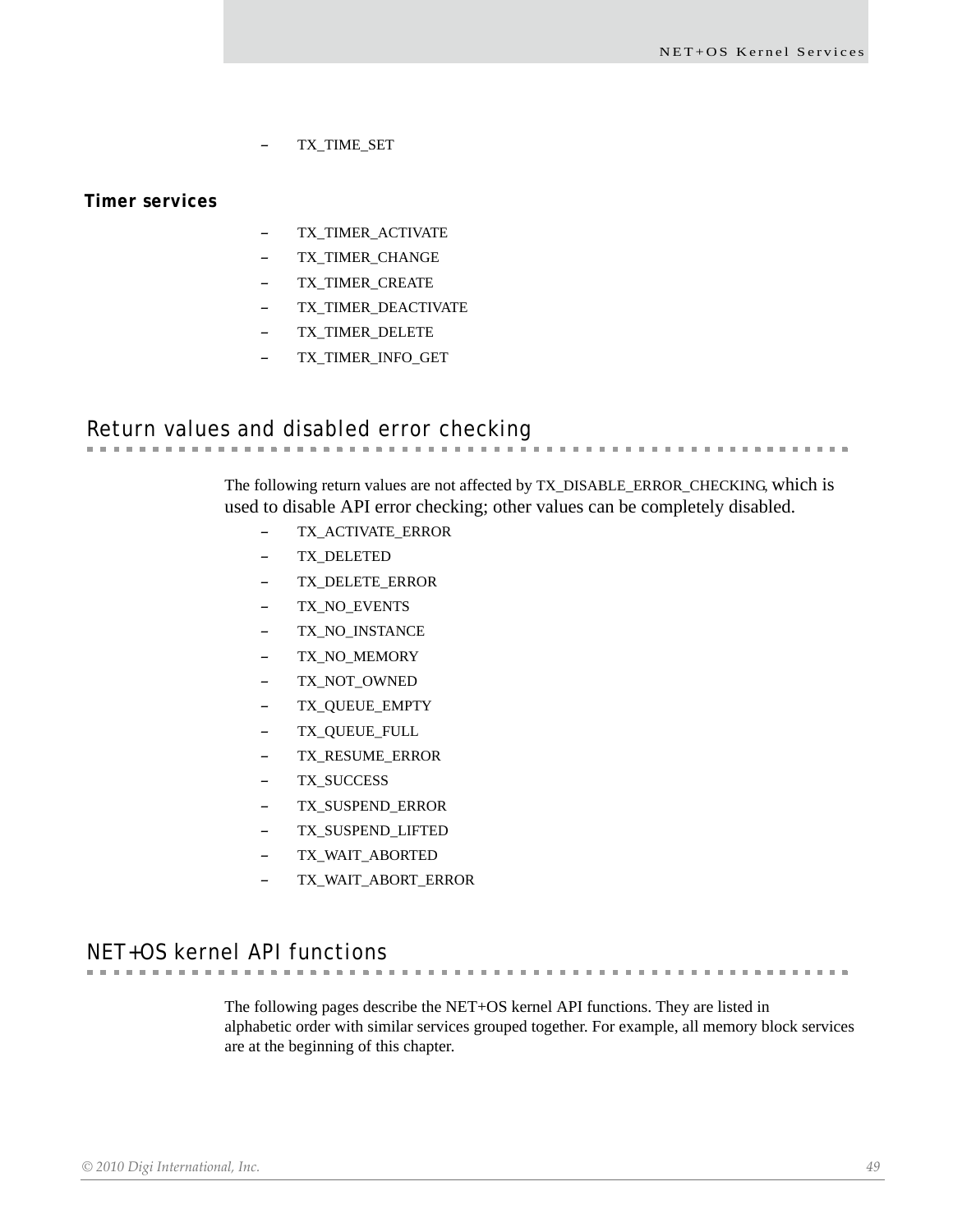### **tx\_block\_allocate**

Allocates a fixed-size memory block from the specified memory pool. The actual size of the memory block is determined during memory pool creation.

### *Format*

UINT tx\_block\_allocate(TX\_BLOCK\_POOL \**pool\_ptr*,

VOID \*\**block\_ptr*, ULONG *wait\_option*)

### *Arguments*

| Arguments   | Description                                                                                                                                                                                                        |
|-------------|--------------------------------------------------------------------------------------------------------------------------------------------------------------------------------------------------------------------|
| pool_ptr    | Pointer to a memory block pool                                                                                                                                                                                     |
| block_ptr   | Pointer to a destination block pointer. On successful<br>allocation, the address of the allocated memory block is<br>placed where this argument points to.                                                         |
| wait_option | Defines how the service behaves if there are no memory<br>blocks available. The options are as follows:                                                                                                            |
|             | TX_NO_WAIT (0x00000000)                                                                                                                                                                                            |
|             | Results in an immediate return from this service<br>regardless of whether or not it was successful. This is the<br>only valid option if the service is called from a nonthread<br>(initialization, timer, or ISR). |
|             | TX WAIT FOREVER (OXFFFFFFFFF)                                                                                                                                                                                      |
|             | Causes the calling thread to suspend indefinitely until a<br>memory block is available.                                                                                                                            |
|             | timeout_value (0x00000001-0xFFFFFFFE)                                                                                                                                                                              |
|             | Specifies the maximum number of timer-ticks to stay<br>suspended while waiting for a memory block.                                                                                                                 |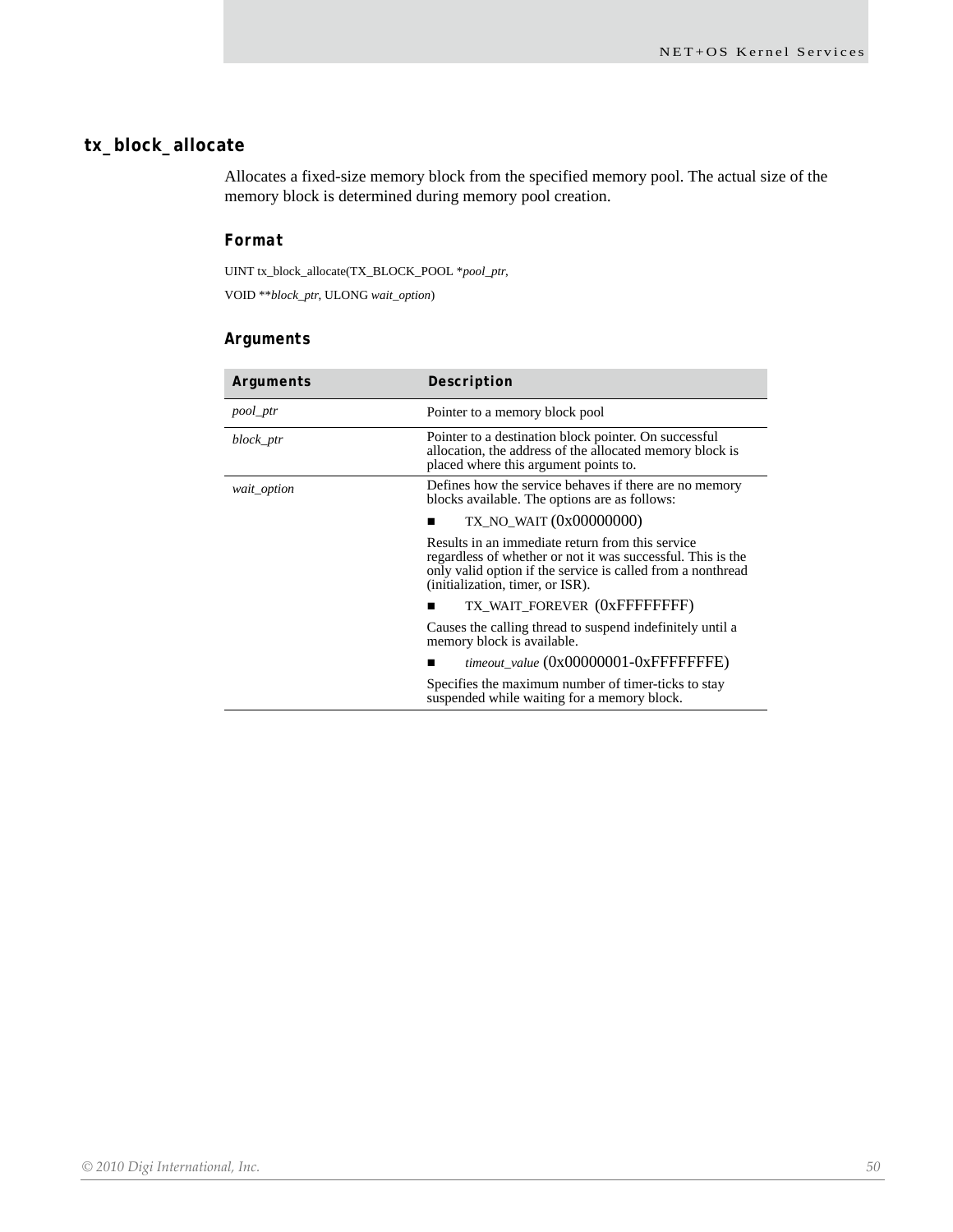### *Return values*

| Return Value              | Description                                                                      |
|---------------------------|----------------------------------------------------------------------------------|
| TX SUCCESS<br>(0x00)      | <b>Success</b>                                                                   |
| TX DELETED<br>(0x01)      | Memory block pool was deleted while thread was suspended                         |
| TX NO MEMORY<br>(0x10)    | Unable to allocate a block of memory                                             |
| TX WAIT ABORTED<br>(0x1A) | Suspension was aborted by another thread, timer, or ISR                          |
| TX POOL ERROR<br>(0x02)   | Invalid memory block pool pointer                                                |
| TX PTR ERROR<br>(0x03)    | Invalid pointer to destination pointer                                           |
| TX WAIT ERROR<br>(0x04)   | A wait option other than TX_NO_WAIT was specified on a<br>call from a non-thread |

#### *Allowed from*

Initialization, threads, timers, and ISRs

#### *Preemption possible*

Yes

#### *Example*

TX\_BLOCK\_POOL my\_pool; unsigned char \*memory\_ptr; UINT status; /\* Allocate a memory block from my\_pool. Assume that the pool has already been created with a call to tx\_block\_pool\_create. \*/

status = tx\_block\_allocate(&my\_pool, (VOID \*) &memory\_ptr, TX\_NO\_WAIT);

/\* If status equals TX\_SUCCESS, memory\_ptr contains the address of the allocated block of memory. \*/

#### *See also*

tx\_block\_pool\_create, tx\_block\_pool\_delete, tx\_block\_pool\_info\_get, tx\_block\_pool\_prioritize, tx\_block\_release

#### **tx\_block\_pool\_create**

Creates a pool of fixed-size memory blocks.

The memory area specified is divided into as many fixed-size memory blocks as possible using the formula:

*total\_blocks* = (*total\_bytes*) / (*block\_size* + sizeof(void \*))

Each memory block contains one pointer of overhead that is invisible to the user and is represented by the sizeof(void \*) in the formula.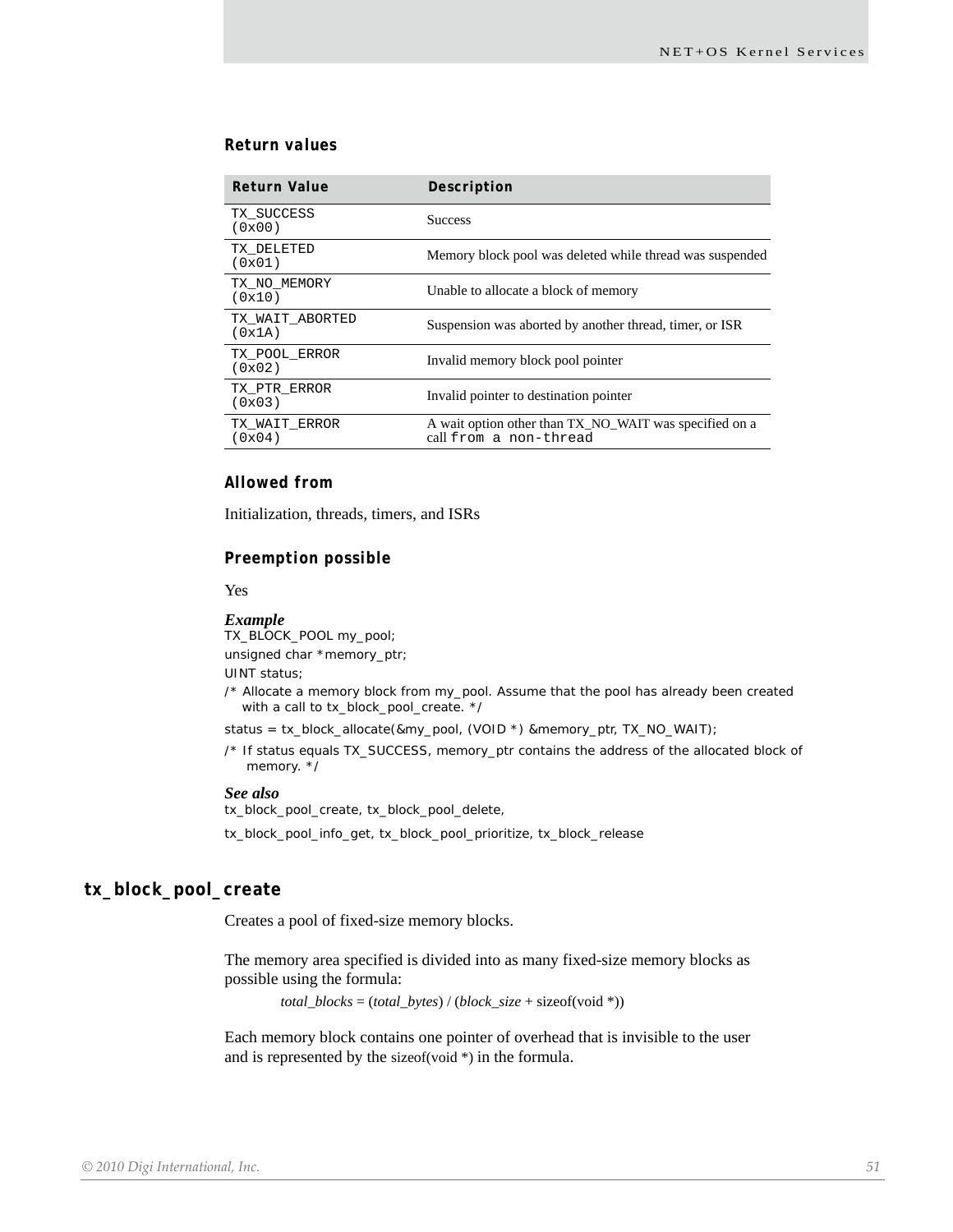### *Format*

UINT tx\_block\_pool\_create(TX\_BLOCK\_POOL \**pool\_ptr*, CHAR \**name\_ptr*, ULONG *block\_size*, VOID \**pool\_start*, ULONG *pool\_size*)

#### *Arguments*

| Arguments  | Description                                               |
|------------|-----------------------------------------------------------|
| pool_ptr   | Pointer to the memory block pool                          |
| name_ptr   | Pointer to the memory block pool                          |
| block size | Number of bytes in each memory block pool                 |
| pool_start | Pointer to the starting address of the memory block pool  |
| pool_size  | Total number of bytes available for the memory block pool |

### *Return Values*

| <b>Return Value</b>       | Description                          |
|---------------------------|--------------------------------------|
| TX SUCCESS<br>(0x00)      | <b>Success</b>                       |
| TX_POOL_ERROR<br>(0x02)   | Invalid memory pool pointer          |
| TX PTR ERROR<br>(0x03)    | Invalid starting address of the pool |
| TX SIZE ERROR<br>(0x04)   | Size of the pool is invalid          |
| TX CALLER ERROR<br>(0x13) | Invalid caller of this service       |

### *Allowed from*

Initialization and threads

#### *Preemption possible*

No

#### *Example*

TX\_BLOCK\_POOL my\_pool; UINT status;

/\* Create a memory pool whose total size is 1000 bytes starting at address 0x100000. Each block in this pool is defined to be 50 bytes long. \*/

status = tx\_block\_pool\_create(&my\_pool, "my\_pool\_name",

50, (VOID \*) 0x100000, 1000);

/\* If status equals TX\_SUCCESS, my\_pool contains 18 memory blocks of 50 bytes each. The reason there are not 20 blocks in the pool is because of the one overhead pointer associated with each block.\*/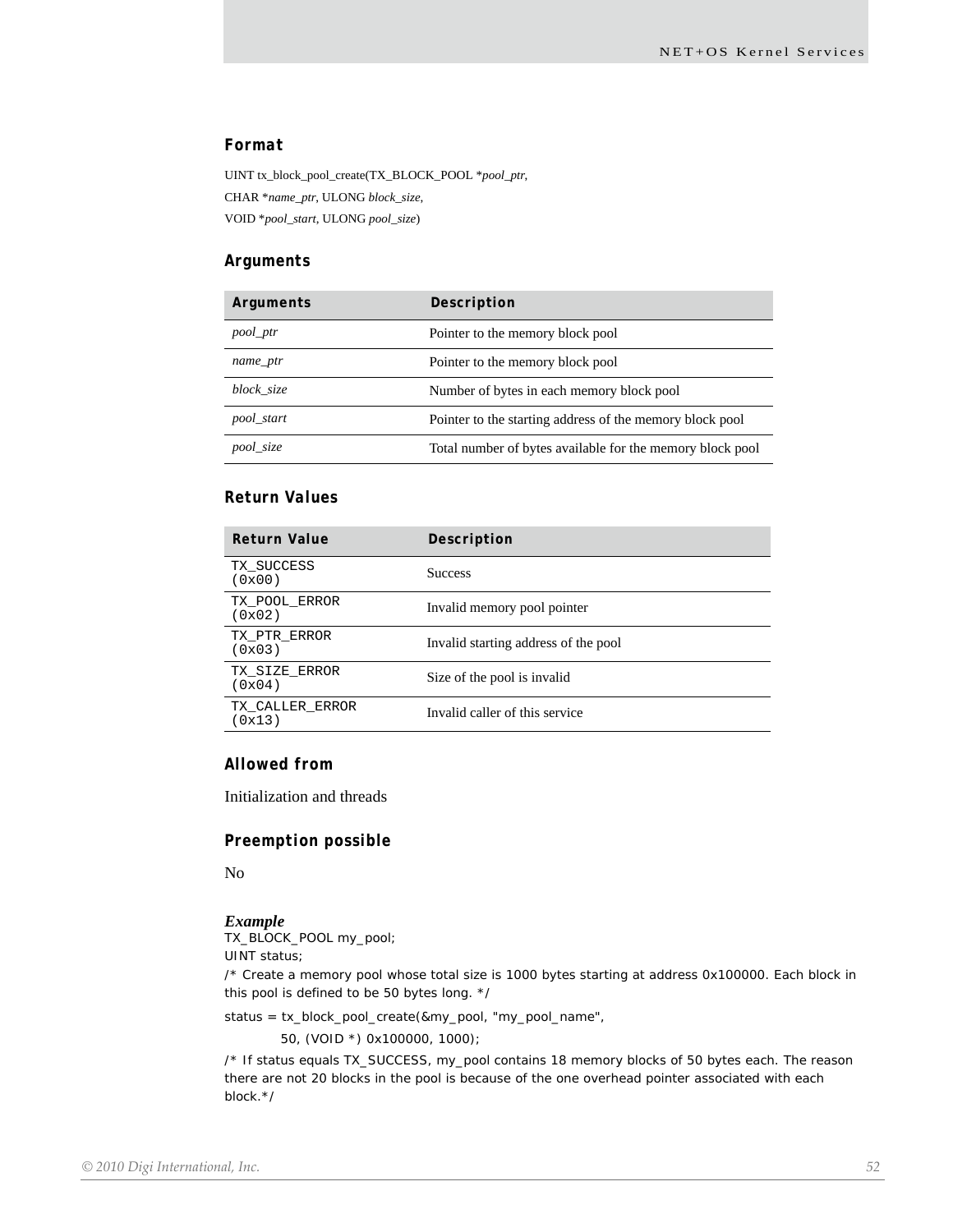tx\_block\_allocate, tx\_block\_pool\_delete, tx\_block\_pool\_info\_get, tx\_block\_pool\_prioritize, tx\_block\_release

### **tx\_block\_pool\_delete**

Deletes the specified block-memory pool. All threads suspended waiting for a memory block from this pool are resumed and given a TX\_DELETED return status. It is the application.s responsibility to manage the memory area associated with the pool, which is available after this service completes. In addition, the application must prevent use of a deleted pool or its former memory blocks.

#### *Format*

UINT tx\_block\_pool\_delete(TX\_BLOCK\_POOL \**pool\_ptr*)

#### *Arguments*

| Arguments | Description                      |
|-----------|----------------------------------|
| pool_ptr  | Pointer to the memory block pool |

### *Return Values*

| <b>Return Value</b>       | Description                    |
|---------------------------|--------------------------------|
| TX SUCCESS<br>(0x00)      | <b>Success</b>                 |
| TX POOL ERROR<br>(0x02)   | Invalid memory pool pointer    |
| TX CALLER ERROR<br>(0x13) | Invalid caller of this service |

### *Allowed from*

**Threads** 

#### *Preemption possible*

#### Yes

#### *Example*

TX\_BLOCK\_POOL my\_pool;

UINT status;

/\* Delete entire memory block pool. Assume that the pool has already been created with a call to tx\_block\_pool\_create. \*/

status = tx\_block\_pool\_delete(&my\_pool);

/\* If status is TX\_SUCCESS, the memory block pool is deleted. \*/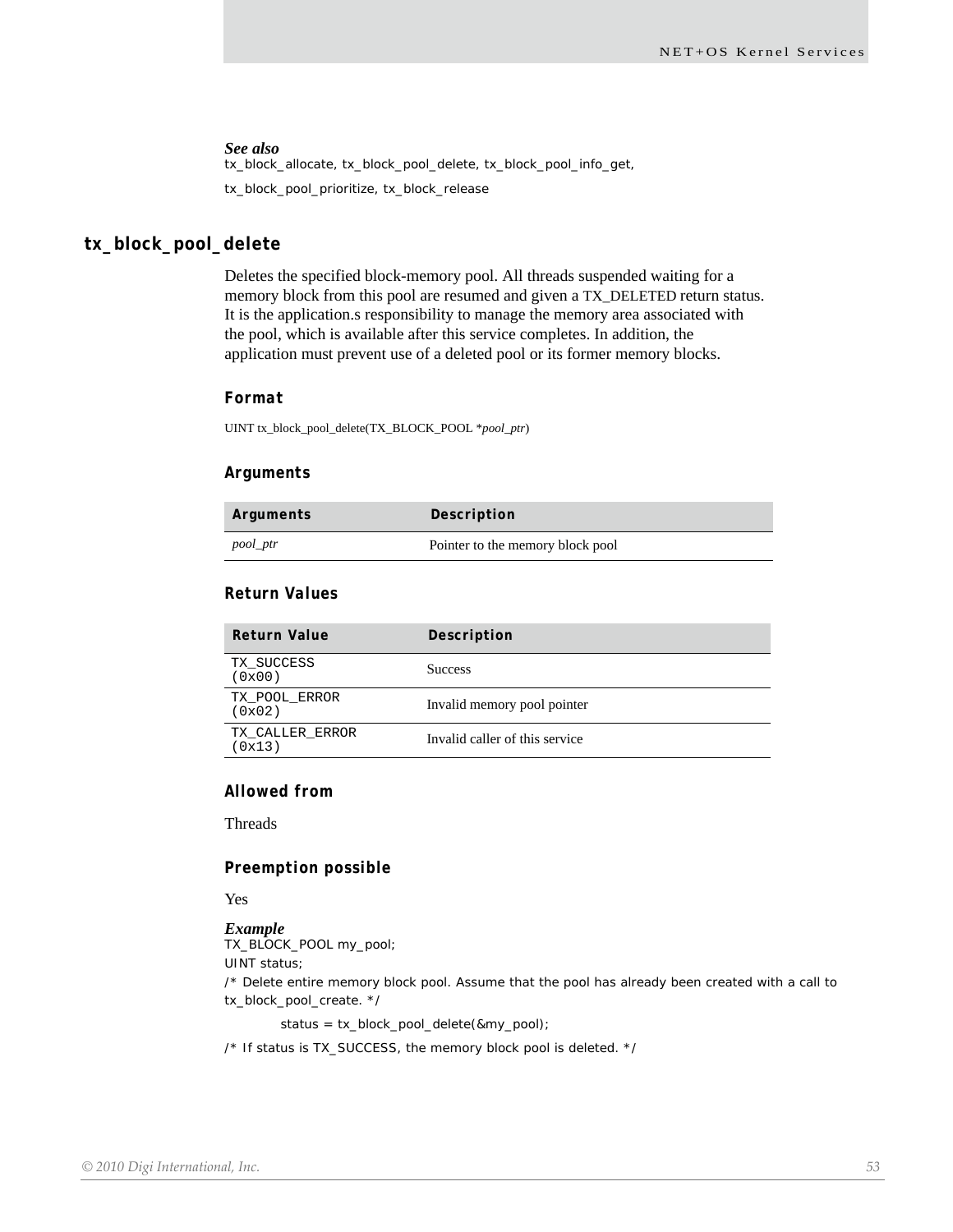tx\_block\_allocate, tx\_block\_pool\_create, tx\_block\_pool\_info\_get, tx\_block\_pool\_prioritize, tx\_block\_release

### **tx\_block\_pool\_info\_get**

Retrieves information about the specified block memory pool.

#### *Format*

UINT tx\_block\_pool\_info\_get(TX\_BLOCK\_POOL \**pool\_ptr*, CHAR \*\**name*, ULONG \**available*,

ULONG \**total\_blocks*, TX\_THREAD \*\**first\_suspended*,

ULONG \**suspended\_count*, TX\_BLOCK\_POOL \*\**next\_pool*)

#### *Arguments*

| Arguments       | Description                                                                                                     |
|-----------------|-----------------------------------------------------------------------------------------------------------------|
| pool_ptr        | Pointer to the memory block pool                                                                                |
| name            | Pointer to destination for the pointer to the block pool name                                                   |
| available       | Pointer to destination for the number of available blocks in<br>the block pool                                  |
| total-blocks    | Pointer to destination for the total number of blocks in the<br>block pool                                      |
| first_suspended | Pointer to destination for the pointer to the thread that is<br>first on the suspension list of this block pool |
| suspended_count | Pointer to destination for the number of threads currently<br>suspended on this block pool                      |
| next_pool       | Pointer to destination for the pointer of the next created<br>block pool                                        |

### *Return Values*

| Return Value            | Description                                        |
|-------------------------|----------------------------------------------------|
| TX SUCCESS<br>(0x00)    | <b>Success</b>                                     |
| TX POOL ERROR<br>(0x02) | Invalid memory pool pointer                        |
| TX PTR ERROR<br>(0x03)  | Invalid pointer (NULL) for any destination pointer |

### *Allowed from*

Initialization, threads, timers, and ISRs

#### *Preemption possible*

No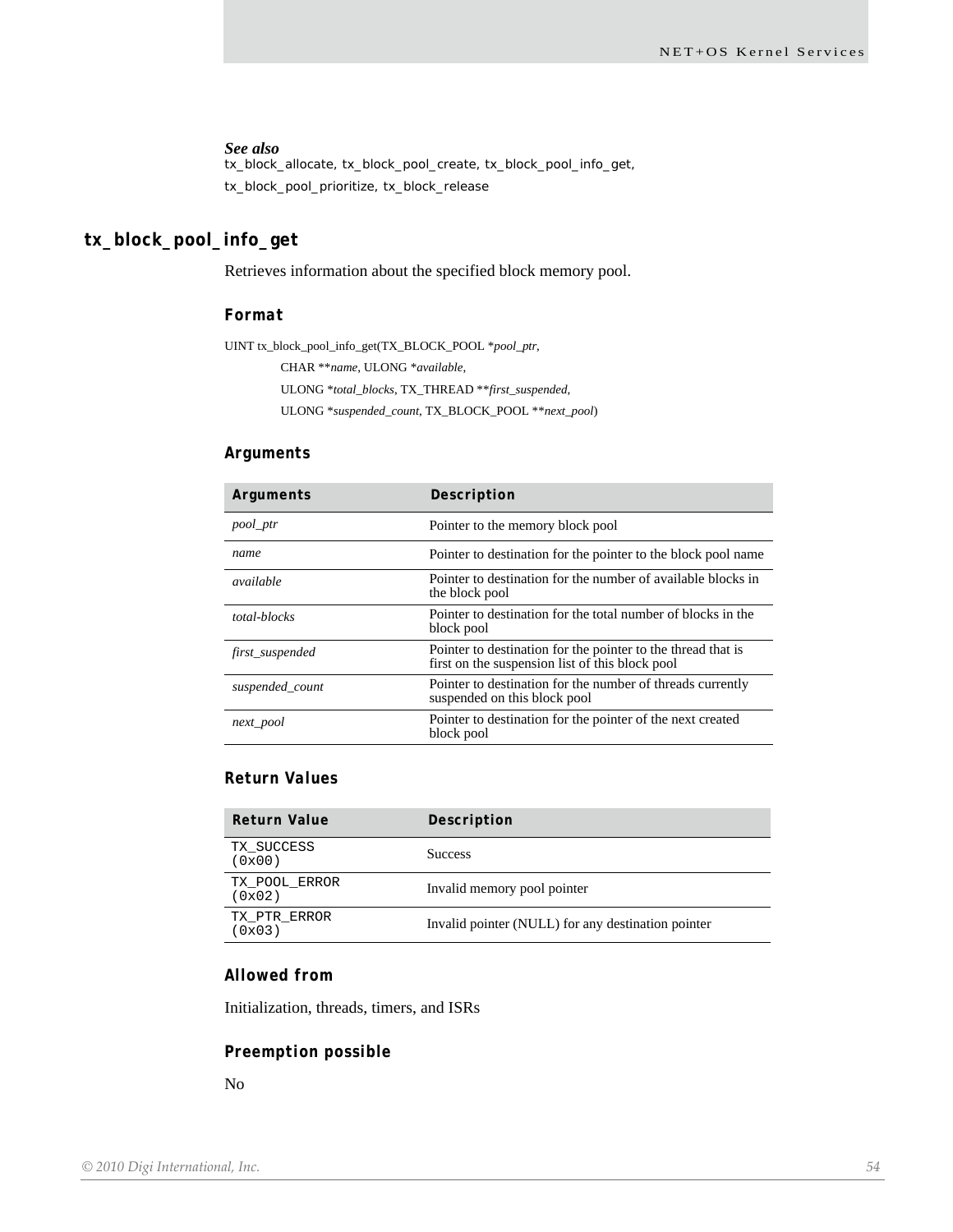#### *Example*

TX\_BLOCK\_POOL my\_pool; CHAR \*name; ULONG available; ULONG total\_blocks; TX\_THREAD \*first\_suspended; ULONG suspended\_count; TX\_BLOCK\_POOL \*next\_pool; UINT status;

/\* Retrieve information about a the previously created block pool .my\_pool.. \*/

status = **tx\_block\_pool\_info\_get(**&my\_pool, &name, &available,&total\_packets, &first\_suspended, &suspended\_count, &next\_pool);

/\* If status is TX\_SUCCESS, the information requested is valid. \*/

#### *See also*

tx\_block\_pool\_allocate, tx\_block\_pool\_create, tx\_block\_pool\_delete, tx\_block\_pool\_prioritize, tx\_block\_release

#### **tx\_block\_pool\_prioritize**

Places the highest priority thread suspended for a block of memory on this pool at the front of the suspension list. All other threads remain in the same FIFO order they were suspended in.

#### *Format*

UINT tx\_block\_pool\_prioritize(TX\_BLOCK\_POOL \**pool\_ptr*)

#### *Arguments*

| Arguments | Description                      |
|-----------|----------------------------------|
| pool_ptr  | Pointer to the memory block pool |

#### *Return Values*

| Return Value            | Description                 |
|-------------------------|-----------------------------|
| TX SUCCESS<br>(0x00)    | <b>Success</b>              |
| TX POOL ERROR<br>(0x02) | Invalid memory pool pointer |

### *Allowed from*

Initialization, threads, timers, and ISRs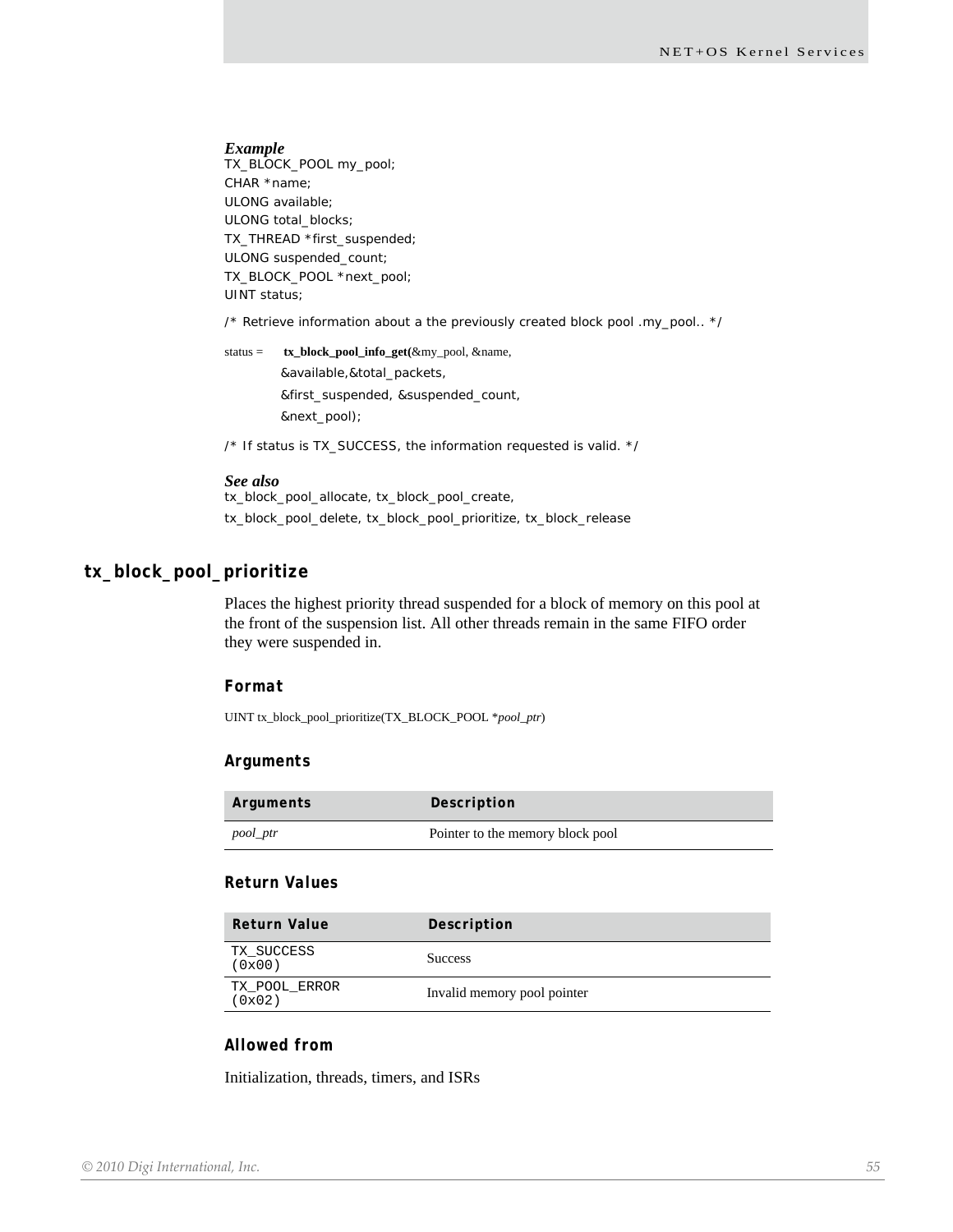#### *Preemption possible*

No

#### *Example*

TX\_BLOCK\_POOL my\_pool; UINT status;

/\* Ensure that the highest priority thread will receive the next free block in this pool. \*/

status = **tx\_block\_pool\_prioritize**(&my\_pool);

/\* If status equals TX\_SUCCESS, the highest priority suspended thread is at the front of the list. The next tx\_block\_release call will wake up this thread. \*/

#### *See also*

tx\_block\_allocate, tx\_block\_pool\_create, tx\_block\_pool\_delete, tx\_block\_pool\_info\_get, tx\_block\_release

### **tx\_block\_release**

Releases a previously allocated block back to its associated memory pool. If there are one or more threads suspended waiting for memory block from this pool, the first thread suspended is given this memory block and resumed.

The application must prevent using a memory block area after it is released back to the pool.

#### *Format*

UINT tx\_block\_release(VOID \**blovk\_ptr*)

#### *Arguments*

| Arguments | Description                 |
|-----------|-----------------------------|
| block_ptr | Pointer to the memory block |

#### *Return Values*

| <b>Return Value</b>    | Description     |
|------------------------|-----------------|
| TX SUCCESS<br>(0x00)   | <b>Success</b>  |
| TX PTR ERROR<br>(0x02) | Invalid pointer |

### *Allowed from*

Initialization, threads, timers, and ISRs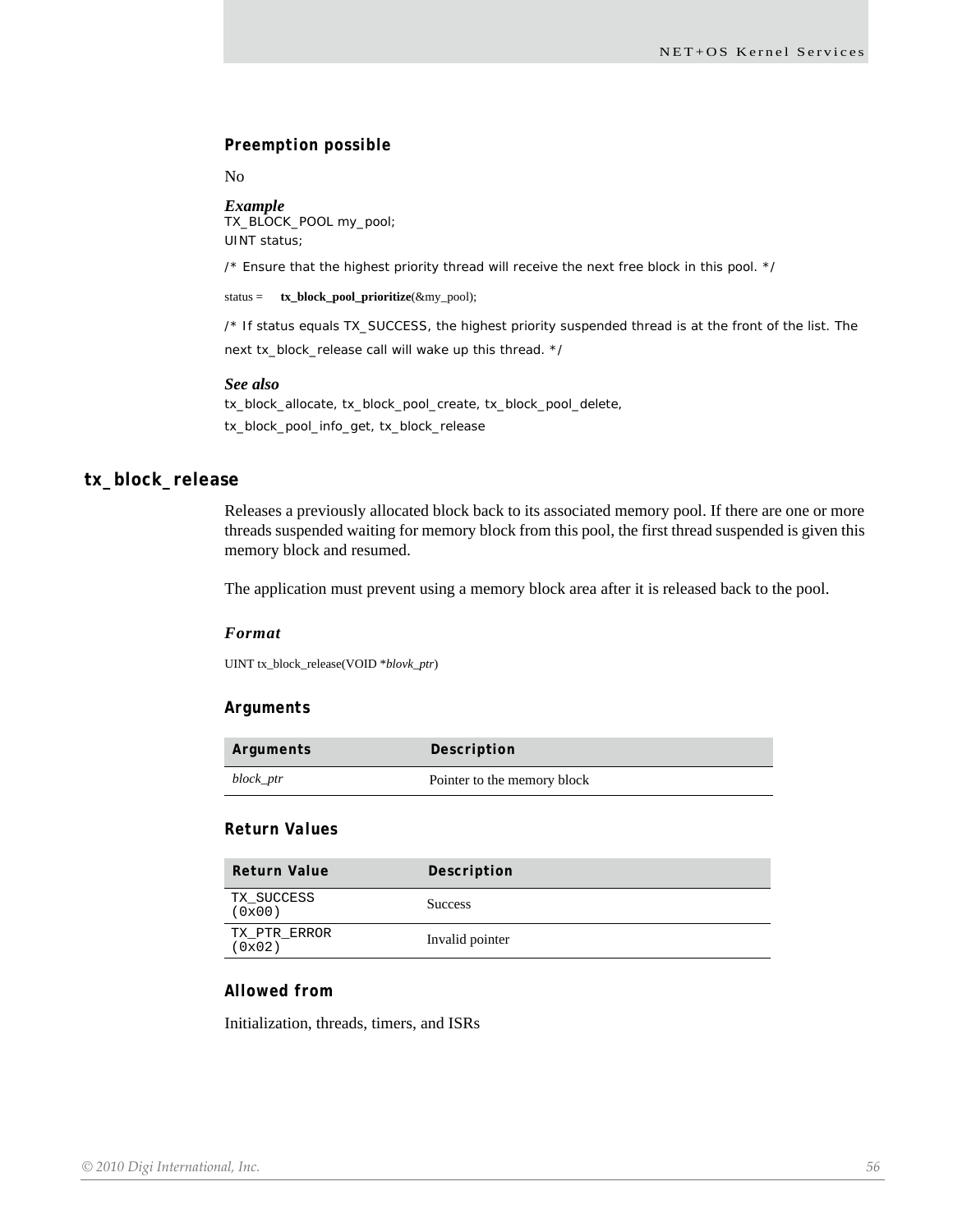### *Preemption possible*

Yes

#### *Example*

TX\_BLOCK\_POOL my\_pool; unsigned char \*memory\_ptr; UINT status;

/\* Release a memory block back to my\_pool. Assume that the pool has been created and the memory block has been allocated.\*/

status = tx\_block\_release((VOID \*) memory\_ptr);

/\* If status equals TX\_SUCCESS, the block of memory pointed to by memory\_ptr has been returned to the pool. \*/

#### *See also*

tx\_block\_allocate, tx\_block\_pool\_create, tx\_block\_pool\_delete, tx\_block\_pool\_info\_get, tx\_block\_pool\_prioritize

### **tx\_byte\_allocate**

Allocates the specified number of bytes from the specified byte-memory pool. The performance of this service depends on block size and the amount of fragmentation in the pool. Therefore, do not use this service during time-critical threads of execution.

### *Format*

UINT tx\_byte\_allocate(TX\_BYTE\_POOL \**pool\_ptr*, VOID \*\**memory\_ptr*, ULONG *memory\_size*, ULONG *wait\_option*)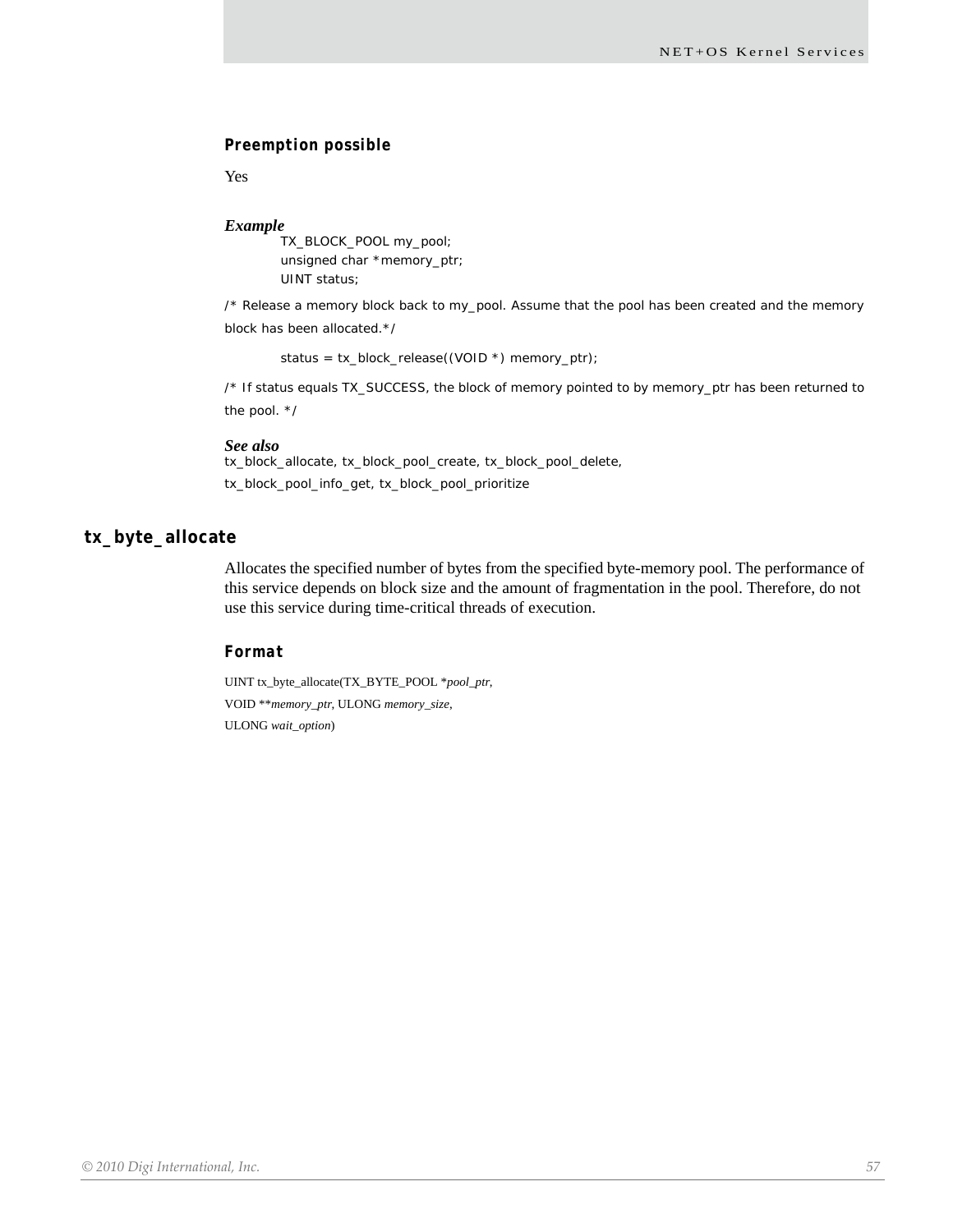### *Arguments*

| Arguments   | Description                                                                                                                                                                                                        |
|-------------|--------------------------------------------------------------------------------------------------------------------------------------------------------------------------------------------------------------------|
| pool_ptr    | Pointer to a memory block pool                                                                                                                                                                                     |
| memory_ptr  | Pointer to a destination memory pointer. On successful<br>allocation, the address of the allocated memory area is<br>placed where this argument points to.                                                         |
| memory_size | Number of bytes requested                                                                                                                                                                                          |
| wait_option | Defines how the service behaves if there are no memory<br>blocks available. The options are as follows:                                                                                                            |
|             | TX_NO_WAIT (0x00000000)                                                                                                                                                                                            |
|             | Results in an immediate return from this service<br>regardless of whether or not it was successful. This is the<br>only valid option if the service is called from a nonthread<br>(initialization, timer, or ISR). |
|             | TX_WAIT_FOREVER (0xFFFFFFFFF)                                                                                                                                                                                      |
|             | Causes the calling thread to suspend indefinitely until a<br>memory block is available.                                                                                                                            |
|             | timeout_value (0x00000001-0xFFFFFFFE)                                                                                                                                                                              |
|             | Specifies the maximum number of timer-ticks to stay<br>suspended while waiting for a memory block.                                                                                                                 |

### *Return values*

| <b>Return Value</b>       | Description                                              |
|---------------------------|----------------------------------------------------------|
| TX SUCCESS<br>(0x00)      | <b>Success</b>                                           |
| TX DELETED<br>(0x01)      | Memory block pool was deleted while thread was suspended |
| TX NO MEMORY<br>(0x10)    | Unable to allocate a block of memory                     |
| TX WAIT ABORTED<br>(0x1A) | Suspension was aborted by another thread, timer, or ISR  |
| TX POOL ERROR<br>(0x02)   | Invalid memory block pool pointer                        |
| TX PTR ERROR<br>(0x03)    | Invalid pointer (NULL) for any destination pointer       |
| TX CALLER ERROR<br>(0x13) | Invalid caller of this service                           |

### *Allowed from*

Initialization and threads

### *Preemption possible*

Yes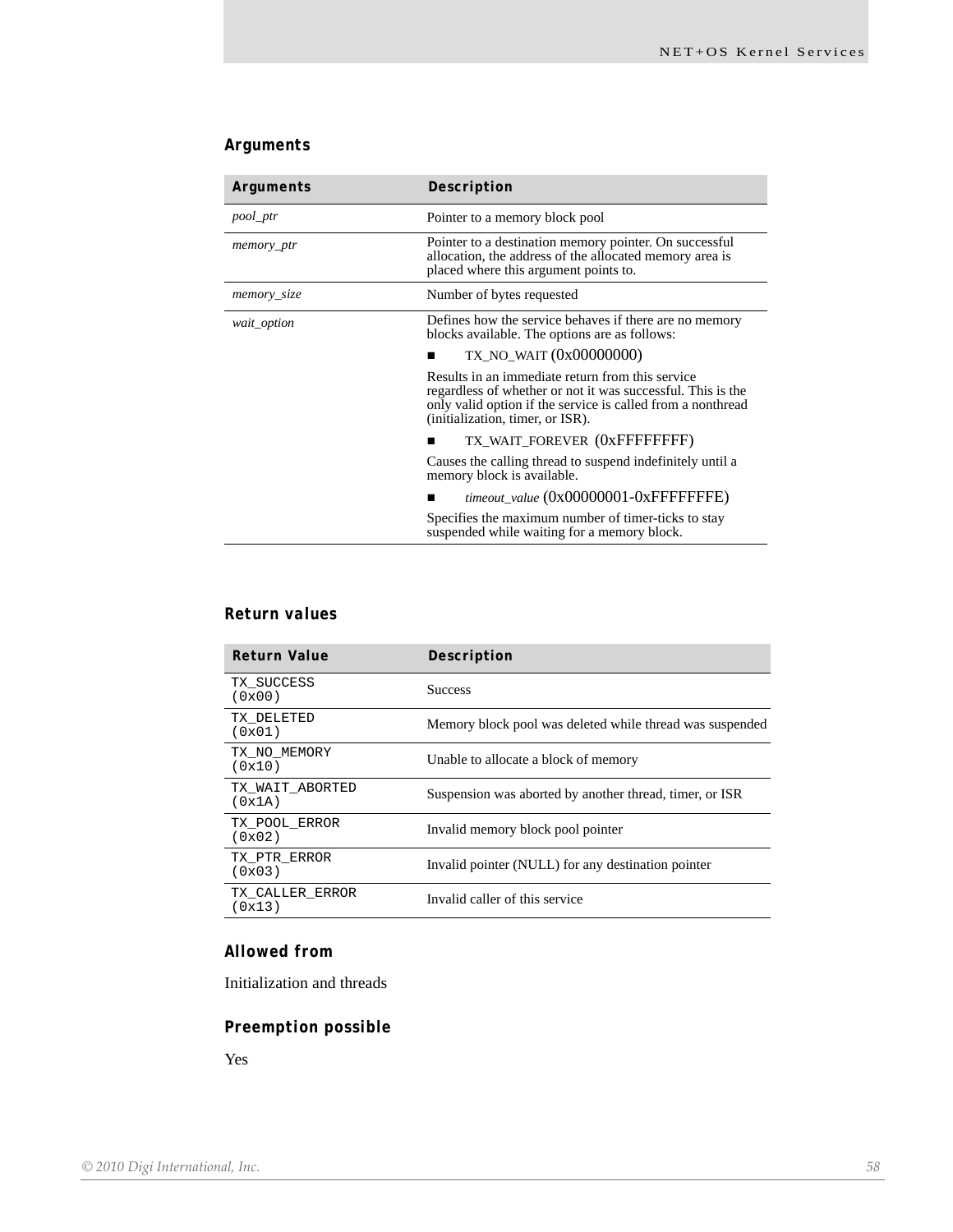#### *Example*

TX\_BYTE\_POOL my\_pool; unsigned char \*memory\_ptr; UINT status;

/\* Allocate a 112 byte memory area from my\_pool. Assume the pool has already been created with a call to tx\_byte\_pool\_create.\*/

status = tx\_byte\_allocate(&my\_pool, (VOID \*) &memory\_ptr, 112, TX\_NO\_WAIT);

/\* If status equals TX\_SUCCESS, memory\_ptr contains the address of the allocated memory area. \*/

#### *See also*

tx\_byte\_pool\_create, tx\_byte\_pool\_delete, tx\_byte\_pool\_info\_get, tx\_byte\_pool\_prioritize, tx\_byte\_release

### **tx\_byte\_pool\_create**

Creates a memory pool in the area specified. Initially the pool consists of basically one very large free block. However, the pool is broken into smaller blocks as allocations are made.

#### *Format*

UINT tx\_byte\_pool\_create(TX\_BYTE\_POOL \**pool\_ptr*,

CHAR \*name\_ptr, VOID \*pool\_start, ULONG pool\_size)

#### *Arguments*

| Arguments  | Description                                         |
|------------|-----------------------------------------------------|
| pool_ptr   | Pointer to a memory pool                            |
| name_ptr   | Pointer to the memory pool name                     |
| pool_start | Pointer to the starting address of the memory pool  |
| pool_size  | Total number of bytes available for the memory pool |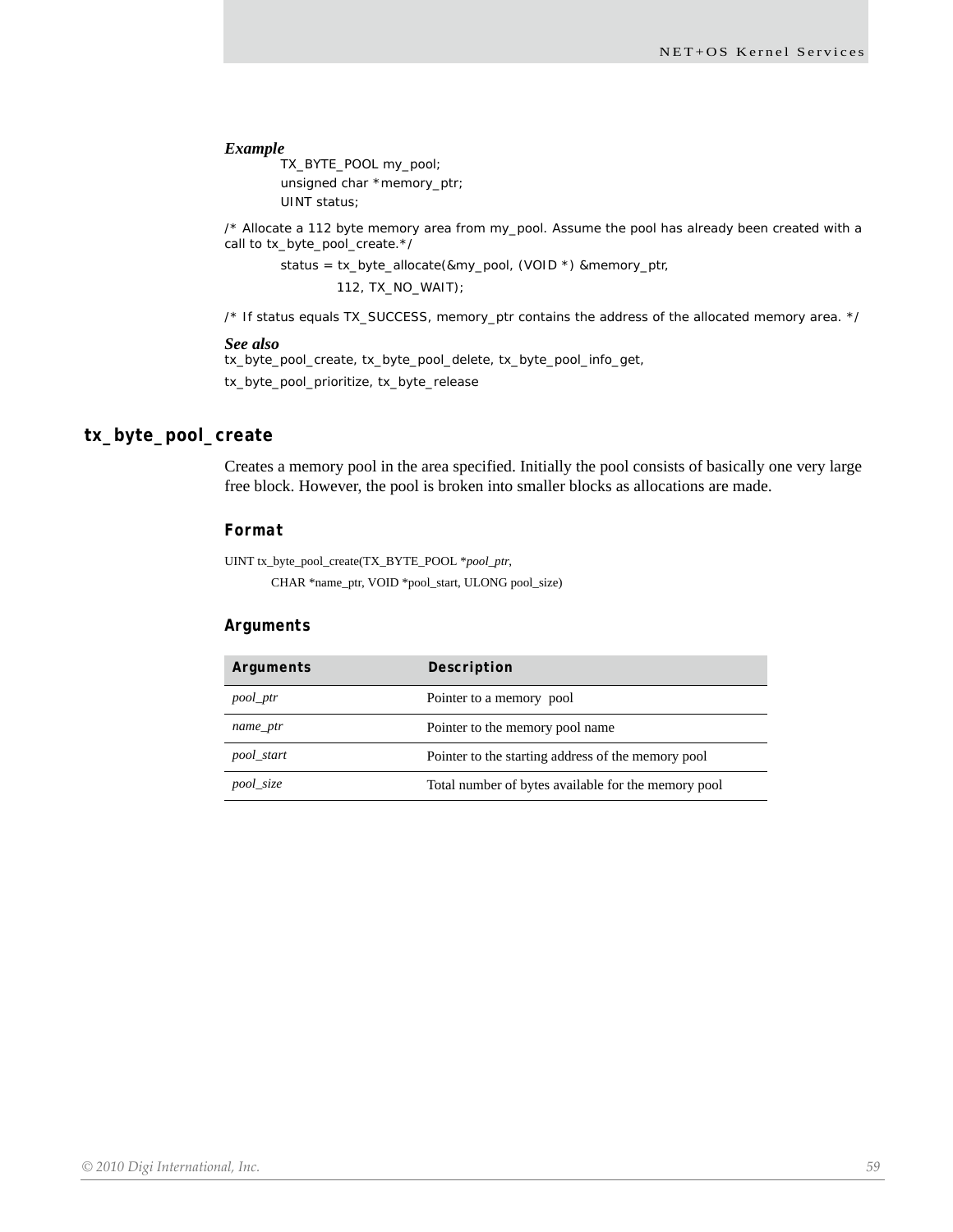### *Return values*

| <b>Return Value</b>            | Description                                        |
|--------------------------------|----------------------------------------------------|
| TX SUCCESS<br>(0x00)           | <b>Success</b>                                     |
| TX POOL ERROR<br>(0x02)        | Invalid memory block pool pointer                  |
| TX PTR ERROR<br>(0x03)         | Invalid pointer (NULL) for any destination pointer |
| TX CALLER ERROR<br>(0x13)      | Invalid caller of this service                     |
| <b>TX SIZE ERROR</b><br>(0x05) | Size of pool is invalid                            |

### *Allowed from*

Initialization and threads

#### *Preemption possible*

#### No

#### *Example*

TX\_BYTE\_POOL my\_pool; UINT status;

/\* Create a memory pool whose total size is 2000 bytes starting at address 0x500000. \*/

status = tx\_byte\_pool\_create(&my\_pool, .my\_pool\_name., (VOID \*) 0x500000, 2000);

/\* If status is TX\_SUCCESS, my\_pool is available for allocating memory \*/

#### *See also*

tx\_byte\_allocate, tx\_byte\_pool\_delete, tx\_byte\_pool\_info\_get, tx\_byte\_pool\_prioritize, tx\_byte\_release

#### **tx\_byte\_pool\_delete**

Deletes the specified memory pool. All threads suspended waiting for memory from this pool are resumed and given a TX\_DELETED return status.

It is the application.s responsibility to manage the memory area associated with the pool, which is available after this service completes. In addition, the application must prevent use of a deleted pool or memory previously allocated from it.

#### *Format*

UINT tx\_byte\_pool\_delete(TX\_BYTE\_POOL \**pool\_ptr*)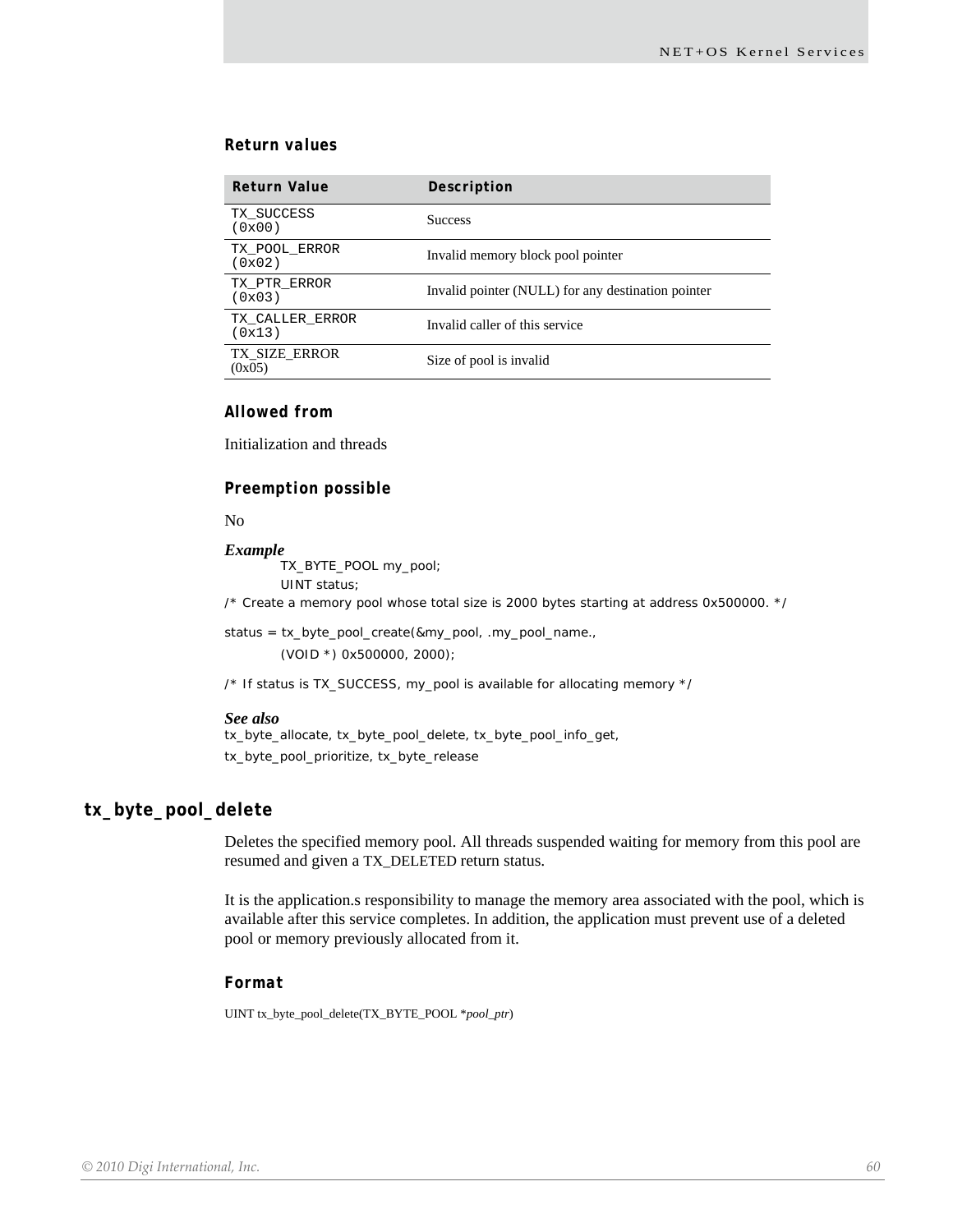#### *Arguments*

| Arguments | Description                      |
|-----------|----------------------------------|
| pool_ptr  | Pointer to the memory block pool |

### *Return Values*

| <b>Return Value</b>              | Description                    |
|----------------------------------|--------------------------------|
| TX SUCCESS<br>(0x00)             | <b>Success</b>                 |
| TX POOL ERROR<br>(0x02)          | Invalid memory pool pointer    |
| <b>TX CALLER ERROR</b><br>(0x13) | Invalid caller of this service |

### *Allowed from*

Threads

#### *Preemption possible*

Yes

#### *Example*

TX\_BYTE\_POOL my\_pool;

UINT status;

/\* Delete entire memory pool. Assume that the pool has already been created with a call to tx\_byte\_pool\_create. \*/

status = tx\_byte\_pool\_delete(&my\_pool);

/\* If status equals TX\_SUCCESS, memory pool is deleted. \*/

#### *See also*

tx\_byte\_allocate, tx\_byte\_pool\_create, tx\_byte\_pool\_info\_get, tx\_byte\_pool\_prioritize, tx\_byte\_release

### **tx\_byte\_pool\_info\_get**

Retrieves information about the specified memory byte pool.

#### *Format*

UINT tx\_byte\_pool\_info\_get(TX\_BYTE\_POOL \**pool\_ptr*, CHAR \*\**name*, ULONG \**available*, ULONG \**fragments*, TX\_THREAD \*\**first\_suspended*, ULONG \**suspended\_count*, TX\_BYTE\_POOL \*\**next\_pool*)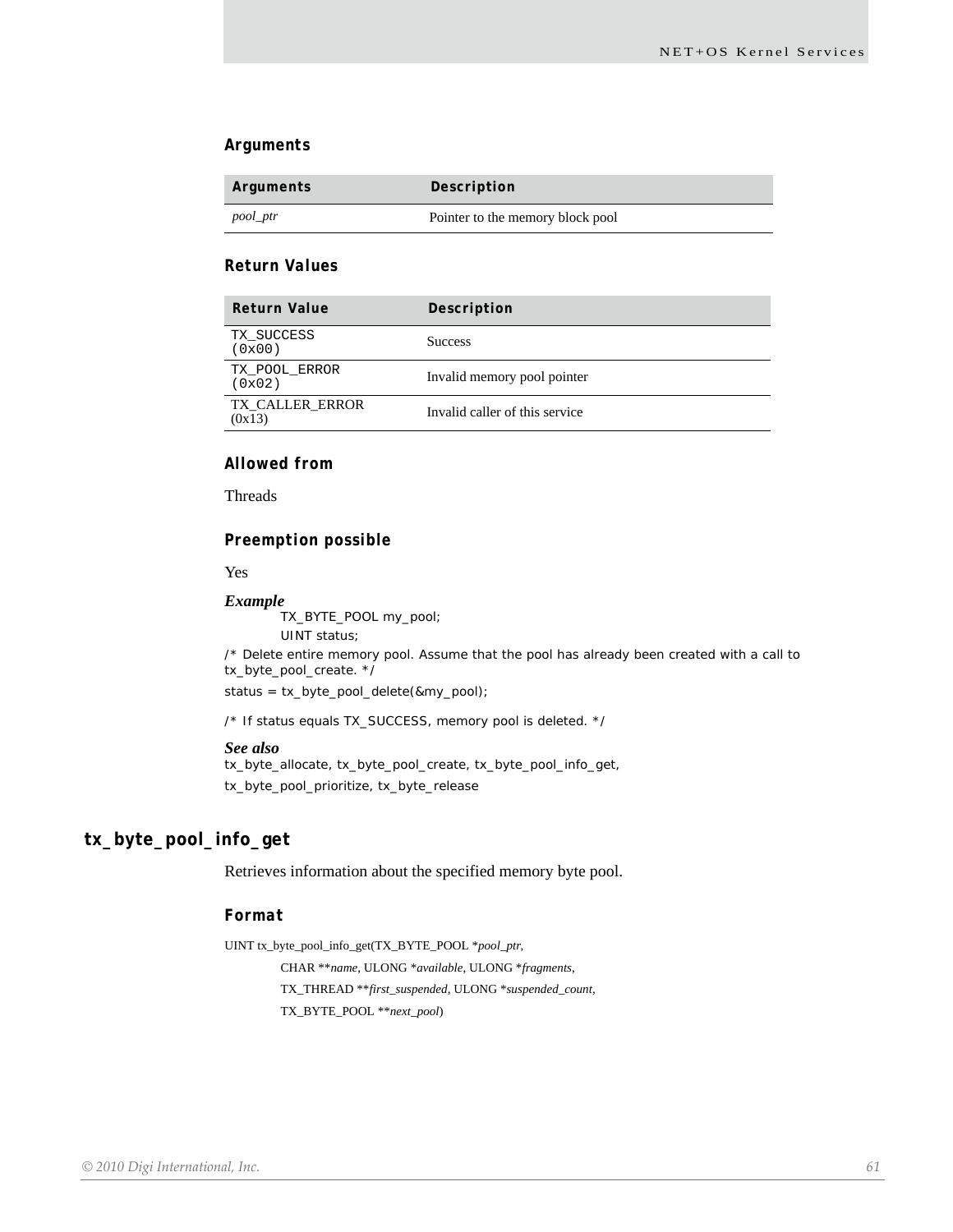### *Arguments*

| Arguments       | Description                                                                                                        |
|-----------------|--------------------------------------------------------------------------------------------------------------------|
| pool_ptr        | Pointer to a byte pool                                                                                             |
| name            | Pointer to destination for the pointer to the byte pool name                                                       |
| available       | Pointer to destination for the number of available bytes in<br>the pool                                            |
| fragments       | Pointer to destination for the total number of memory<br>fragments in the byte pool                                |
| first_suspended | Pointer to the destination for the pointer to the thread that<br>is first on the suspension list of this byte pool |
| suspended_count | Pointer to destination for the pointer to the thread that is<br>first on the suspension list of this byte pool     |
| next pool       | Pointer to destination for the pointer of the next created<br>byte pool                                            |

### *Return values*

| <b>Return Value</b>     | Description                                        |
|-------------------------|----------------------------------------------------|
| TX SUCCESS<br>(0x00)    | <b>Success</b>                                     |
| TX POOL ERROR<br>(0x02) | Invalid memory pool pointer                        |
| TX PTR ERROR<br>(0x03)  | Invalid pointer (NULL) for any destination pointer |
|                         |                                                    |

### *Allowed from*

Initialization, threads, timers, and ISRs

### *Preemption possible*

No

#### *Example*

TX\_BYTE\_POOL my\_pool; CHAR \*name; ULONG available; ULONG fragments; TX\_THREAD \*first\_suspended; ULONG suspended\_count; TX\_BYTE\_POOL \*next\_pool; UINT status;

/\* Retrieve information about the block pool \*/

status = **tx\_byte\_pool\_info\_get(**&my\_pool, &name, &available, &fragments, &first\_suspended, &suspended\_count, &next\_pool);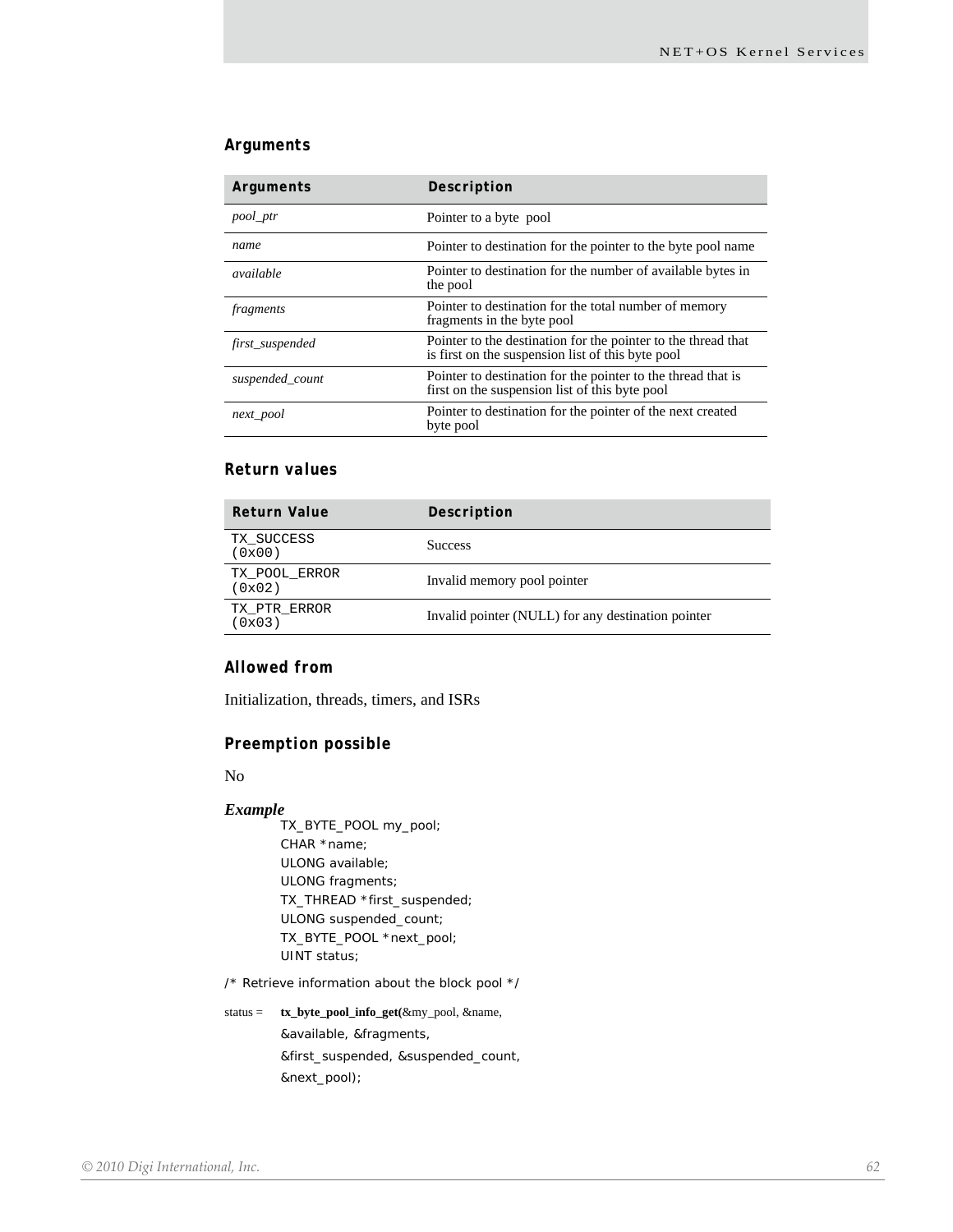/\* If status is TX\_SUCCESS, information requested is valid \*/

#### *See also*

tx\_byte\_allocate, tx\_byte\_pool\_create, tx\_byte\_pool\_delete, tx\_byte\_pool\_prioritize, tx\_byte\_release

### **tx\_byte\_pool\_prioritize**

Places the highest priority thread suspended for memory on this pool at the front of the suspension list. All other threads remain in the same FIFO order they were suspended in.

#### *Format*

UINT tx\_byte\_pool\_prioritize(TX\_BYTE\_POOL \**pool\_ptr*)

#### *Arguments*

| Arguments | Description              |
|-----------|--------------------------|
| pool_ptr  | Pointer to a memory pool |

#### *Return Values*

| Return Value            | Description                 |
|-------------------------|-----------------------------|
| TX SUCCESS<br>(0x00)    | <b>Success</b>              |
| TX POOL ERROR<br>(0x02) | Invalid memory pool pointer |

#### *Allowed from*

Initialization, threads, timers, and ISRs

#### *Preemption possible*

No

#### *Example*

TX\_BYTE\_POOL my\_pool; UINT status;

/\* Ensure that the highest priority thread will receive the next free memory from this pool. \*/

status = **tx\_byte\_pool\_prioritize**(&my\_pool);

/\* If status equals TX\_SUCCESS, the highest priority suspended thread is at the front of the list. The next tx\_byte\_release call will wake up this thread, if there is enough memory to satisfy its request. \*/

#### *See also*

tx\_byte\_allocate, tx\_byte\_pool\_create, tx\_byte\_pool\_delete, tx\_byte\_pool\_info\_get, tx\_byte\_release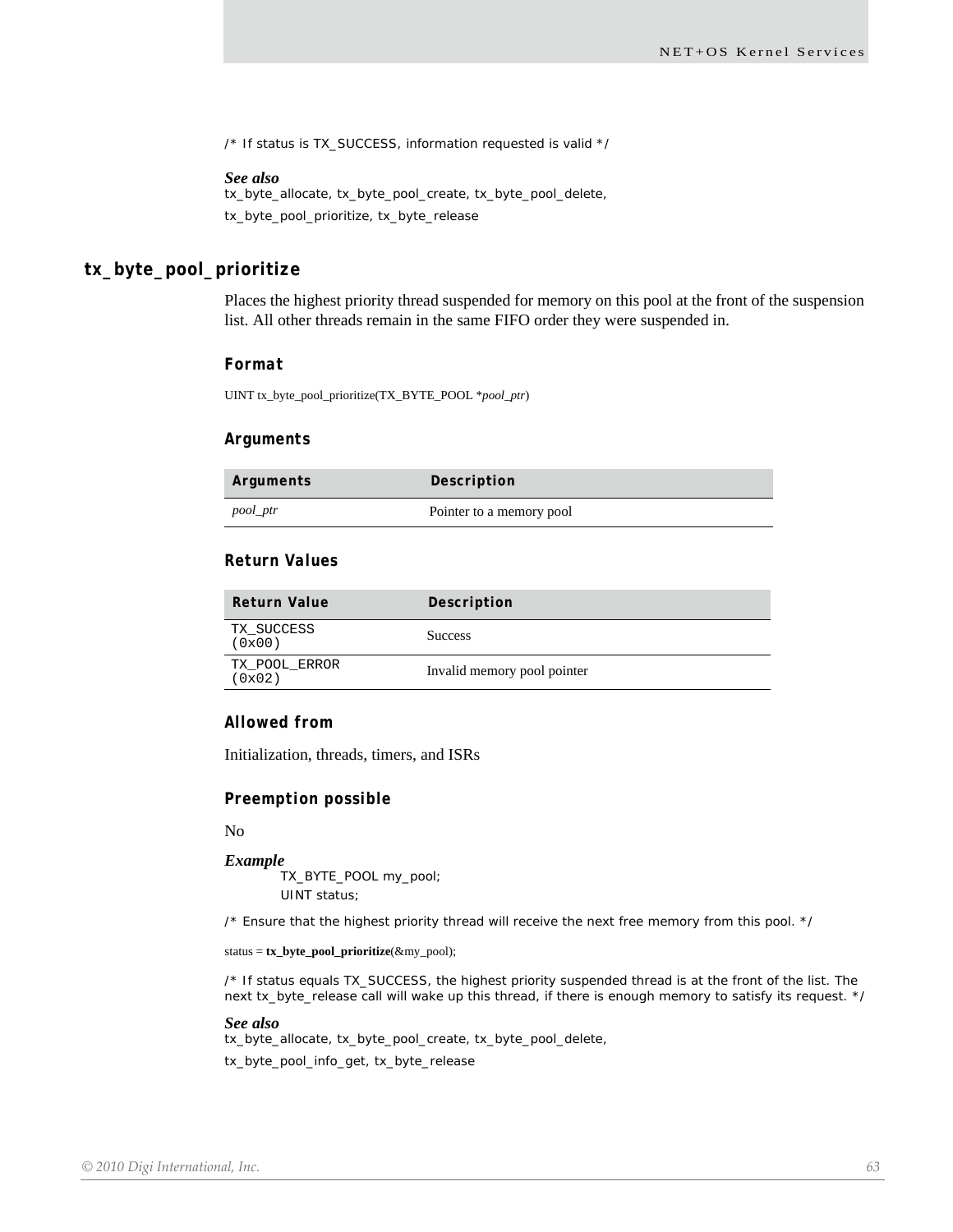### **tx\_byte\_release**

Releases a previously allocated memory area back to its associated pool.

If there are one or more threads suspended waiting for memory from this pool, each suspended thread is given memory and resumed until the memory runs out or until there are no more suspended threads. This process of allocating memory to suspended threads always begins with the first thread suspended.

The application must prevent using memory area after it is released.

#### *Format*

UINT tx\_byte\_release(VOID \**memory\_ptr*)

#### *Arguments*

| Arguments  | Description                                                                                                                                                |
|------------|------------------------------------------------------------------------------------------------------------------------------------------------------------|
| memory_ptr | Pointer to a destination memory pointer. On successful<br>allocation, the address of the allocated memory area is<br>placed where this argument points to. |

### *Return Values*

| <b>Return Value</b>       | Description                    |
|---------------------------|--------------------------------|
| TX SUCCESS<br>(0x00)      | <b>Success</b>                 |
| TX POOL ERROR<br>(0x02)   | Invalid memory pool pointer    |
| TX CALLER ERROR<br>(0x13) | Invalid caller of this service |

### *Allowed from*

Initialization and threads

#### *Preemption possible*

Yes

#### *Example*

unsigned char \*memory\_ptr; UINT status;

/\* Release a memory back to my\_pool. Assume that the memory area was previously allocated from my\_pool. \*/

status = tx\_byte\_release((VOID \*) memory\_ptr);

/\* If status equals TX\_SUCCESS, the memory pointed to by memory\_ptr has been returned to the pool. \*/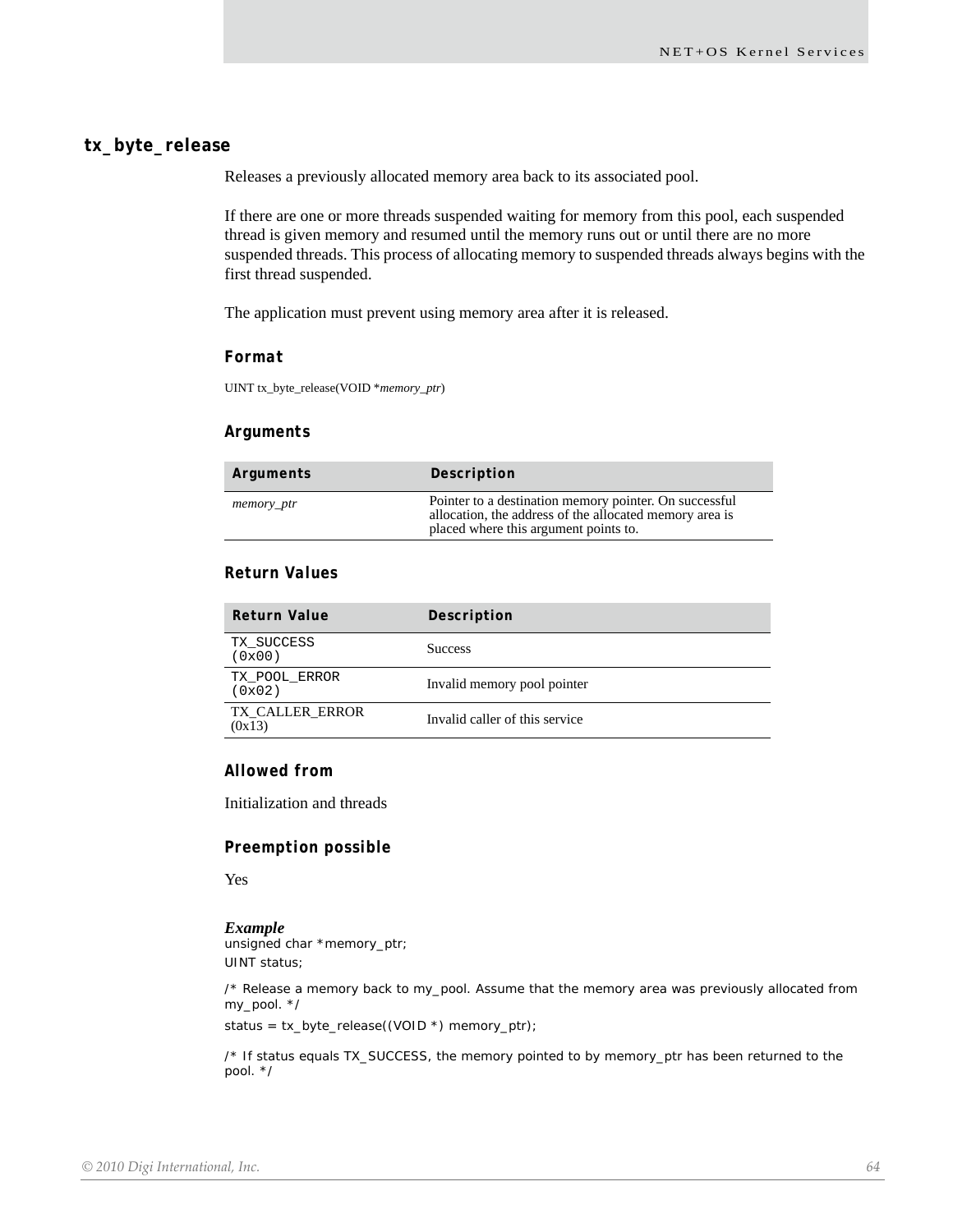tx\_byte\_allocate, tx\_byte\_pool\_create, tx\_byte\_pool\_delete, tx\_byte\_pool\_info\_get, tx\_byte\_pool\_prioritize

### **tx\_event\_flags\_create**

Creates a group of 32 event flags. All 32 event flags in the group are initialized to zero.

#### *Format*

UINT tx\_event\_flags\_create(TX\_EVENT\_FLAGS\_GROUP \**group\_ptr*,

CHAR \**name\_ptr*)

#### *Arguments*

| Arguments | Description                                   |
|-----------|-----------------------------------------------|
| group_ptr | Pointer to an event flags group.              |
| name_ptr  | Pointer to the name of the event flags group. |

#### *Return Values*

| Return Values                   | Description                                                                                   |
|---------------------------------|-----------------------------------------------------------------------------------------------|
| TX SUCCESS<br>(0x00)            | <b>Success</b>                                                                                |
| <b>TX GROUP ERROR</b><br>(0x06) | Invalid event group pointer - either the pointer is NULL or<br>the event group already exists |
| TX CALLER ERROR<br>(0x03)       | Invalid caller of this service                                                                |

### *Allowed from*

Initialization and threads

#### *Preemption possible*

No

#### *Example* TX\_EVENT\_FLAGS\_GROUP my\_event\_group;

UINT status;

- /\* Create an event flag group. \*/
- status = tx\_event\_flags\_create(&my\_event\_group,

"my\_event\_group\_name");

/\* If status equals TX\_SUCCESS, my\_event\_flag\_group is ready for get and set services. \*/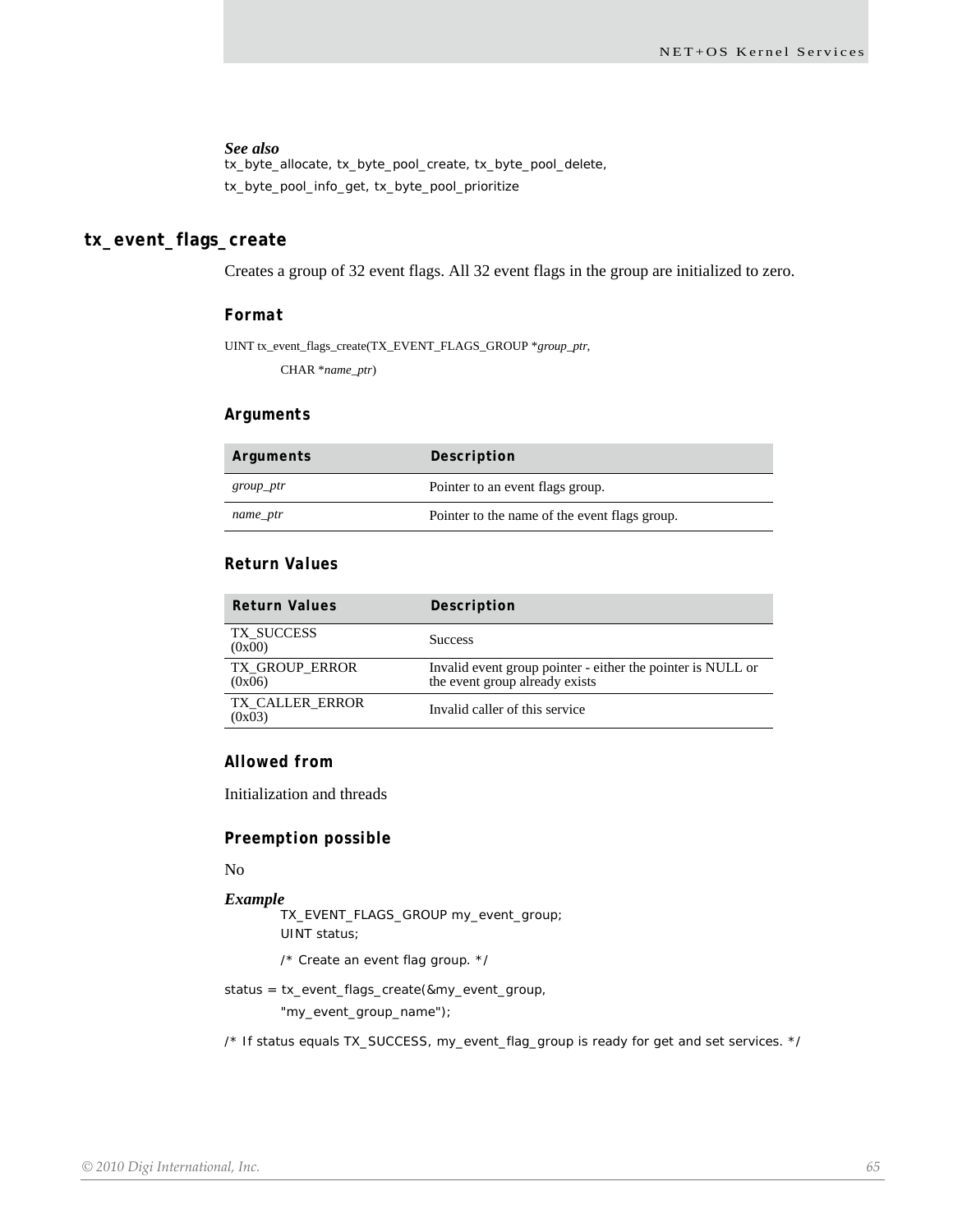tx\_event\_flags\_delete, tx\_event\_flags\_get, tx\_event\_flags\_info\_get, tx\_event\_flags\_set

### **tx\_event\_flags\_delete**

Deletes the specified event flag group. All threads suspended waiting for events from this group are resumed and given a TX\_DELETED return status.

The application must prevent use of a deleted event flag group.

#### *Format*

UINT tx\_event\_flags\_delete(TX\_EVENT\_FLAGS\_GROUP \**group\_ptr*,

#### *Arguments*

| Arguments | Description                     |
|-----------|---------------------------------|
| group_ptr | Pointer to an event flags group |

#### *Return Values*

| <b>Return Values</b>            | Description                    |
|---------------------------------|--------------------------------|
| TX SUCCESS<br>(0x00)            | <b>Success</b>                 |
| <b>TX GROUP ERROR</b><br>(0x06) | Invalid event group pointer    |
| TX CALLER ERROR<br>(0x03)       | Invalid caller of this service |

#### *Allowed from*

Threads

#### *Preemption possible*

Yes

#### *Example*

TX\_EVENT\_FLAGS\_GROUP my\_event\_flag\_group; UINT status;

/\* Delete event flag group. Assume that the group has already been created with a call to tx\_event\_flags\_create. \*/

status = tx\_event\_flags\_delete(&my\_event\_flags\_group);

/\* If status is TX\_SUCCESS, the event flags group is deleted. \*/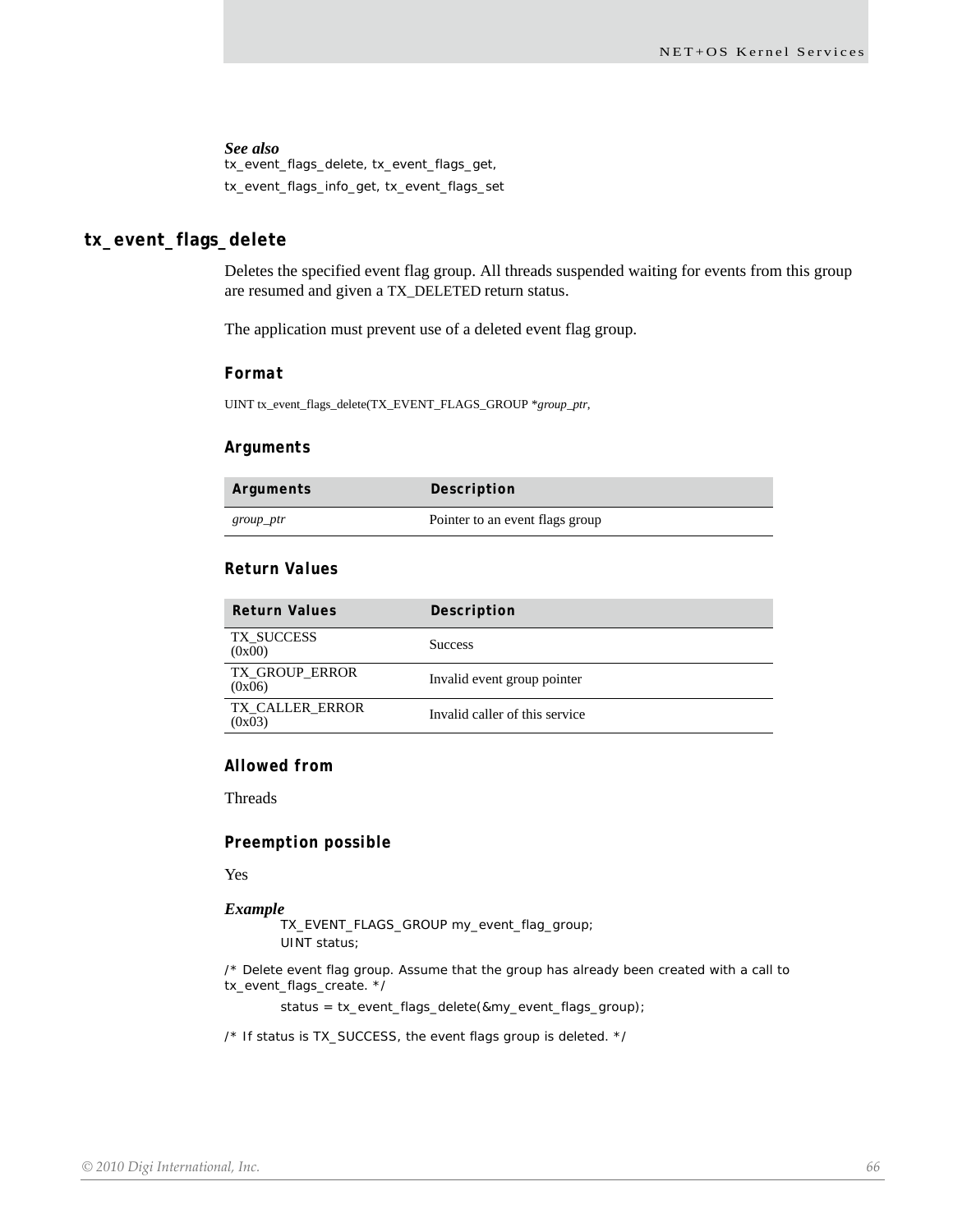tx\_event\_flags\_create, tx\_event\_flags\_get, tx\_event\_flags\_info\_get, tx\_event\_flags\_set

### **tx\_event\_flags\_get**

Retrieves event flags from the specified event flag group. Each event flag group contains 32 event flags. Each flag is represented by a single bit.

### *Format*

UINT tx\_event\_flags\_get(TX\_EVENT\_FLAGS\_GROUP \**group\_ptr*,

ULONG *requested\_flags*, UINT *get\_option*, ULONG \**actual\_flags\_ptr*, ULONG *wait\_option*)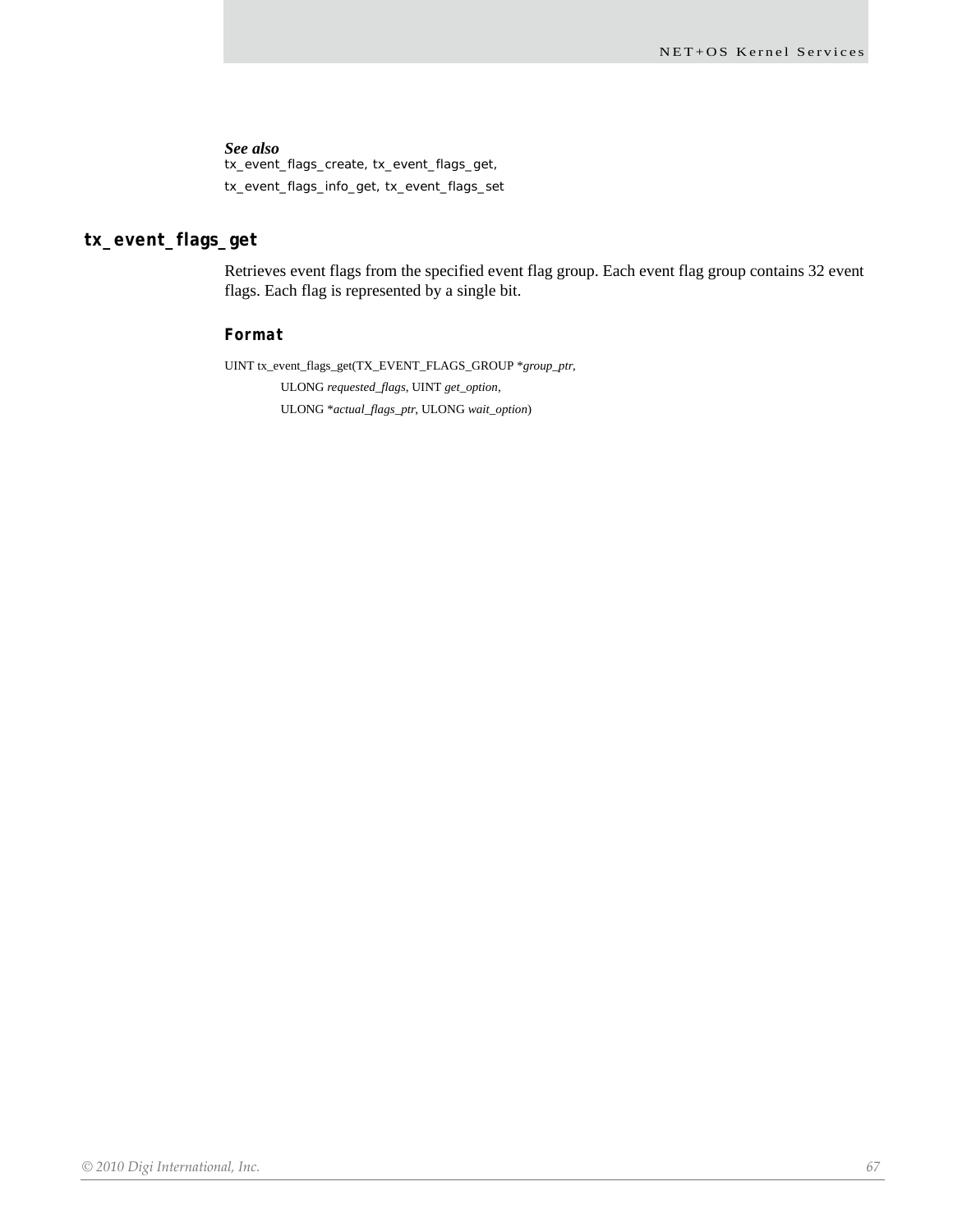### *Arguments*

| Arguments        | Description                                                                                                                                                                                                        |
|------------------|--------------------------------------------------------------------------------------------------------------------------------------------------------------------------------------------------------------------|
| group_ptr        | Pointer to the event flags group                                                                                                                                                                                   |
| requested_flags  | 32-bit unsigned variable that represents the requested<br>event flags.                                                                                                                                             |
| get_option       | Number of bytes requested                                                                                                                                                                                          |
| wait_option      | Specifies whether any or all of the requested event flags are<br>required. The following are valid selections:                                                                                                     |
|                  | $TX$ AND $(0x02)$                                                                                                                                                                                                  |
|                  | $TX$ _AND_CLEAR $(0x03)$<br>П                                                                                                                                                                                      |
|                  | $TX_OR(0x00)$<br>■                                                                                                                                                                                                 |
|                  | $TX$ OR CLEAR $(0x01)$                                                                                                                                                                                             |
|                  | Selecting TX_AND or TX_AND_CLEAR specifies that all<br>event flags must be present in the group.                                                                                                                   |
|                  | Selecting TX_OR or TX_OR_CLEAR specifies that any<br>event flag is satisfactory. Event flags that satisfy the request<br>are cleared (set to zero) if TX_AND_CLEAR or<br>TX_OR_CLEAR are specified.                |
| actual_flags_ptr | Pointer to destination of where the retrieved event flags are<br>placed. Note that the actual flags obtained may contain<br>flags that were not requested.                                                         |
| wait_option      | Defines how the service behaves if the selected event flags<br>are not set. The options are as follows:                                                                                                            |
|                  | TX_NO_WAIT (0x00000000)                                                                                                                                                                                            |
|                  | Results in an immediate return from this service regardless<br>of whether or not it was successful. This is the only valid<br>option if the service is called from a nonthread<br>(initialization, timer, or ISR). |
|                  | TX_WAIT_FOREVER (0xFFFFFFFFF)                                                                                                                                                                                      |
|                  | Causes the calling thread to suspend indefinitely until<br>the event flags are available.                                                                                                                          |
|                  | timeout_value (0x00000001-0xFFFFFFFE)                                                                                                                                                                              |
|                  | Specifies the maximum number of timer-ticks to stay<br>suspended while waiting for the event flags.                                                                                                                |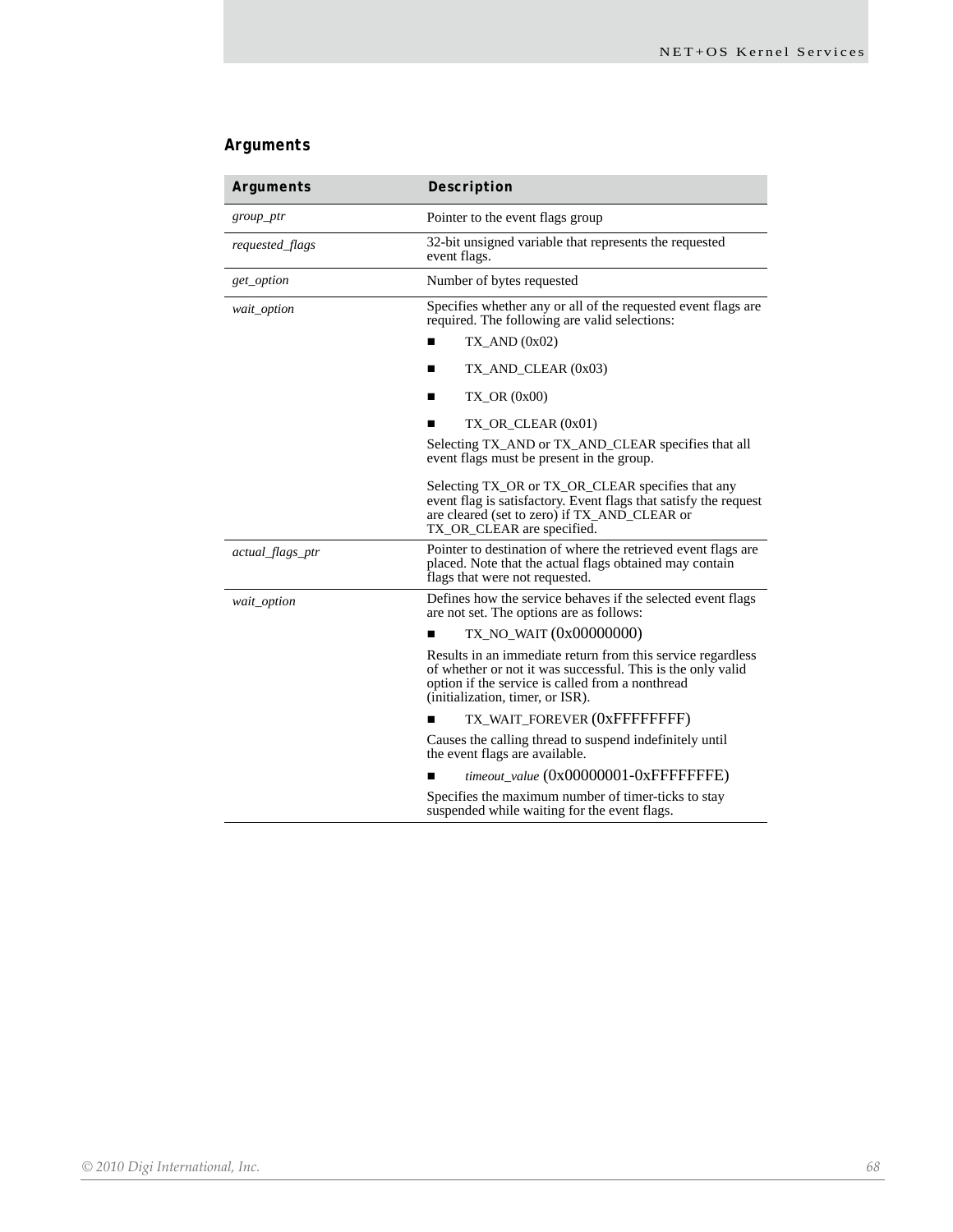### *Return Values*

| <b>Return Values</b>             | Description                                                                                   |
|----------------------------------|-----------------------------------------------------------------------------------------------|
| TX SUCCESS<br>(0x00)             | <b>Success</b>                                                                                |
| TX DELETED<br>(0x01)             | Event flag group was deleted while thread was suspended                                       |
| TX NOEVENTS<br>(0x07)            | Unable to get the specified events                                                            |
| TX WAIT ABORTED<br>(0x1A)        | Suspension was aborted by another thread, timer, or ISR                                       |
| TX_GROUP_ERROR<br>(0x06)         | Invalid event group pointer - either the pointer is NULL or<br>the event group already exists |
| TX PTR ERROR<br>(0x03)           | Invalid pointer for actual event flags                                                        |
| TX WAIT ERROR<br>(0x04)          | A wait option other than TX_NO_WAIT was specified on a<br>call from a non-thread              |
| <b>TX OPTION_ERROR</b><br>(0x08) | Invalid get option specified                                                                  |

### *Allowed from*

Initialization, threads, timers, and ISRs

#### *Preemption possible*

Yes

#### *Example*

TX\_EVENT\_FLAGS\_GROUP my\_event\_flags\_group; ULONG actual\_events; UINT status;

/\* Request that event flags 0, 4, and 8 are all set. Also, if they are set they should be cleared. If the event flags are not set, this service suspends for a maximum of 20 timer-ticks. \*/

status = tx\_event\_flags\_get(&my\_event\_flags\_group, 0x111, TX\_AND\_CLEAR, &actual\_events, 20);

#### *See also*

tx\_event\_flags\_create, tx\_event\_flags\_delete, tx\_event\_flags\_info\_get, tx\_event\_flags\_set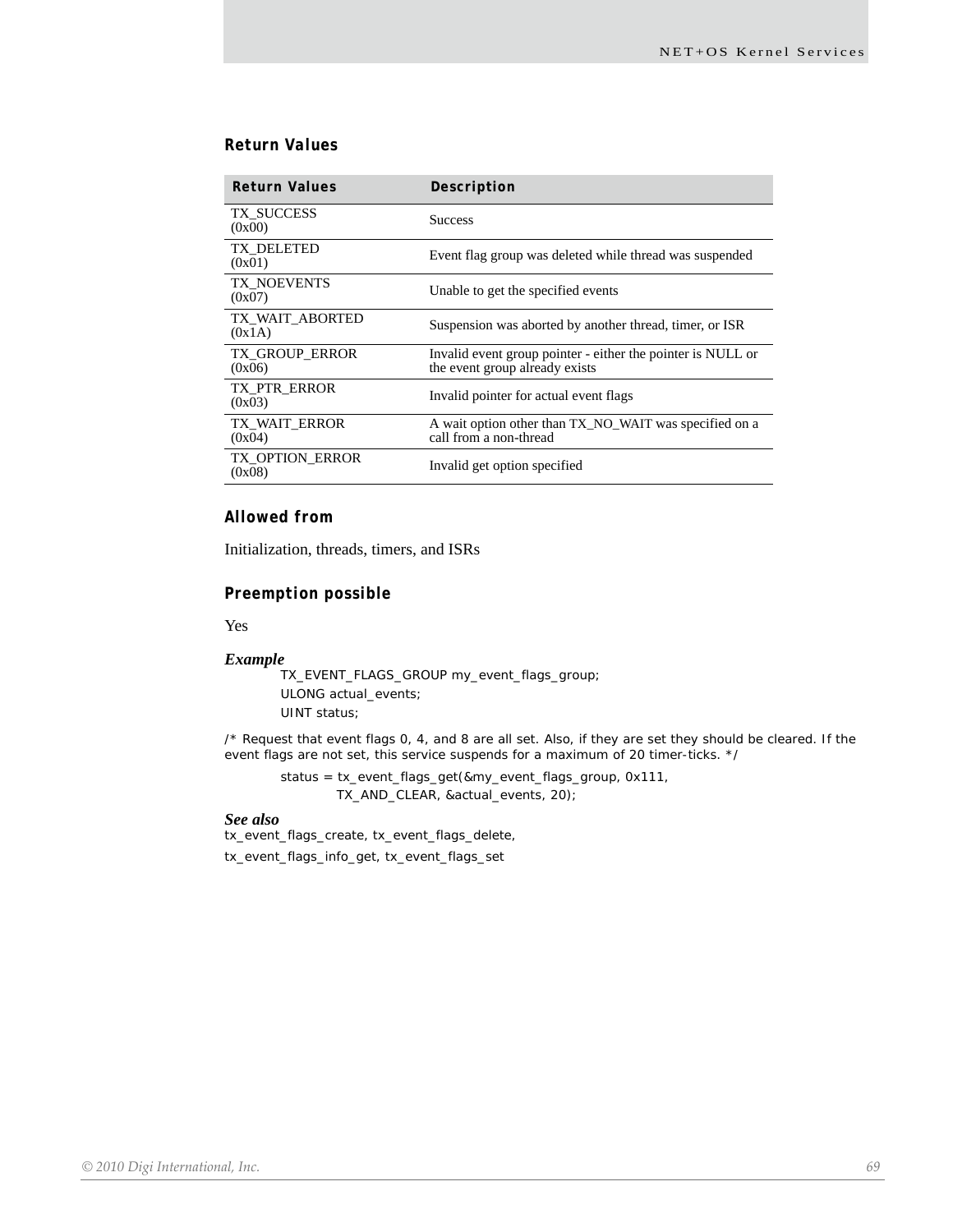### **tx\_event\_flags\_info\_get**

Retrieves information about the specified event flags group.

#### *Format*

UINT tx\_event\_flags\_info\_get (TX\_EVENT\_FLAGS\_GROUP \**group\_ptr*, CHAR \*\*name, ULONG \**current\_flags*, TX\_THREAD \*\**first\_suspended*, ULONG \**suspended\_count*, TX\_EVENT\_FLAGS\_GROUP \*\**next\_group*)

### *Arguments*

| Arguments       | Description                                                                                                               |
|-----------------|---------------------------------------------------------------------------------------------------------------------------|
| $group\_ptr$    | Pointer to a an event flags group                                                                                         |
| name            | Pointer to destination for the pointer to the event flag<br>group.s name                                                  |
| current_flags   | Pointer to destination for the current set flags in the event<br>flag group                                               |
| first_suspended | Pointer to the destination for the pointer to the thread that<br>is first on the suspension list of this event flag group |
| suspended_count | Pointer to destination for the pointer to the thread that is<br>first on the suspension list of this event flag group     |
| next_group      | Pointer to destination for the pointer of the next created<br>event flag group                                            |

### *Return Values*

| Description                                        |
|----------------------------------------------------|
| <b>Success</b>                                     |
| Invalid event group pointer                        |
| Invalid pointer (NULL) for any destination pointer |
|                                                    |

### *Allowed from*

Initialization, threads, timers, and ISRs

#### *Preemption possible*

No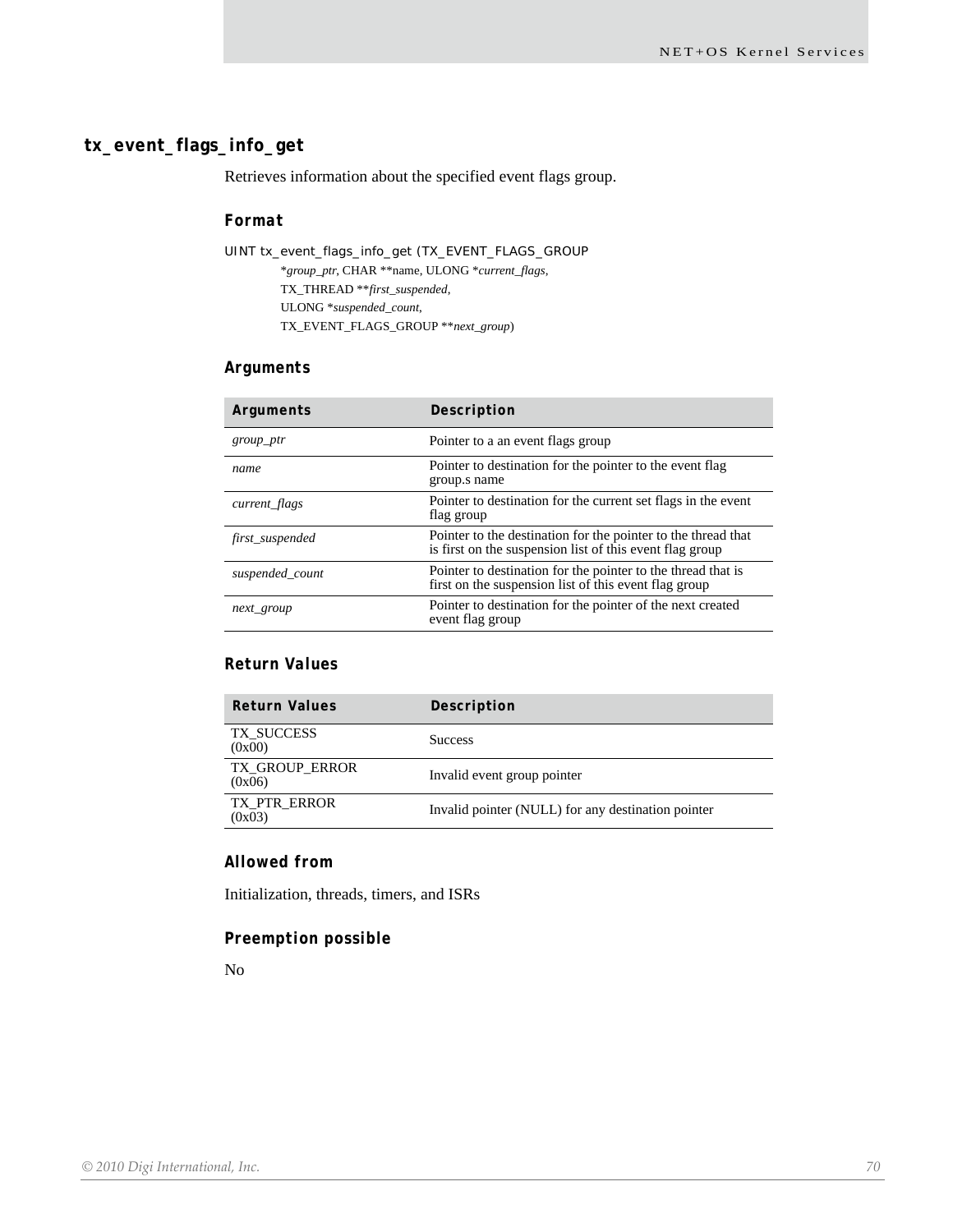*Example*

TX\_EVENT\_FLAGS\_GROUP my\_event\_group; CHAR \*name; ULONG current\_flags; TX\_THREAD \*first\_suspended; ULONG suspended\_count; TX\_EVENT\_FLAGS\_GROUP \*next\_group; UINT status;

/\* Retrieve information about a the previously created event flag group .my\_event\_group.. \*/

status = **tx\_event\_flags\_info\_get(**&my\_event\_group, &name, &current\_flags, &first\_suspended, &suspended\_count, &next\_group);

/\* If status is TX\_SUCCESS, information requested is valid. \*/

#### *See also*

tx\_event\_flags\_create, tx\_event\_flags\_delete, tx\_event\_flags\_get, tx\_event\_flags\_set

### **tx\_event\_flags\_set**

Sets or clears event flags in an event flag group, depending upon the specified set option. All suspended threads whose event flag request is now satisfied are resumed.

### *Format*

UINT tx\_event\_flags\_set TX\_EVENT\_FLAGS\_GROUP\**group\_ptr*,

ULONG*flags\_to\_set,*UNIT *set\_option)*

#### *Arguments*

| Arguments   | Description                                                                                                                               |
|-------------|-------------------------------------------------------------------------------------------------------------------------------------------|
| group_ptr   | Pointer to a an event flags group                                                                                                         |
| flat_to_set | Event flags to set or clear, based on the set option selected                                                                             |
| set_option  | Specifies whether the event flags specified are ANDed or<br>ORed into the current event flags of the group:                               |
|             | TX AND $(0x02)$<br>п                                                                                                                      |
|             | The event flags are ANDed into the current event flags<br>in the group. This option is typically used to clear event<br>flags in a group. |
|             | $TX$ OR $(0x00)$                                                                                                                          |
|             | The event flags are ORed with the current event in<br>the group.                                                                          |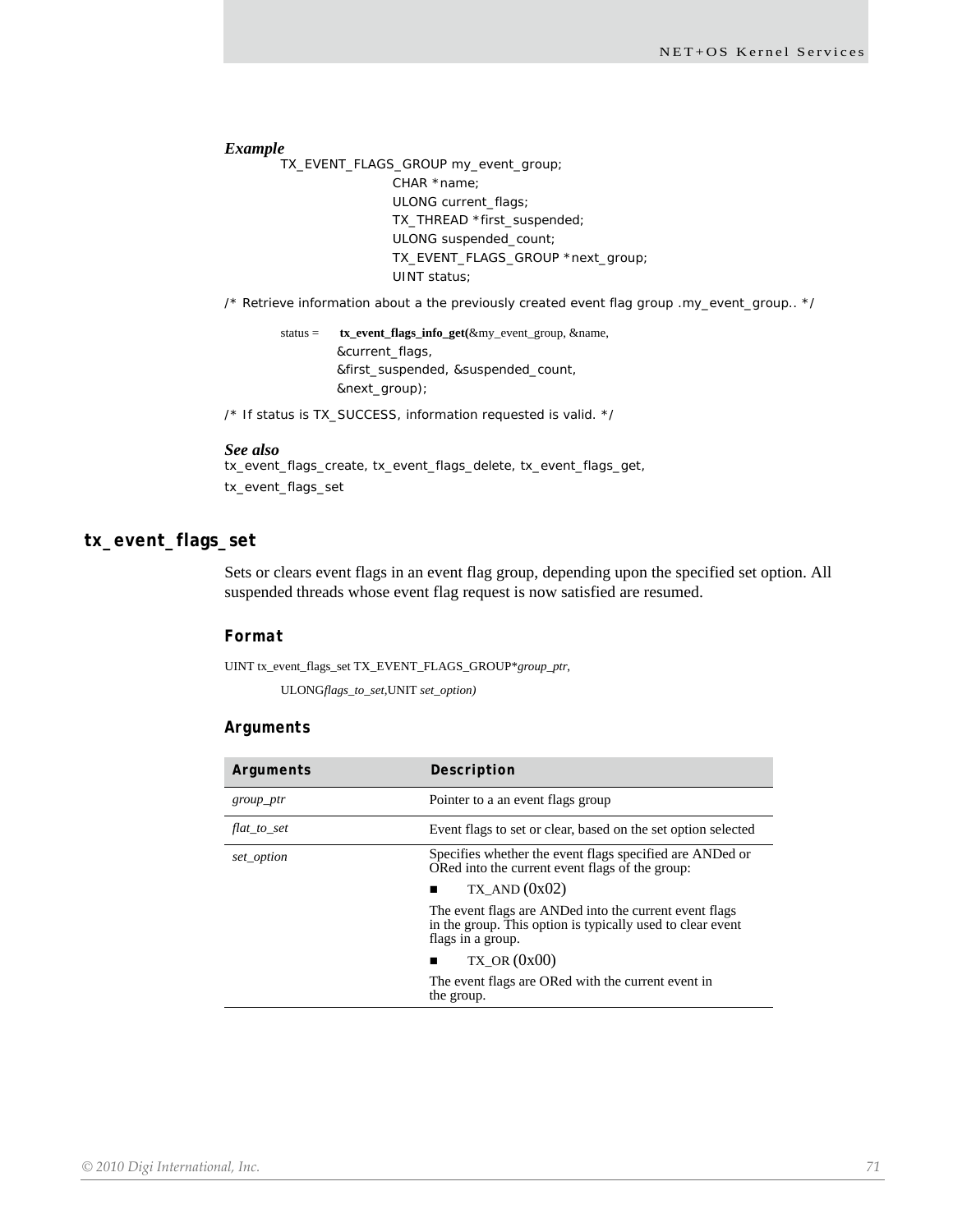### *Return Values*

| <b>Return Values</b>            | Description                  |
|---------------------------------|------------------------------|
| TX SUCCESS<br>(0x00)            | <b>Success</b>               |
| <b>TX GROUP ERROR</b><br>(0x06) | Invalid event group pointer  |
| TX OPTION ERROR<br>(0x03)       | Invalid get option specified |

#### *Allowed from*

Initialization, threads, timers, and ISRs

#### *Preemption possible*

Yes

*Example* TX\_EVENT\_FLAGS\_GROUP my\_event\_flags\_group; UINT status;

/\* Set event flags 0, 4, and 8. \*/

status = tx\_event\_flags\_set(&my\_event\_flags\_group, 0x111, TX\_OR);

/\* If status equals TX\_SUCCESS, the event flags have been set and any suspended thread whose request was satisfied has been resumed. \*/

#### *See also*

tx\_event\_flags\_create, tx\_event\_flags\_delete, tx\_event\_flags\_get, tx\_event\_flags\_info\_get

### **tx\_interrupt\_control**

Enables or disables specified interrupts.

If this service is called from an application thread, the interrupt posture remains part of that thread's context. For example, if the thread calls this routine to disable interrupts and then suspends, when it is resumed, interrupts are disabled again.

This service should not be used to enable interrupts during initialization, because doing so could cause unpredictable results.

#### *Format*

UINT tx\_interrupt\_control (UINT *new\_posture*)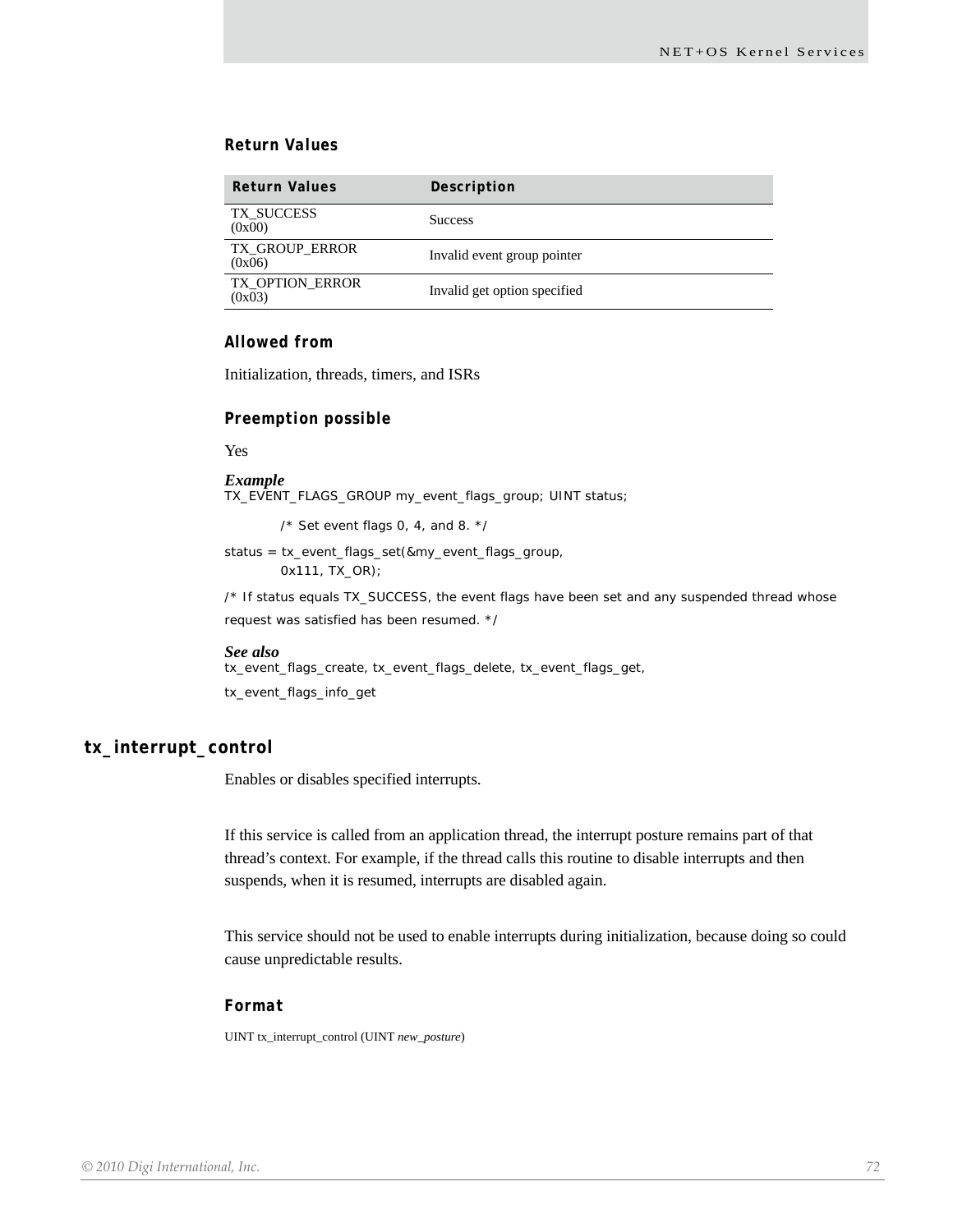## *Arguments*

| Arguments   | Description                                                                                                        |
|-------------|--------------------------------------------------------------------------------------------------------------------|
| new_posture | Specifies whether interrupts are disabled or enabled.<br>Valid values include TX INT DISABLE and<br>TX INT ENABLE. |
|             | The actual values for these parameters are port specific.                                                          |
|             | In addition, some system may support addition interrupt<br>disable postures.                                       |

## *Return Values*

| <b>Return Values</b> | Description                                                                                                                    |
|----------------------|--------------------------------------------------------------------------------------------------------------------------------|
| previous_posture     | The previous interrupt posture to the caller. This allows for<br>restoring the previous posture after interrupts are disabled. |

## *Allowed from*

Threads, timers, and ISRs

# *Preemption possible*

No

## *Example*

UINT my\_old\_posture;

/\* Lockout interrupts \*/

my\_old\_posture = tx\_interrupt\_control(TX\_INT\_DISABLE);

/\* Perform critical operations that need interrupts locked-out \*/

/\* Restore previous interrupt lockout posture. \*/

tx\_interrupt\_control(my\_old\_posture);

## **tx\_mutex\_create**

Creates a mutex for inter-thread mutual exclusion for resource protection.

#### *Format*

UINT tx\_mutex\_create (TX\_MUTEX \**mutex\_ptr*, CHAR \**name\_ptr*, UINT *priority\_inherit*)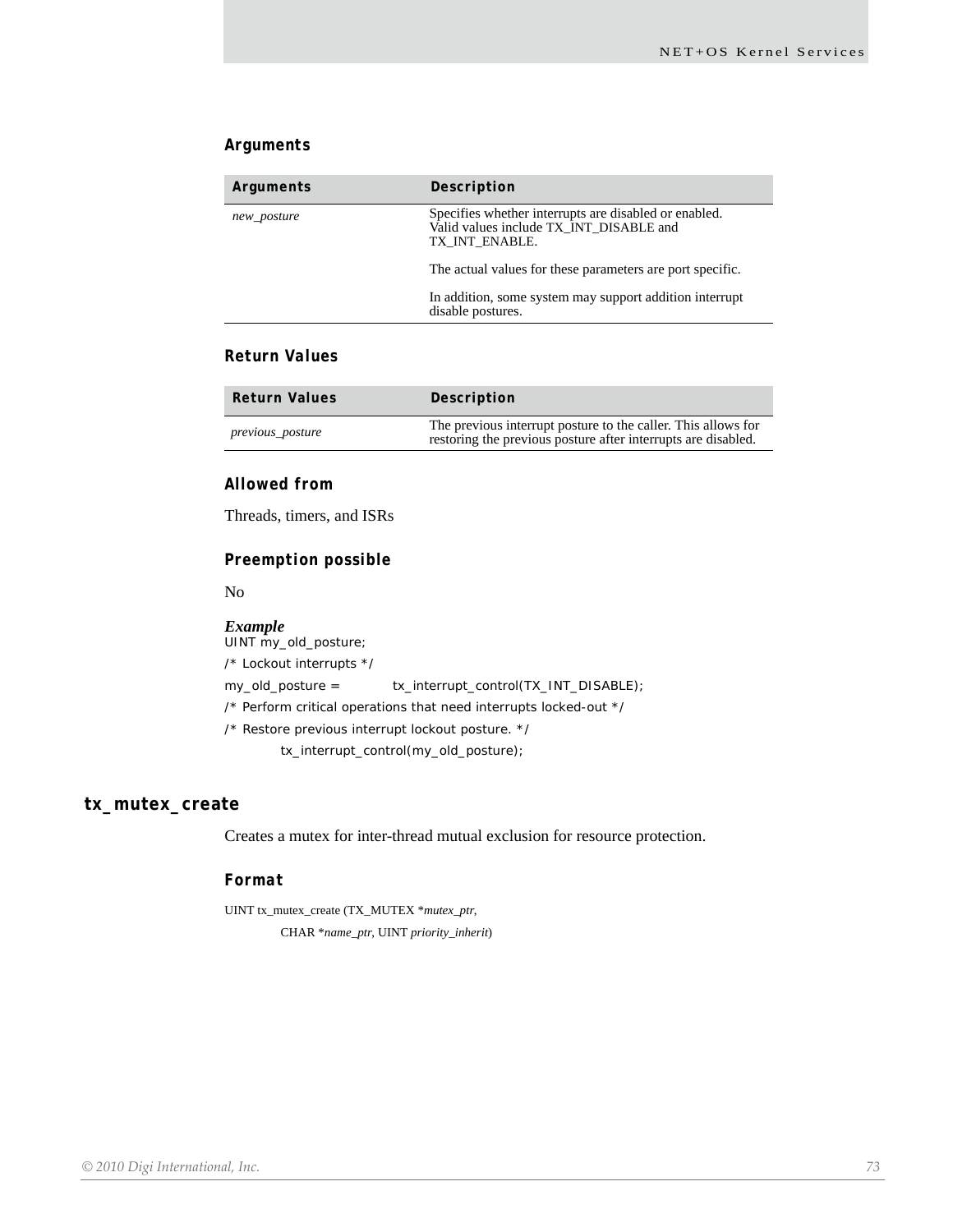## *Arguments*

| Arguments        | Description                                                                                 |
|------------------|---------------------------------------------------------------------------------------------|
| $m$ utex_ptr     | Pointer to the mutex control block                                                          |
| name_ptr         | Pointer to the mutex name                                                                   |
| priority_inherit | Specifies whether or not this mutex supports priority<br>inheritance. One of the following: |
|                  | TX_INHERIT - priority inheritance is supported<br>п                                         |
|                  | TX_NO_INHERIT - priority inheritance is not<br>■<br>supported by this mutex                 |

## *Return Values*

| <b>Return Values</b>       | Description                                                                       |
|----------------------------|-----------------------------------------------------------------------------------|
| TX SUCCESS<br>(0x00)       | <b>Success</b>                                                                    |
| TX MUTEX ERROR<br>(0x1C)   | Invalid mutex pointer - either the pointer is NULL or the<br>mutex already exists |
| TX_CALLER_ERROR<br>(0x13)  | Invalid caller of this service                                                    |
| TX INHERIT ERROR<br>(0x1F) | Invalid priority inherit parameter                                                |

## *Allowed from*

Threads, and ISRs

### *Preemption possible*

#### No

#### *Example*

TX\_MUTEX my\_mutex; UINT status;

/\* Create a mutex to provide protection over a common resource. \*/

status = **tx\_mutex\_create**(&my\_mutex,.my\_mutex\_name., TX\_NO\_INHERIT);

/\* If status equals TX\_SUCCESS, my\_mutex is ready for use. \*/

## *See also*

tx\_mutex\_delete, tx\_mutex\_get, tx\_mutex\_info\_get, tx\_mutex\_prioritize, tx\_mutex\_put

# **tx\_mutex\_delete**

Deletes the specified mutex. All threads suspended waiting for the mutex are resumed and given a TX\_DELETED return status.

It is the application.s responsibility to prevent use of a deleted mutex.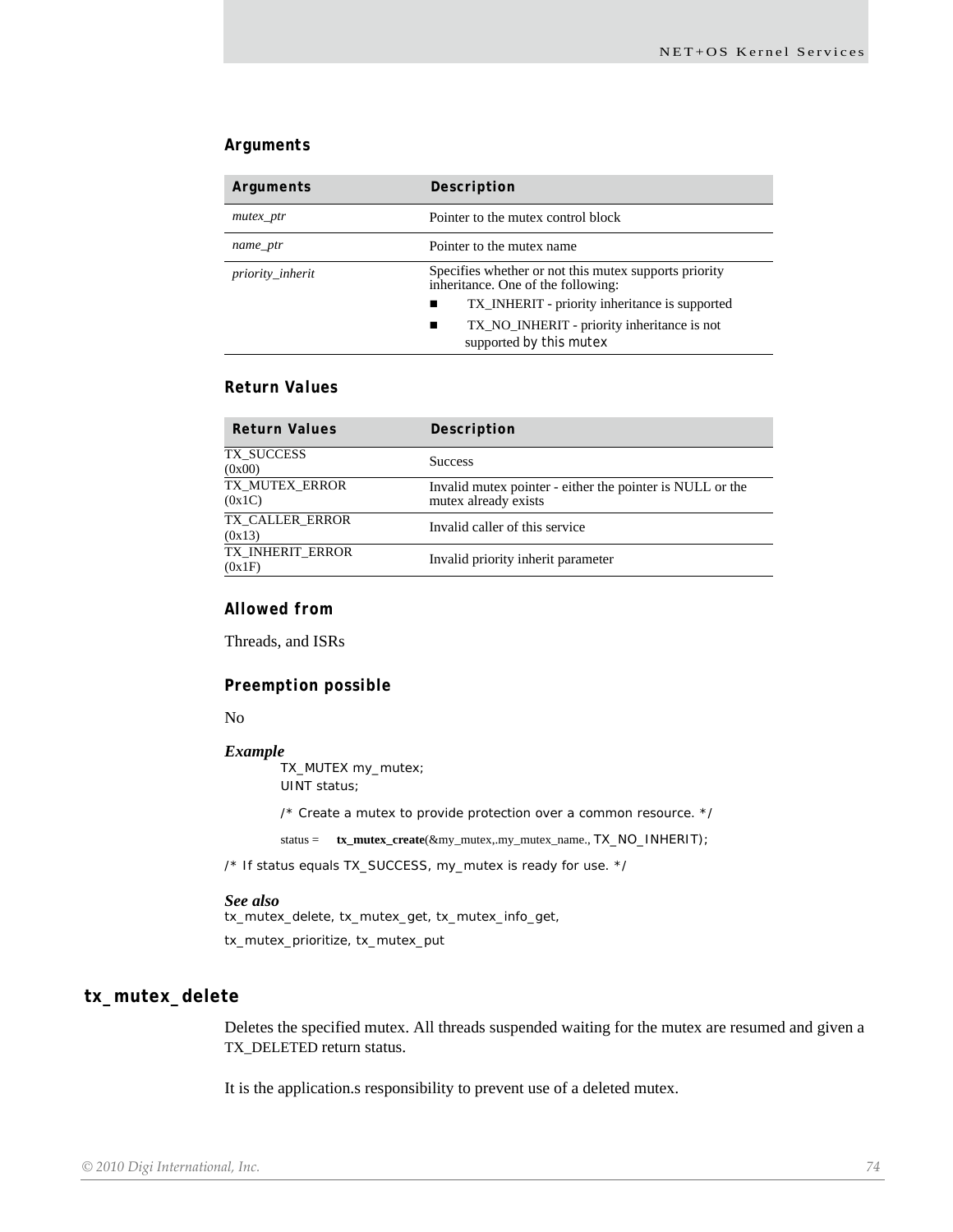## *Format*

UINT tx\_mutex\_delete(TX\_MUTEX \**mutex\_ptr*)

## *Arguments*

| Arguments | Description          |
|-----------|----------------------|
| mutex_ptr | Pointer to the mutex |

## *Return Values*

| <b>Return Values</b>      | Description                                                                       |
|---------------------------|-----------------------------------------------------------------------------------|
| TX SUCCESS<br>(0x00)      | <b>Success</b>                                                                    |
| TX MUTEX ERROR<br>(0x1C)  | Invalid mutex pointer - either the pointer is NULL or the<br>mutex already exists |
| TX CALLER ERROR<br>(0x13) | Invalid caller of this service                                                    |

## *Allowed from*

Threads

## *Preemption possible*

Yes

#### *Example*

TX\_MUTEX my\_mutex; UINT status;

> /\* Delete a mutex. Assume that the mutex has already been created. \*/ status = **tx\_mutex\_delete**(&my\_mutex);

/\* If status equals TX\_SUCCESS, the mutex is deleted. \*/

#### *See also*

tx\_mutex\_create, tx\_mutex\_get, tx\_mutex\_info\_get,

tx\_mutex\_prioritize, tx\_mutex\_put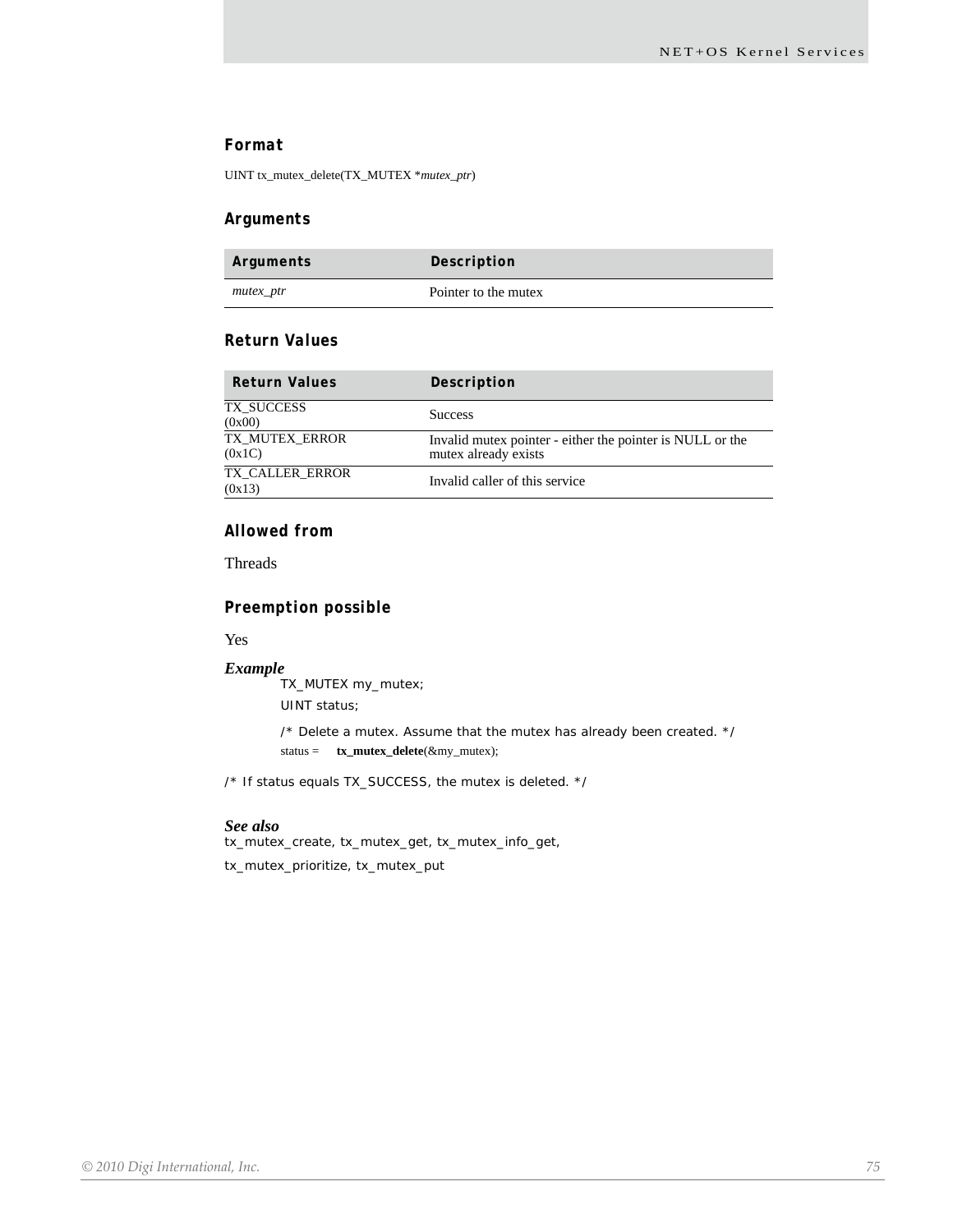## **tx\_mutex\_get**

Tries to obtain exclusive ownership of the specified mutex. If the calling thread already owns the mutex, an internal counter is incremented and a successful status is returned.

## *Format*

UINT tx\_mutex\_get(TX\_MUTEX \**mutex\_ptr*, ULONG *wait\_option*)

## *Arguments*

| Arguments   | Description                                                                                                                                                                        |
|-------------|------------------------------------------------------------------------------------------------------------------------------------------------------------------------------------|
| mutex_ptr   | Pointer to the mutex                                                                                                                                                               |
| wait_option | Defines how the service behaves if the mutex is already<br>owned by another thread. The options are as follows:                                                                    |
|             | TX NO WAIT $(0x00000000)$                                                                                                                                                          |
|             | Results in an immediate return from this service<br>regardless of whether it was successful or not. This is the<br>only valid option if the service is called from initialization. |
|             | TX WAIT FOREVER (OXFFFFFFFFF)                                                                                                                                                      |
|             | Causes the calling thread to suspend indefinitely until<br>the mutex is available                                                                                                  |
|             | timeout value (0x00000001-0xFFFFFFFE)                                                                                                                                              |
|             | Specifies the maximum number of timer-ticks to stay<br>suspended while waiting for the mutex.                                                                                      |

## *Usage notes*

If the mutex is owned by another thread having higher priority, and if priority inheritance was specified at mutex create, the lower priority thread.s priority will be temporarily raised to that of the calling thread.

The priority of the lower-priority thread owning a mutex with priority-inheritance should never be modified by an external thread during mutex ownership.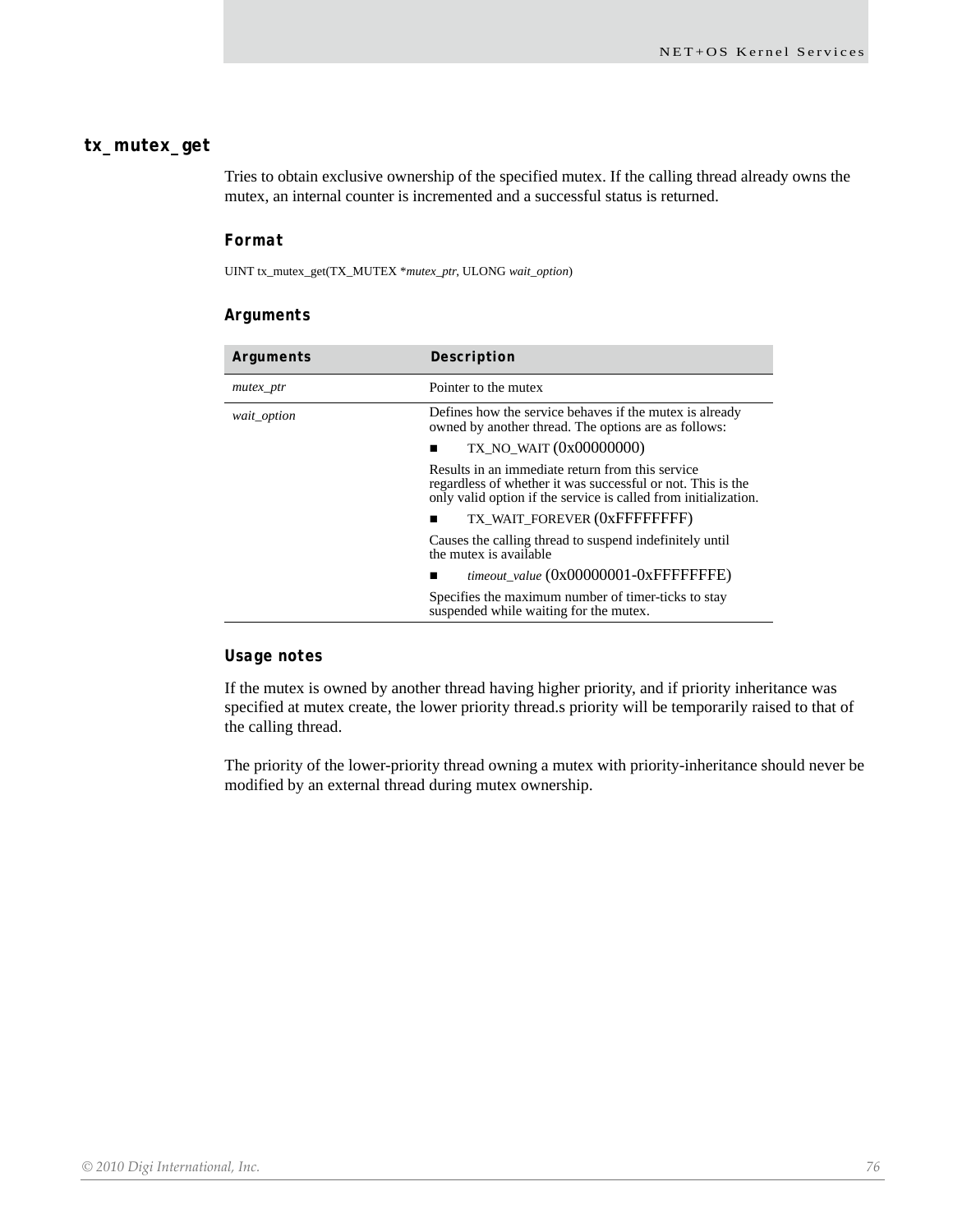## *Return Values*

| <b>Return Values</b>       | Description                                                                       |
|----------------------------|-----------------------------------------------------------------------------------|
| TX_SUCCESS<br>(0x00)       | <b>Success</b>                                                                    |
| TX DELETED<br>(0x01)       | Mutex was deleted while thread was suspended                                      |
| TX_WAIT_ABORTED<br>(0x1A)  | Suspension was aborted by another thread, timer, or ISR                           |
| TX_NOT_AVAILABLE<br>(0x1D) | Unable to get ownership of the mutex                                              |
| TX MUTEX ERROR<br>(0x1C)   | Invalid mutex pointer - either the pointer is NULL or the<br>mutex already exists |
| TX WAIT ERROR<br>(0x04)    | A wait option other than TX_NO_WAIT was specified on a<br>call from a non-thread  |

# *Allowed from*

Initialization and threads

## *Preemption possible*

Yes

## *Example*

TX\_MUTEX my\_mutex; UINT status;

/\* Obtain exclusive ownership of the mutex "my\_mutex.. If the .my\_mutex. is not available, suspend until it becomes available. \*/

status = **tx\_mutex\_get**(&my\_mutex, TX\_WAIT\_FOREVER);

#### *See also*

tx\_mutex\_create, tx\_mutex\_delete, tx\_mutex\_info\_get,

tx\_mutex\_prioritize, tx\_mutex\_put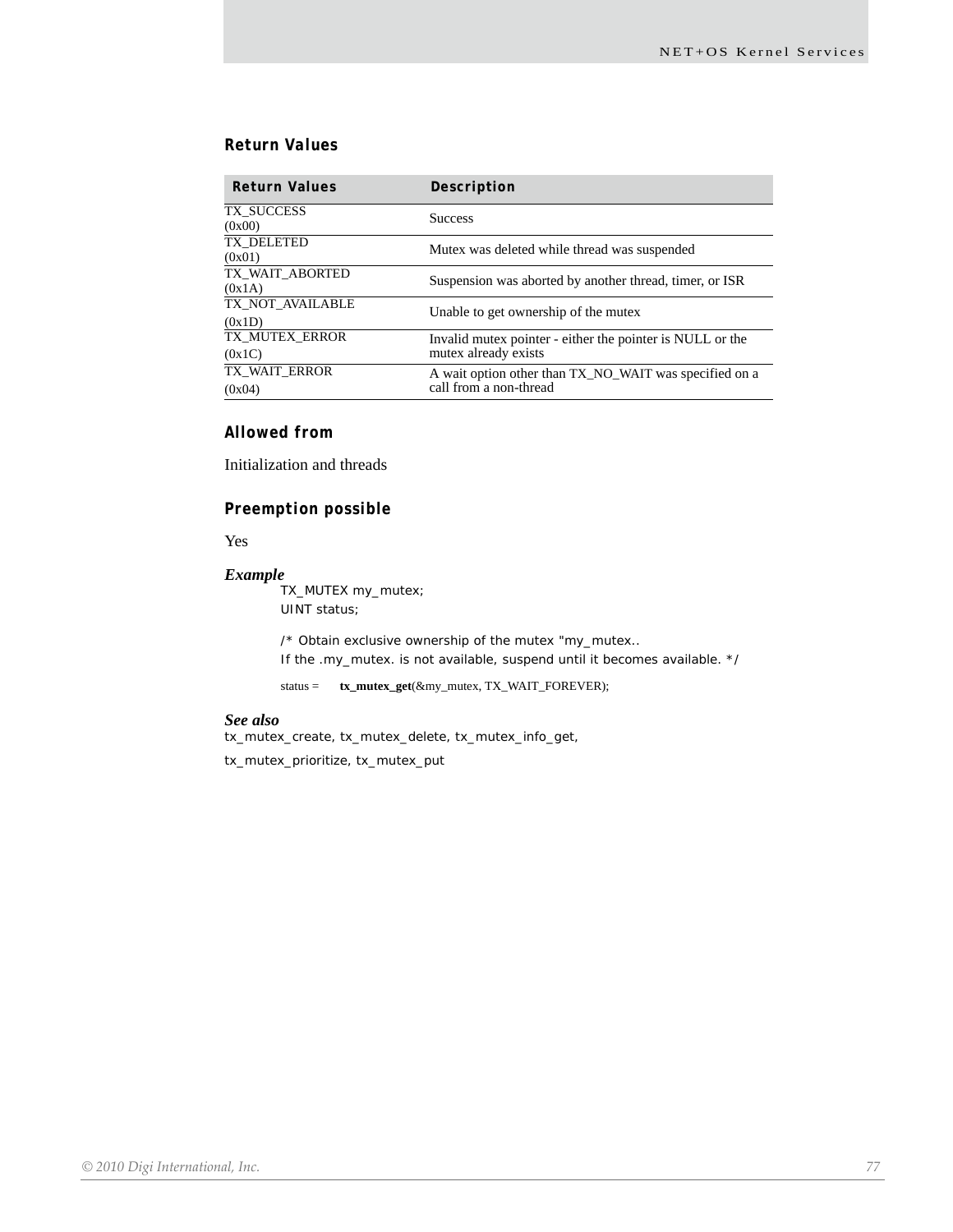## **tx\_mutex\_info\_get**

Retrieves information from the specified mutex.

## *Format*

UINT tx\_mutex\_info\_get(TX\_MUTEX \**mutex\_ptr*, CHAR \*\**name*, ULONG \**count*, TX\_THREAD \*\**owner*, TX\_THREAD \*\**first\_suspended*, ULONG \**suspended\_count*, TX\_MUTEX \*\**next\_mutex*)

## *Arguments*

| Arguments       | Description                                                                                                |
|-----------------|------------------------------------------------------------------------------------------------------------|
| $m$ utex_ptr    | Pointer to the mutex                                                                                       |
| name            | Pointer to destination for the pointer to the mutex name                                                   |
| count           | Pointer to destination for the ownership count of the mutex                                                |
| owner           | Pointer to the destination for the owning thread is pointer                                                |
| first_suspended | Pointer to destination for the pointer to the thread that is<br>first on the suspension list of this mutex |
| suspended count | Pointer to destination for the number of threads currently<br>suspended on this mutex                      |
| next mutex      | Pointer to destination for the pointer of the next<br>created mutex                                        |

# *Return Values*

| Description                                                                       |
|-----------------------------------------------------------------------------------|
| <b>Success</b>                                                                    |
| Invalid mutex pointer - either the pointer is NULL or the<br>mutex already exists |
| Invalid pointer (NULL) for any destination pointer                                |
|                                                                                   |

#### *Allowed from*

Initialization, threads, timers, and ISRs

## *Preemption possible*

No

#### *Example*

TX\_MUTEX my\_mutex; CHAR \*name; ULONG count; TX\_THREAD \*owner; TX\_THREAD \*first\_suspended;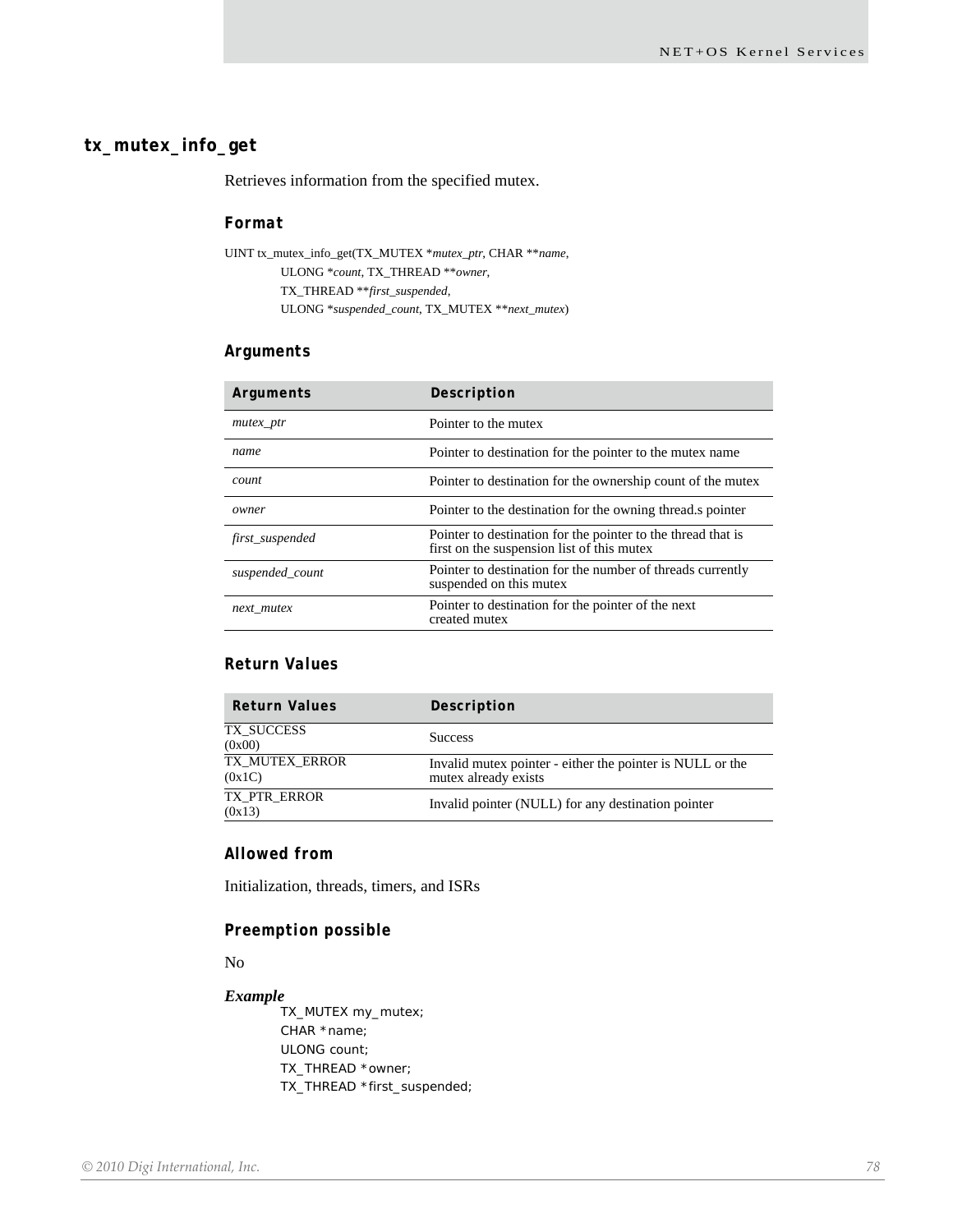ULONG suspended\_count; TX\_MUTEX \*next\_mutex; UINT status;

/\* Retrieve information about a the previously created mutex "my\_mutex." \*/ status = **tx\_mutex\_info\_get(**&my\_mutex, &name, &count, &owner, &first\_suspended, &suspended\_count, &next\_mutex);

/\* If status is TX\_SUCCESS, the information requested is valid. \*/

#### *See also*

tx\_mutex\_create, tx\_mutex\_delete, tx\_mutex\_get, tx\_mutex\_prioritize, tx\_mutex\_put

# **tx\_mutex\_prioritize**

Places the highest priority thread suspended for ownership of the mutex at the front of the suspension list. All other threads remain in the same FIFO order they were suspended in.

#### *Format*

UINT tx\_mutex\_prioritize(TX\_MUTEX \**mutex\_ptr*)

#### *Arguments*

| Arguments | Description          |
|-----------|----------------------|
| mutex_ptr | Pointer to the mutex |

#### *Return Values*

| <b>Return Values</b>     | Description           |
|--------------------------|-----------------------|
| TX_SUCCESS<br>(0x00)     | <b>Success</b>        |
| TX MUTEX ERROR<br>(0x1C) | Invalid mutex pointer |

## *Allowed from*

Initialization, threads, timers, and ISRs

## *Preemption possible*

No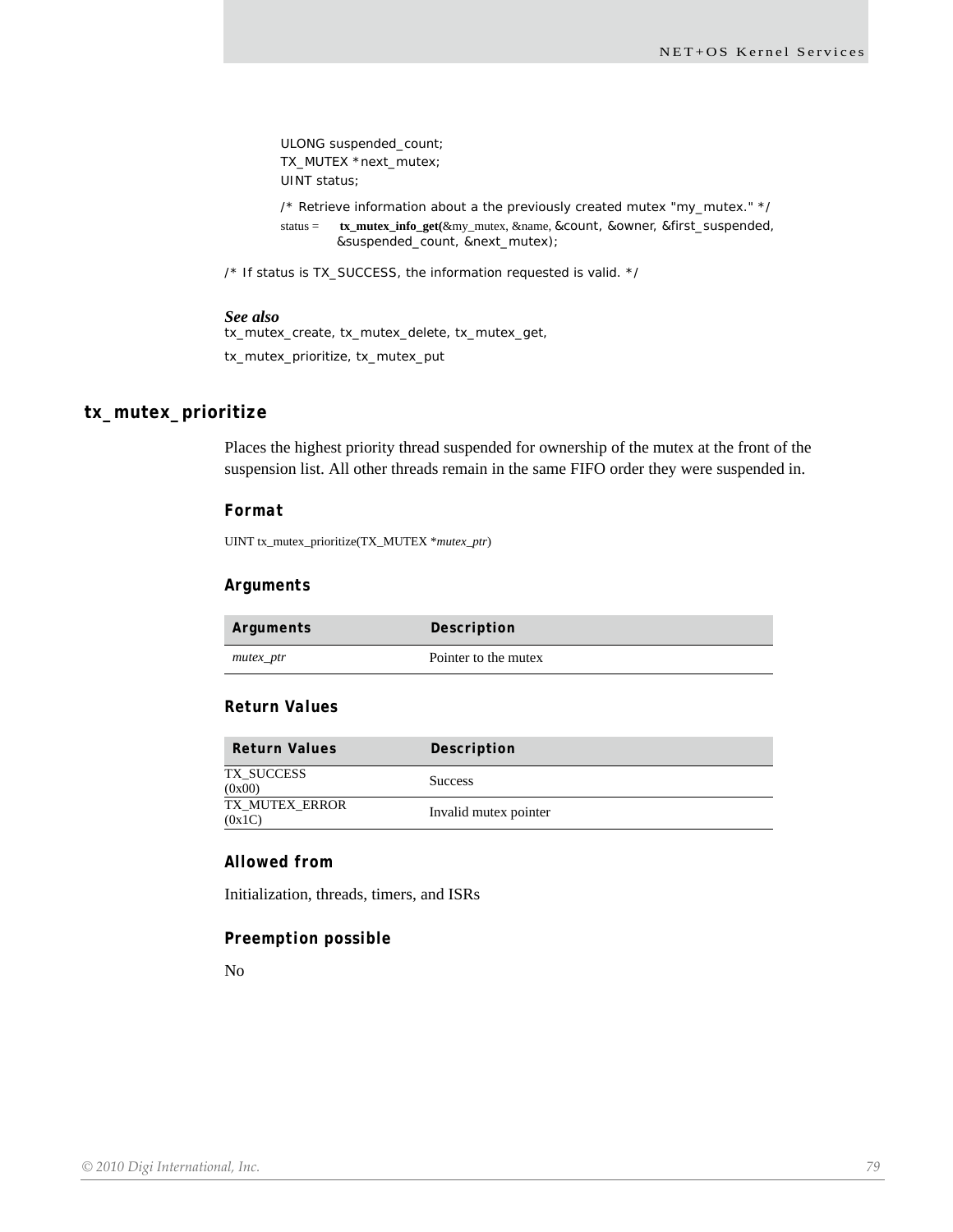TX\_MUTEX my\_mutex; UINT status;

/\* Ensure that the highest priority thread will receive ownership of the mutex when it becomes available. \*/

status = **tx\_mutex\_prioritize**(&my\_mutex);

/\* If status equals TX\_SUCCESS, the highest priority suspended thread is at the front of the list. The next tx\_mutex\_put call that releases ownership of the mutex will give ownership to this thread and wake it up. \*/

#### *See also*

tx\_mutex\_create, tx\_mutex\_delete, tx\_mutex\_get, tx\_mutex\_info\_get,

tx\_mutex\_put

## **tx\_mutex\_put**

Decrements the ownership count of the specified mutex. If the ownership count is zero, the mutex is made available.

If priority inheritance was selected during mutex creation, the priority of the releasing thread will be restored to the priority it had when it originally obtained ownership of the mutex. Any other priority changes made to the releasing thread during ownership of the mutex may be undone.

## *Format*

UINT tx\_mutex\_put(TX\_MUTEX *mutex\_ptr*)

## *Arguments*

| Arguments | Description          |
|-----------|----------------------|
| mutex_ptr | Pointer to the mutex |

## *Return Values*

| <b>Return Values</b>            | Description                        |
|---------------------------------|------------------------------------|
| TX SUCCESS<br>(0x00)            | <b>Success</b>                     |
| <b>TX_MUTEX_ERROR</b><br>(0x1C) | Invalid mutex pointer              |
| TX_NOT_OWNED                    | Mutex is not allowed by the caller |
| (0x1E)                          |                                    |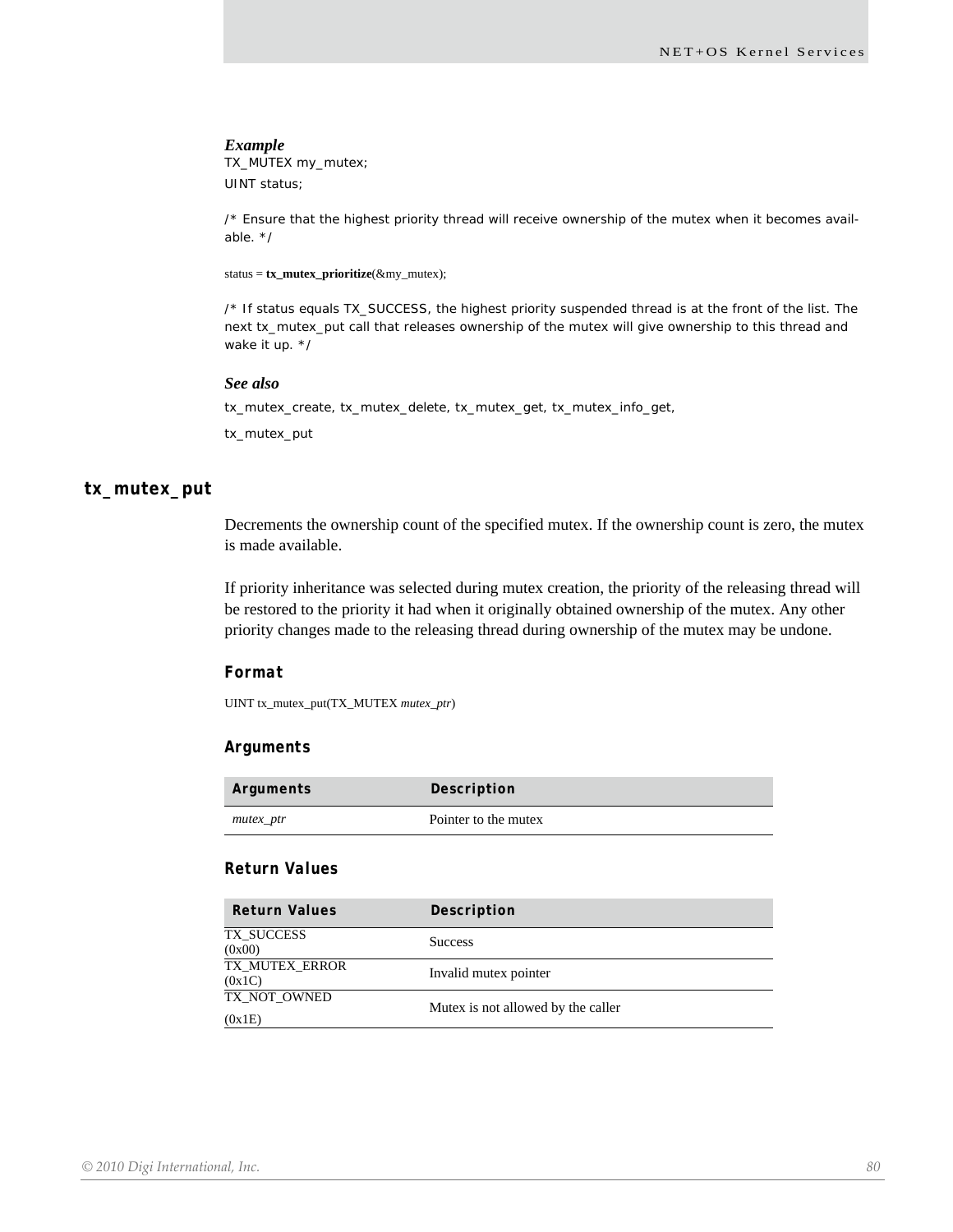## *Allowed from*

Initialization, threads, timers, and ISRs

#### *Preemption possible*

No

#### *Example*

TX\_MUTEX my\_mutex; UINT status;

/\* Release ownership of .my\_mutex.. \*/

status = **tx\_mutex\_put**(&my\_mutex);

/\* If status equals TX\_SUCCESS, the mutex ownership count has been decremented and if zero, released. \*/

#### *See also*

tx\_mutex\_create, tx\_mutex\_delete, tx\_mutex\_get, tx\_mutex\_info\_get, tx\_mutex\_prioritize

### **tx\_queue\_create**

Creates a message queue that is typically used for inter-thread communication.

The total number of messages is calculated from the specified message size and the total number of bytes in the queue.

If the total number of bytes specified in the queue.s memory area is not evenly divisible by the specified message size, the remaining bytes in the memory area are not used.

## *Format*

UINT tx\_queue\_create(TX\_QUEUE \**queue\_ptr*, CHAR \**name\_ptr*, UINT *message\_size*, VOID \**queue\_start*, ULONG *queue\_size*)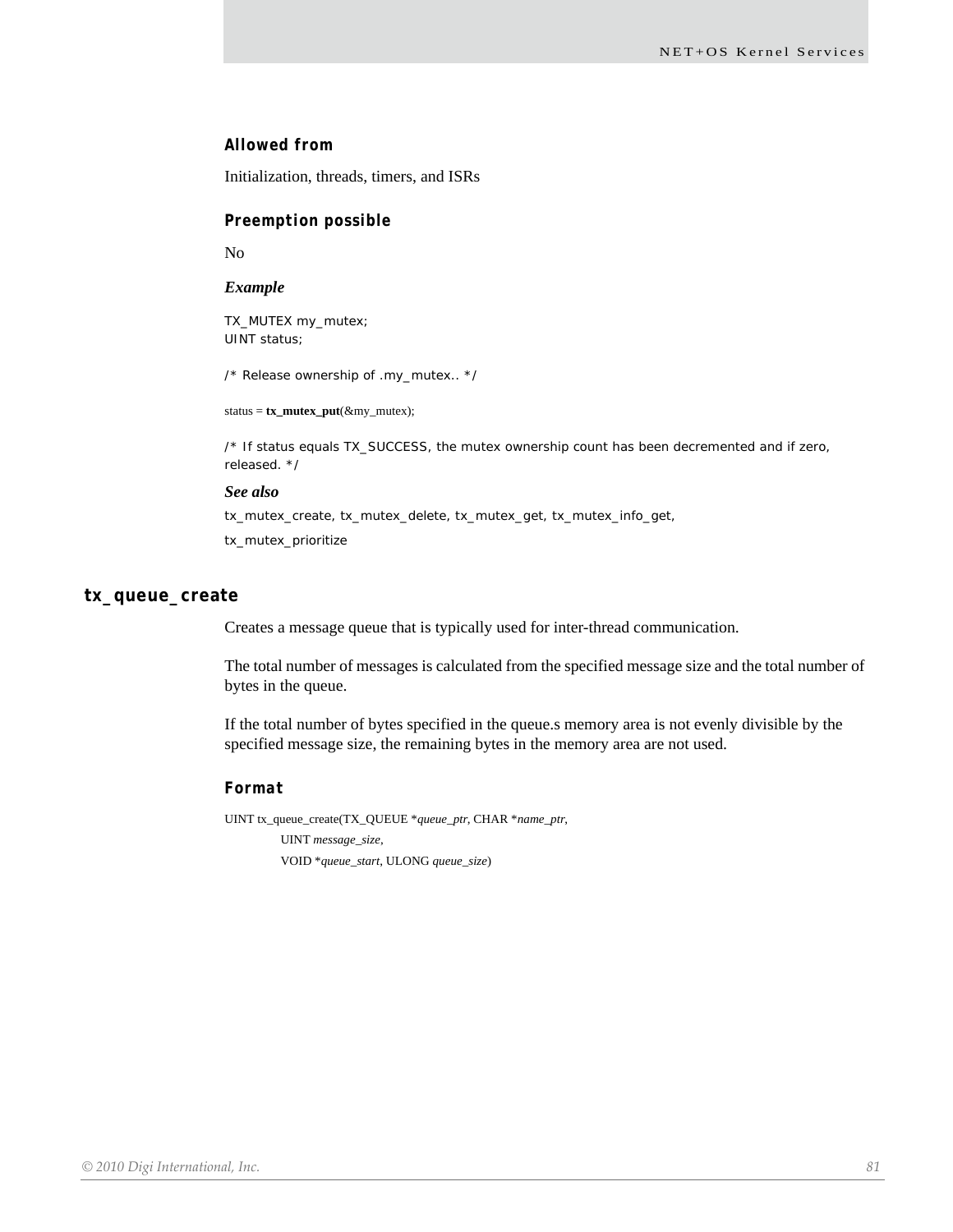# *Arguments*

| Arguments    | Description                                                                                                               |
|--------------|---------------------------------------------------------------------------------------------------------------------------|
| queue_ptr    | Pointer to the message queue                                                                                              |
| name_ptr     | Pointer to the message queue name                                                                                         |
| message_size | Size of the messages in the queue. Sizes range from 1 to 16<br>words (where a word is 32 bits). Message size options are: |
|              | $TX$ 1 ULONG $(0x01)$                                                                                                     |
|              | $TX$ 2 ULONG $(0x02)$                                                                                                     |
|              | $TX$ 4 ULONG $(0x04)$<br>■                                                                                                |
|              | $TX$ 8 ULONG $(0x08)$<br>■                                                                                                |
|              | TX 16 ULONG $(0x10)$                                                                                                      |
| queue_start  | Pointer to the starting address of the message queue                                                                      |
| queue_size   | Total number of bytes available for the message queue                                                                     |

## *Return Values*

| <b>Return Values</b>      | Description                    |
|---------------------------|--------------------------------|
| TX_SUCCESS<br>(0x00)      | <b>Success</b>                 |
| TX_QUEUE_ERROR<br>(0x01)  | Invalid message queue pointer  |
| TX_PTR_ERROR<br>(0x03)    | Invalid pointer                |
| TX_CALLER_ERROR<br>(0x13) | Invalid caller of this service |
| TX_SIZE_ERROR<br>(0x05)   | Size of pool is invalid        |

## *Allowed from*

Initialization and threads

# *Preemption possible*

No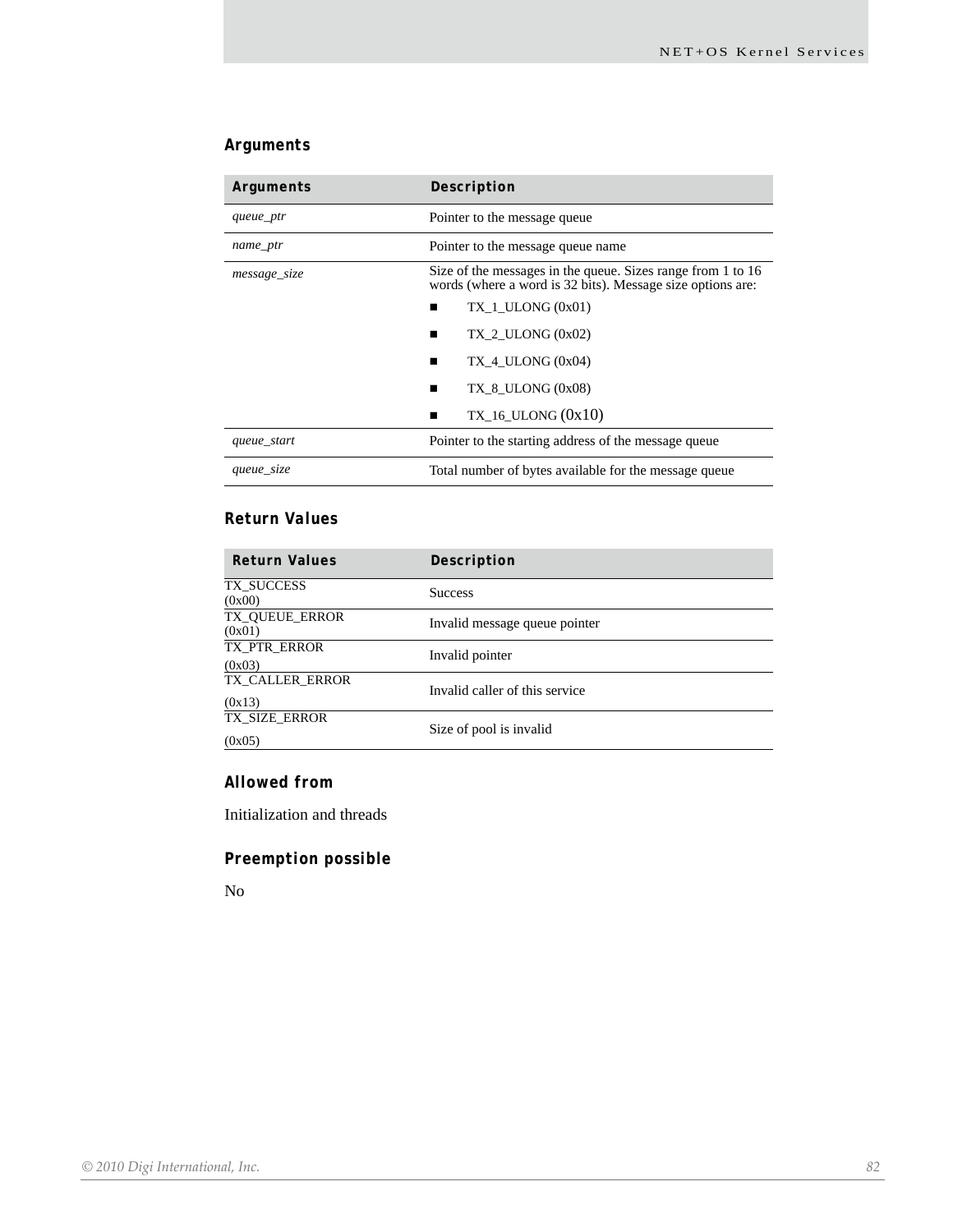TX\_QUEUE my\_queue; UINT status;

/\* Create a message queue whose total size is 2000 bytes starting at address 0x300000. Each message in this queue is defined to be 4 32-bit words long. \*/

status = tx\_queue\_create(&my\_queue, .my\_queue\_name., TX\_4\_ULONG, (VOID \*) 0x300000, 2000);

/\* If status equals TX\_SUCCESS, my\_queue contains room for storing 125 messages (2000 bytes/ 16 bytes per message). \*/

#### *See also*

tx\_queue\_delete, tx\_queue\_flush, tx\_queue\_front\_send, tx\_queue\_info\_get, tx\_queue\_prioritize, tx\_queue\_receive, tx\_queue\_send

## **tx\_queue\_delete**

Deletes the specified message queue. All threads suspended waiting for a message from this queue are resumed and given a TX\_DELETED return status.

It is the application.s responsibility to manage the memory area associated with the queue, which is available after this service completes. In addition, the application must prevent use of a deleted queue.

## *Format*

UINT tx\_queue\_delete(TX\_QUEUE \*queue\_ptr)

#### *Arguments*

| Arguments | Description                  |
|-----------|------------------------------|
| queue_ptr | Pointer to the message queue |

### *Return Values*

| <b>Return Values</b>      | Description                    |
|---------------------------|--------------------------------|
| TX_SUCCESS<br>(0x00)      | <b>Success</b>                 |
| TX_QUEUE_ERROR<br>(0x01)  | Invalid message queue pointer  |
| TX CALLER ERROR<br>(0x13) | Invalid caller of this service |

## *Allowed from*

**Threads**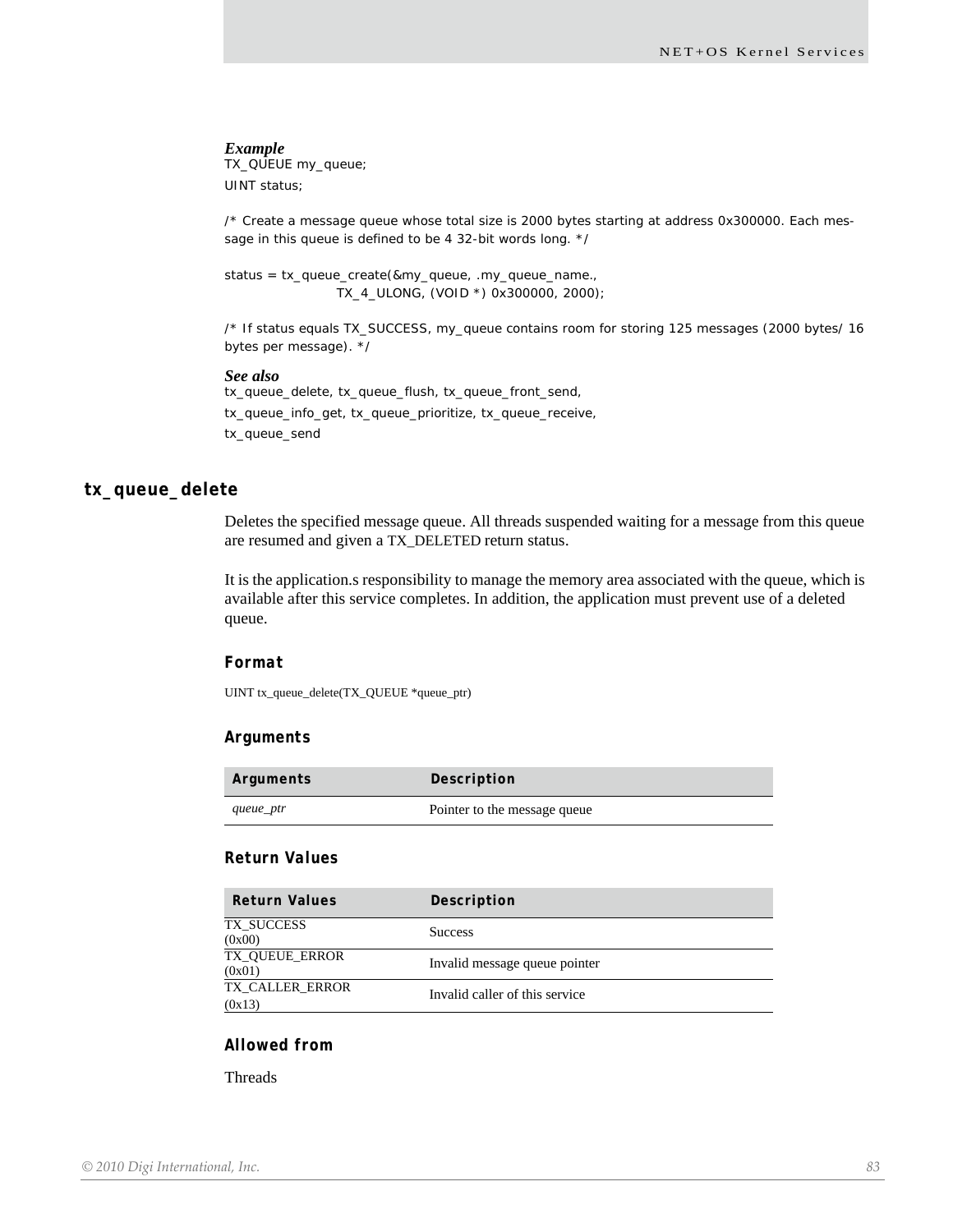## *Preemption possible*

Yes

## *Example*

TX\_QUEUE my\_queue; UINT status;

/\* Delete entire message queue. Assume that the queue has already been created with a call to tx\_queue\_create. \*/

status = tx\_queue\_delete(&my\_queue);

/\* If status equals TX\_SUCCESS, message queue is deleted. \*/

#### *See also*

tx\_queue\_create, tx\_queue\_flush, tx\_queue\_front\_send, tx\_queue\_info\_get, tx\_queue\_prioritize, tx\_queue\_receive, tx\_queue\_send

## **tx\_queue\_flush**

Deletes all messages stored in the specified message queue. If the queue is full, messages of all suspended threads are discarded. Each suspended thread is then resumed with a return status that indicates the message send was successful. If the queue is empty, this service does nothing.

#### *Format*

UINT tx\_queue\_flush(TX\_QUEUE \**queue\_ptr*)

### *Arguments*

| Arguments | Description                  |
|-----------|------------------------------|
| queue_ptr | Pointer to the message queue |

## *Return Values*

| <b>Return Values</b>            | Description                    |
|---------------------------------|--------------------------------|
| TX SUCCESS<br>(0x00)            | <b>Success</b>                 |
| <b>TX OUEUE ERROR</b><br>(0x01) | Invalid message queue pointer  |
| TX CALLER ERROR<br>(0x13)       | Invalid caller of this service |

## *Allowed from*

Initialization and threads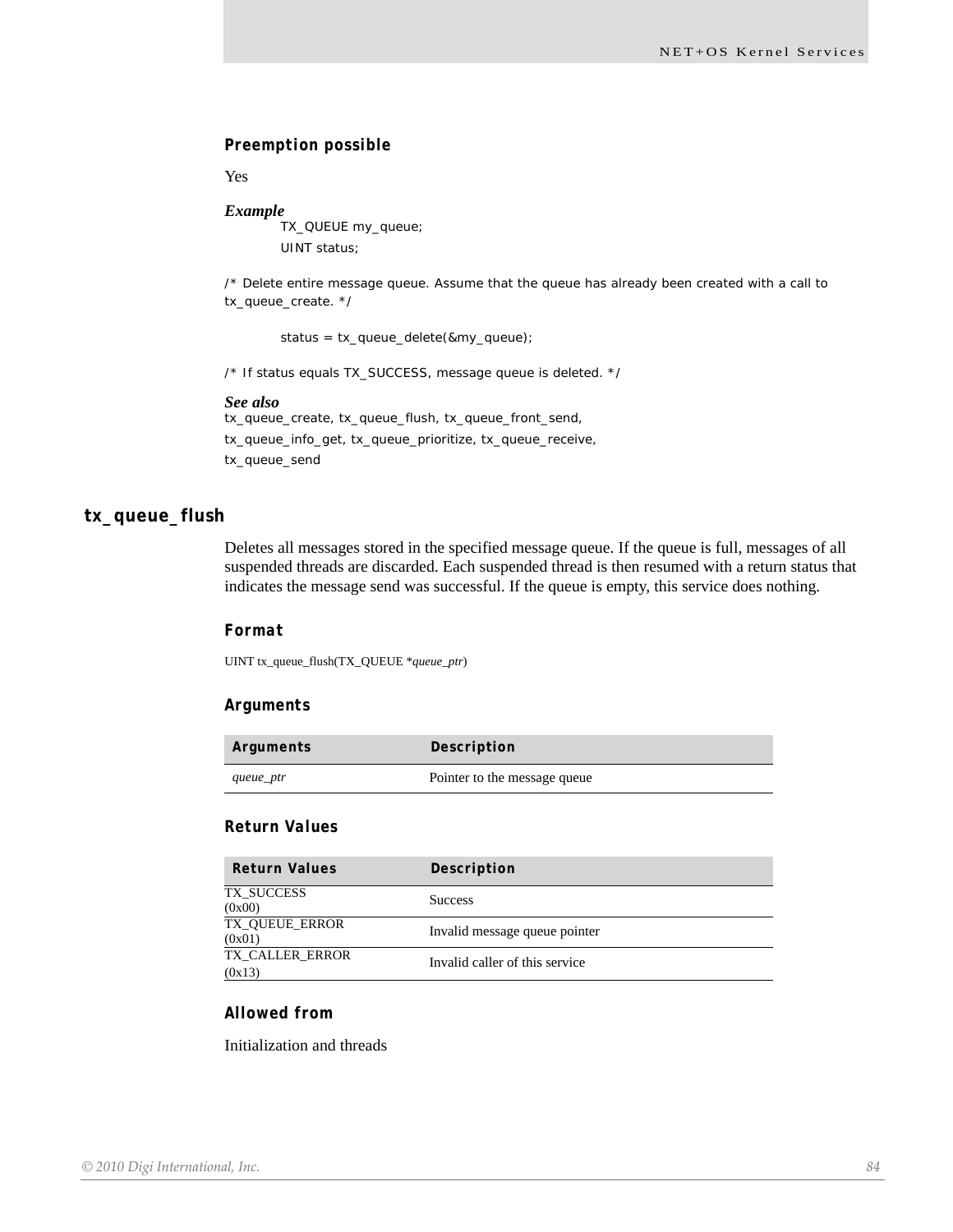## *Preemption possible*

Yes

#### *Example*

TX\_QUEUE my\_queue; UINT status;

/\* Flush out all pending messages in the specified message queue. Assume that the queue has already been created with a call to tx\_queue\_create. \*/ status = tx\_queue\_flush(&my\_queue);

/\* If status equals TX\_SUCCESS, the message queue is empty. \*/

#### *See also*

tx\_queue\_create, tx\_queue\_delete, tx\_queue\_front\_send, tx\_queue\_info\_get, tx\_queue\_prioritize, tx\_queue\_receive, tx\_queue\_send

## **tx\_queue\_front\_send**

Sends a message to the front location of the specified message queue. The message sent is copied to the front of the queue from the memory area specified by the source pointer.

## *Format*

UINT tx\_queue\_front\_send(TX\_QUEUE \**queue\_ptr*, VOID \**source\_ptr*, ULONG *wait\_option*)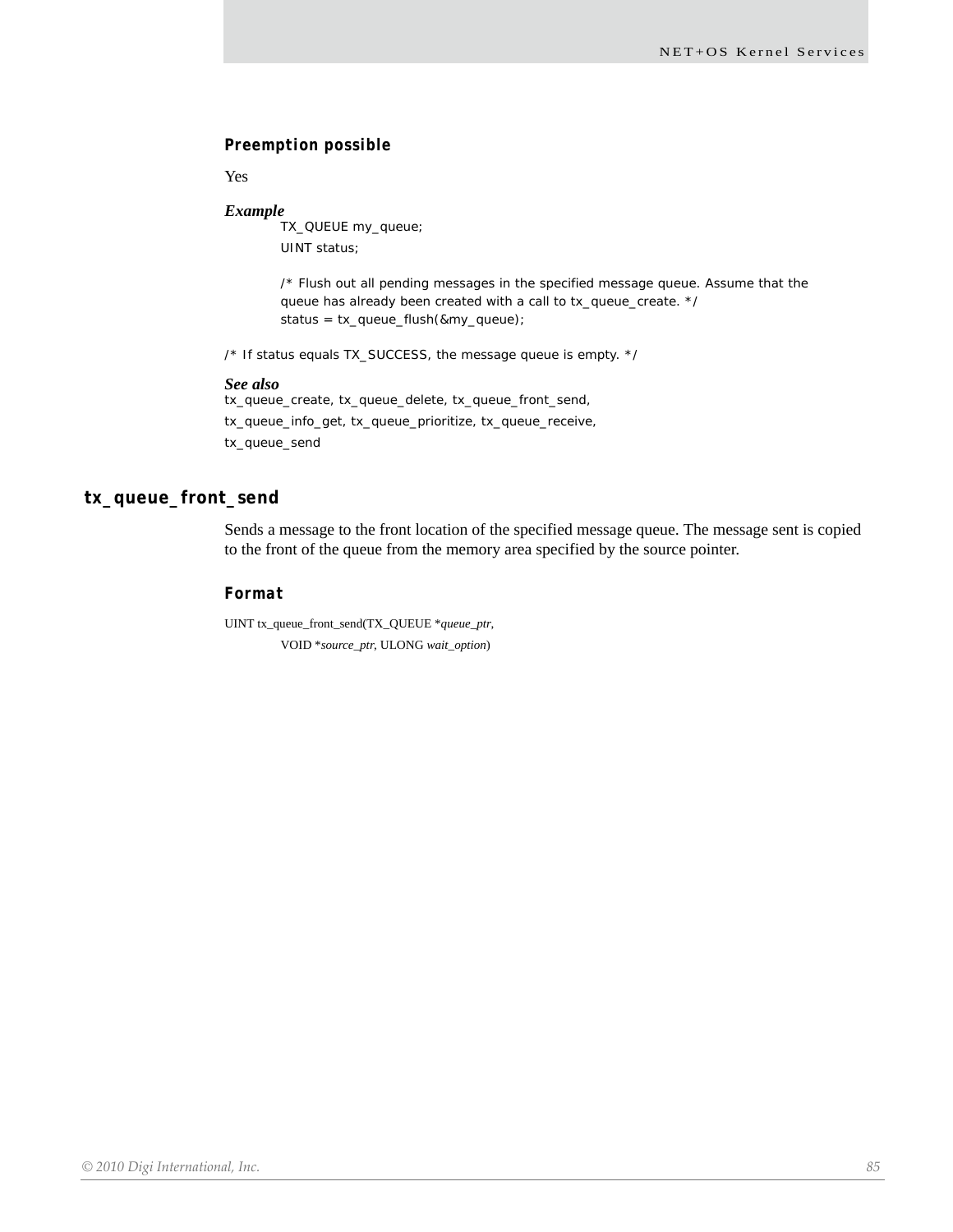# *Arguments*

| Arguments   | Description                                                                                                                                                                                                        |
|-------------|--------------------------------------------------------------------------------------------------------------------------------------------------------------------------------------------------------------------|
| queue_ptr   | Pointer to the message queue                                                                                                                                                                                       |
| source_ptr  | Pointer to the message                                                                                                                                                                                             |
| wait_option | Defines how the service behaves if the message queue is<br>full. The options are as follows:                                                                                                                       |
|             | TX NO WAIT (0x00000000)                                                                                                                                                                                            |
|             | Results in an immediate return from this service regardless of<br>whether it was successful or not. This is the only valid option<br>if the service is called from a nonthread (initialization, timer,<br>or ISR). |
|             | TX WAIT FOREVER (0xFFFFFFFFF)                                                                                                                                                                                      |
|             | Causes the calling thread to suspend indefinitely until<br>there is room in the queue                                                                                                                              |
|             | timeout_value (0x00000001-0xFFFFFFFE)                                                                                                                                                                              |
|             | Specifies the maximum number of timer-ticks to stay<br>suspended while waiting for room in the queue                                                                                                               |

# *Return Values*

| <b>Return Values</b>            | Description                                                                      |
|---------------------------------|----------------------------------------------------------------------------------|
| TX SUCCESS<br>(0x00)            | <b>Success</b>                                                                   |
| <b>TX OUEUE ERROR</b><br>(0x01) | Invalid message queue pointer                                                    |
| TX DELETED<br>(0X01)            | Invalid caller of this service                                                   |
| TX OUEUE FULL(0x0B)             | Unable to send message because the queue was full                                |
| TX WAIT ABORTED<br>(0x1A)       | Suspension was aborted by another thread, timer, or ISR                          |
| <b>TX OUEUE ERROR</b><br>(0x09) | Invalid message queue pointer                                                    |
| TX PTR ERROR<br>(0x03)          | Invalid source pointer for message                                               |
| TX WAIT ERROR(0x04)             | A wait option other than TX_NO_WAIT was specified on a<br>call from a non-thread |

# *Allowed from*

Initialization, threads, timers, and ISRs

# *Preemption possible*

Yes

#### *Example*

TX\_QUEUE my\_queue; UINT status; ULONG my\_message[4];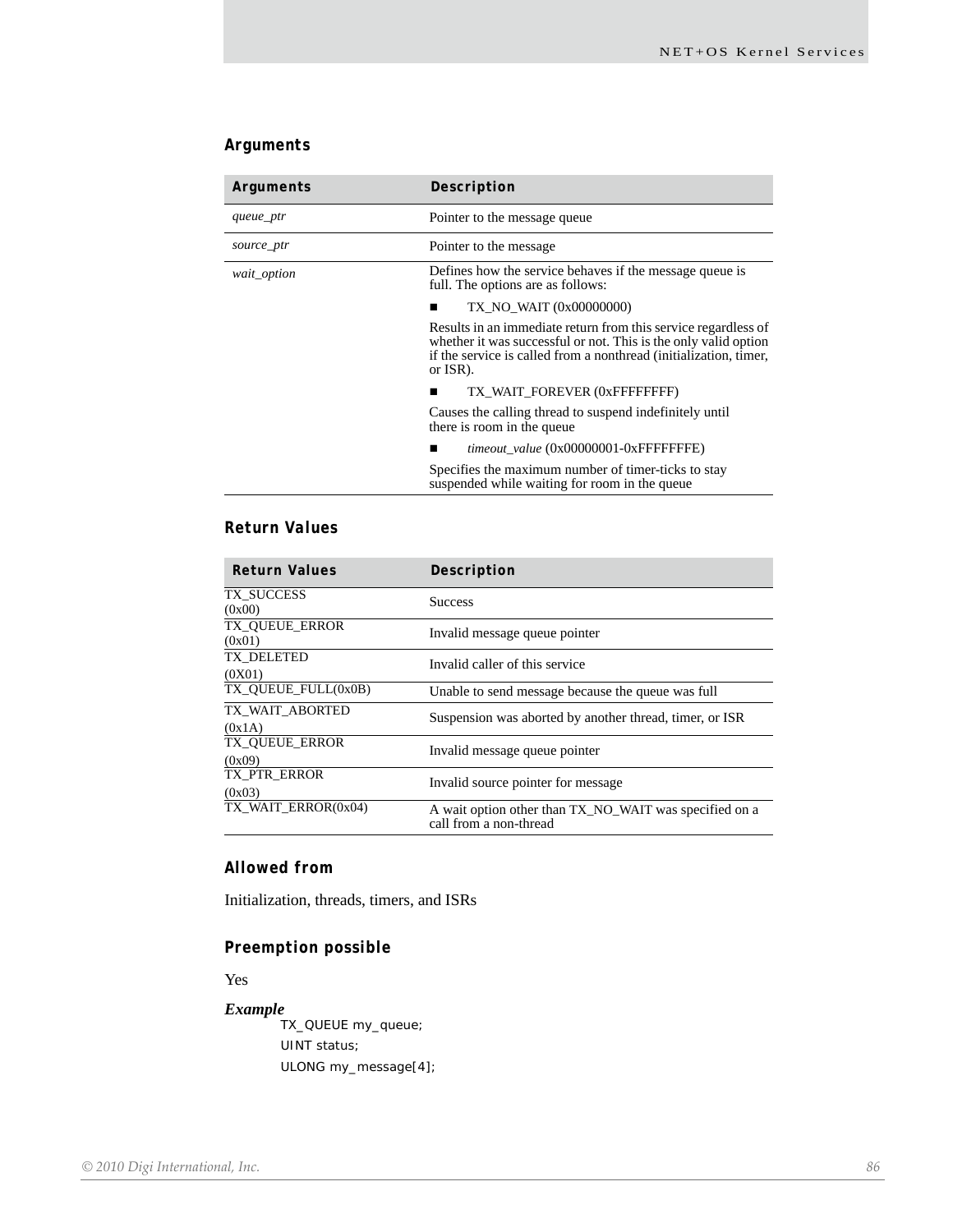/\* Send a message to the front of .my\_queue.. Return immediately, regardless of success. This wait option is used for calls from initialization, timers, and ISRs. \*/

status = tx\_queue\_front\_send(&my\_queue, my\_message, TX\_NO\_WAIT);

/\* If status equals TX\_SUCCESS, the message is at the front of the specified queue. \*/

### *See also*

tx\_queue\_create, tx\_queue\_delete, tx\_queue\_flush, tx\_queue\_info\_get, tx\_queue\_prioritize, tx\_queue\_receive, tx\_queue\_send

## **tx\_queue\_info\_get**

Retrieves information about the specified message queue.

#### *Format*

UINT tx\_queue\_info\_get(TX\_QUEUE \**queue\_ptr*, CHAR \*\**name*, ULONG \**enqueued*, TX\_THREAD \*\**first\_suspended*, ULONG \**suspended\_count*, TX\_QUEUE \*\**next\_queue*)

#### *Arguments*

| Arguments       | Description                                                                                                |
|-----------------|------------------------------------------------------------------------------------------------------------|
| queue_ptr       | Pointer to the message queue                                                                               |
| name            | Pointer to destination for the pointer to the queue name                                                   |
| enqueued        | Pointer to destination for the number of messages currently<br>in the queue                                |
| first_suspended | Pointer to destination for the pointer to the thread that is<br>first on the suspension list of this queue |
| suspended count | Pointer to destination for the number of threads currently<br>suspended on this queue                      |
| next_queue      | Pointer to destination for the pointer of the next<br>created queue                                        |

## *Return Values*

| <b>Return Values</b>     | Description                                        |
|--------------------------|----------------------------------------------------|
| TX SUCCESS<br>(0x00)     | <b>Success</b>                                     |
| TX OUEUE ERROR<br>(0x01) | Invalid message queue pointer                      |
| TX PTR ERROR<br>(0x03)   | Invalid pointer (NULL) for any destination pointer |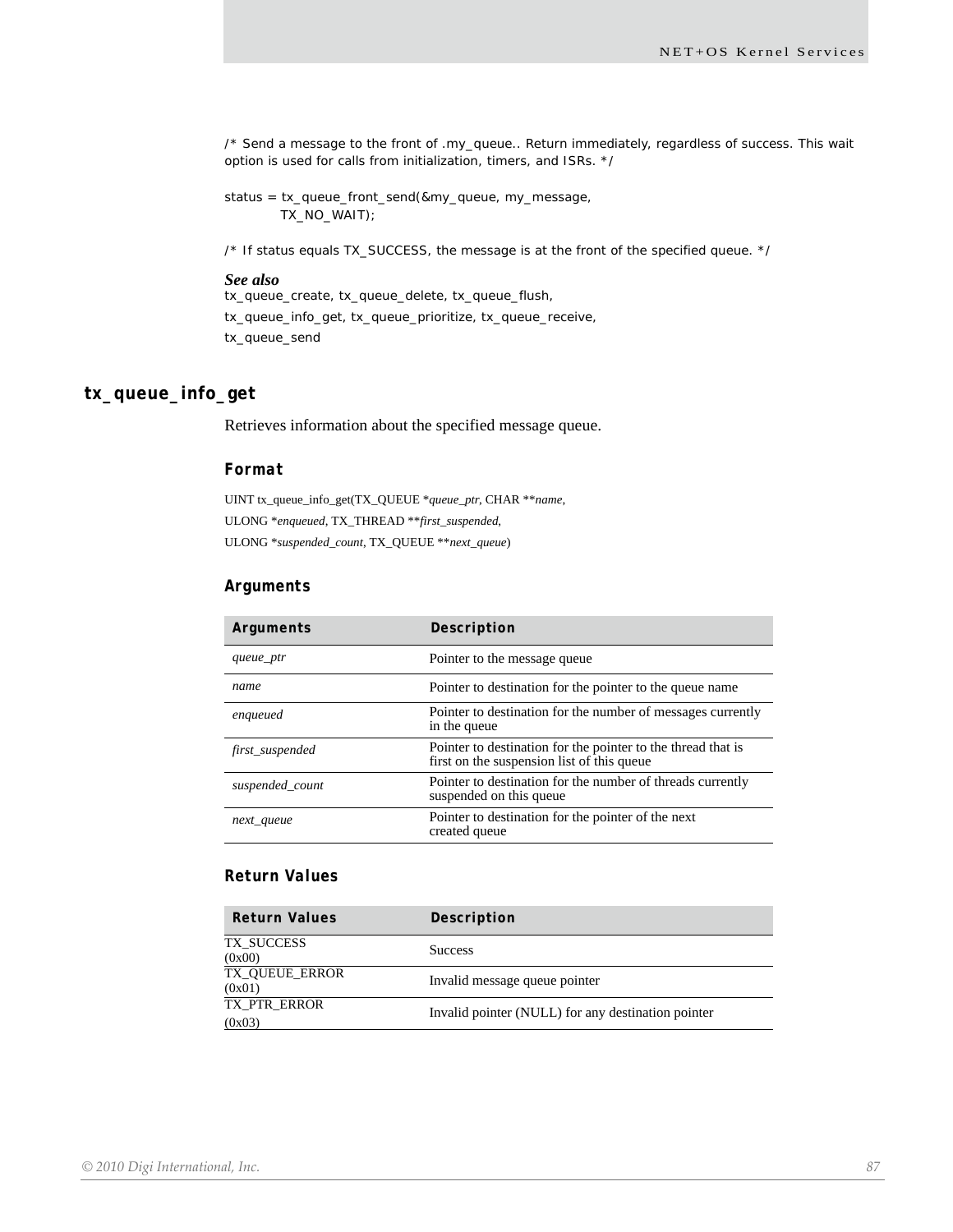## *Allowed from*

Initialization, threads, timers, and ISRs

#### *Preemption possible*

No

#### *Example*

TX\_QUEUE my\_queue; CHAR \*name; ULONG enqueued; TX\_THREAD \*first\_suspended; ULONG suspended\_count; TX\_QUEUE \*next\_queue; UINT status;

/\* Retrieve information about a the previously created message queue "my\_queue." \*/

status = **tx\_queue\_info\_get(**&my\_queue, &name, &enqueued, &first\_suspended, &suspended\_count, &next\_queue);

/\* If status equals TX\_SUCCESS, information requested is valid. \*/

#### *See also*

tx\_queue\_create, tx\_queue\_delete, tx\_queue\_flush, tx\_queue\_front\_send, tx\_queue\_prioritize, tx\_queue\_receive, tx\_queue\_send

## **tx\_queue\_prioritize**

Places the highest priority thread suspended for a message (or to place a message) on this queue at the front of the suspension list. All other threads remain in the same FIFO order they were suspended in.

#### *Format*

UINT tx\_queue\_prioritize(TX\_QUEUE \**queue\_ptr*) UINT tx\_queue\_flush(TX\_QUEUE \**queue\_ptr*)

#### *Arguments*

| Arguments | Description                  |
|-----------|------------------------------|
| queue_ptr | Pointer to the message queue |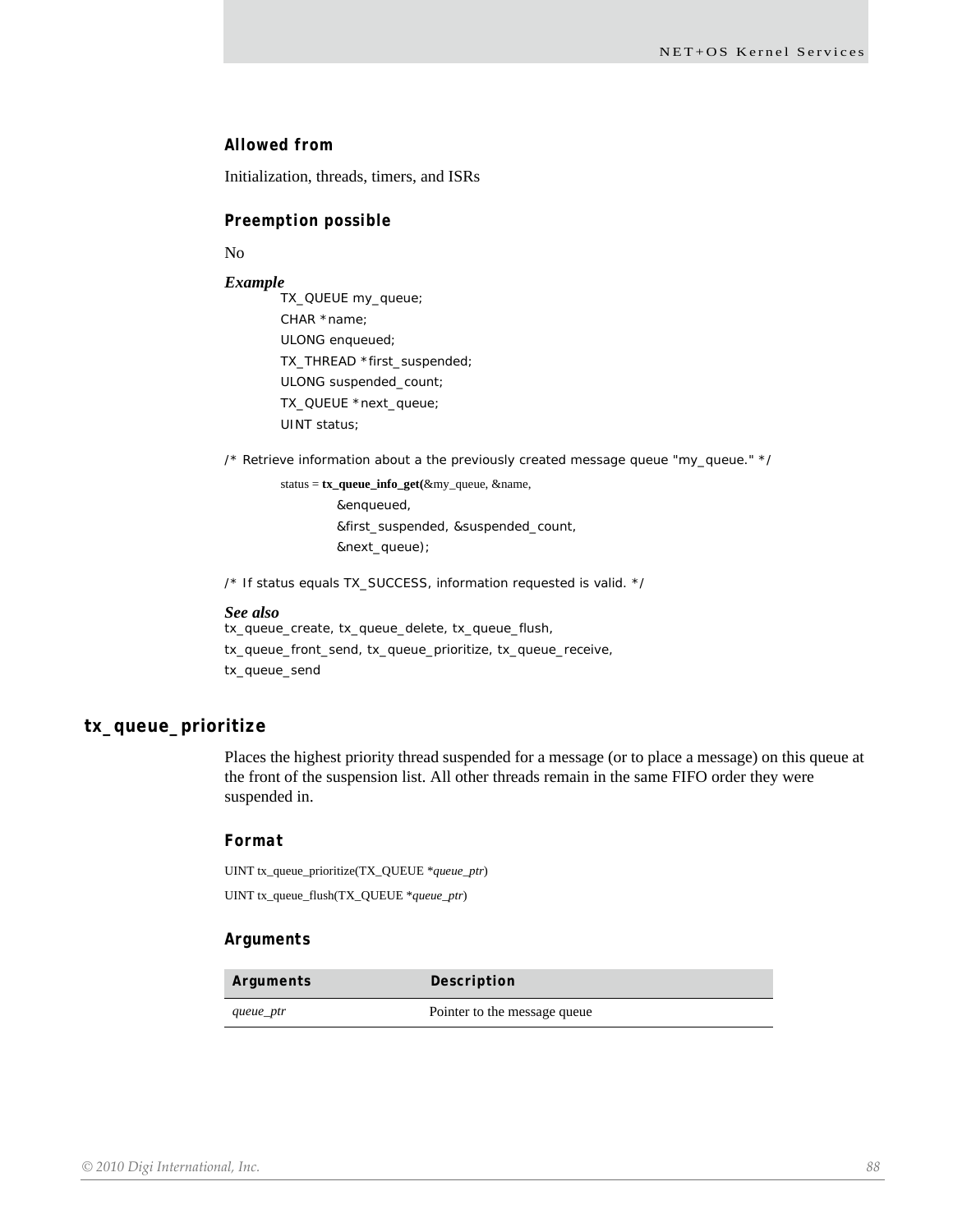## *Return Values*

| <b>Return Values</b>     | Description                   |
|--------------------------|-------------------------------|
| TX SUCCESS<br>(0x00)     | <b>Success</b>                |
| TX_QUEUE_ERROR<br>(0x01) | Invalid message queue pointer |

## *Allowed from*

Initialization, threads, timers, and ISRs

## *Preemption possible*

No

#### *Example*

TX\_QUEUE my\_queue; UINT status;

/\* Ensure that the highest priority thread will receive the next message placed on this queue. \*/

status = **tx\_queue\_prioritize**(&my\_queue);

/\* If status equals TX\_SUCCESS, the highest priority suspended thread is at the front of the list. The next tx\_queue\_send or tx\_queue\_front\_send call made to this queue will wake up this thread. \*/

#### *See also*

tx\_queue\_create, tx\_queue\_delete, tx\_queue\_flush, tx\_queue\_front\_send, tx\_queue\_info\_get, tx\_queue\_receive, tx\_queue\_send

#### **tx\_queue\_receive**

Retrieves a message from the specified message queue. The message retrieved is copied from the queue into the memory area specified by the destination pointer.

The specified destination memory area must be large enough to hold the message.

Otherwise, if the destination is not large enough, memory corruption occurs in the following memory area.

## *Format*

UINT tx\_queue\_receive(TX\_QUEUE \**queue\_ptr*, VOID \**destination\_ptr*, ULONG *wait\_option*)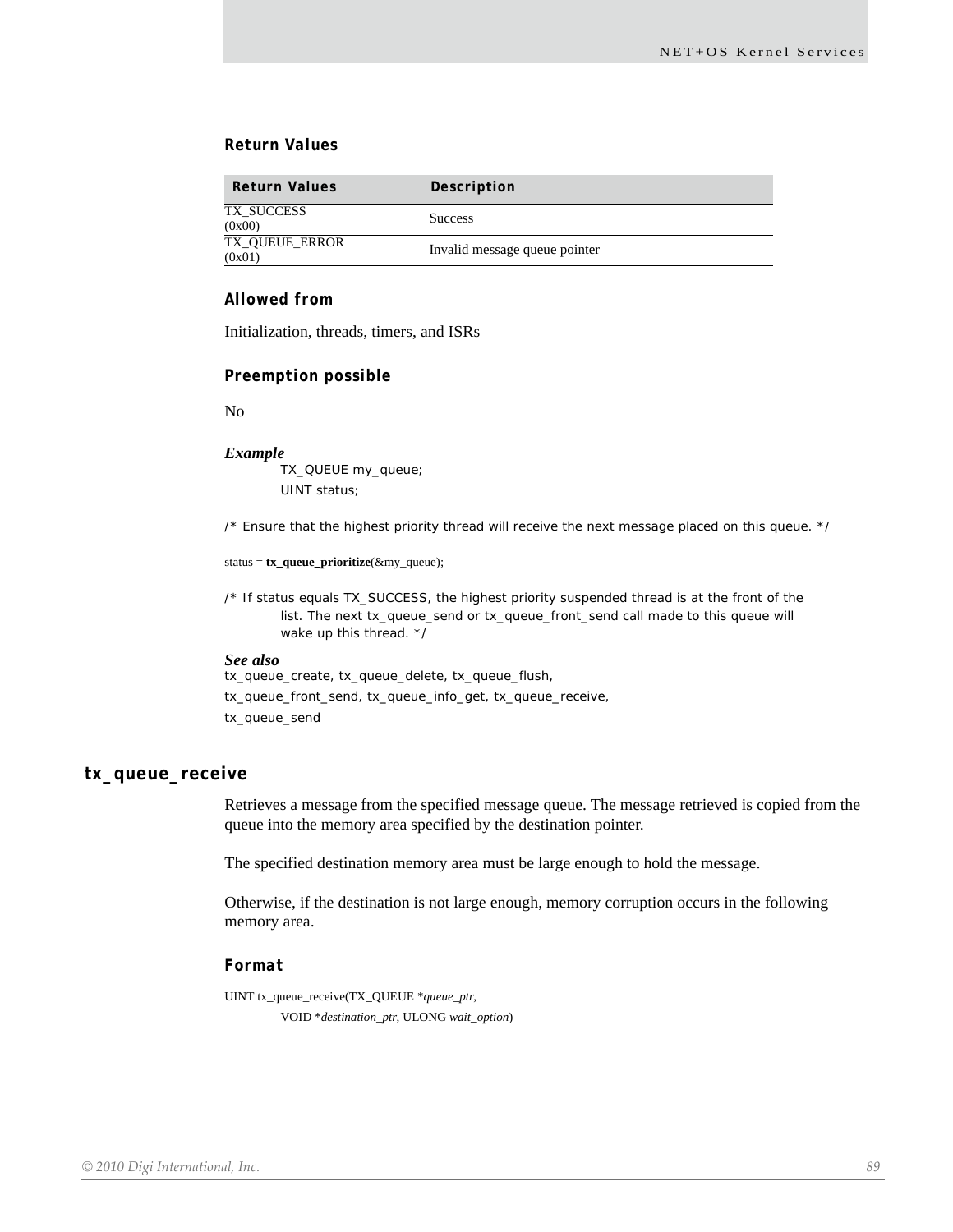# *Arguments*

| Arguments       | Description                                                                                                                                                                                                        |
|-----------------|--------------------------------------------------------------------------------------------------------------------------------------------------------------------------------------------------------------------|
| queue_ptr       | Pointer to the message queue                                                                                                                                                                                       |
| destination_ptr | Pointer to the location of where to copy the message                                                                                                                                                               |
| wait_option     | Defines how the service behaves if the queue is empty. The<br>options are as follows:                                                                                                                              |
|                 | TX NO WAIT (0x00000000)                                                                                                                                                                                            |
|                 | Results in an immediate return from this service regardless of<br>whether it was successful or not. This is the only valid option<br>if the service is called from a nonthread (initialization, timer,<br>or ISR). |
|                 | TX WAIT FOREVER (0xFFFFFFFFF)                                                                                                                                                                                      |
|                 | Causes the calling thread to suspend indefinitely until a<br>message is available                                                                                                                                  |
|                 | timeout value (0x00000001-0xFFFFFFFE)                                                                                                                                                                              |
|                 | Specifies the maximum number of timer-ticks to stay<br>suspended while waiting for a message                                                                                                                       |

# *Return Values*

| <b>Return Values</b>            | Description                                                                      |
|---------------------------------|----------------------------------------------------------------------------------|
| TX SUCCESS<br>(0x00)            | <b>Success</b>                                                                   |
| <b>TX OUEUE ERROR</b><br>(0x01) | Invalid message queue pointer                                                    |
| TX DELETED<br>(0X01)            | Message queue was deleted while thread was suspended                             |
| TX_QUEUE_EMPTY<br>(0x0A)        | Unable to retrieve a message because the queue was empty                         |
| TX WAIT ABORTED<br>(0x1A)       | Suspension was aborted by another thread, timer, or ISR                          |
| TX_QUEUE_ERROR<br>(0x09)        | Invalid message queue pointer                                                    |
| TX PTR ERROR<br>(0x03)          | Invalid source pointer for message                                               |
| TX_WAIT_ERROR(0x04)             | A wait option other than TX_NO_WAIT was specified on a<br>call from a non-thread |

## *Allowed from*

Initialization, threads, timers, and ISRs

# *Preemption possible*

Yes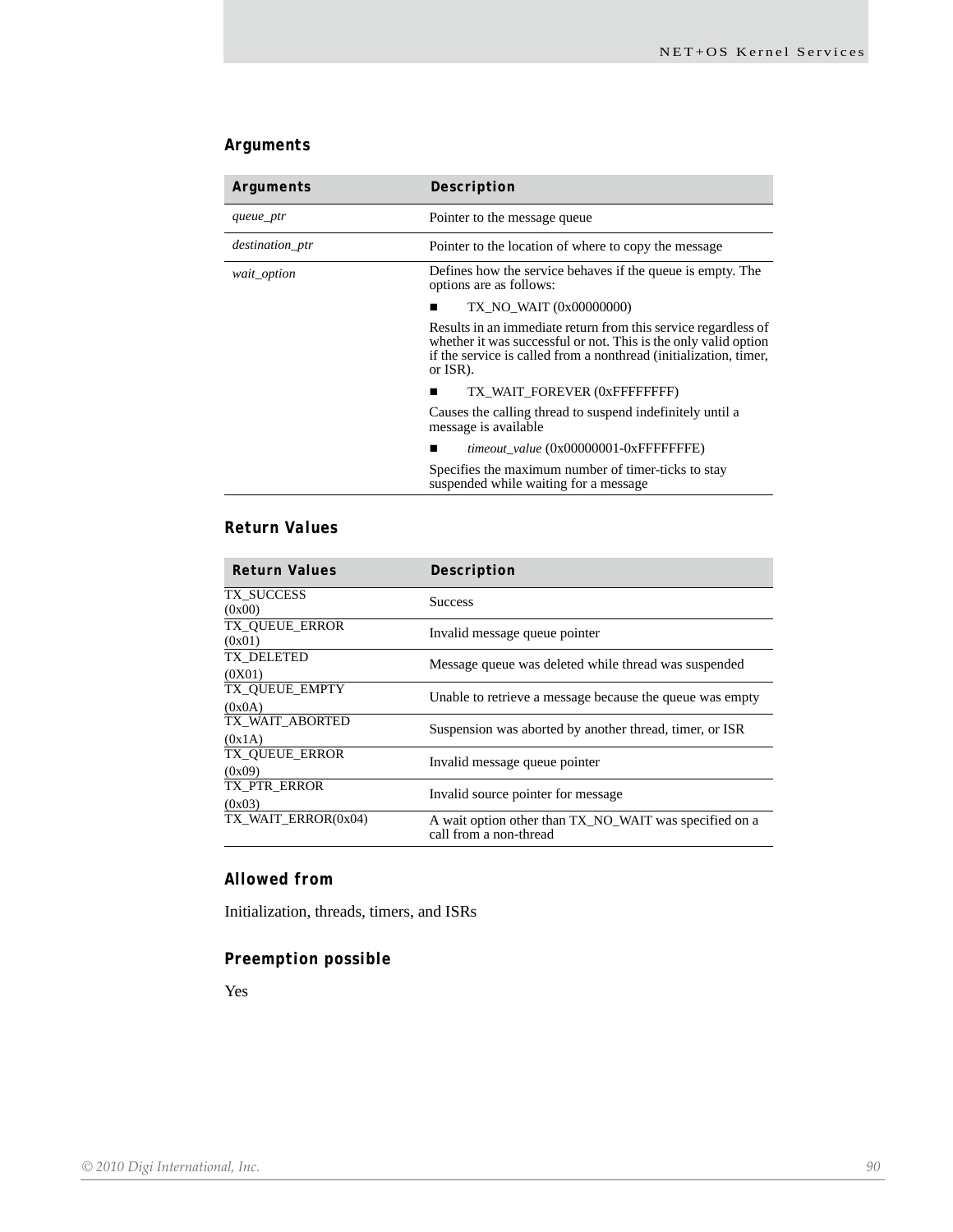TX\_QUEUE my\_queue; UINT status; ULONG my\_message[4];

/\* Retrieve a message from .my\_queue.. If the queue is empty, suspend until a message is present. Note that this suspension is only possible from application threads. \*/

status = tx\_queue\_receive(&my\_queue, my\_message, TX\_WAIT\_FOREVER);

/\* If status equals TX\_SUCCESS, the message is in "my\_message." \*/

#### *See also*

tx\_queue\_create, tx\_queue\_delete, tx\_queue\_flush, tx\_queue\_front\_send, tx\_queue\_info\_get, tx\_queue\_prioritize, tx\_queue\_send

### **tx\_queue\_send**

Sends a message to the specified message queue. The message sent is copied to the queue from the memory area specified by the source pointer.

#### *Format*

UINT tx\_queue\_send(TX\_QUEUE \**queue\_ptr*, VOID \**source\_ptr*, ULONG *wait\_option*)

## *Arguments*

| Arguments   | Description                                                                                                                                                                                                        |
|-------------|--------------------------------------------------------------------------------------------------------------------------------------------------------------------------------------------------------------------|
| queue_ptr   | Pointer to the message queue                                                                                                                                                                                       |
| source_ptr  | Pointer to the message.                                                                                                                                                                                            |
| wait_option | Defines how the service behaves if the queue is full. The<br>options are as follows:                                                                                                                               |
|             | TX NO WAIT (0x00000000)                                                                                                                                                                                            |
|             | Results in an immediate return from this service regardless of<br>whether it was successful or not. This is the only valid option<br>if the service is called from a nonthread (initialization, timer,<br>or ISR). |
|             | TX WAIT FOREVER (0xFFFFFFFFF)<br>■                                                                                                                                                                                 |
|             | Causes the calling thread to suspend indefinitely until there is<br>room in the queue                                                                                                                              |
|             | timeout_value (0x00000001-0xFFFFFFFE)                                                                                                                                                                              |
|             | Specifies the maximum number of timer-ticks to stay<br>suspended while waiting for room in the queue                                                                                                               |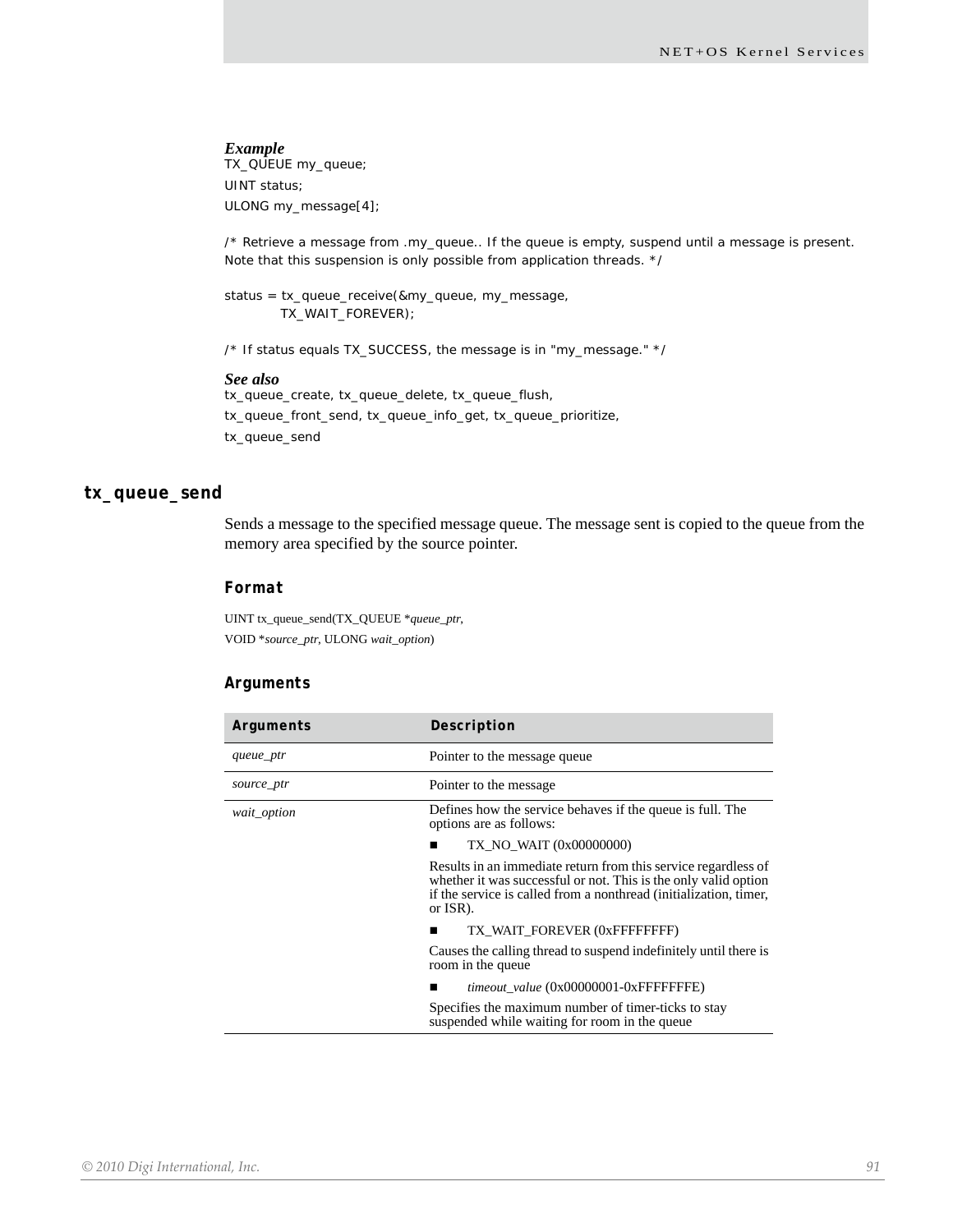## *Return Values*

| <b>Return Values</b>     | Description                                             |
|--------------------------|---------------------------------------------------------|
| TX SUCCESS<br>(0x00)     | <b>Success</b>                                          |
| TX OUEUE ERROR<br>(0x01) | Invalid message queue pointer                           |
| TX DELETED               | Message queue was deleted while thread was suspended    |
| (0X01)                   |                                                         |
| TX OUEUE FULL            | Unable to send a message because the queue was full     |
| (0x0B)                   |                                                         |
| TX WAIT ABORTED          | Suspension was aborted by another thread, timer, or ISR |
| (0x1A)                   |                                                         |
| TX_QUEUE_ERROR           | Invalid message queue pointer                           |
| (0x09)                   |                                                         |
| TX PTR_ERROR             | Invalid source pointer for message.                     |
| (0x103)                  |                                                         |
| TX WAIT ERROR            | A wait option other than TX_NO_WAIT was specified on a  |
| (0x04)                   | call from a non-thread                                  |

## *Allowed from*

Initialization, threads, timers, and ISRs

## *Preemption possible*

Yes

#### *Example*

TX\_QUEUE my\_queue; UINT status; ULONG my\_message[4];

/\* Send a message to .my\_queue.. Return immediately, regardless of success. This wait option is used for calls from initialization, timers, and ISRs. \*/

status = **tx\_queue\_send**(&my\_queue, my\_message, TX\_NO\_WAIT);

/\* If status equals TX\_SUCCESS, the message is in the queue. \*/

#### *See also*

tx\_queue\_create, tx\_queue\_delete, tx\_queue\_flush, tx\_queue\_front\_send, tx\_queue\_info\_get, tx\_queue\_prioritize, tx\_queue\_receive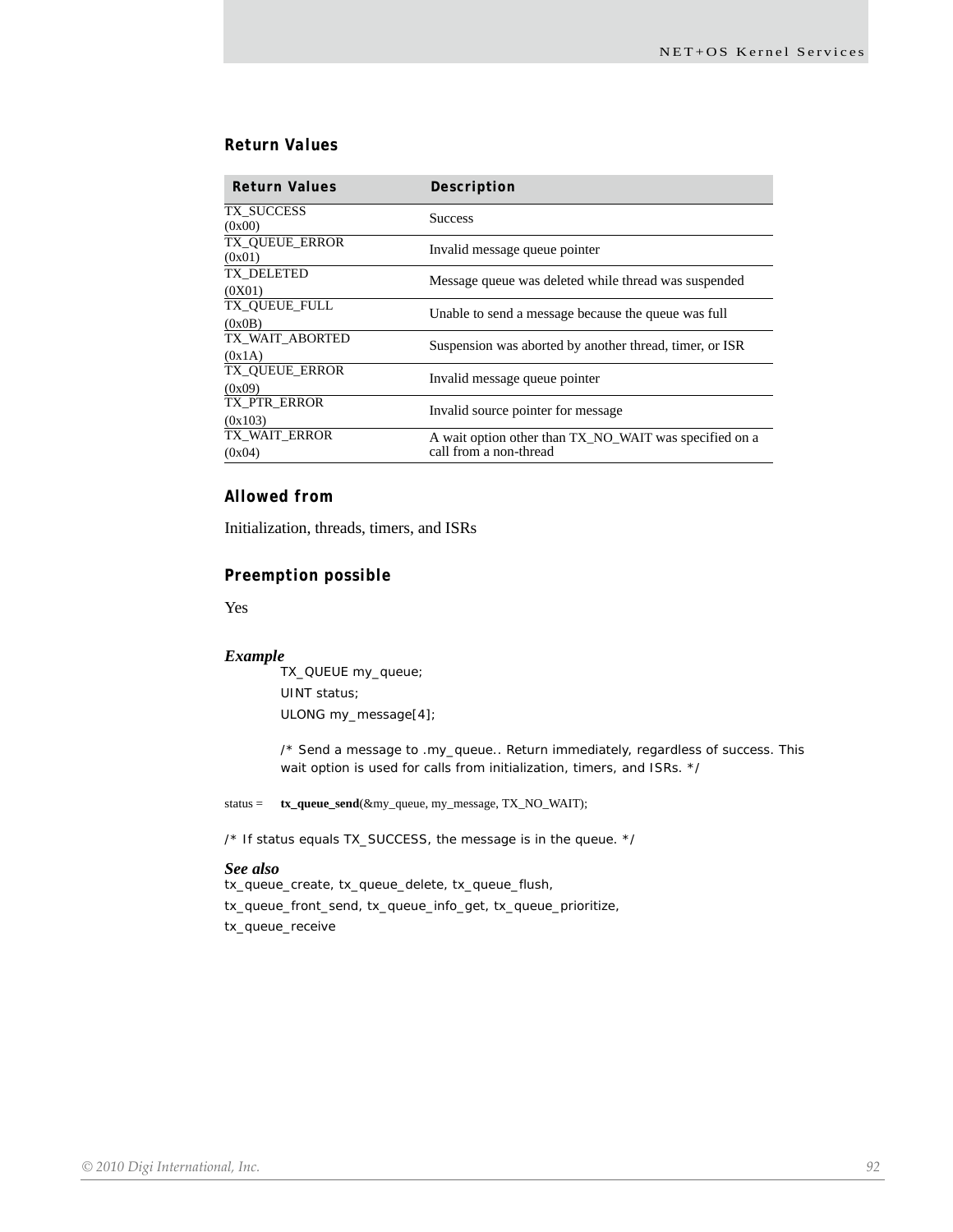## **tx\_semaphore\_create**

Creates a counting semaphore for inter-thread synchronization. The initial semaphore count is specified as an input parameter.

## *Format*

UINT tx\_semaphore\_create(TX\_SEMAPHORE \**semaphore\_ptr*, CHAR \**name\_ptr*, ULONG *initial\_count*)

#### *Arguments*

| Arguments            | Description                                                                                |
|----------------------|--------------------------------------------------------------------------------------------|
| semaphore_ptr        | Pointer to the semaphore                                                                   |
| name_ptr             | Pointer to the semaphore name                                                              |
| <i>initial</i> count | The initial count for this semaphore. Values range from<br>0x00000000 through 0xFFFFFFFFF. |

## *Return Values*

| <b>Return Values</b>         | Description                                                                               |
|------------------------------|-------------------------------------------------------------------------------------------|
| TX SUCCESS<br>(0x00)         | <b>Success</b>                                                                            |
| TX SEMAPHORE ERROR<br>(0x0C) | Invalid semaphore pointer - either the pointer is NULL<br>or the semaphore already exists |
| TX CALLER ERROR<br>(0x13)    | Invalid caller of this service                                                            |

## *Allowed from*

Initialization and threads

## *Preemption possible*

No

#### *Example*

TX\_SEMAPHORE my\_semaphore; UINT status;

/\* Create a counting semaphore whose initial value is 1. This is typically the technique used to make a binary semaphore. Binary semaphores are used to provide protection over a common resource. \*/

status = **tx\_semaphore\_create**(&my\_semaphore, "my\_semaphore\_name", 1);

/\* If status equals TX\_SUCCESS, my\_semaphore is ready for use. \*/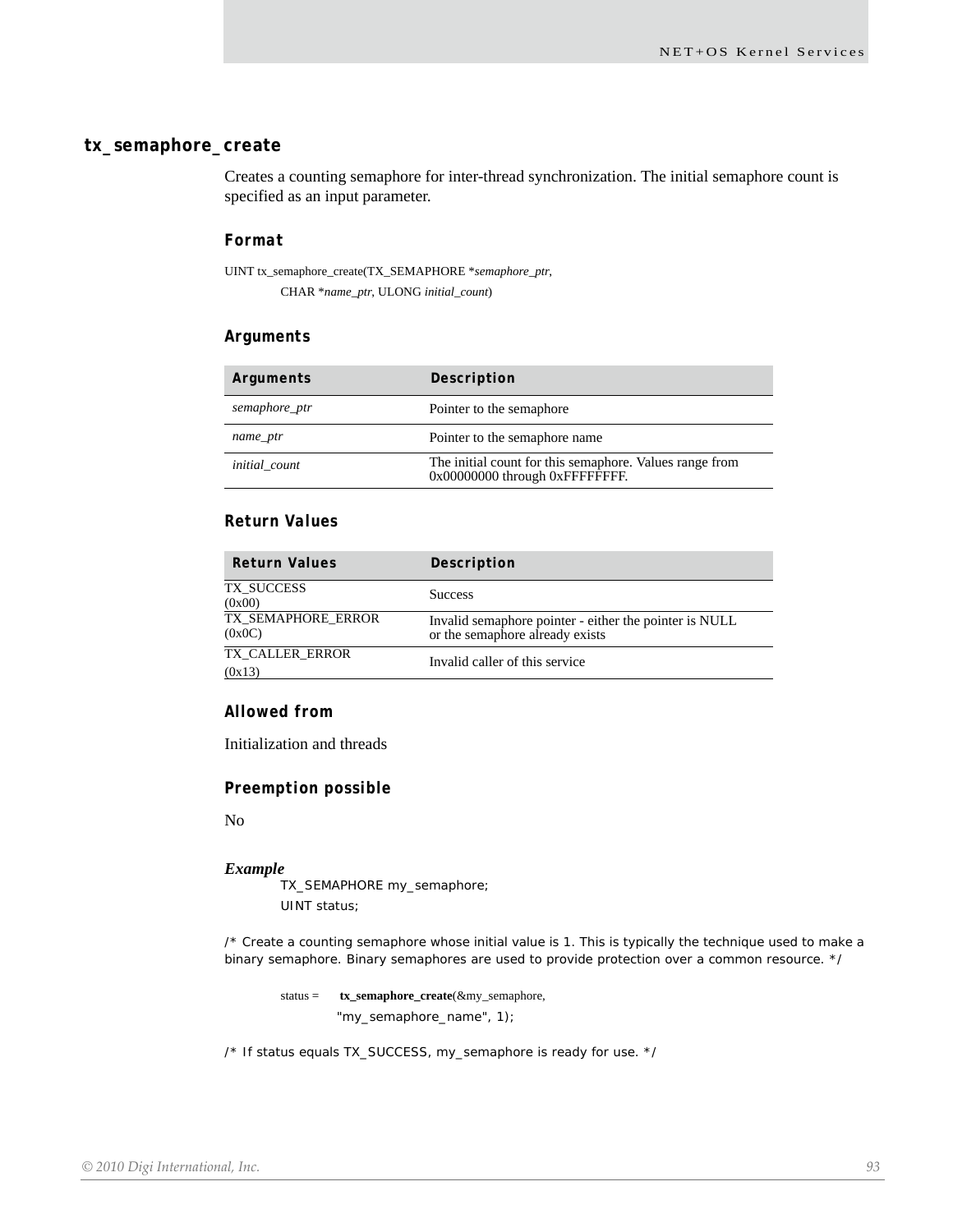#### *See also*

tx\_semaphore\_delete, tx\_semaphore\_get, tx\_semaphore\_info\_get, tx\_semaphore\_prioritize, tx\_semaphore\_put

## **tx\_semaphore\_delete**

Deletes the specified counting semaphore. All threads suspended waiting for a semaphore instance are resumed and given a TX\_DELETED return status.

It is the application.s responsibility to prevent use of a deleted semaphore.

#### *Format*

UINT tx\_semaphore\_delete(TX\_SEMAPHORE \**semaphore\_ptr*) UINT tx\_queue\_flush(TX\_QUEUE \**queue\_ptr*)

#### *Arguments*

| Arguments     | Description              |
|---------------|--------------------------|
| semaphore_ptr | Pointer to the semaphore |

## *Return Values*

| <b>Return Values</b>         | Description                        |
|------------------------------|------------------------------------|
| TX SUCCESS<br>(0x00)         | <b>Success</b>                     |
| TX SEMAPHORE ERROR<br>(0x0C) | Invalid semaphore counting pointer |
| TX CALLER ERROR<br>(0x13)    | Invalid caller of this service     |

## *Allowed from*

Threads

#### *Preemption possible*

Yes

#### *Example*

TX\_SEMAPHORE my\_semaphore; UINT status;

/\* Delete counting semaphore. Assume that the counting semaphore has already been created. \*/

status = **tx\_semaphore\_delete**(&my\_semaphore);

/\* If status is TX\_SUCCESS, the counting semaphore is deleted \*/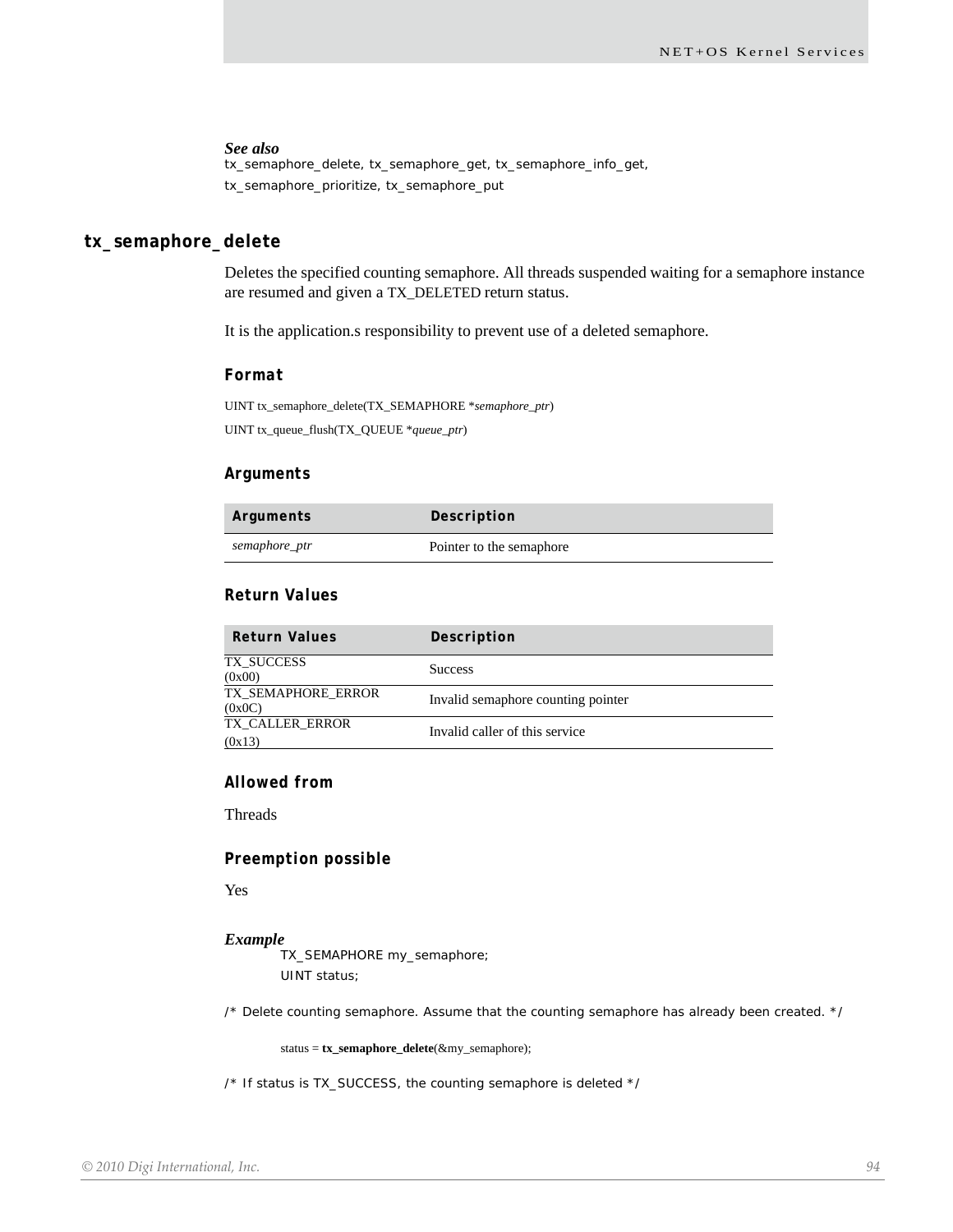## *See also*

tx\_semaphore\_create, tx\_semaphore\_get, tx\_semaphore\_info\_get, tx\_semaphore\_prioritize, tx\_semaphore\_put

# **tx\_semaphore\_get**

Retrieves an instance (a single count) from the specified counting semaphore. As a result, the specified semaphore.s count is decreased by one.

## *Format*

UINT tx\_semaphore\_get(TX\_SEMAPHORE \**semaphore\_ptr*, ULONG *wait\_option*)

## *Arguments*

| Arguments     | Description                                                                                                                                                                                                        |
|---------------|--------------------------------------------------------------------------------------------------------------------------------------------------------------------------------------------------------------------|
| semaphore_ptr | Pointer to the semaphore                                                                                                                                                                                           |
| wait_option   | Defines how the service behaves if there are no instances<br>of the semaphore available (that is, the semaphore count<br>is zero). The options are as follows:                                                     |
|               | TX_NO_WAIT (0x00000000)                                                                                                                                                                                            |
|               | Results in an immediate return from this service regardless of<br>whether it was successful or not. This is the only valid option<br>if the service is called from a nonthread (initialization, timer,<br>or ISR). |
|               | TX WAIT FOREVER (0xFFFFFFFFF)                                                                                                                                                                                      |
|               | Causes the calling thread to suspend indefinitely until a<br>semaphore instance is available                                                                                                                       |
|               | timeout value (0x00000001-0xFFFFFFFE)                                                                                                                                                                              |
|               | Specifies the maximum number of timer-ticks to stay<br>suspended while waiting for a sermaphore instance                                                                                                           |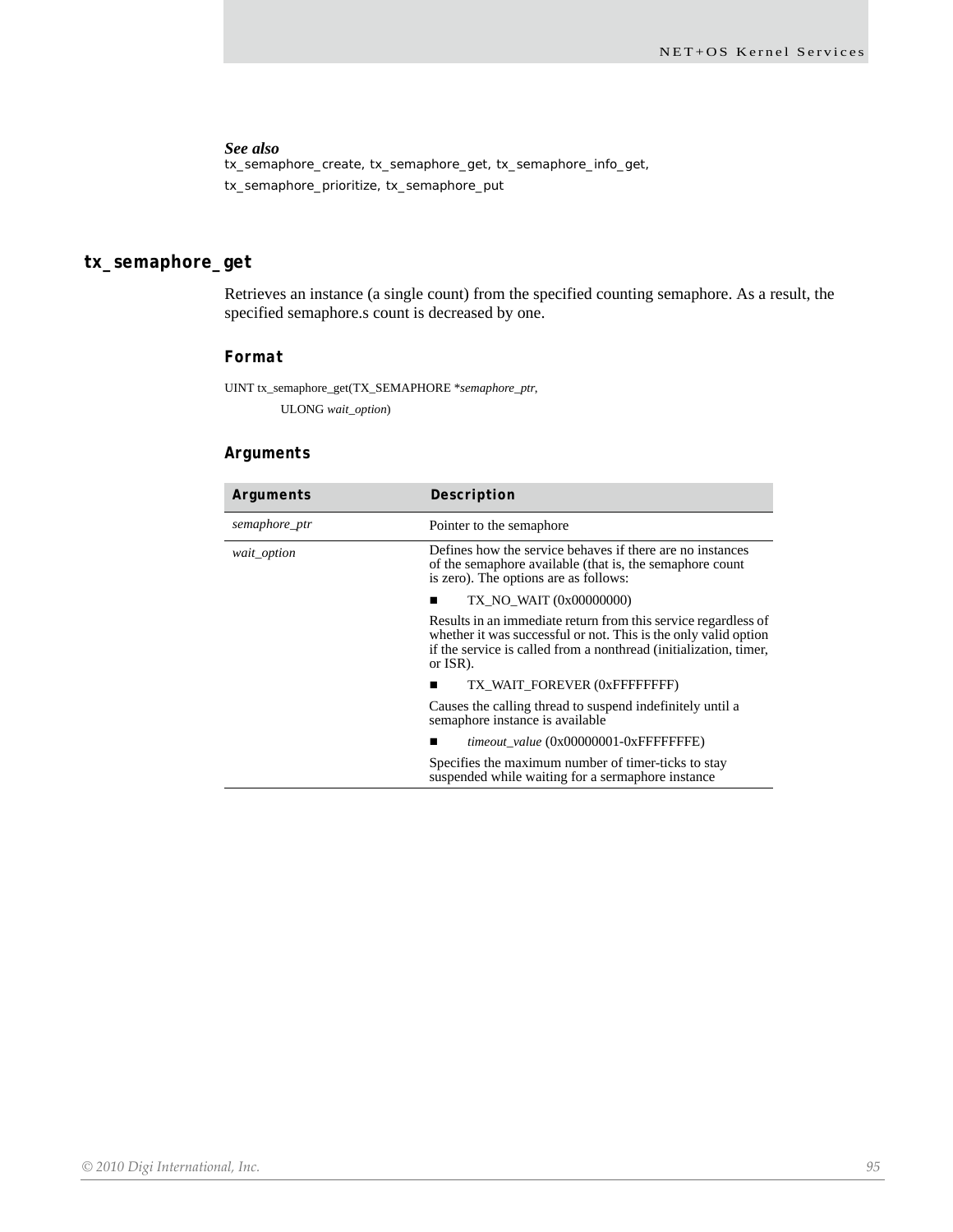## *Return Values*

| <b>Return Values</b>         | Description                                                                               |
|------------------------------|-------------------------------------------------------------------------------------------|
| TX SUCCESS<br>(0x00)         | <b>Success</b>                                                                            |
| TX SEMAPHORE ERROR<br>(0x0C) | Invalid semaphore pointer - either the pointer is NULL or<br>the semaphore already exists |
| TX WAIT ERROR                | A wait option other than TX_NO_WAIT was specified on a                                    |
| (0x04)                       | call from a non-thread                                                                    |
| TX DELETED                   | Counting semaphore was deleted while thread                                               |
| (0x01)                       | was suspended                                                                             |
| TX WAIT ABORTED              | Suspension was aborted by another thread, timer, or ISR                                   |
| (0x1A)                       |                                                                                           |
| TX_NO_INSTANCE               | Unable to retrieve an instance of the counting semaphore<br>(count is zero)               |
| (0xOD)                       |                                                                                           |

## *Allowed from*

Initialization, threads, timers, and ISRs

## *Preemption possible*

Yes

#### *Example*

TX\_SEMAPHORE my\_semaphore; UINT status;

/\* Get a semaphore instance from the semaphore "my\_semaphore." If the sema phore count is zero, suspend until an instance becomes available.

Note that this suspension is only possible from application threads. \*/

status = **tx\_semaphore\_get**(&my\_semaphore, TX\_WAIT\_FOREVER);

/\* If status equals TX\_SUCCESS, the thread has obtained an instance of the sema phore. \*/

#### *See also*

tx\_semaphore\_create, tx\_semaphore\_delete, tx\_semaphore\_info\_get, tx\_semaphore\_prioritize, tx\_semaphore\_put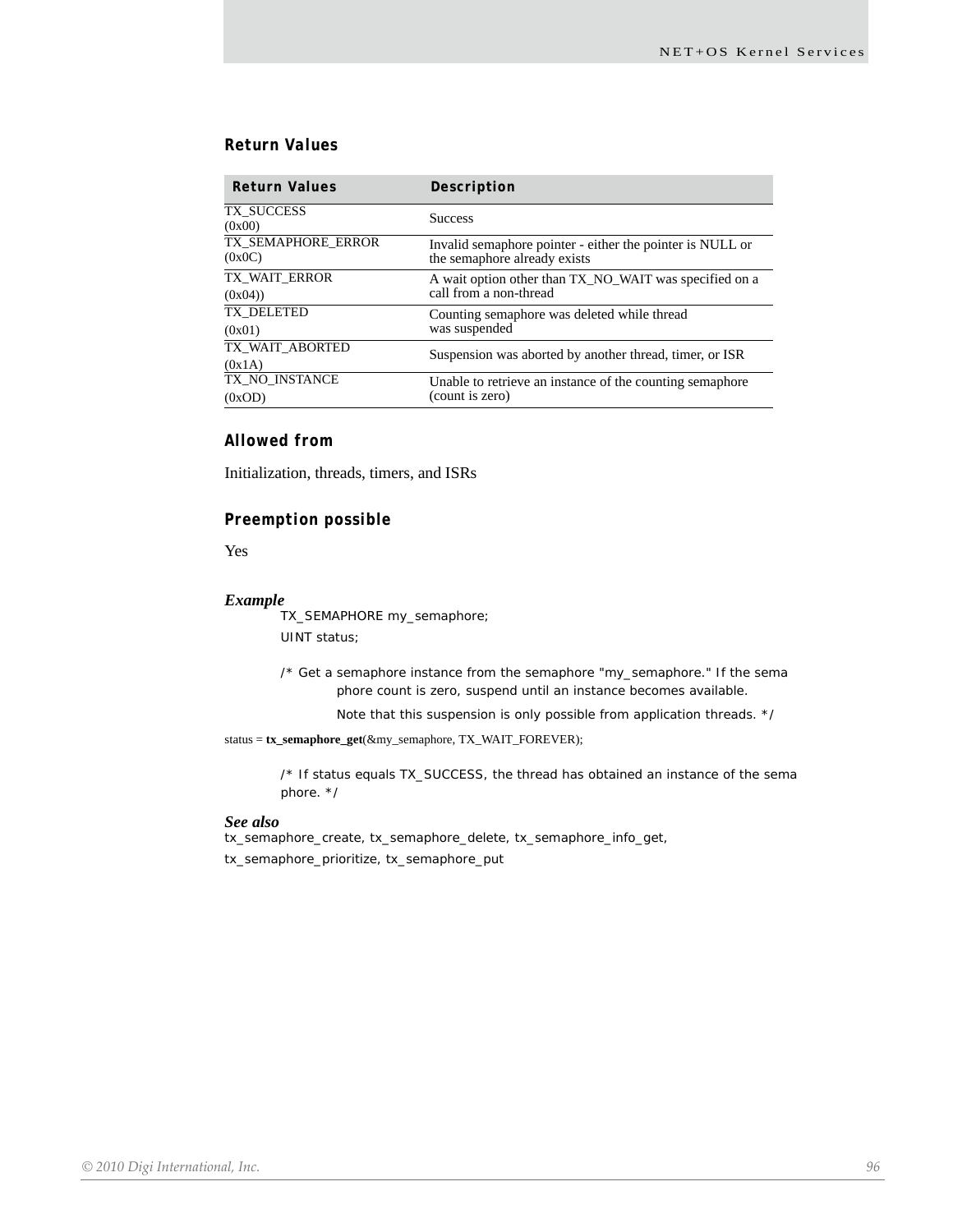## **tx\_semaphore\_info\_get**

Retrieves information about the specified semaphore.

## *Format*

UINT tx\_semaphore\_info\_get(TX\_SEMAPHORE \**semaphore\_ptr*, CHAR \*\**name*, ULONG \**current\_value*, TX\_THREAD \*\**first\_suspended*, ULONG \**suspended\_count*, TX\_SEMAPHORE \*\**next\_semaphore)*

## *Arguments*

| Arguments       | Description                                                                                                    |
|-----------------|----------------------------------------------------------------------------------------------------------------|
| semaphore_ptr   | Pointer to the semaphore                                                                                       |
| name            | Pointer to destination for the semaphore.s name                                                                |
| name            | Pointer to destination for the current semaphore's count                                                       |
| first_suspended | Pointer to destination for the pointer to the thread that is<br>first on the suspension list of this semaphore |
| suspended_count | Pointer to destination for the number of threads currently<br>suspended on this semaphore                      |
| next_semaphore  | Pointer to destination for the pointer of the next<br>created semaphore                                        |

## *Return Values*

| <b>Return Values</b>         | Description                                        |
|------------------------------|----------------------------------------------------|
| TX SUCCESS<br>(0x00)         | <b>Success</b>                                     |
| TX SEMAPHORE ERROR<br>(0x0C) | Invalid semaphore counting pointer                 |
| TX PTR ERROR<br>(0x03)       | Invalid pointer (NULL) for any destination pointer |

## *Allowed from*

Initialization, threads, timers, and ISRs

## *Preemption possible*

No

## *Example*

TX\_SEMAPHORE my\_semaphore; CHAR \*name; ULONG current\_value;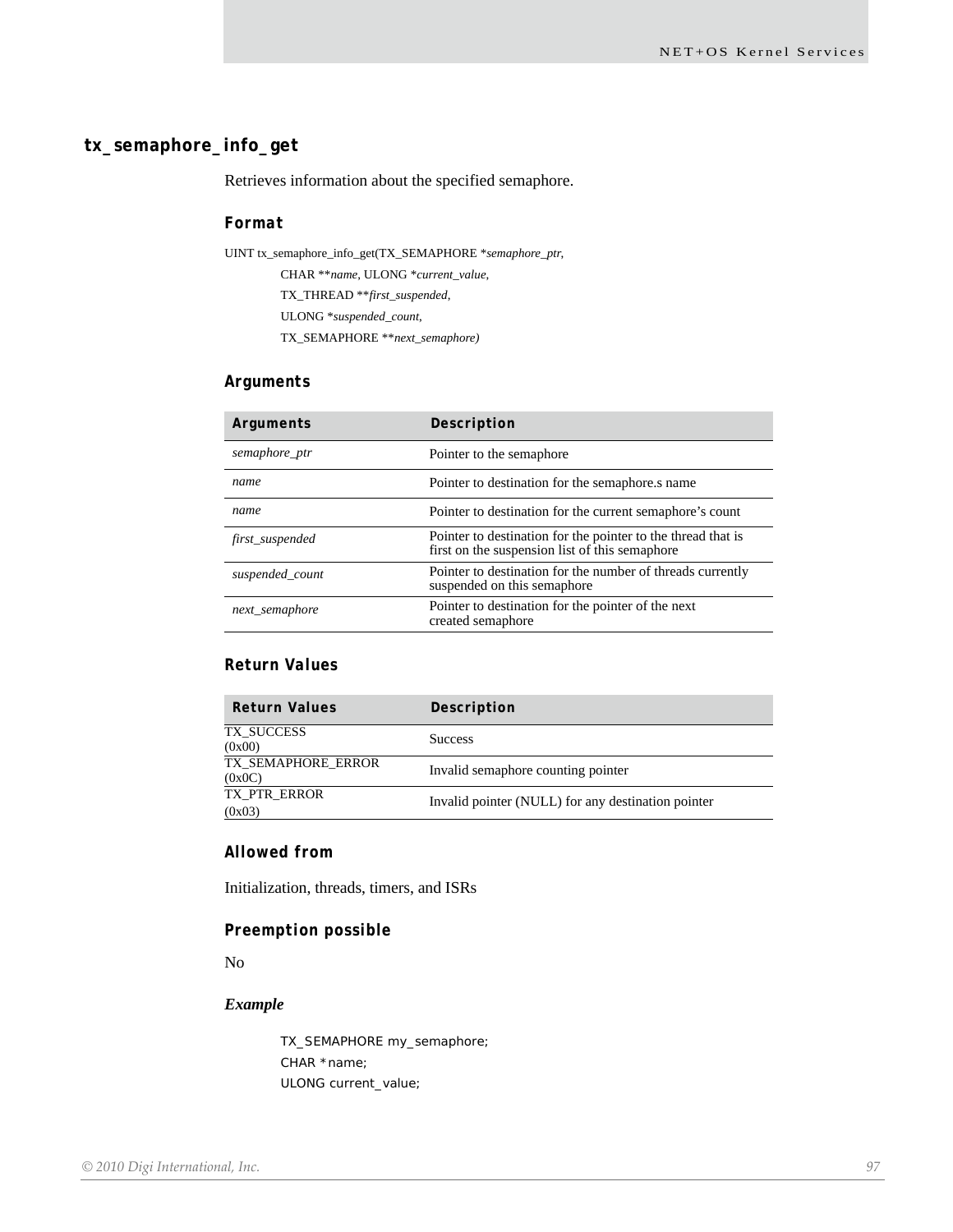TX\_THREAD \*first\_suspended; ULONG suspended\_count; TX\_SEMAPHORE \*next\_semaphore; UINT status;

 $\prime^*$  Retrieve information about a the previously created semaphore .my\_semaphore..  $\prime\prime$ 

status = **tx\_semaphore\_info\_get(**&my\_semaphore, &name, &current\_value, &first\_suspended, &suspended\_count, &next\_semaphore);

/\* If status is TX\_SUCCESS, information requested is valid. \*/

#### *See also*

tx\_semaphore\_create, tx\_semaphore\_delete, tx\_semaphore\_get, tx\_semaphore\_prioritize, tx\_semaphore\_put

# **tx\_semaphore\_prioritize**

Service places the highest priority thread suspended for an instance of the semaphore at the front of the suspension list. All other threads remain in the same FIFO order they were suspended in.

#### *Format*

UINT tx\_semaphore\_prioritize(TX\_SEMAPHORE \**semaphore\_ptr*)

#### *Arguments*

| Arguments     | Description              |
|---------------|--------------------------|
| semaphore_ptr | Pointer to the semaphore |

## *Return Values*

| <b>Return Values</b>         | Description                        |
|------------------------------|------------------------------------|
| TX SUCCESS<br>(0x00)         | <b>Success</b>                     |
| TX SEMAPHORE ERROR<br>(0x0C) | Invalid semaphore counting pointer |

## *Allowed from*

Initialization, threads, timers, and ISRs

#### *Preemption possible*

No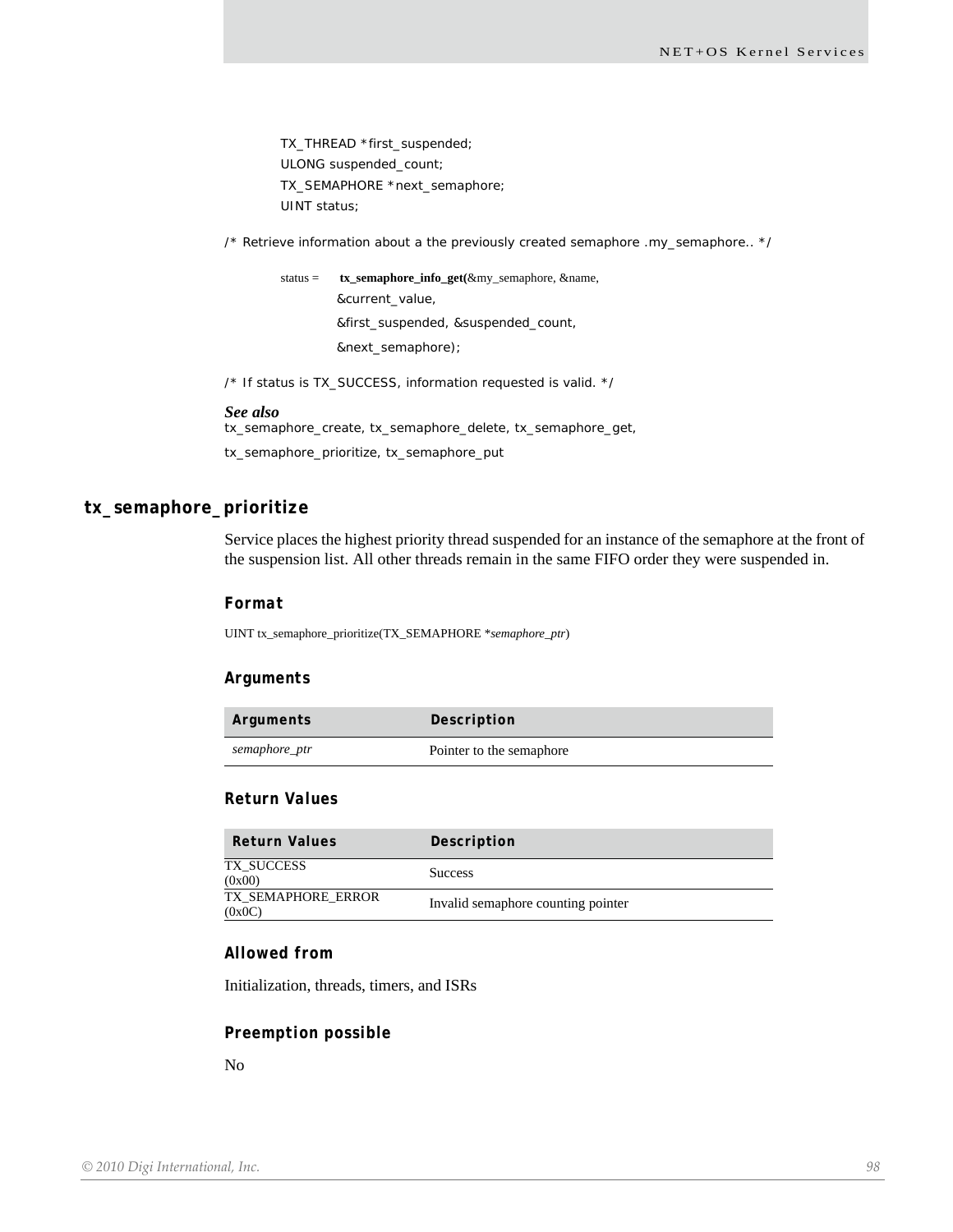TX\_SEMAPHORE my\_semaphore; UINT status;

/\* Ensure that the highest priority thread will receive the next instance of this sema phore. \*/

status = **tx\_semaphore\_prioritize**(&my\_semaphore);

/\* If status equals TX\_SUCCESS, the highest priority suspended thread is at the front of the list. The next tx\_semaphore\_put call made to this queue will wake up this thread. \*/

## *See also*

tx\_semaphore\_create, tx\_semaphore\_delete, tx\_semaphore\_get, tx\_semaphore\_info\_get, tx\_semaphore\_put

## **tx\_semaphore\_put**

Puts an instance into the specified counting semaphore, which increments the counting semaphore by one.

If this service is called when the semaphore is all ones (OxFFFFFFFF), the new put operation causes the semaphore to be reset to zero.

#### *Format*

UINT tx\_semaphore\_put(TX\_SEMAPHORE \**semaphore\_ptr*)

### *Arguments*

| Arguments     | Description                       |
|---------------|-----------------------------------|
| semaphore_ptr | Pointer to the counting semaphore |

## *Return Values*

| <b>Return Values</b>         | Description                        |
|------------------------------|------------------------------------|
| TX SUCCESS<br>(0x00)         | <b>Success</b>                     |
| TX SEMAPHORE ERROR<br>(0x0C) | Invalid semaphore counting pointer |

## *Allowed from*

Initialization, threads, timers, and ISRs

#### *Preemption possible*

Yes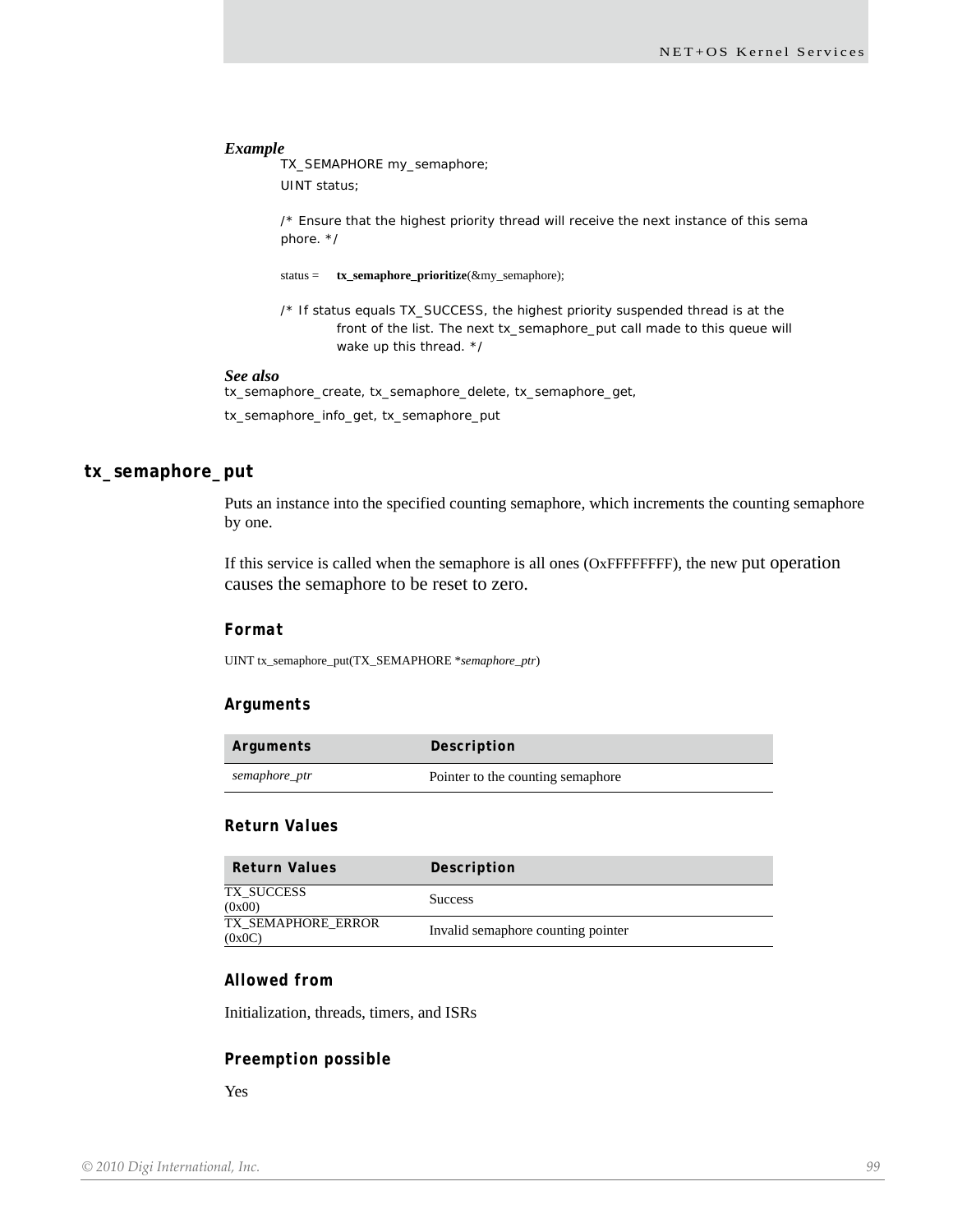TX\_SEMAPHORE my\_semaphore; UINT status;

/\* Increment the counting semaphore .my\_semaphore.. \*/

status = **tx\_semaphore\_put**(&my\_semaphore);

/\* If status equals TX\_SUCCESS, the semaphore count has been incremented. Of course, if a thread was waiting, it was given the semaphore instance and resumed. \*/

#### *See also*

tx\_semaphore\_create, tx\_semaphore\_delete, tx\_semaphore\_info\_get, tx\_semaphore\_prioritize, tx\_semaphore\_get

## **tx\_thread\_create**

Creates an application thread that starts execution at the specified task entry function. The stack, priority, preemption, and time-slice are among the attributes specified.

In addition, the initial execution state of the thread is also specified.

## *Format*

UINT tx\_thread\_create(TX\_THREAD \**thread\_ptr*,

CHAR \**name\_ptr*, VOID (\**entry\_function*)(ULONG), ULONG *entry\_input*, VOID \**stack\_start*, ULONG *stack\_size*, UINT *priority*, UINT *preempt\_threshold*, ULONG *time\_slice*, UINT *auto\_start*)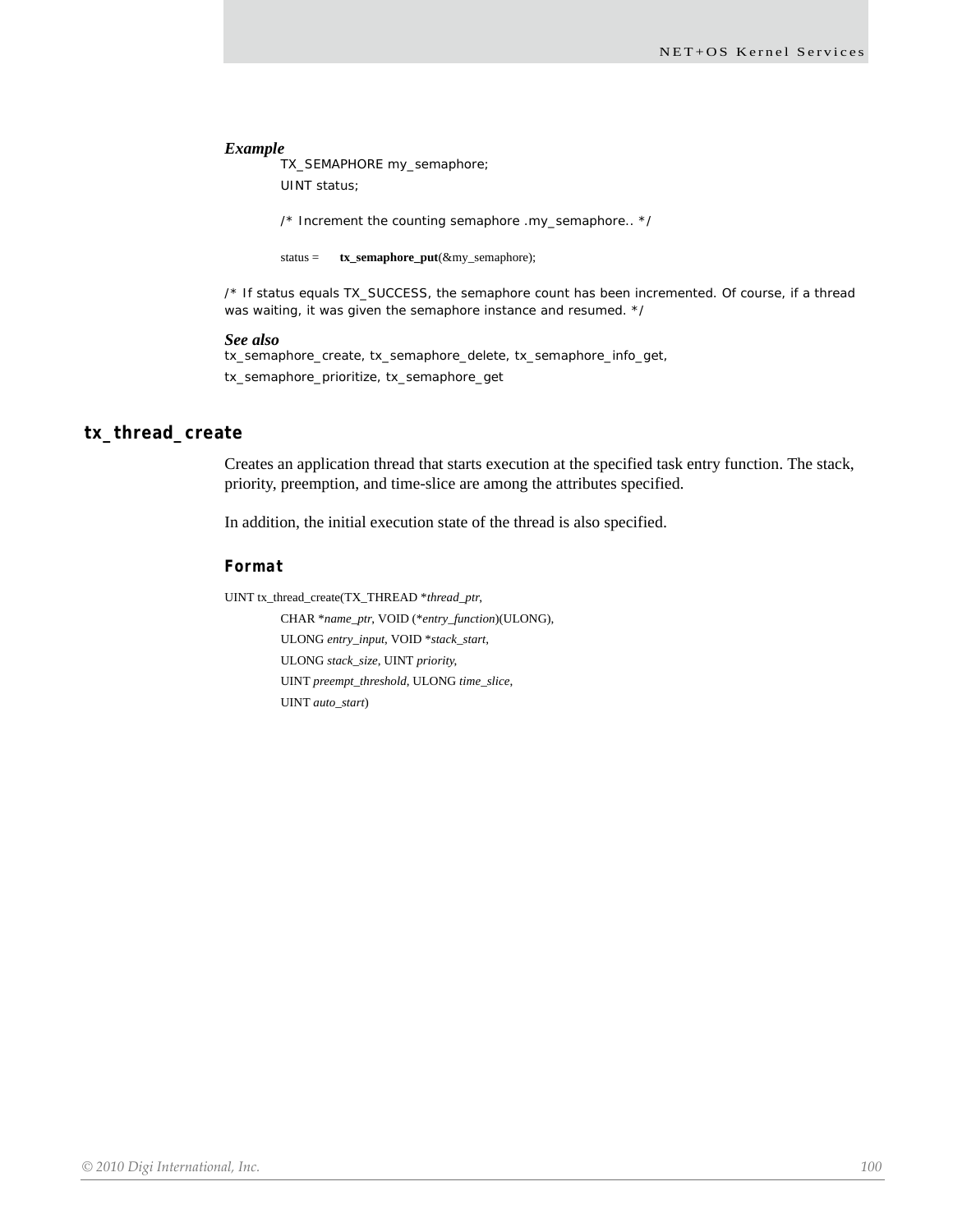# *Arguments*

| Arguments         | Description                                                                                                                                                                                                                                                                                                                                                                                                                                                         |
|-------------------|---------------------------------------------------------------------------------------------------------------------------------------------------------------------------------------------------------------------------------------------------------------------------------------------------------------------------------------------------------------------------------------------------------------------------------------------------------------------|
| thread_ptr        | Pointer to the application thread control                                                                                                                                                                                                                                                                                                                                                                                                                           |
| name_ptr          | Pointer to the name of the thread                                                                                                                                                                                                                                                                                                                                                                                                                                   |
| entry_function    | The initial C function for thread execution. When a thread<br>returns from this entry function, it is placed in a <i>completed</i><br>state and suspended indefinitely.                                                                                                                                                                                                                                                                                             |
| $entry$ _input    | A 32-bit value that is passed to the thread s entry function<br>when it first executes. The use for this input is determined<br>exclusively by the application.                                                                                                                                                                                                                                                                                                     |
| stack_start       | Pointer to the starting address of the stack is memory area                                                                                                                                                                                                                                                                                                                                                                                                         |
| stack_size        | Number bytes in the stack memory area. The thread.s stack<br>area must be large enough to handle its worst-case function<br>call nesting and local variable usage. Threads must have at<br>least TX_MINIMUM_STACK bytes to execute.                                                                                                                                                                                                                                 |
| priority          | Numerical priority of thread. Values range from 0 through<br>31, where a value of 0 represents the highest priority.                                                                                                                                                                                                                                                                                                                                                |
| preempt_threshold | Highest priority level (0-31) of disabled preemption. Only<br>priorities higher than this level are allowed to preempt this<br>thread. This value must be less than or equal to the<br>specified priority. Typically, it is the same as the priority.                                                                                                                                                                                                               |
| time_slice        | Number of timer-ticks this thread is allowed to execute<br>without checking to see if there are any other threads of the<br>same priority ready to execute. Ready threads with priorities<br>equal to or less than the preemption threshold are also given<br>a chance to execute when a time-slice occurs. Legal<br>timeslices selections range from 1 through 0xFFFFFFFF. A<br>value of TX_NO_TIME_SLICE (a value of 0) disables time-<br>slicing of this thread. |
| auto_start        | Specifies whether the thread starts immediately or stays in<br>a pure suspended state:                                                                                                                                                                                                                                                                                                                                                                              |
|                   | $TX_A$ UTO_START $(0x01)$                                                                                                                                                                                                                                                                                                                                                                                                                                           |
|                   | TX_DONT_START (0x00)<br>■                                                                                                                                                                                                                                                                                                                                                                                                                                           |

# *Return Values*

| <b>Return Values</b>      | Description                                                                                    |
|---------------------------|------------------------------------------------------------------------------------------------|
| TX SUCCESS<br>(0x00)      | <b>Success</b>                                                                                 |
| TX THREAD ERROR<br>(0xOE) | Invalid thread control pointer - either the pointer is NULL<br>or the thread already exists    |
| TX THREAD ERROR<br>(0xOE) | Invalid threat priority                                                                        |
| TX THREAD ERROR<br>(0xOE) | Invalid starting address of the entry point, or the stack area<br>is invalid (typically, NULL) |
| TX THREAD ERROR<br>(0xOE) | Invalid preemption threshold specified                                                         |
| TX THREAD ERROR<br>(0xOE) | Invalid auto-start selection                                                                   |
| TX CALLER ERROR<br>(0x13) | Invalid caller of this service                                                                 |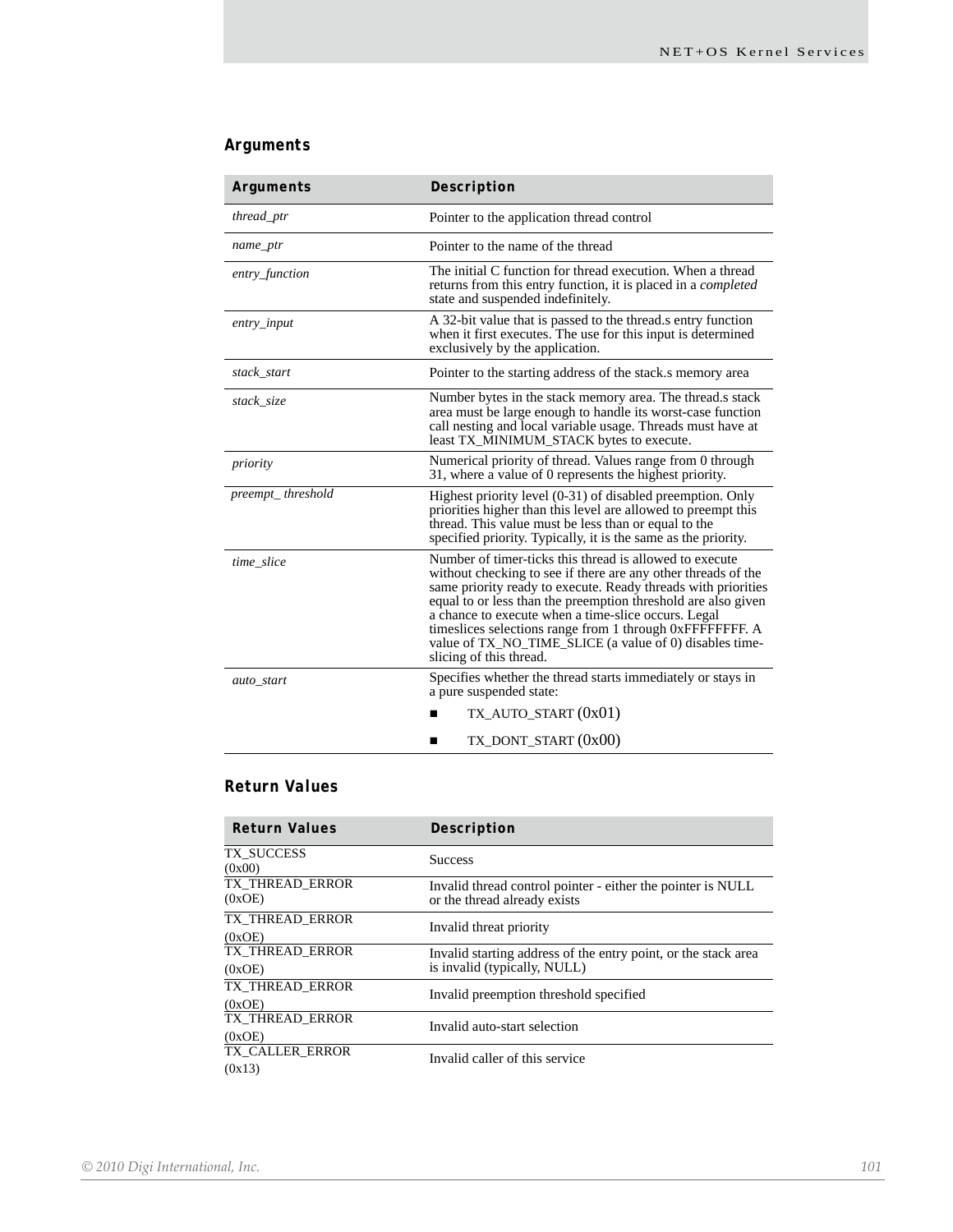| <b>Return Values</b> | Description                   |
|----------------------|-------------------------------|
| <b>TX SIZE ERROR</b> | Size of stack area is invalid |
| (0x05)               |                               |

## *Allowed from*

Initialization and threads

#### *Preemption possible*

Yes

#### *Example*

TX\_THREAD my\_thread; UINT status;

/\* Create a thread of priority 15 whose entry point is "my\_thread\_entry". This thread's stack area is 1000 bytes in size, starting at address 0x400000. The preemp tion threshold is set up to allow preemption at priorities above 15. Time-slicing is disabled. This thread is automatically put into a ready condition. \*/

status = **tx\_thread\_create**(&my\_thread, "my\_thread\_name", my\_thread\_entry, 0x1234, (VOID \*) 0x400000, 1000, 15, 15, TX\_NO\_TIME\_SLICE, TX\_AUTO\_START);

/\* If status equals TX\_SUCCESS, my\_thread is ready for execution! \*/

...

/\* Thread.s entry function. When .my\_thread. actually begins execution, control is transferred to this function. \*/

VOID **my\_thread\_entry** (ULONG initial\_input)

{

/\* When we get here, the value of initial\_input is 0x1234. See how this was specified during creation. \*/

/\* The real work of the thread, including calls to other function should be called from here! \*/

/\* When the this function returns, the corresponding thread is placed into a .com pleted. state and suspended. \*/

}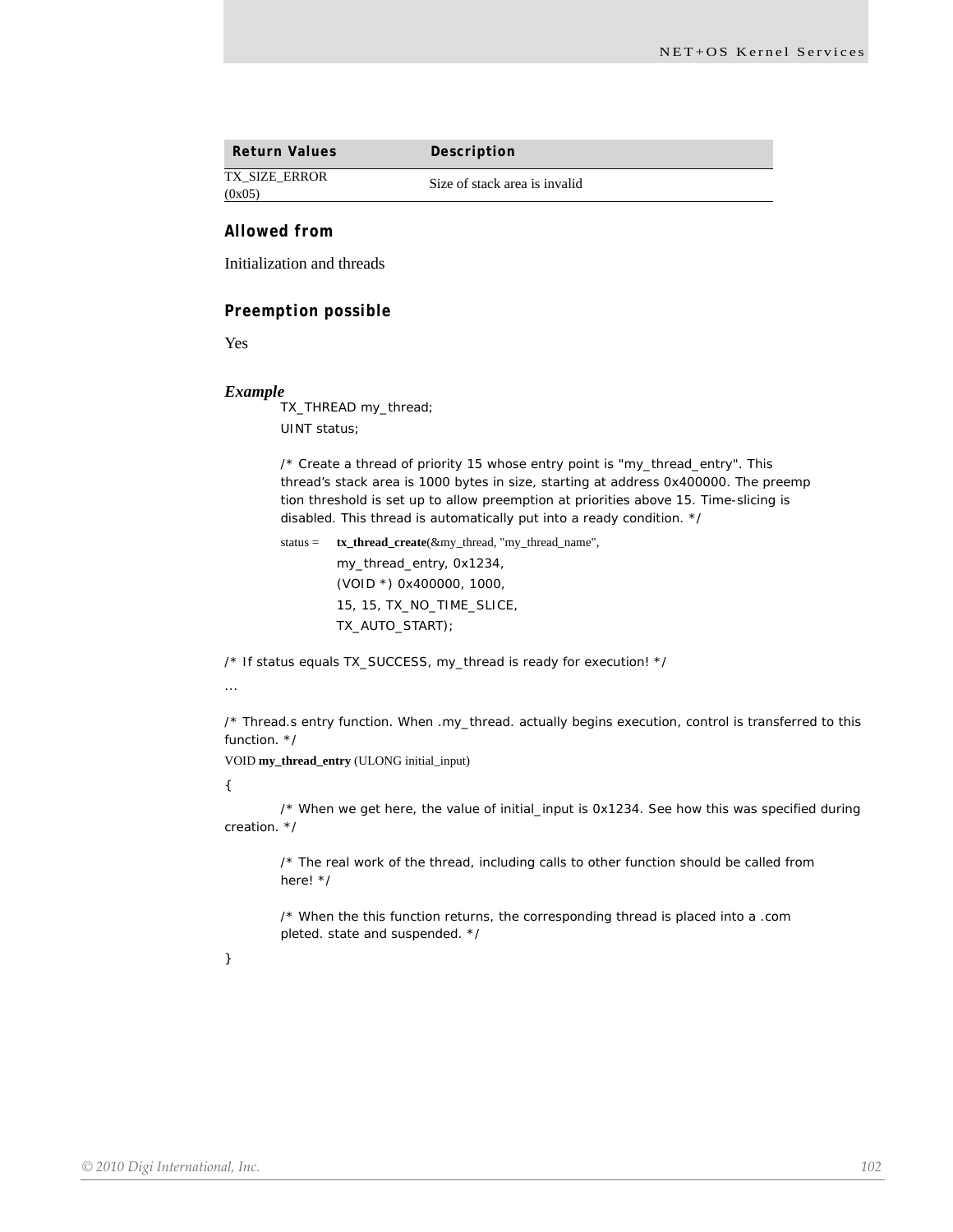## *See also*

tx\_thread\_delete, tx\_thread\_identify, tx\_thread\_info\_get, tx\_thread\_preemption\_change, tx\_thread\_priority\_change, tx\_thread\_relinquish, tx\_thread\_resume, tx\_thread\_sleep, tx\_thread\_suspend, tx\_thread\_terminate, tx\_thread\_time\_slice\_change, tx\_thread\_wait\_abort

## **tx\_thread\_delete**

Deletes the specified application thread. Since the specified thread must be in a terminated or completed state, this service cannot be called from a thread attempting to delete itself.

It is the application.s responsibility to manage the memory area associated with the thread's stack, which is available after this service completes. In addition, the application must prevent use of a deleted thread.

#### *Format*

UINT tx\_thread\_delete(TX\_THREAD \**thread\_ptr*)

## *Arguments*

| Arguments  | Description                       |
|------------|-----------------------------------|
| thread_ptr | Pointer to the application thread |

#### *Return Values*

| <b>Return Values</b>      | Description                                                    |
|---------------------------|----------------------------------------------------------------|
| TX SUCCESS<br>(0x00)      | <b>Success</b>                                                 |
| TX THREAD_ERROR<br>(0xOE) | Invalid application thread pointer                             |
| TX_DELETE_ERROR           | Specified thread is not in a terminated or completed state     |
| (0x0F)                    |                                                                |
| TX PTR ERROR              | Invalid starting address of the entry point, or the stack area |
| (0x03)                    | is invalid (typically, NULL)                                   |
| TX CALLER ERROR           | Invalid caller of this service                                 |
| (0x13)                    |                                                                |

## *Allowed from*

Threads and timers

#### *Preemption possible*

No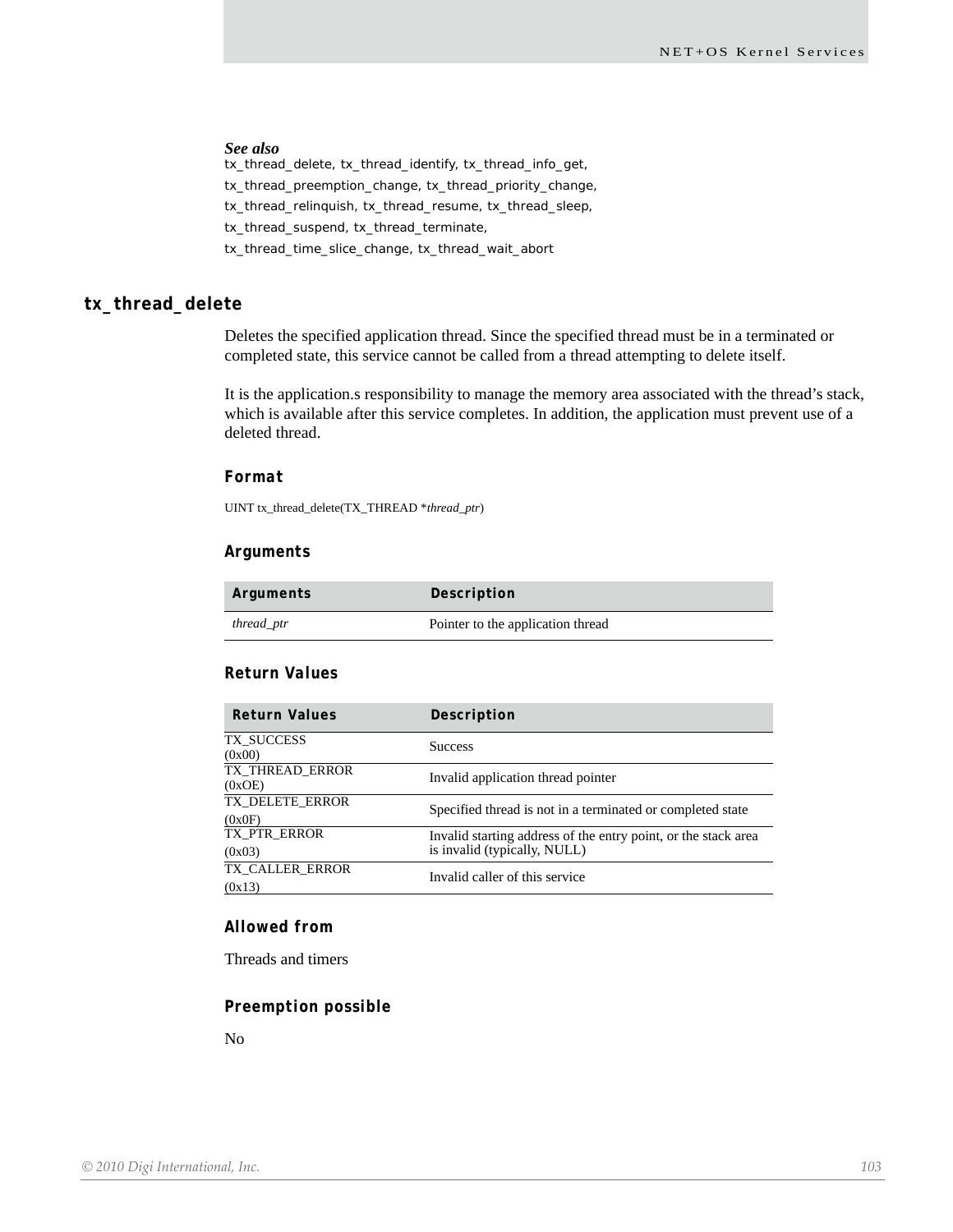TX\_THREAD my\_thread; UINT status;

/\* Delete an application thread whose control block is "my\_thread". Assume that the thread has already been created with a call to tx\_thread\_create. \*/

status = **tx\_thread\_delete**(&my\_thread);

/\* If status equals TX\_SUCCESS, the application thread is deleted. \*/

#### *See also*

tx\_thread\_create, tx\_thread\_identify, tx\_thread\_info\_get, tx\_thread\_preemption\_change, tx\_thread\_priority\_change, tx\_thread\_relinquish, tx\_thread\_resume, tx\_thread\_sleep, tx\_thread\_suspend, tx\_thread\_terminate, tx\_thread\_time\_slice\_change, tx\_thread\_wait\_abort

## **tx\_thread\_identify**

Returns a pointer to the currently executing thread. If no thread is executing, this service returns a null pointer.

If this service is called from an ISR, the return value represents the thread running prior to the executing interrupt handler.

#### *Format*

TX\_THREAD\* tx\_thread\_identify(VOID)

## *Arguments*

None

## *Return Values*

| <b>Return Values</b> | Description                                                                                           |
|----------------------|-------------------------------------------------------------------------------------------------------|
| thread_pointer       | Pointer to the currently executing thread. If no thread is<br>executing, the return value is TX_NULL. |

## *Allowed from*

Threads and ISRs

## *Preemption possible*

No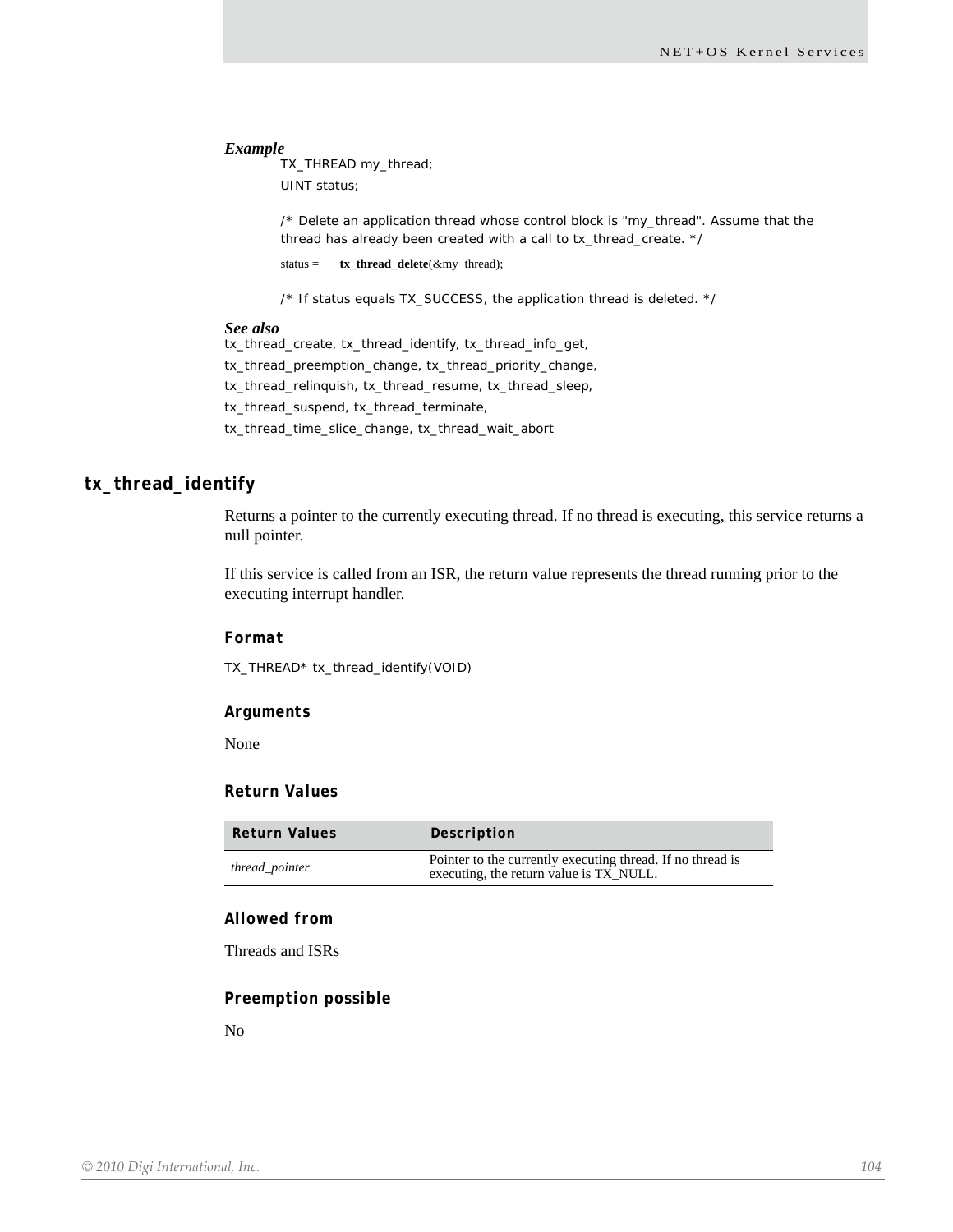TX\_THREAD \*my\_thread\_ptr;

```
/* Find out who we are! */
my_thread_ptr = tx_thread_identify();
```
/\* If my\_thread\_ptr is non-null, we are currently executing from that thread or an ISR that interrupted that thread. Otherwise, this service was called from an ISR when no thread was running when the interrupt occurred. \*/

#### *See also*

tx\_thread\_create, tx\_thread\_delete, tx\_thread\_info\_get, tx\_thread\_preemption\_change, tx\_thread\_priority\_change, tx\_thread\_relinquish, tx\_thread\_resume, tx\_thread\_sleep, tx\_thread\_suspend, tx\_thread\_terminate, tx\_thread\_time\_slice\_change, tx\_thread\_wait\_abort

## **tx\_thread\_info\_get**

Retrieves information about the specified thread.

#### *Format*

UINT tx\_thread\_create(TX\_THREAD \**thread\_ptr*, CHAR \*\**name*, UINT \**state*, UINT \**priority*, UINT \**preemption\_threshold*, ULONG \**time\_slice*, TX\_THREAD \*\**next\_thread*, TX\_THREAD \*\**suspended\_thread*)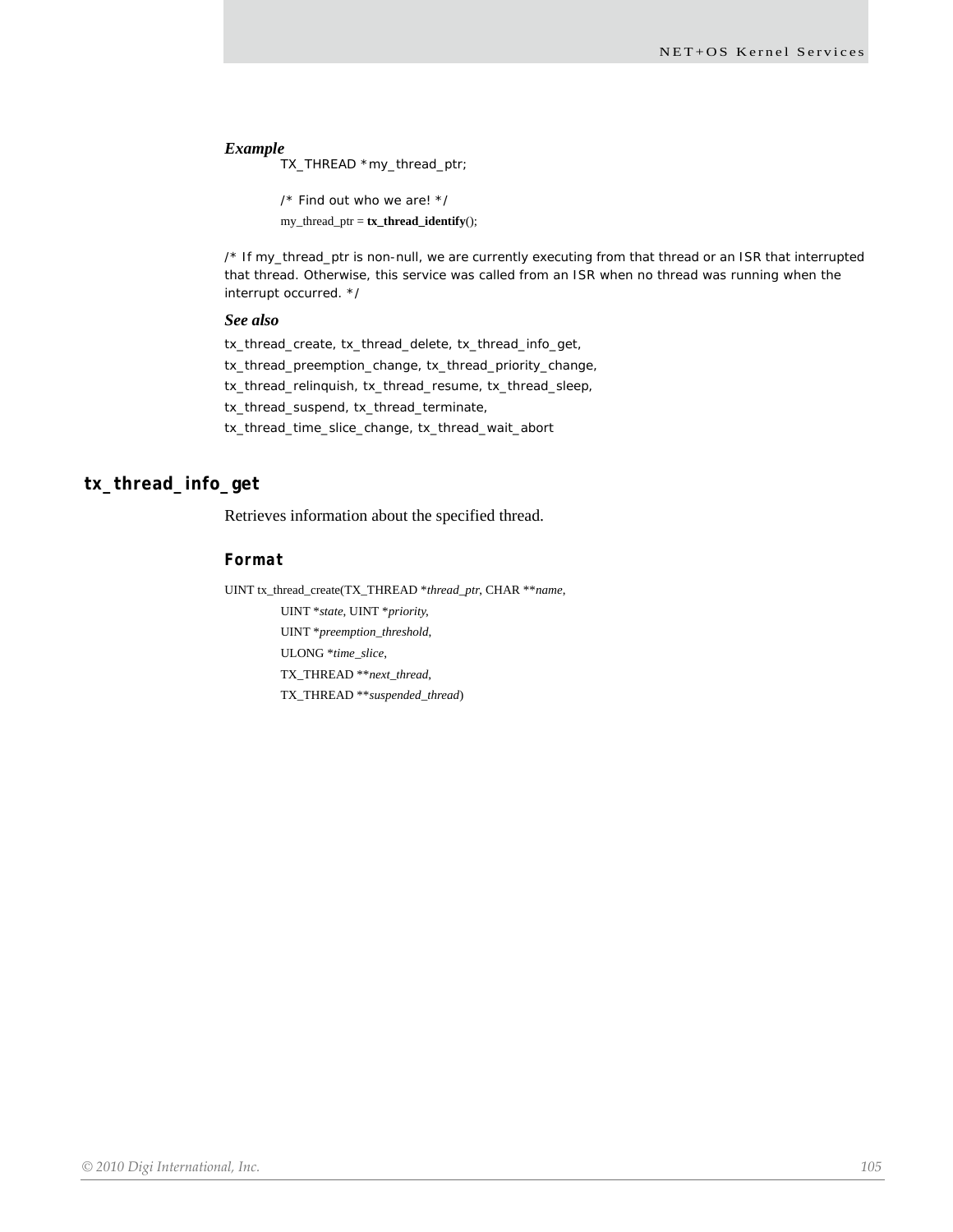# *Arguments*

| Arguments            | Description                                                                     |
|----------------------|---------------------------------------------------------------------------------|
| thread_ptr           | Pointer to the thread control block                                             |
| name                 | Pointer to destination for the pointer to the thread name                       |
| state                | Pointer to destination for the thread, a current execution state:               |
|                      | $TX$ <sub>_READY</sub> $(0x00)$<br>п                                            |
|                      | TX_COMPLETED $(0x01)$<br>ш                                                      |
|                      | TX TERMINATED (0x02)<br>ш                                                       |
|                      | TX_SUSPENDED (0x03)                                                             |
|                      | TX_SLEEP $(0x04)$<br>■                                                          |
|                      | $TX$ <sub>-</sub> QUEUE_SUSP $(0x05)$<br>П                                      |
|                      | TX_SEMAPHORE_SUSP (0x06)<br>ш                                                   |
|                      | $TX$ EVENT FLAG $(0x07)$<br>■                                                   |
|                      | TX_BLOCK_MEMORY (0x08)<br>ш                                                     |
|                      | TX_BYTE_MEMORY (0x09)<br>П                                                      |
|                      | TX_MUTEX_SUSP (0x0D)<br>п                                                       |
|                      | TX_IO_DRIVER (0x0A)                                                             |
| priority             | Pointer to destination for the thread's priority                                |
| preemption_threshold | Pointer to destination for the thread's preemption-threshold                    |
| time_slice           | Pointer to destination for the thread's time-slice                              |
| next thread          | Pointer to destination for the next created thread pointer                      |
| suspended_thread     | Pointer to destination for pointer to the next thread in the<br>suspension list |

# *Return values*

| Return values             | Description                                        |
|---------------------------|----------------------------------------------------|
| TX SUCCESS<br>(0x00)      | <b>Success</b>                                     |
| TX THREAD ERROR<br>(0xOE) | Invalid thread control pointer                     |
| TX PTR ERROR<br>(0x03)    | Invalid pointer (NULL) for any destination pointer |

# *Allowed from*

Initialization, threads, timers, and ISRs

# *Preemption possible*

No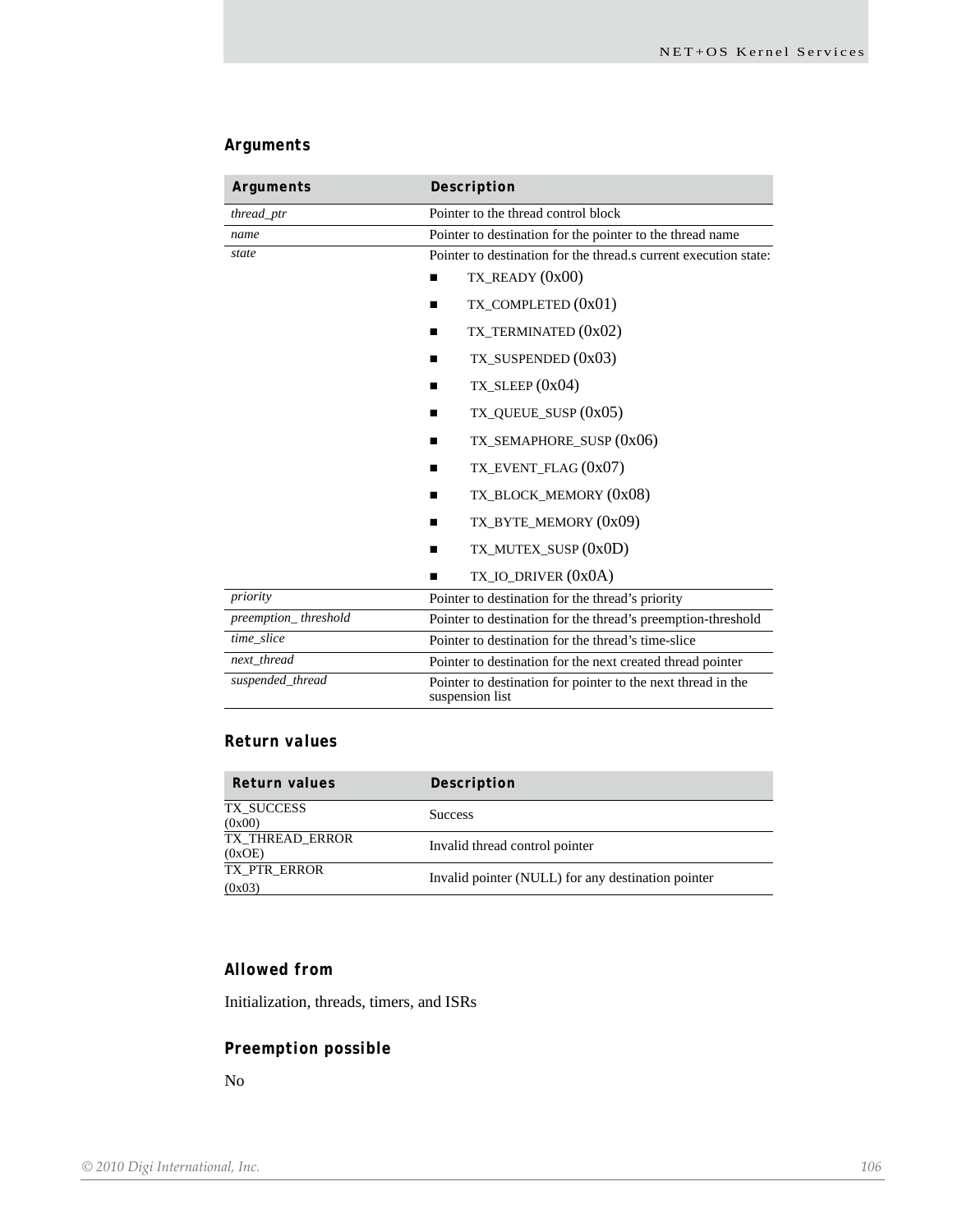TX\_THREAD my\_thread; CHAR \*name; UINT state; UINT priority; UINT preemption\_threshold; UINT time\_slice; TX\_THREAD \*next\_thread; TX\_THREAD \*suspended\_thread; UINT status;

/\* Retrieve information about a the previously created thread "my\_thread." \*/

status = **tx\_thread\_info\_get(**&my\_thread, &name, &state, &priority, &preemption\_threshold, &time\_slice, &next\_thread,&suspended\_thread);

/\* If status is TX\_SUCCESS, information requested is valid \*/

#### *See also*

tx\_thread\_create, tx\_thread\_delete, tx\_thread\_identify,

tx\_thread\_preemption\_change, tx\_thread\_priority\_change,

tx\_thread\_relinquish, tx\_thread\_resume, tx\_thread\_sleep,

tx\_thread\_suspend, tx\_thread\_terminate,

tx\_thread\_time\_slice\_change, tx\_thread\_wait\_abort

## **tx\_thread\_preemption\_change**

Changes the preemption threshold of the specified thread. The preemption threshold prevents preemption of the specified thread by threads equal to or less than the preemption threshold value.

## *Format*

UINT tx\_thread\_preemption\_change (TX\_THREAD \**thread\_ptr*, UINT *new\_threshold*, UINT \**old\_threshold*)

## *Arguments*

| Arguments     | Description                                                                   |
|---------------|-------------------------------------------------------------------------------|
| thread_ptr    | Pointer to the application thread                                             |
| new_threshold | New preemption threshold priority level (0-31)                                |
| old threshold | Pointer to a location to return the previous preemption<br>threshold priority |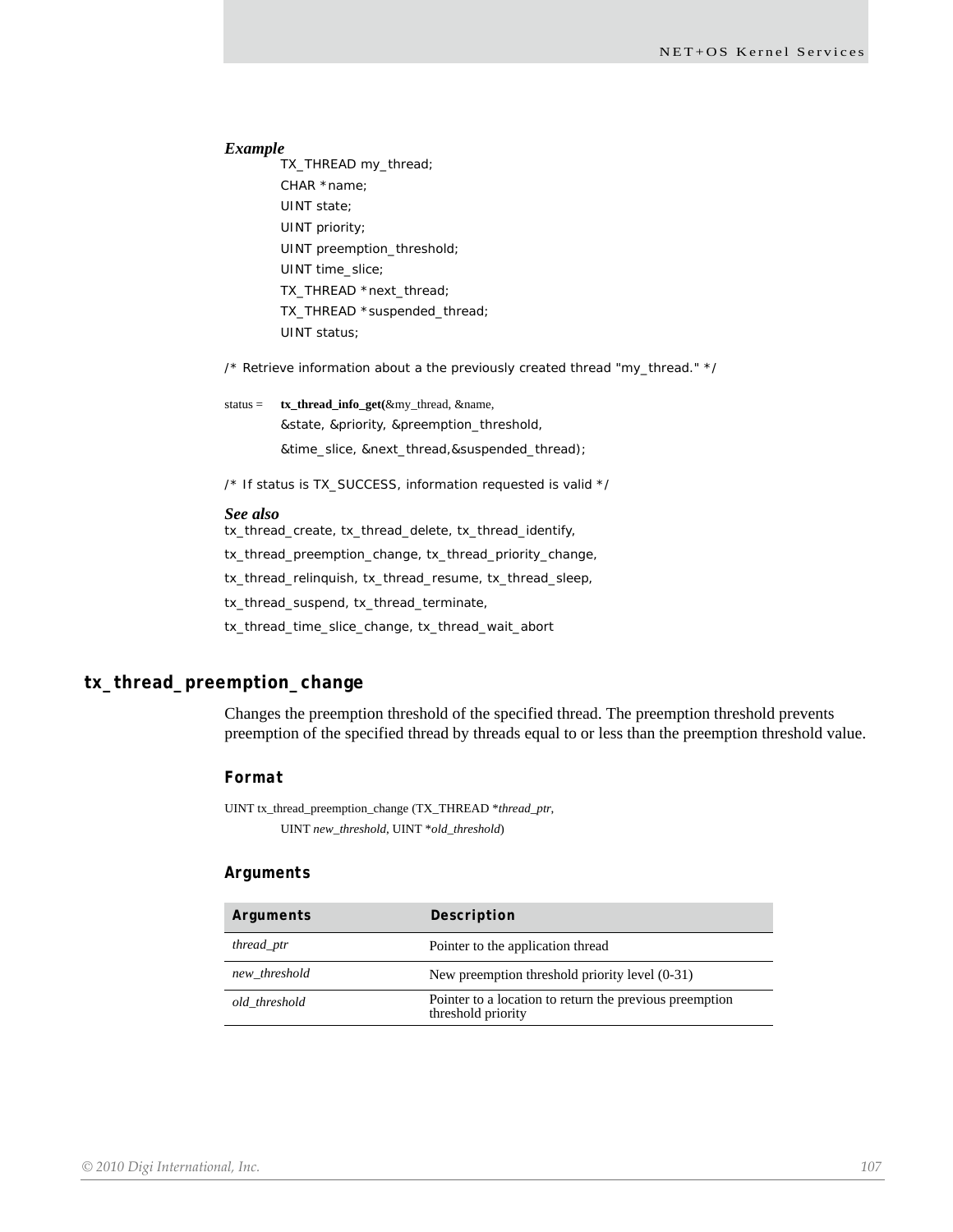## *Return Values*

| <b>Return Values</b>      | Description                                      |
|---------------------------|--------------------------------------------------|
| TX SUCCESS<br>(0x00)      | <b>Success</b>                                   |
| TX_THREAD_ERROR<br>(0xOE) | Invalid application thread pointer               |
| TX PTR_ERROR              | Invalid pointer to previous preemption threshold |
| (0x03)                    | storage location                                 |
| TX THRESH ERROR           | Invalid preemption threshold specified           |
| (0x18)                    |                                                  |
| TX CALLER ERROR           | Invalid caller of this service                   |
| (0x13)                    |                                                  |

## *Allowed from*

Threads and timers

## *Preemption possible*

Yes

#### *Example*

TX\_THREAD my\_thread; UINT my\_old\_threshold; UINT status;

/\* Disable all preemption of the specified thread. The current preemption threshold is returned in "my\_old\_threshold". Assume that "my\_thread" has already been cre ated. \*/

status = **tx\_thread\_preemption\_change**(&my\_thread, 0, &my\_old\_threshold);

/\* If status equals TX\_SUCCESS, the application thread is non-preemptable by another thread. Note that ISRs are not prevented by preemption disabling. \*/

#### *See also*

tx\_thread\_create, tx\_thread\_delete, tx\_thread\_identify,

tx\_thread\_info\_get, tx\_thread\_priority\_change,

tx\_thread\_relinquish, tx\_thread\_resume, tx\_thread\_sleep,

tx\_thread\_suspend, tx\_thread\_terminate,

tx\_thread\_time\_slice\_change, tx\_thread\_wait\_abort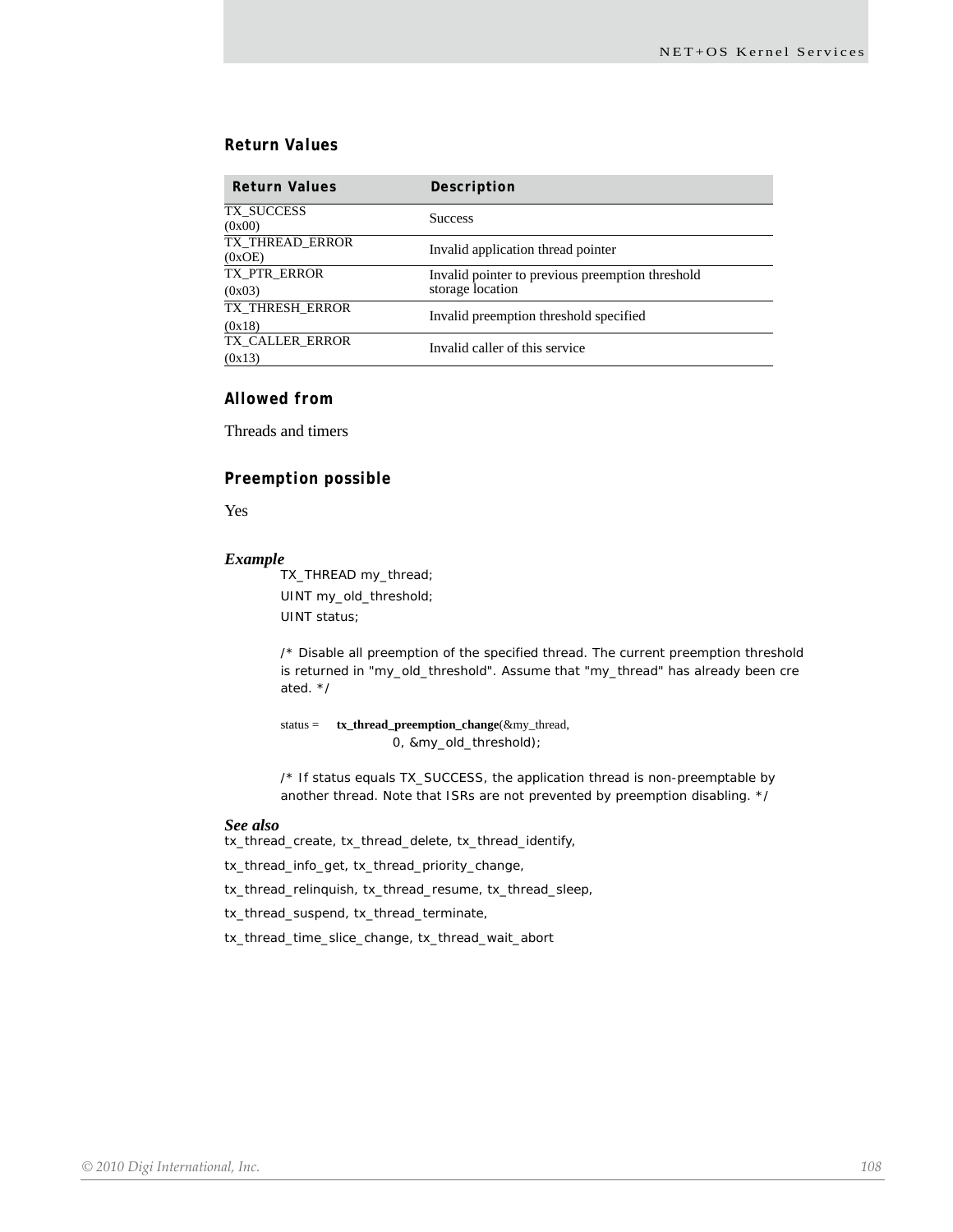# **tx\_thread\_priority\_change**

Changes the priority of the specified thread. Valid priorities range from 0 through 31, where 0 represents the highest priority level.

The preemption threshold of the specified thread is automatically set to the new priority. If a new threshold is desired, you must use tx\_thread\_preemption\_change after this call.

#### *Format*

UINT tx\_thread\_priority\_change (TX\_THREAD \**thread\_ptr*, UINT *new\_priority*, UINT \**old\_priority*)

#### *Arguments*

| Arguments    | Description                                                  |
|--------------|--------------------------------------------------------------|
| thread_ptr   | Pointer to the application thread                            |
| new_priority | New thread priority level (0-31)                             |
| old_priority | Pointer to a location to return the previous thread priority |

# *Return Values*

| <b>Return Values</b>      | Description                                                          |
|---------------------------|----------------------------------------------------------------------|
| TX SUCCESS<br>(0x00)      | <b>Success</b>                                                       |
| TX THREAD_ERROR<br>(0xOE) | Invalid application thread pointer                                   |
| TX_PTR_ERROR<br>(0x03)    | Invalid pointer to previous preemption threshold<br>storage location |
| TX THRESH ERROR<br>(0x18) | Invalid preemption threshold specified                               |
| TX CALLER ERROR<br>(0x13) | Invalid caller of this service                                       |

#### *Allowed from*

Threads and timers

#### *Preemption possible*

Yes

#### *Example*

TX\_THREAD my\_thread; UINT my\_old\_priority; UINT status;

/\* Change the thread represented by "my\_thread" to priority 0. \*/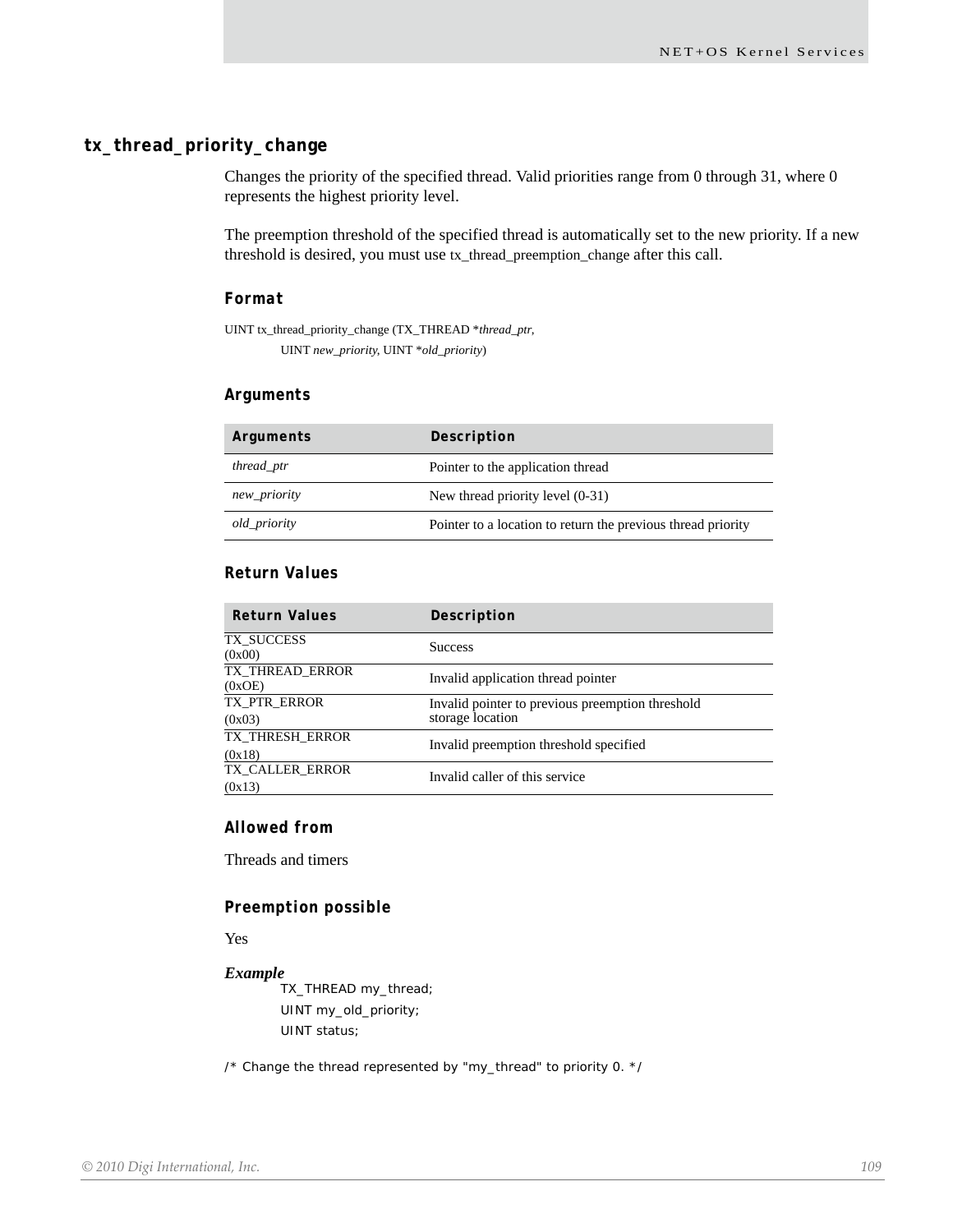status = **tx\_thread\_priority\_change**(&my\_thread, 0, &my\_old\_priority);

/\* If status equals TX\_SUCCESS, the application thread is now at the highest priority level in the system. \*/

#### *See also*

tx\_thread\_create, tx\_thread\_delete, tx\_thread\_identify,

tx\_thread\_info\_get, tx\_thread\_preemption\_change,

tx\_thread\_relinquish, tx\_thread\_resume, tx\_thread\_sleep,

tx\_thread\_suspend, tx\_thread\_terminate,

tx\_thread\_time\_slice\_change, tx\_thread\_wait\_abort

#### **tx\_thread\_relinquish**

Relinquishes processor control to other ready-to-run threads at the same or higher priority.

#### *Format*

VOID tx\_thread\_relinquish(VOID)

#### *Arguments*

VOID

*Return values*

VOID

#### *Allowed from*

Only the executing thread

#### *Preemption possible*

Yes

#### *Example*

ULONG run\_counter\_1 =  $0$ ; ULONG run\_counter\_2 = 0;

/\* Example of two threads relinquishing control to each other in an infinite loop. Assume that both of these threads are ready and have the same priority. The run counters will always stay within one of each other. \*/

VOID my\_first\_thread(ULONG thread\_input)

{

/\* Endless loop of relinquish. \*/ while(1)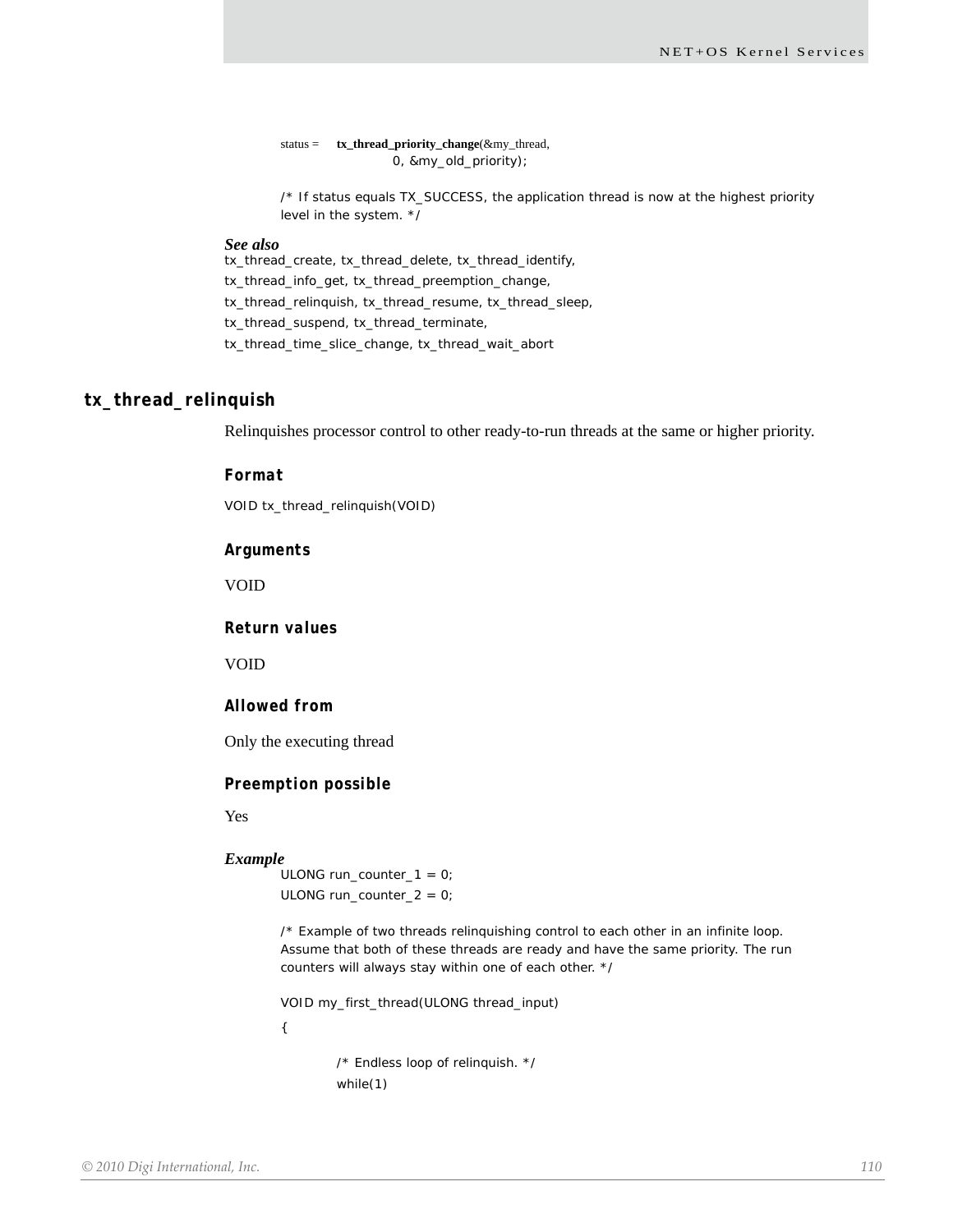```
{
                          /* Increment the run counter. */
                          run_counter_1++;
                          /* Relinquish control to other thread. */
                          tx_thread_relinquish();
                 }
        }
        VOID my_second_thread(ULONG thread_input)
        {
                 /* Endless loop of relinquish. */
                 while(1)
                 {
                          /* Increment the run counter. */
                          run_counter_2++;
                          /* Relinquish control to other thread. */
                          tx_thread_relinquish();
                 }
        }
tx_thread_create, tx_thread_delete, tx_thread_identify,
```
*See also*

tx\_thread\_info\_get, tx\_thread\_preemption\_change, tx\_thread\_priority\_change, tx\_thread\_resume, tx\_thread\_sleep, tx\_thread\_suspend, tx\_thread\_terminate, tx\_thread\_time\_slice\_change, tx\_thread\_wait\_abort

#### **tx\_thread\_resume**

Resumes or prepares for execution a thread that was previously suspended by a tx\_thread\_suspend call. In addition, this service resumes threads that were created without an automatic start.

#### *Format*

UINT tx\_thread\_resume(TX\_THREAD \**thread\_ptr*)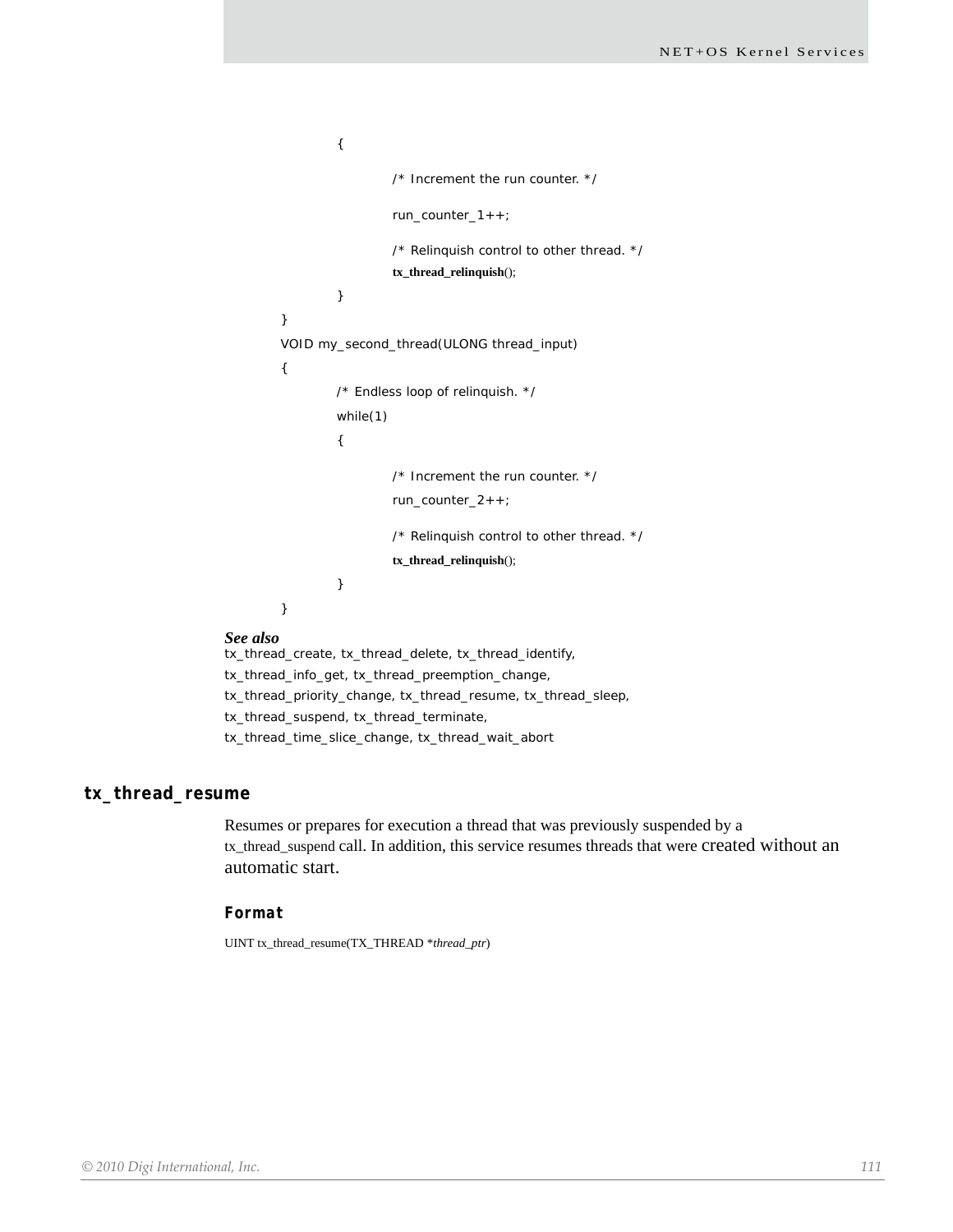#### *Arguments*

| Argument   | Description                               |
|------------|-------------------------------------------|
| thread_ptr | Pointer to a suspended application thread |

#### *Return value*

| Return value                | Description                                                                                                |
|-----------------------------|------------------------------------------------------------------------------------------------------------|
| TX SUCCESS<br>(0x00)        | <b>Success</b>                                                                                             |
| TX_THREAD_ERROR<br>(0xOE)   | Invalid application thread pointer                                                                         |
| TX SUSPEND LIFTED<br>(0x19) | Previously set delayed suspension was lifted                                                               |
| TX RESUME ERROR<br>(0x12)   | Specified thread is not suspended or was previously<br>suspended by a service other than TX_THREAD_SUSPEND |

#### *Allowed from*

Initialization, threads, timers, and ISRs

#### *Preemption possible*

Yes

#### *Example*

TX\_THREAD my\_thread; UINT status;

/\* Resume the thread represented by .my\_thread.. \*/

status = **x\_thread\_resume**(&my\_thread);

/\* If status equals TX\_SUCCESS, the application thread is now ready to execute. \*/

#### *See also*

tx\_thread\_create, tx\_thread\_delete, tx\_thread\_identify, tx\_thread\_info\_get, tx\_thread\_preemption\_change, tx\_thread\_priority\_change, tx\_thread\_relinquish, tx\_thread\_sleep, tx\_thread\_suspend, tx\_thread\_terminate, tx\_thread\_time\_slice\_change, tx\_thread\_wait\_abort

### **tx\_thread\_sleep**

Causes the calling thread to suspend for the specified number of timer ticks. The physical amount of time associated with a timer tick is application specific. This service can be called only from an application thread.

#### *Format*

UINT tx\_thread\_sleep(ULONG *timer\_ticks*)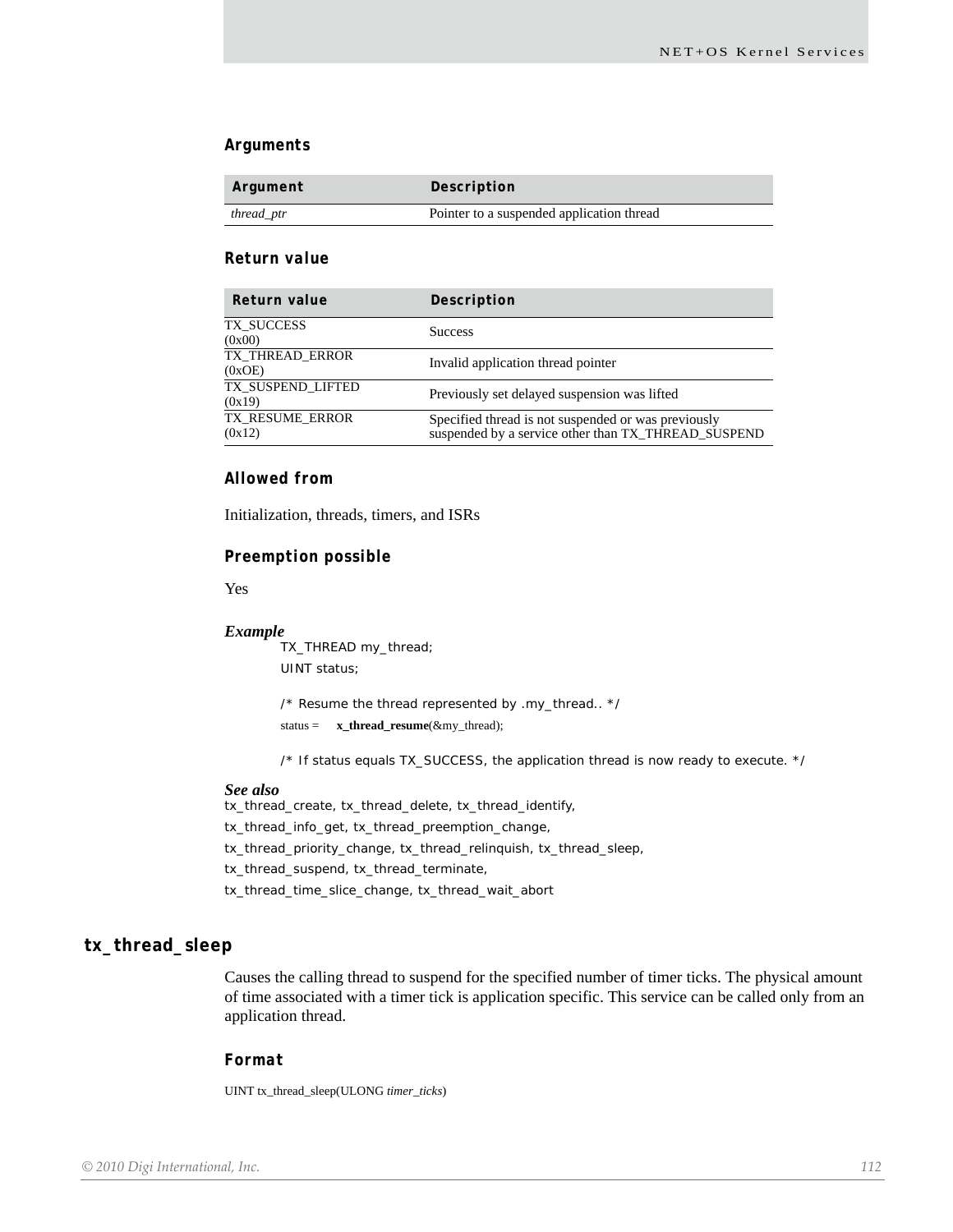#### *Arguments*

| Arguments   | Description                                                                                                                                                             |
|-------------|-------------------------------------------------------------------------------------------------------------------------------------------------------------------------|
| timer ticks | The number of ticks to suspend the calling application<br>thread. Values range from 1 through 0xFFFFFFFFF. If you<br>specify 0 (zero), the service returns immediately. |

#### *Return Values*

| <b>Return Values</b>      | Description                                               |
|---------------------------|-----------------------------------------------------------|
| TX SUCCESS<br>(0x00)      | <b>Success</b>                                            |
| TX WAIT ABORTED<br>(0x1A) | Suspension was aborted by another thread, timer, or ISR   |
| TX CALLER ERROR<br>(0x13) | Invalid caller of this service (called from a non-thread) |

#### *Allowed from*

Currently executing thread

#### *Preemption possible*

Yes

#### *Example*

UINT status;

/\* Make the calling thread sleep for 100 timer-ticks. \*/ status = **tx\_thread\_sleep**(100);

/\* If status equals TX\_SUCCESS, the currently running application thread slept for the specified number of timer-ticks. \*/

#### *See also*

tx\_thread\_create, tx\_thread\_delete, tx\_thread\_identify, tx\_thread\_info\_get, tx\_thread\_preemption\_change, tx\_thread\_priority\_change, tx\_thread\_relinquish, tx\_thread\_resume, tx\_thread\_suspend, tx\_thread\_terminate, tx\_thread\_time\_slice\_change, tx\_thread\_wait\_abort

#### **tx\_thread\_suspend**

Suspends the specified application thread. A thread can suspend itself by calling this service.

If the specified thread is already suspended for another reason, this suspension is held internally until the prior suspension is lifted. When that happens, this unconditional suspension of the specified thread is performed. Further unconditional suspension requests have no effect.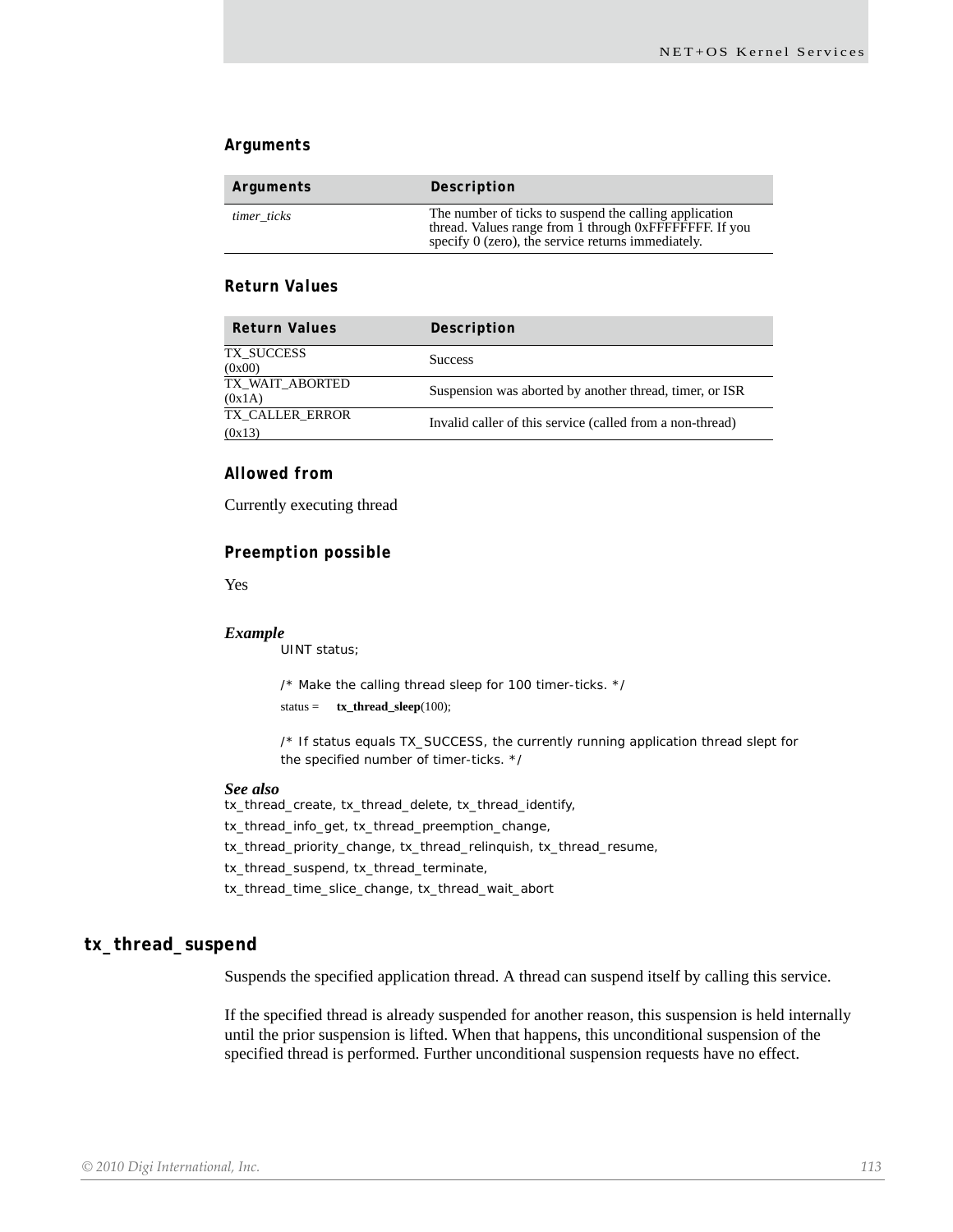Once suspended, the thread must be resumed by tx\_thread\_resume for the thread to execute again.

#### *Format*

UINT tx\_thread\_suspend(TX\_THREAD \**thread\_ptr*)

#### *Arguments*

| Arguments  | Description                       |
|------------|-----------------------------------|
| thread_ptr | Pointer to the application thread |

#### *Return Values*

| <b>Return Values</b>       | Description                                            |
|----------------------------|--------------------------------------------------------|
| TX SUCCESS<br>(0x00)       | <b>Success</b>                                         |
| TX SUSPEND ERROR<br>(0x00) | Specified thread is in a terminated or completed state |
| TX CALLER ERROR<br>(0x13)  | Invalid caller of this service                         |

#### *Allowed from*

Threads and timers

#### *Preemption possible*

Yes

#### *Example*

TX\_THREAD my\_thread; UINT status;

/\* Suspend the thread represented by .my\_thread.. \*/ status = **tx\_thread\_suspend**(&my\_thread);

/\* If status equals TX\_SUCCESS, the application thread is unconditionally sus pended. \*/

#### *See also*

tx\_thread\_create, tx\_thread\_delete, tx\_thread\_identify, tx\_thread\_info\_get, tx\_thread\_preemption\_change, tx\_thread\_priority\_change, tx\_thread\_relinquish, tx\_thread\_resume, tx\_thread\_sleep, tx\_thread\_terminate, tx\_thread\_time\_slice\_change, tx\_thread\_wait\_abort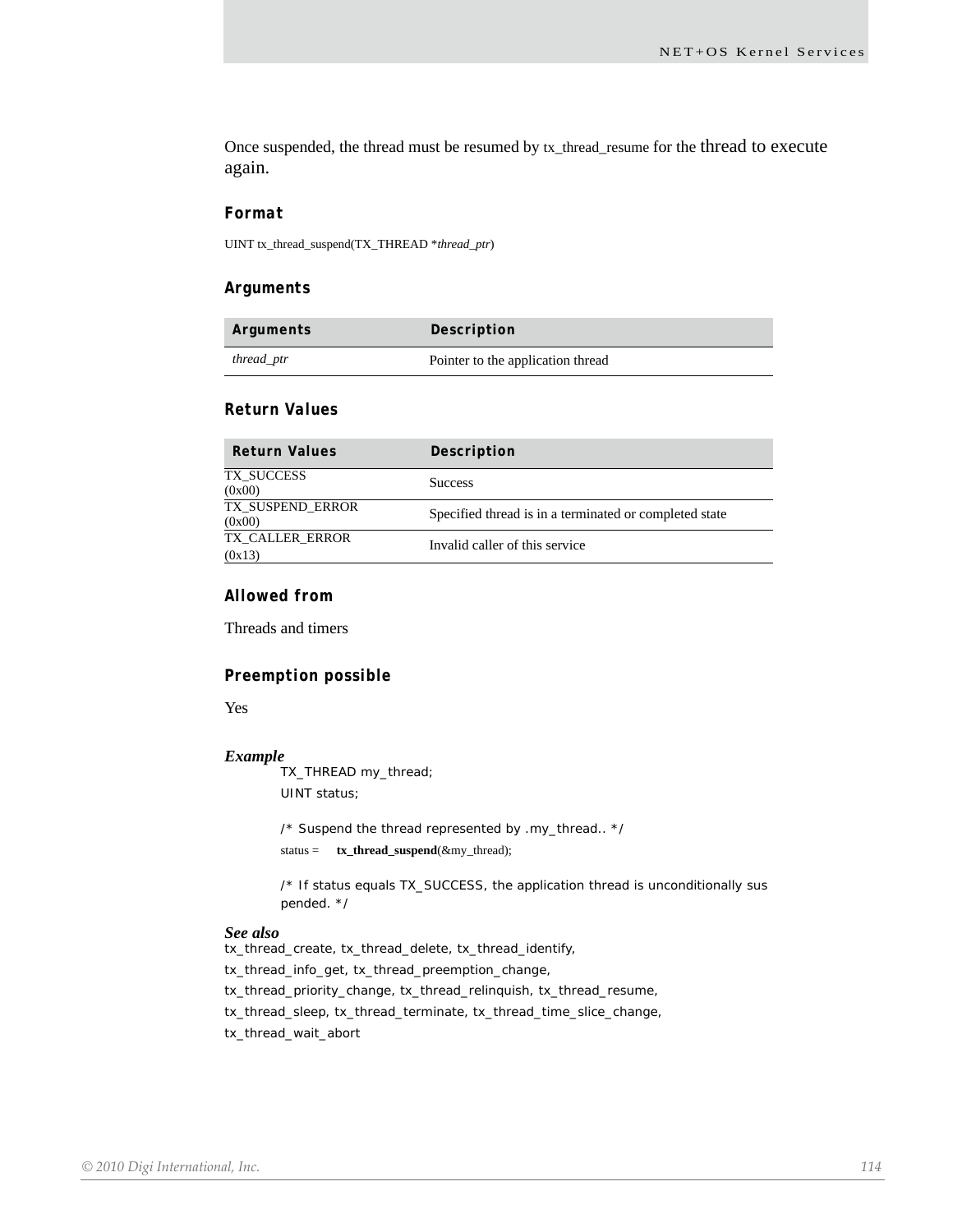### **tx\_thread\_terminate**

Terminates the specified application thread regardless if the thread is suspended or not. A thread may call this service to terminate itself.

Once terminated, the thread must be deleted and re-created in order for it to execute again.

#### *Format*

UINT tx\_thread\_terminate(TX\_THREAD \**thread\_ptr*)

#### *Arguments*

| Arguments  | Description                       |
|------------|-----------------------------------|
| thread_ptr | Pointer to the application thread |

### *Return Values*

| <b>Return Values</b>      | Description                        |
|---------------------------|------------------------------------|
| TX SUCCESS<br>(0x00)      | <b>Success</b>                     |
| TX THREAD ERROR<br>(0x0E) | Invalid application thread pointer |
| TX CALLER ERROR<br>(0x13) | Invalid caller of this service     |

#### *Allowed from*

Threads and timers

#### *Preemption possible*

Yes

#### *Example*

TX\_THREAD my\_thread; UINT status;

/\* Terminate the thread represented by .my\_thread.. \*/

status = **tx\_thread\_terminate**(&my\_thread);

/\* If status equals TX\_SUCCESS, the thread is terminated and cannot execute again until it is deleted and re-created. \*/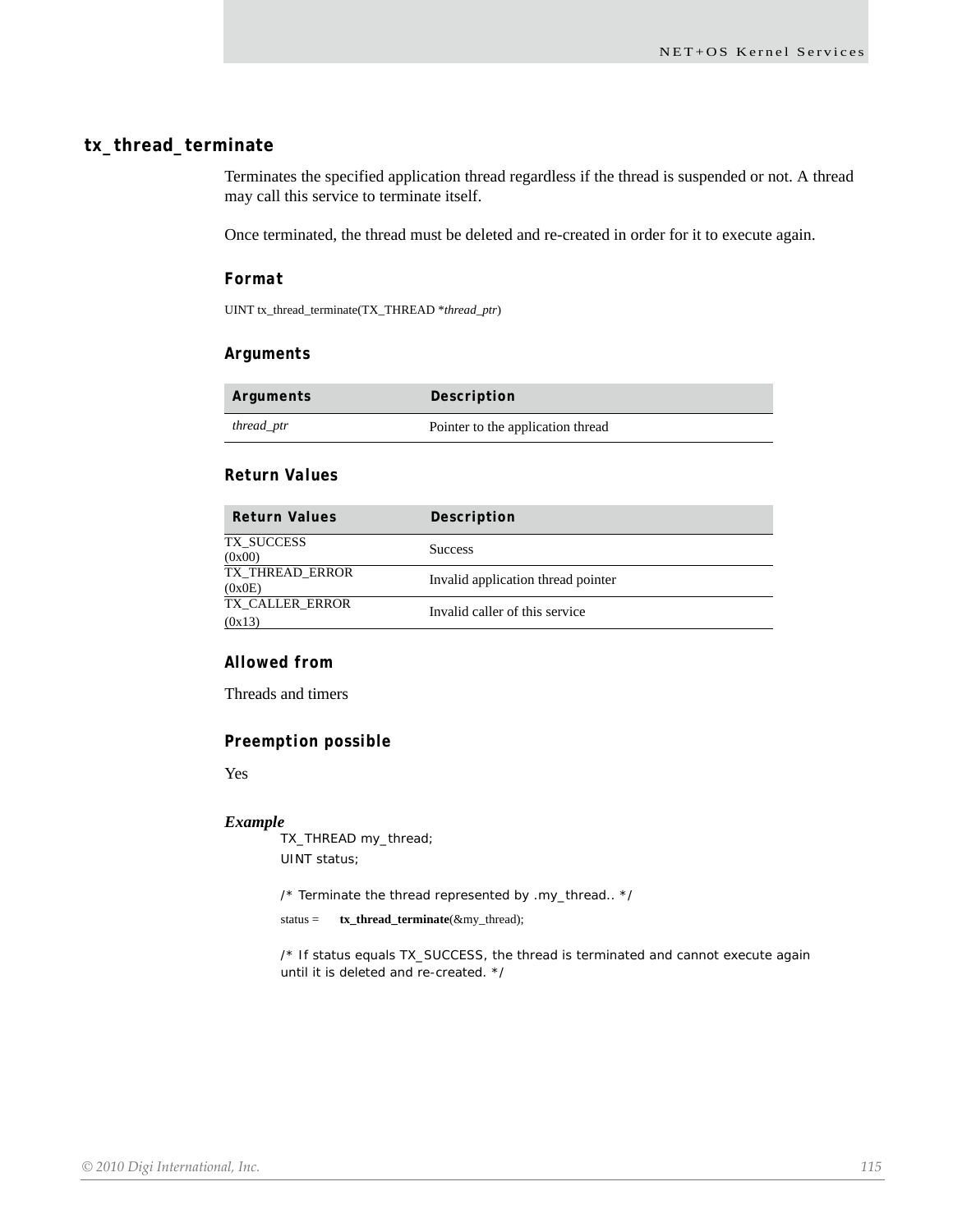#### *See also*

tx\_thread\_create, tx\_thread\_delete, tx\_thread\_identify, tx\_thread\_info\_get, tx\_thread\_preemption\_change, tx\_thread\_priority\_change, tx\_thread\_relinquish, tx\_thread\_resume, tx\_thread\_sleep, tx\_thread\_suspend, tx\_thread\_time\_slice\_change, tx\_thread\_wait\_abort

#### **tx\_thread\_time\_slice\_change**

Changes the time-slice of the specified application thread. Selecting a time-slice for a thread insures that it won.t execute more than the specified number of timer ticks before the other threads of the same or higher priorities have a chance to execute.

#### *Format*

UINT tx\_thread\_time\_slice\_change(TX\_THREAD \**thread\_ptr*,

ULONG *new\_time\_slice*, ULONG \**old\_time\_slice*)

#### *Arguments*

| Arguments      | Description                                                                                            |
|----------------|--------------------------------------------------------------------------------------------------------|
| thread_ptr     | Pointer to the application thread                                                                      |
| new time slice | New time-slice value. Values include TX NO TIME SLICE<br>and numeric values from 1 through 0xFFFFFFFF. |
| old time slice | Pointer to location for storing the previous time-slice value<br>of the specified thread.              |

#### *Return Values*

| <b>Return Values</b>             | Description                                             |
|----------------------------------|---------------------------------------------------------|
| TX SUCCESS<br>(0x00)             | <b>Success</b>                                          |
| <b>TX_THREAD_ERROR</b><br>(0x0E) | Invalid application thread pointer                      |
| TX PTR ERROR<br>(0x03)           | Invalid pointer to previous time-slice storage location |
| TX CALLER ERROR<br>(0x13)        | Invalid caller of this service                          |

#### *Allowed from*

Threads and timers

#### *Preemption possible*

No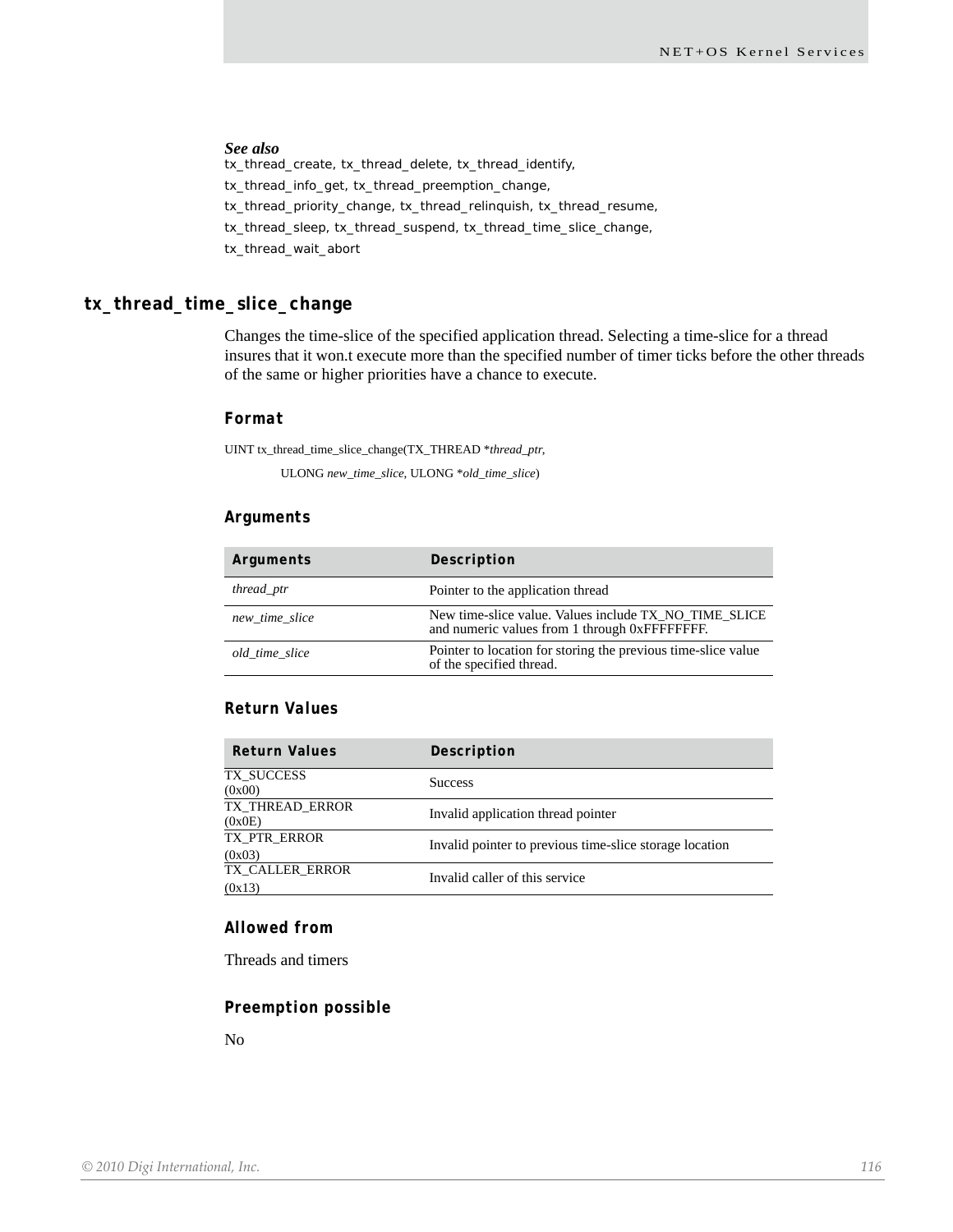#### *Example*

| TX THREAD    | my_thread;         |
|--------------|--------------------|
| <b>ULONG</b> | my_old_time_slice; |
| <b>UINT</b>  | status:            |

/\* Change the time-slice of the thread associated with "my\_thread" to 20. This will mean that "my\_thread" can only run for 20 timer-ticks consecutively before other threads of equal or higher priority get a chance to run. \*/

status = **tx\_thread\_time\_slice\_change**(&my\_thread, 20, &my\_old\_time\_slice);

/\* If status equals TX\_SUCCESS, the thread.s time-slice has been changed to 20 and the previous time-slice is in .my\_old\_time\_slice.. \*/

#### *See also*

tx\_thread\_create, tx\_thread\_delete, tx\_thread\_identify, tx\_thread\_info\_get, tx\_thread\_preemption\_change, tx\_thread\_priority\_change, tx\_thread\_relinquish, tx\_thread\_resume, tx\_thread\_sleep, tx\_thread\_suspend, tx\_thread\_terminate, tx\_thread\_wait\_abort

#### **tx\_thread\_wait\_abort**

Aborts sleep or any other object suspension of the specified thread. If the wait is aborted, a TX\_WAIT\_ABORTED value is returned from the service that the thread was waiting on.

Note that this service does not release pure suspension that is made by the tx\_thread\_suspend service.

#### *Format*

UIN tx\_thread\_wait\_abort(TX\_THREAD \**thread\_ptr*)

#### *Arguments*

| Arguments  | Description                       |
|------------|-----------------------------------|
| thread_ptr | Pointer to the application thread |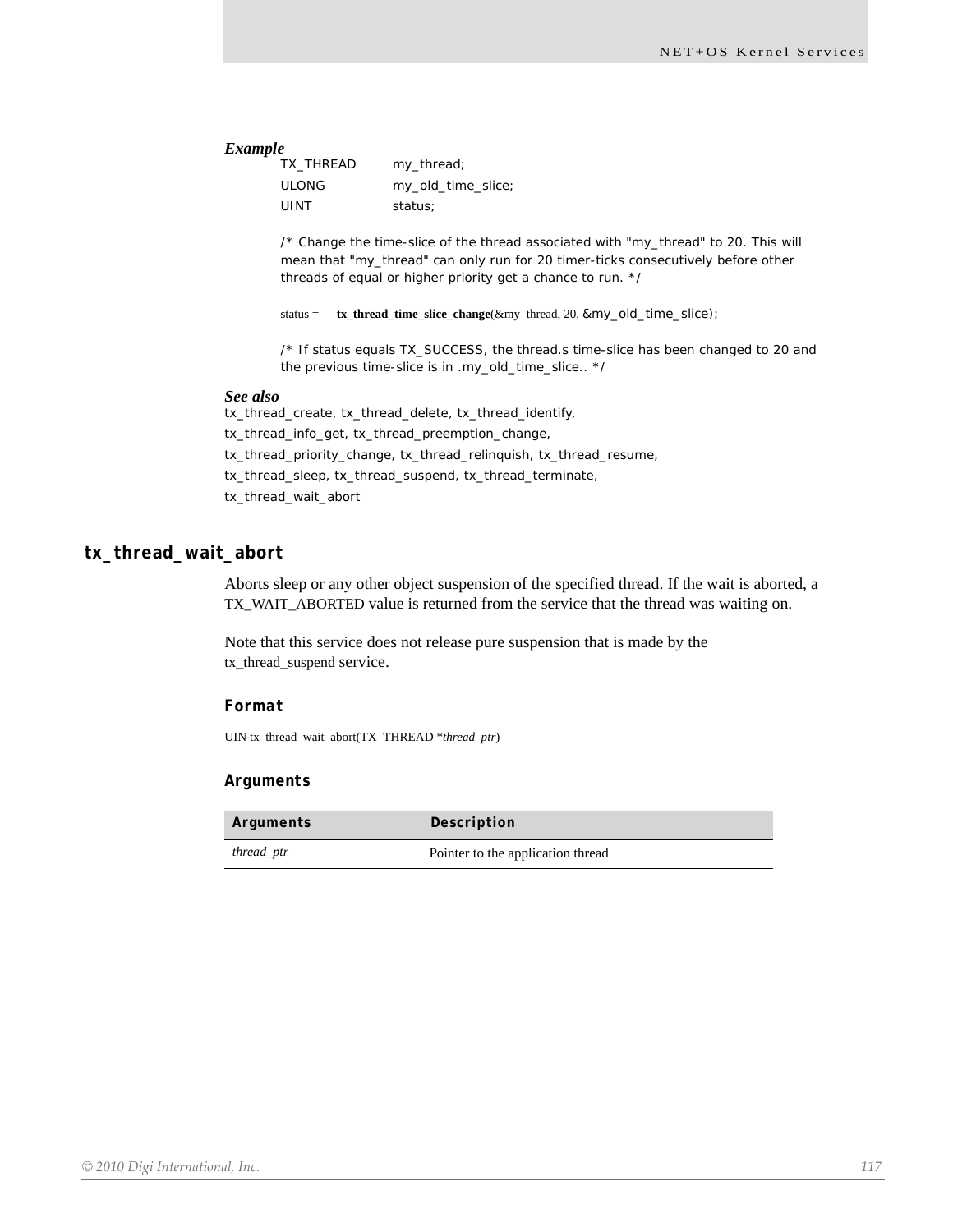#### *Return Values*

| <b>Return Values</b>          | Description                                |
|-------------------------------|--------------------------------------------|
| TX SUCCESS<br>(0x00)          | <b>Success</b>                             |
| TX THREAD ERROR<br>(0x0E)     | Invalid application thread pointer         |
| TX WAIT ABORT ERROR<br>(0x0E) | Specified thread is not in a waiting state |
| TX CALLER ERROR<br>(0x13)     | Invalid caller of this service             |

#### *Allowed from*

Initialization, threads, timers, and ISRs

#### *Preemption possible*

Yes

#### *Example*

TX\_THREAD my\_thread; UINT status;

/\* Abort the suspension condition of .my\_thread.. \*/

status = **tx\_thread\_wait\_abort**(&my\_thread);

/\* If status equals TX\_SUCCESS, the thread is now ready again, with a return value showing its suspension was aborted (TX\_WAIT\_ABORTED). \*/

#### *See also*

tx\_thread\_create, tx\_thread\_delete, tx\_thread\_identify, tx\_thread\_info\_get, tx\_thread\_preemption\_change, tx\_thread\_priority\_change, tx\_thread\_relinquish, tx\_thread\_resume, tx\_thread\_sleep, tx\_thread\_suspend, tx\_thread\_terminate, tx\_thread\_time\_slice\_change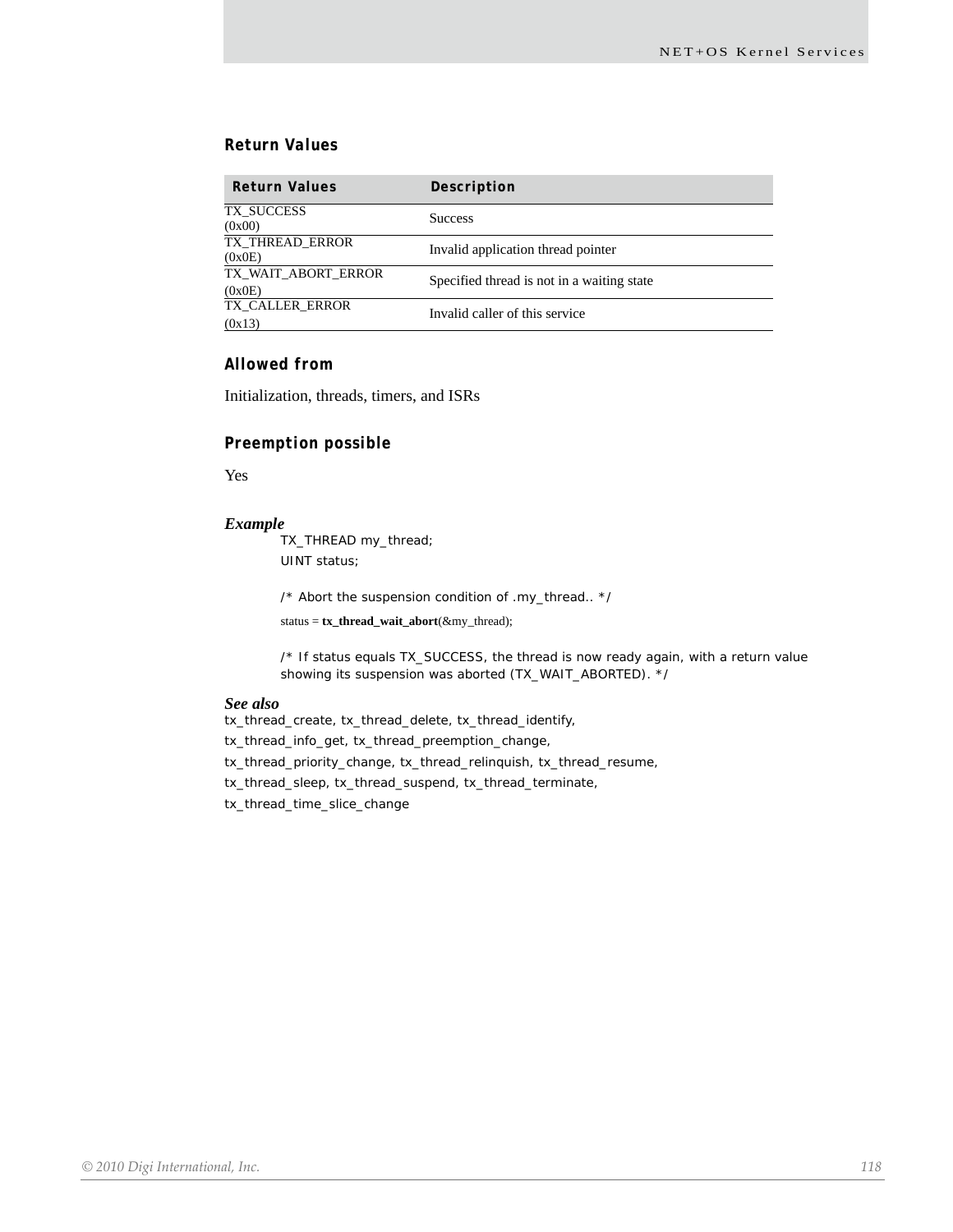#### **tx\_time\_get**

Returns the contents of the internal system clock. Each timer-tick increases the internal system clock by one. The system clock is set to zero during initialization and can be changed to a specific value by tx\_time\_set.

The actual time each timer-tick represents is application specific.

#### *Format*

ULONG tx\_time\_get(VOID)

#### *Arguments*

None

#### *Return Values*

| Return Values      | Description                                      |
|--------------------|--------------------------------------------------|
| system clock ticks | Value of the internal, free-running system clock |

#### *Allowed from*

Threads, timers, and ISRs

#### *Preemption possible*

No

#### *Example*

ULONG current\_time;

/\* Pickup the current system time, in timer-ticks \*/

current\_time = **tx\_time\_get**();

/\* Current time now has copy of the internal system clock \*/

#### *See also* tx\_time\_set

# **tx\_time\_set**

Sets the internal system clock to the specified value. Each timer-tick increases the internal system clock by one.

The actual time each timer-tick represents is application specific.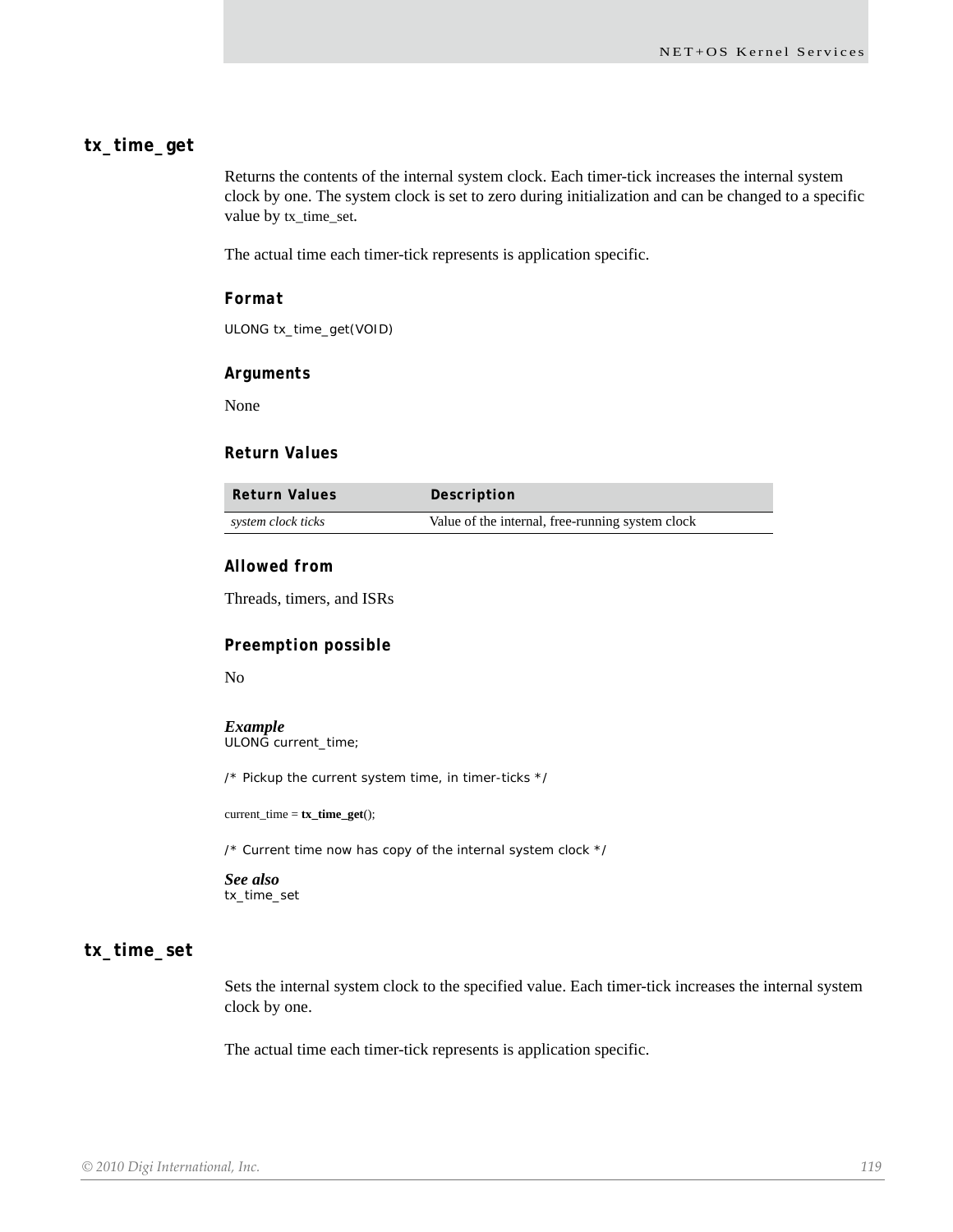#### *Format*

VOID tx\_time\_set(ULONG *new\_time*)

#### *Arguments*

| Arguments | Description                                                                     |
|-----------|---------------------------------------------------------------------------------|
| new time  | New time to put in the system clock. Values range from 0<br>through 0xFFFFFFFF. |

#### *Return Values*

None

#### *Allowed from*

Threads, timers, and ISRs

#### *Preemption possible*

No

#### *Example* /\* Set the internal system time to 0x1234 \*/

**tx\_time\_set**(0x1234);

/\* Current time now 0x1234 until the next timer interrupt \*/

*See also* tx\_time\_get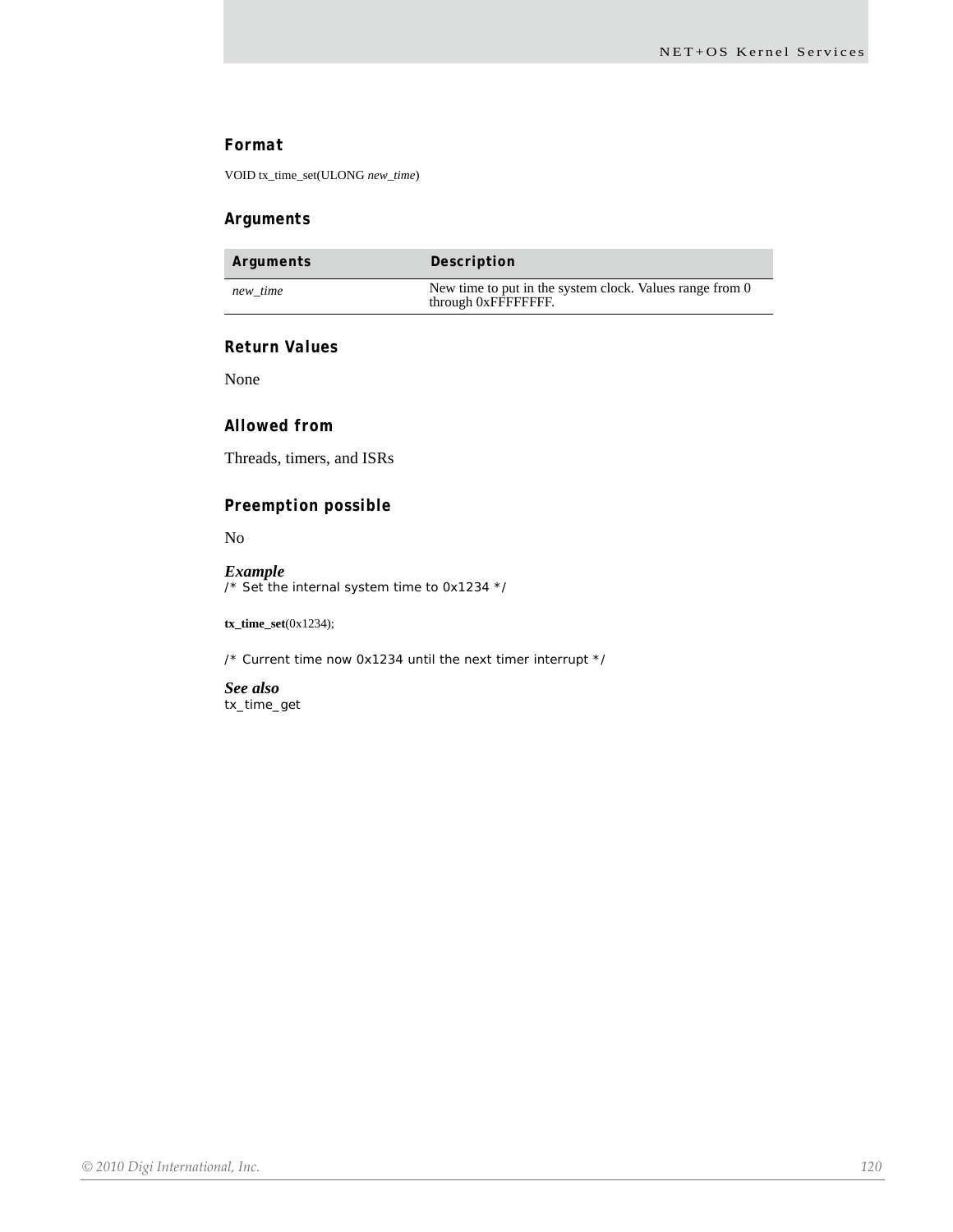### **tx\_timer\_activate**

Activates the specified application timer. The expiration routines of timers that expire at the same time are executed in the order they were activated. If the timer is already activated, this service has no effect.

#### *Format*

UINT tx\_timer\_activate(TX\_TIMER \**timer\_ptr*)

#### *Arguments*

| Arguments | Description                      |
|-----------|----------------------------------|
| timer_ptr | Pointer to the application timer |

#### *Return Values*

| <b>Return Values</b>        | Description                       |
|-----------------------------|-----------------------------------|
| TX SUCCESS<br>(0x00)        | <b>Success</b>                    |
| TX TIMER ERROR<br>(0x15)    | Invalid application timer pointer |
| TX ACTIVATE ERROR<br>(0x17) | Timer was already active          |

#### *Allowed from*

Initialization, threads, timers, and ISRs

#### *Preemption possible*

No

#### *Example*

TX\_TIMER my\_timer;

UINT status;

/\* Activate an application timer. Assume that the application timer has already been created. \*/

status = **tx\_timer\_activate**(&my\_timer);

/\* If status equals TX\_SUCCESS, the application timer is now active. \*/

#### *See also*

tx\_timer\_change, tx\_timer\_create, tx\_timer\_deactivate, tx\_timer\_delete, tx\_timer\_info\_get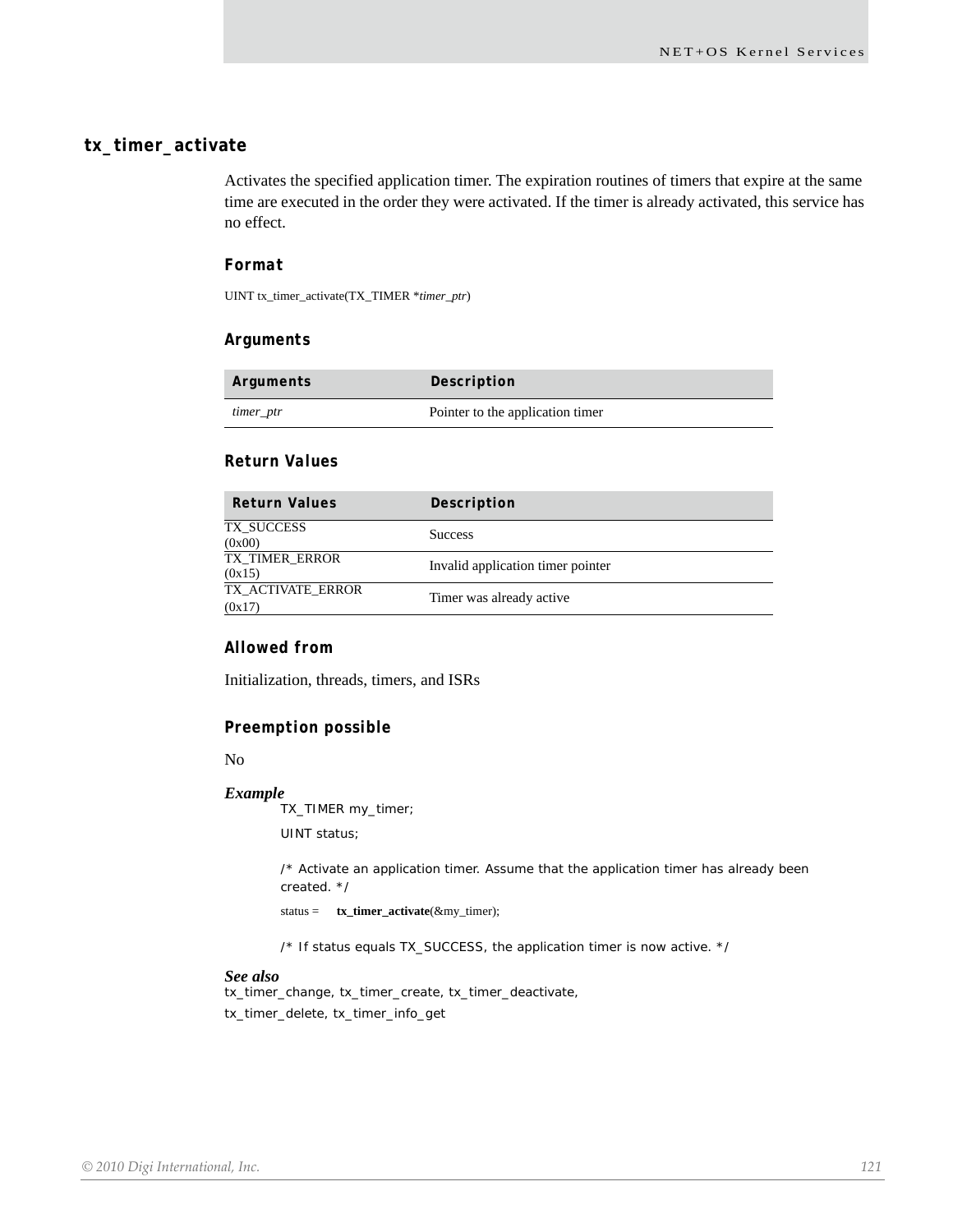# **tx\_timer\_change**

Changes the expiration characteristics of the specified application timer. The timer must be deactivated prior to calling this service.

After calling this server, you must call tx\_timer\_activate to start the timer again.

#### *Format*

UINT tx\_timer\_change(TX\_TIMER \**timer\_ptr*,

ULONG *initial\_ticks*, ULONG *reschedule\_ticks*)

#### *Arguments*

| Arguments            | Description                                                                                                                                                                                                                   |
|----------------------|-------------------------------------------------------------------------------------------------------------------------------------------------------------------------------------------------------------------------------|
| timer_ptr            | Pointer to a timer control block                                                                                                                                                                                              |
| <i>initial</i> ticks | The initial number of ticks for timer expiration. Values range<br>from 1 through 0xFFFFFFFF.                                                                                                                                  |
| reschedule ticks     | Specifies the number of ticks for all timer expirations after<br>the first.<br>Specifying 0 (zero) makes the timer a <i>one-shot</i> timer.<br>Otherwise, for periodic timers, values range from 1 through<br>$0x$ FFFFFFFFF. |

### *Return Values*

| <b>Return Values</b>      | Description                                              |
|---------------------------|----------------------------------------------------------|
| TX SUCCESS<br>(0x00)      | <b>Success</b>                                           |
| TX TIMER ERROR<br>(0x15)  | Invalid application timer pointer                        |
| TX TICK ERROR<br>(0x16)   | Invalid value (such as zero) specified for initial ticks |
| TX CALLER ERROR<br>(0x13) | Invalid caller of this service                           |

#### *Allowed from*

Threads, timers, and ISRs

#### *Preemption possible*

No

#### *Example*

TX\_TIMER my\_timer; UINT status;

\* Change a now deactivated timer to expire every 50 timer ticks, including the initial expiration. \*/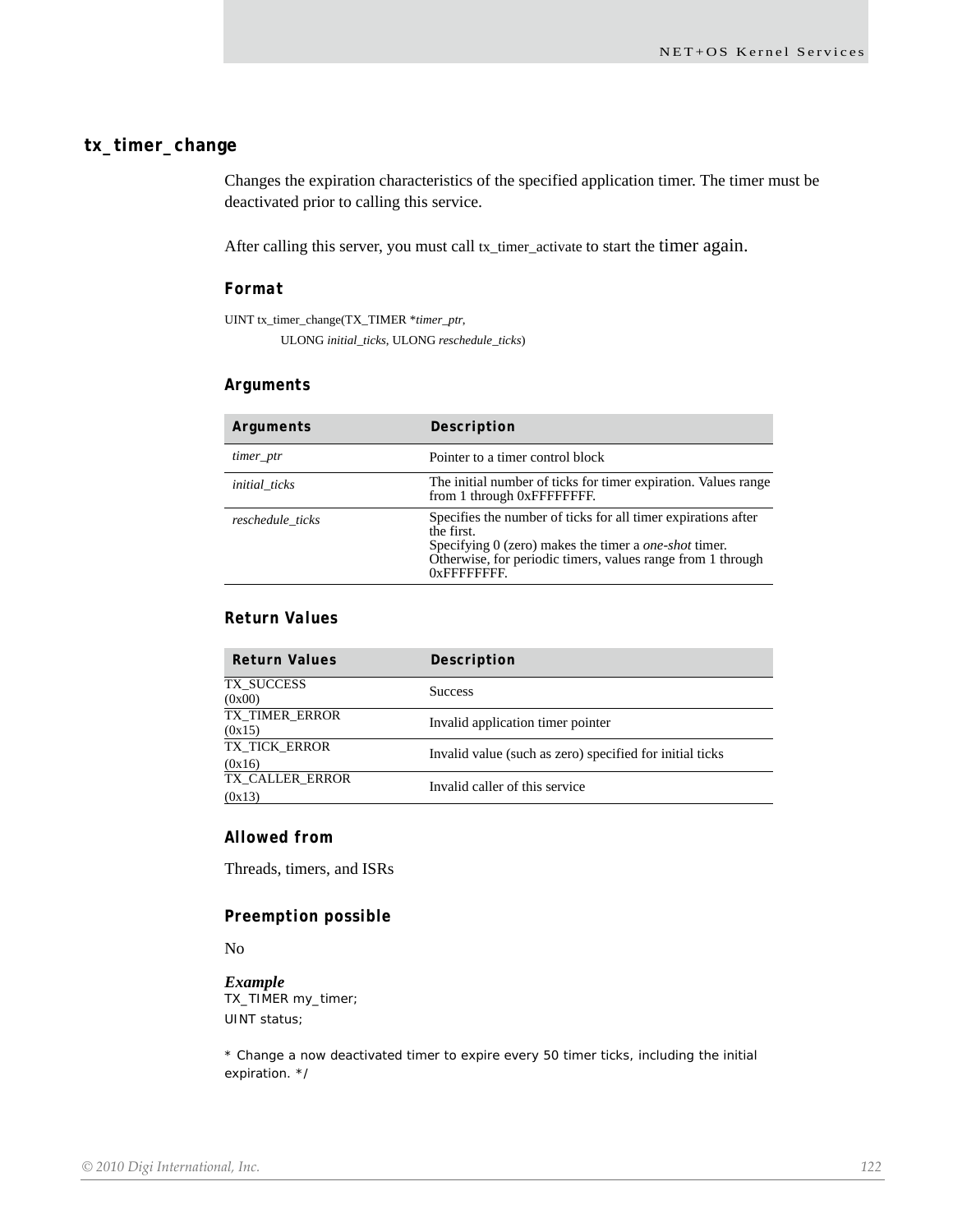status = **tx\_timer\_change**(&my\_timer,50, 50);

/\* If status equals TX\_SUCCESS, the specified timer is changed to expire every 50 ticks. \*/

/\* Activate the specified timer to get it started again. \*/

status = tx\_timer\_activate(&my\_timer);

#### *See also*

tx\_timer\_activate, tx\_timer\_create, tx\_timer\_deactivate, tx\_timer\_delete, tx\_timer\_info\_get

#### **tx\_timer\_create**

Creates an application timer with the specified expiration function and period.

#### *Format*

UINT tx\_timer\_create(TX\_TIMER \**timer\_ptr*, CHAR \**name\_ptr*, VOID (\**expiration\_function*)(ULONG), ULONG *expiration\_input*, ULONG *initial\_ticks*, ULONG *reschedule\_ticks*, UINT *auto\_activate*)

#### *Arguments*

| Arguments            | Description                                                                                                                                                                                                                  |
|----------------------|------------------------------------------------------------------------------------------------------------------------------------------------------------------------------------------------------------------------------|
| timer_ptr            | Pointer to a timer control block                                                                                                                                                                                             |
| name_ptr             | Pointer to the name of the timer                                                                                                                                                                                             |
| expiration_function  | Pointer to the application function to call when the timer<br>expires                                                                                                                                                        |
| expiration_input     | Input to pass to expiration function when timer expires                                                                                                                                                                      |
| <i>initial_ticks</i> | The initial number of ticks for timer expiration. Values range<br>from 1 through 0xFFFFFFFF.                                                                                                                                 |
| reschedule_ticks     | Specifies the number of ticks for all timer expirations after<br>the first.<br>Specifying 0 (zero) makes the timer a <i>one-shot</i> timer.<br>Otherwise, for periodic timers, values range from 1 through<br>$0x$ FFFFFFFFF |
| auto activate        | Determines if the timer is automatically activated during<br>creation.                                                                                                                                                       |
|                      | TX_AUTO_ACTIVATE (0x01)                                                                                                                                                                                                      |
|                      | The timer is made active.                                                                                                                                                                                                    |
|                      | $TX_NO_ACTIVATE (0x00)$                                                                                                                                                                                                      |
|                      | The timer is created in a non-active state. In this case, a<br>subsequent tx_timer_activate call is necessary to get the timer<br>actually started.                                                                          |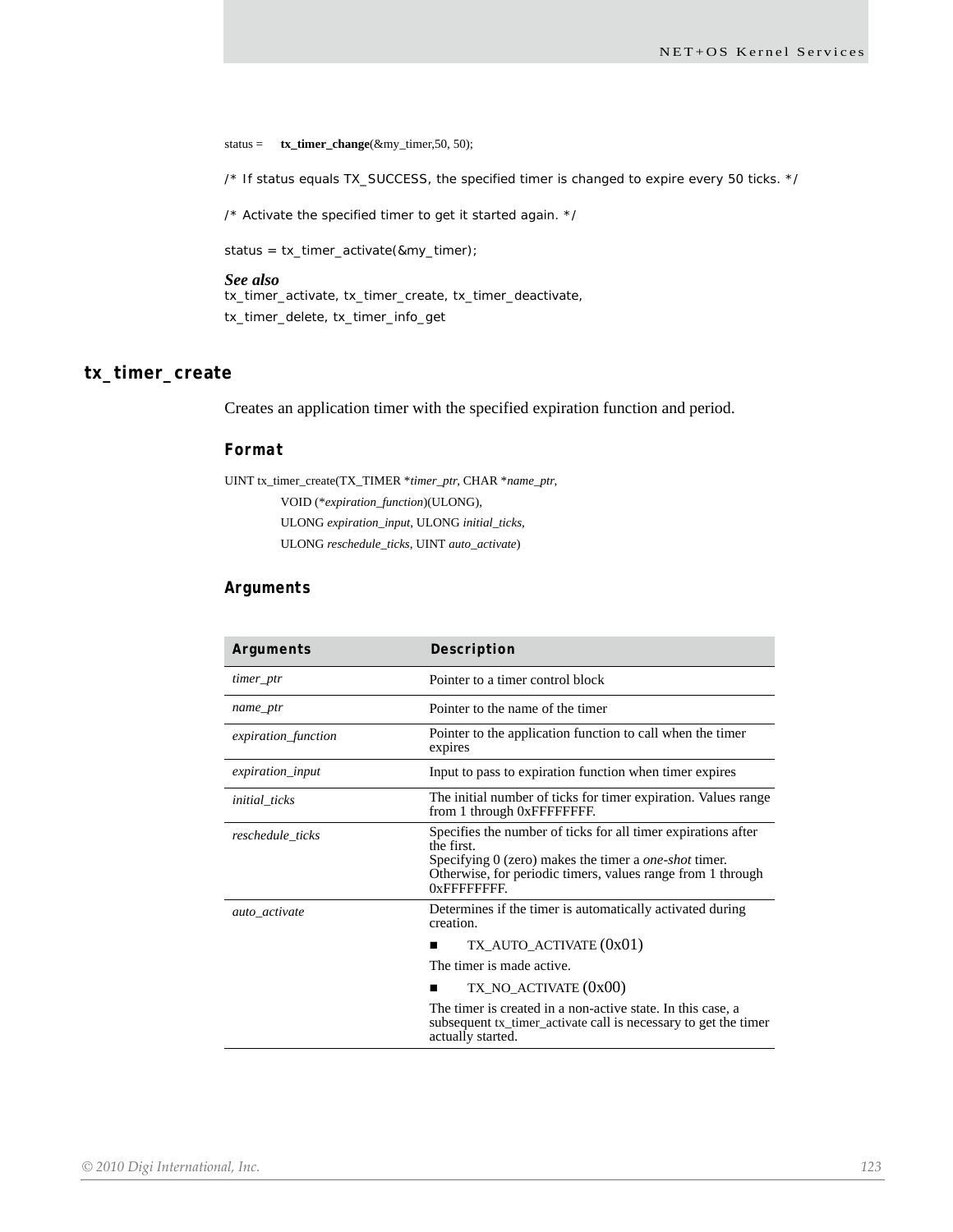#### *Return Values*

| <b>Return Values</b>        | Description                                              |
|-----------------------------|----------------------------------------------------------|
| TX SUCCESS<br>(0x00)        | <b>Success</b>                                           |
| TX TIMER ERROR<br>(0x15)    | Invalid application timer pointer                        |
| TX TICK ERROR<br>(0x16)     | Invalid value (such as zero) specified for initial ticks |
| TX ACTIVATE ERROR<br>(0x17) | Invalid activation selected                              |
| TX CALLER ERROR<br>(0x13)   | Invalid caller of this service                           |

#### *Allowed from*

Initialization and threads

#### *Preemption possible*

No

#### *Example*

TX\_TIMER my\_timer; UINT status;

/\* Create an application timer that executes "my\_timer\_function" after 100 ticks ini tially and then after every 25 ticks. This timer is specified to start immediately! \*/

```
status = tx_timer_create(&my_timer,"my_timer_name", 
        my_timer_function, 0x1234, 100, 25,
        TX_AUTO_ACTIVATE);
```
/\* If status equals TX\_SUCCESS, my\_timer\_function will be called 100 timer ticks later and then called every 25 timer ticks. Note that the value 0x1234 is passed to my\_timer\_function every time it is called. \*/

#### *See also*

tx\_timer\_activate, tx\_timer\_change, tx\_timer\_deactivate, tx\_timer\_delete, tx\_timer\_info\_get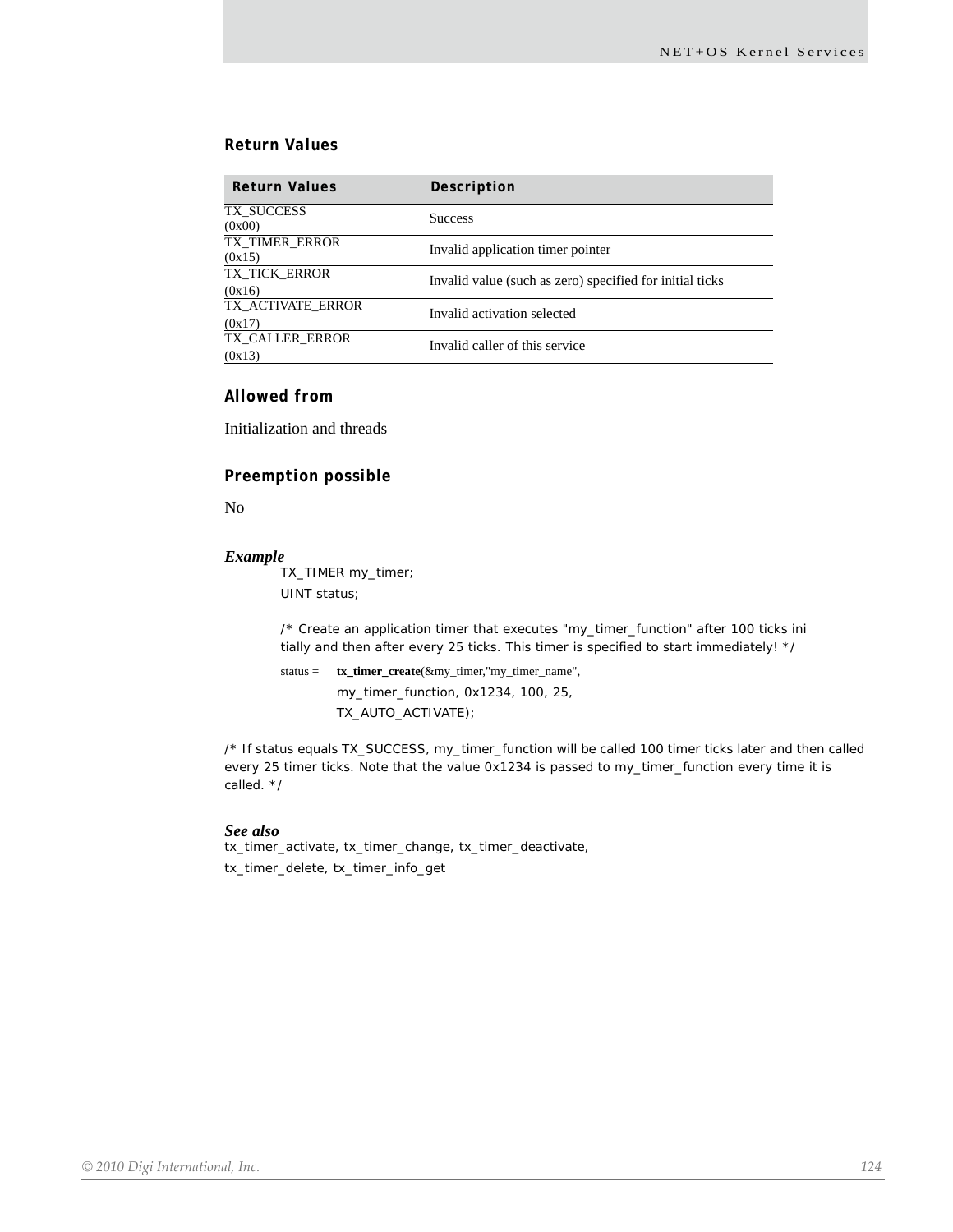#### **tx\_timer\_deactivate**

Deactivates the specified application timer. If the timer is already deactivated, this service has no effect.

#### *Format*

UINT tx\_timer\_deactivate(TX\_TIMER \**timer\_ptr*)

#### *Arguments*

| Arguments | Description                      |
|-----------|----------------------------------|
| timer_ptr | Pointer to the application timer |

#### *Return Values*

| <b>Return Values</b>     | Description                       |
|--------------------------|-----------------------------------|
| TX SUCCESS<br>(0x00)     | <b>Success</b>                    |
| TX TIMER ERROR<br>(0x15) | Invalid application timer pointer |

#### *Allowed from*

Initialization, threads, timers, and ISRs

#### *Preemption possible*

No

#### *Example*

TX\_TIMER my\_timer; UINT status;

/\* Deactivate an application timer. Assume that the application timer has already been created. \*/ status = **tx\_timer\_deactivate**(&my\_timer);

/\* If status equals TX\_SUCCESS, the application timer is now deactivated. \*/

#### *See also*

tx\_timer\_activate, tx\_timer\_change, tx\_timer\_create, tx\_timer\_delete, tx\_timer\_info\_get

# **tx\_timer\_delete**

Deletes the specified application timer.

It is the application.s responsibility to prevent use of a deleted timer.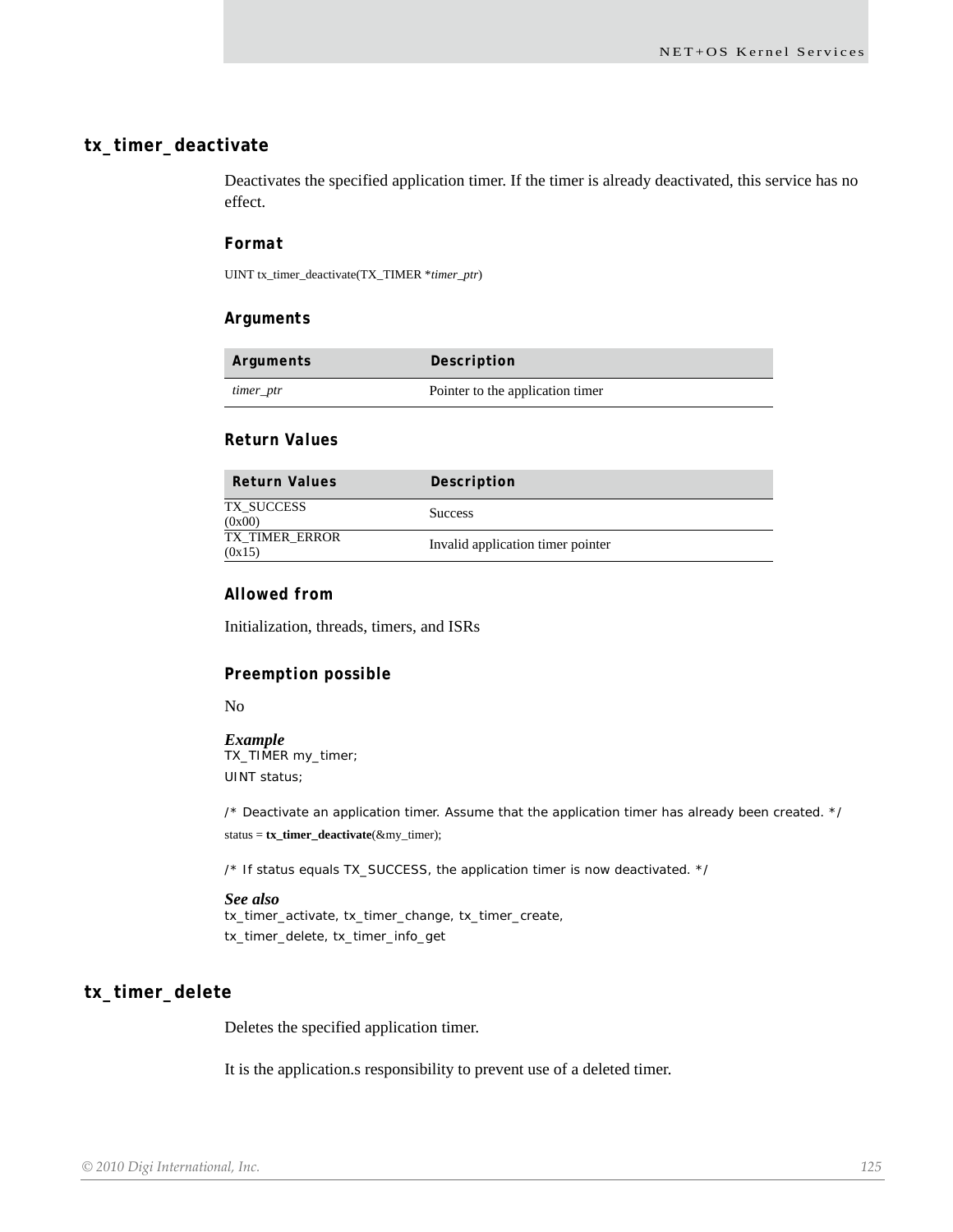#### *Format*

UINT tx\_timer\_delete(TX\_TIMER \**timer\_ptr*) UINT tx\_timer\_deactivate(TX\_TIMER \**timer\_ptr*)

#### *Arguments*

| Arguments | Description                      |
|-----------|----------------------------------|
| timer_ptr | Pointer to the application timer |

#### *Return Values*

| <b>Return Values</b>      | Description                       |
|---------------------------|-----------------------------------|
| TX SUCCESS<br>(0x00)      | <b>Success</b>                    |
| TX TIMER ERROR<br>(0x15)  | Invalid application timer pointer |
| TX CALLER ERROR<br>(0x13) | Invalid caller of this service    |

#### *Allowed from*

Threads

#### *Preemption possible*

No

*Example* TX\_TIMER my\_timer; UINT status;

/\* Delete application timer. Assume that the application timer has already been created. \*/ status = **tx\_timer\_delete**(&my\_timer);

/\* If status equals TX\_SUCCESS, the application timer is deleted. \*/

#### *See also*

tx\_timer\_activate, tx\_timer\_change, tx\_timer\_create, tx\_timer\_deactivate, tx\_timer\_info\_get

# **tx\_timer\_info\_get**

Retrieves information about the specified application timer.

#### *Format*

UINT tx\_timer\_info\_get(TX\_TIMER \**timer\_ptr*, CHAR \*\**name*, UINT \**active*, ULONG \**remaining\_ticks*,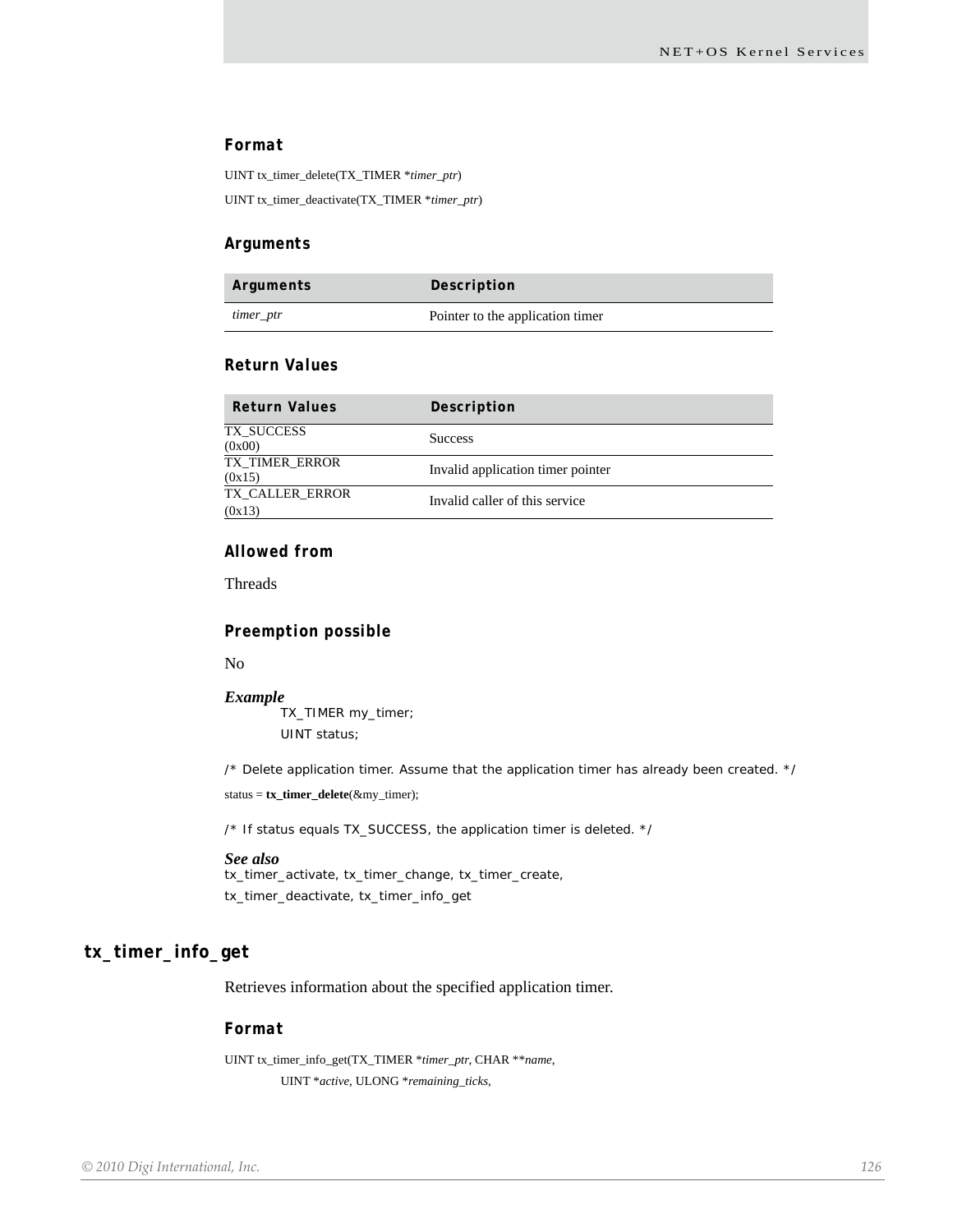ULONG \**reschedule\_ticks*, TX\_TIMER \*\**next\_timer*)

#### *Arguments*

| Arguments        | Description                                                                                                                                                                                          |
|------------------|------------------------------------------------------------------------------------------------------------------------------------------------------------------------------------------------------|
| timer_ptr        | Pointer to the application timer                                                                                                                                                                     |
| name             | Pointer to destination for the pointer to the timer s name.                                                                                                                                          |
| active           | Pointer to destination for the timer active indication. If<br>this value is TX_TRUE, the timer is active.                                                                                            |
| remaining_ticks  | Pointer to destination for the number of timer ticks left<br>before the timer expires                                                                                                                |
| reschedule ticks | Pointer to destination for the number of timer ticks that<br>will be used to automatically reschedule this timer. If the<br>value is zero, then the timer is a one-shot and won't<br>be rescheduled. |
| next timer       | Destination for the pointer of the next created<br>application timer                                                                                                                                 |

# *Return Values*

| <b>Return Values</b>     | Description                                        |
|--------------------------|----------------------------------------------------|
| TX SUCCESS<br>(0x00)     | <b>Success</b>                                     |
| TX TIMER ERROR<br>(0x15) | Invalid application timer pointer                  |
| TX PTR ERROR<br>(0x03)   | Invalid pointer (NULL) for any destination pointer |

#### *Allowed from*

Initialization, threads, timers, and ISRs

#### *Preemption possible*

No

#### *Example*

TX\_TIMER my\_timer; CHAR \*name; UINT active; ULONG remaining\_ticks; ULONG reschedule\_ticks; TX\_TIMER \*next\_timer; UINT status;

/\* Retrieve information about a the previously created application timer .my\_timer..

\*/

status = **tx\_timer\_info\_get(**&my\_timer, &name,

&active,&remaining\_ticks,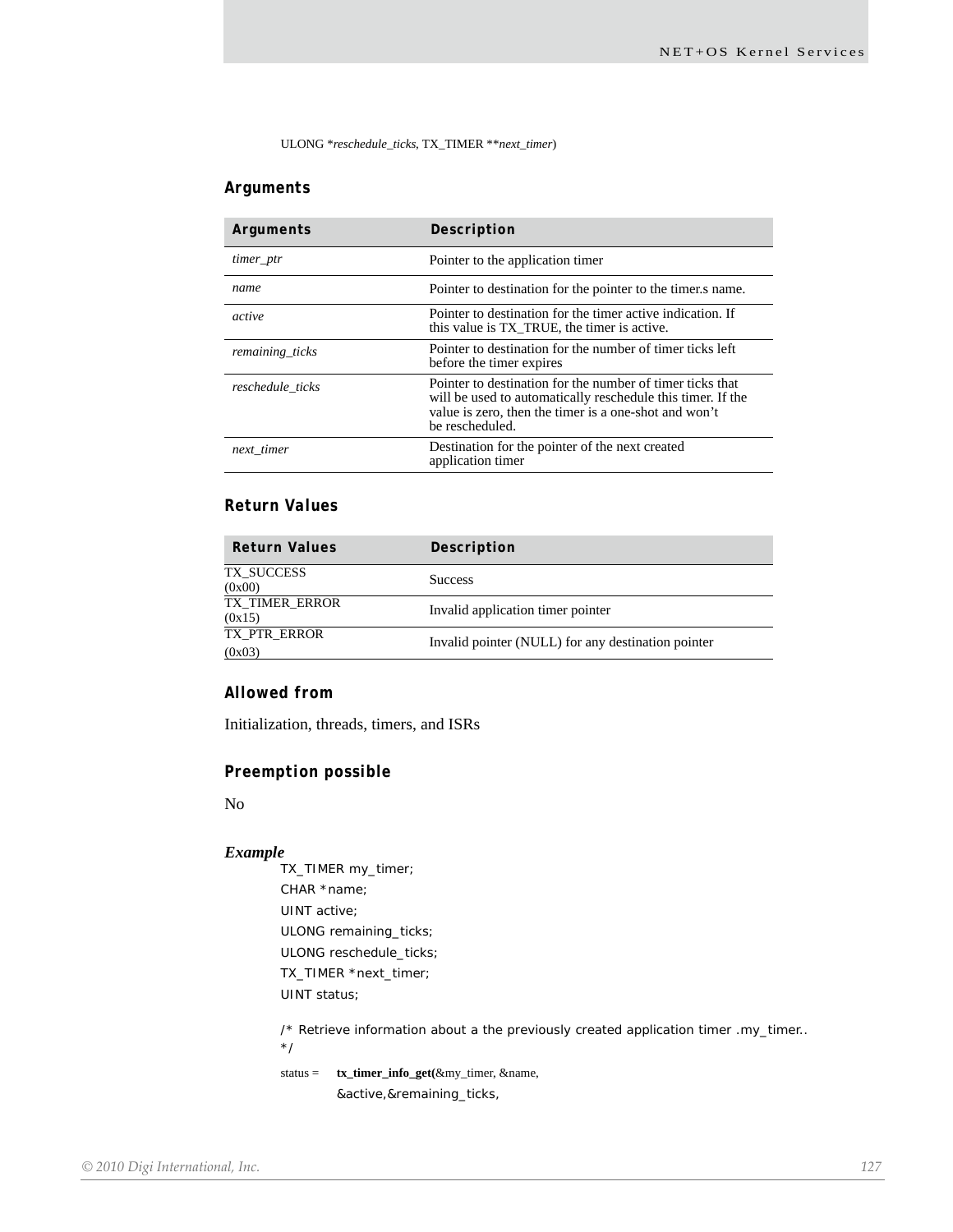&reschedule\_ticks, &next\_timer);

/\* If status equals TX\_SUCCESS, the information requested is valid. \*/

#### *See also*

tx\_timer\_activate, tx\_timer\_change, tx\_timer\_create,

tx\_timer\_deactivate, tx\_timer\_delete, tx\_timer\_info\_get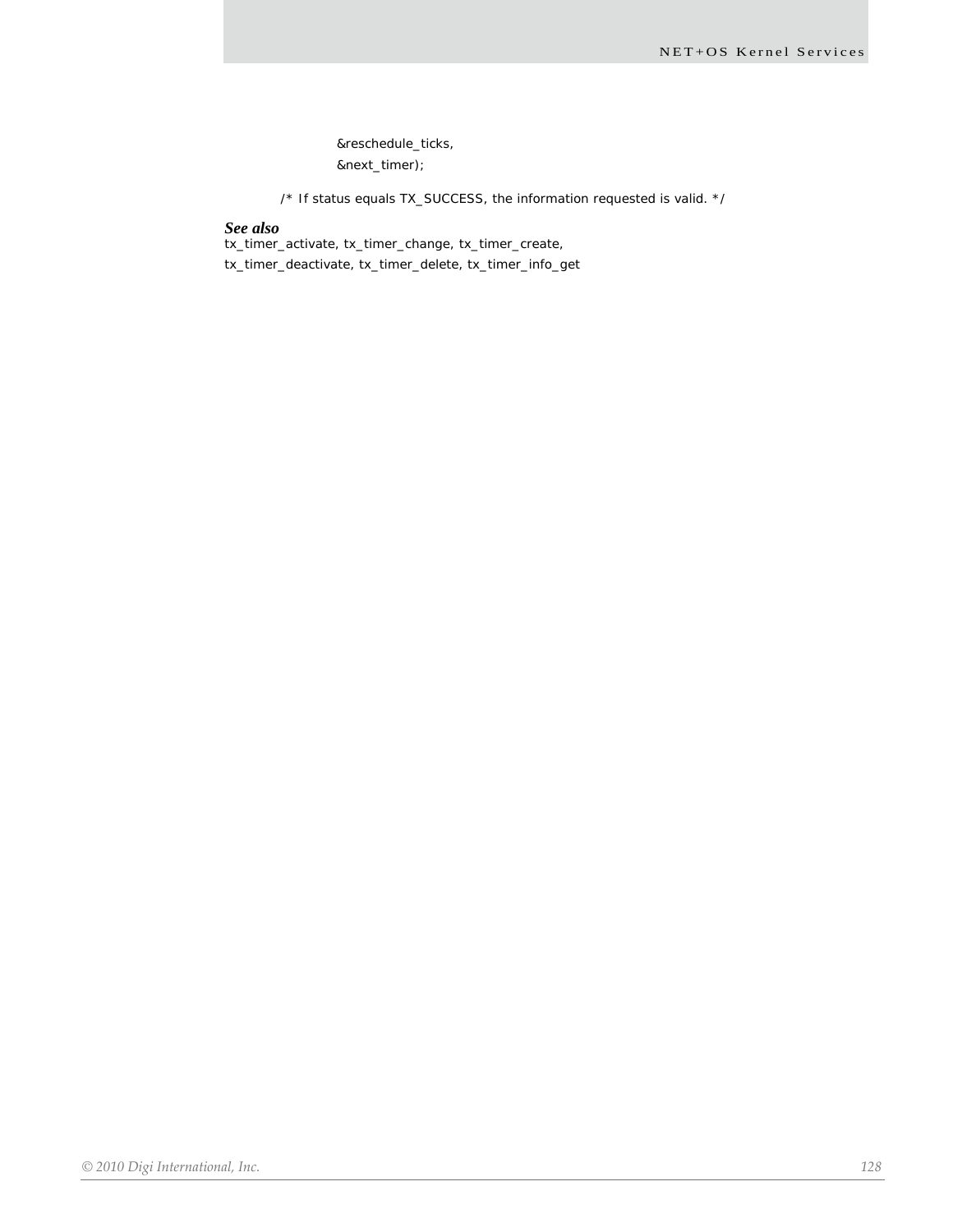# 

# *NET+OS Kernel Design Goals* a.<br>H

**CHAPTER 4**

This chapter describes how the design of the NET+OS kernel contributes to its performance.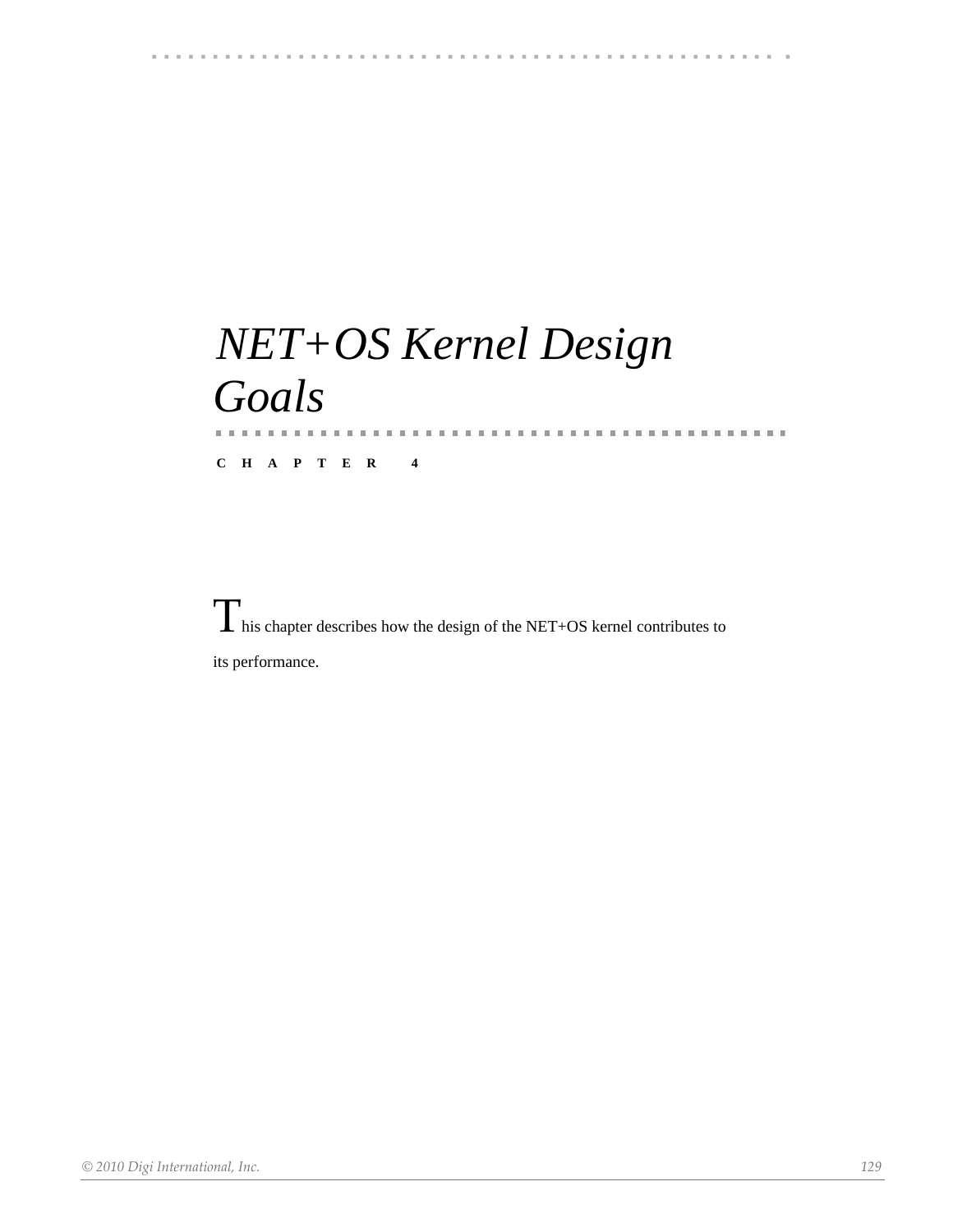. . . . . . . . . . . . .

# Principal design goals

The NET+OS kernel has three principal design goals: simplicity, scalability, and high performance. In many situations these goals are complementary - that is, simpler, smaller software usually gives better performance.

. . . . . . . . . . . . . . . . .

#### **Simplicity**

Simplicity is the most important design goal of the NET+OS kernel. Simplicity makes the NET+OS kernel very easy to use, test, and verify. In addition, it makes it easy for developers to understand exactly what is happening inside.

#### **Scalability**

The NET+OS kernel is also designed to be very scalable. Its instruction area size ranges from 2Kb to 15Kb, depending on the services actually used by the application. This enables the NET+OS kernel to support a wide range of microprocessor architectures, ranging from small microcontrollers through high performance RISC and DSP processors.

How is the NET+OS kernel so scalable? First, the NET+OS kernel is designed with a software component methodology, which allows automatic removal of whole components that are not used. Second, it places each function in a separate file to minimize each function.s interaction with the rest of the system. Because the NET+OS kernel is implemented as a C library, only the functions that are used become part of the final embedded image.

#### **High performance**

The NET+OS kernel is designed for high performance. This is achieved in a variety of ways, including algorithm optimizations, register variables, in-line assembly language, low-overhead timer interrupt handling, and optimized context switching. In addition, applications have the ability (with the conditional compilation flag TX\_DISABLE\_ERROR\_CHECKING) to disable the basic error checking facilities of the NET+OS kernel API. This feature is very useful in the tuning phase of application development. By disabling basic error checking, a 30 percent performance boost can be achieved on most NET+OS kernel implementations. And, of course, the resulting code image is also smaller!

# NET+OS kernel ANSI C library

As mentioned before, the NET+OS kernel is implemented as a C library, which must be linked with the application software. The NET+OS kernel library consists of several object files that are derived from various C source files and processor specific assembly language files. There are also several C include files used in the C file compilation

process. All of the C source and include files conform completely to the ANSI standard.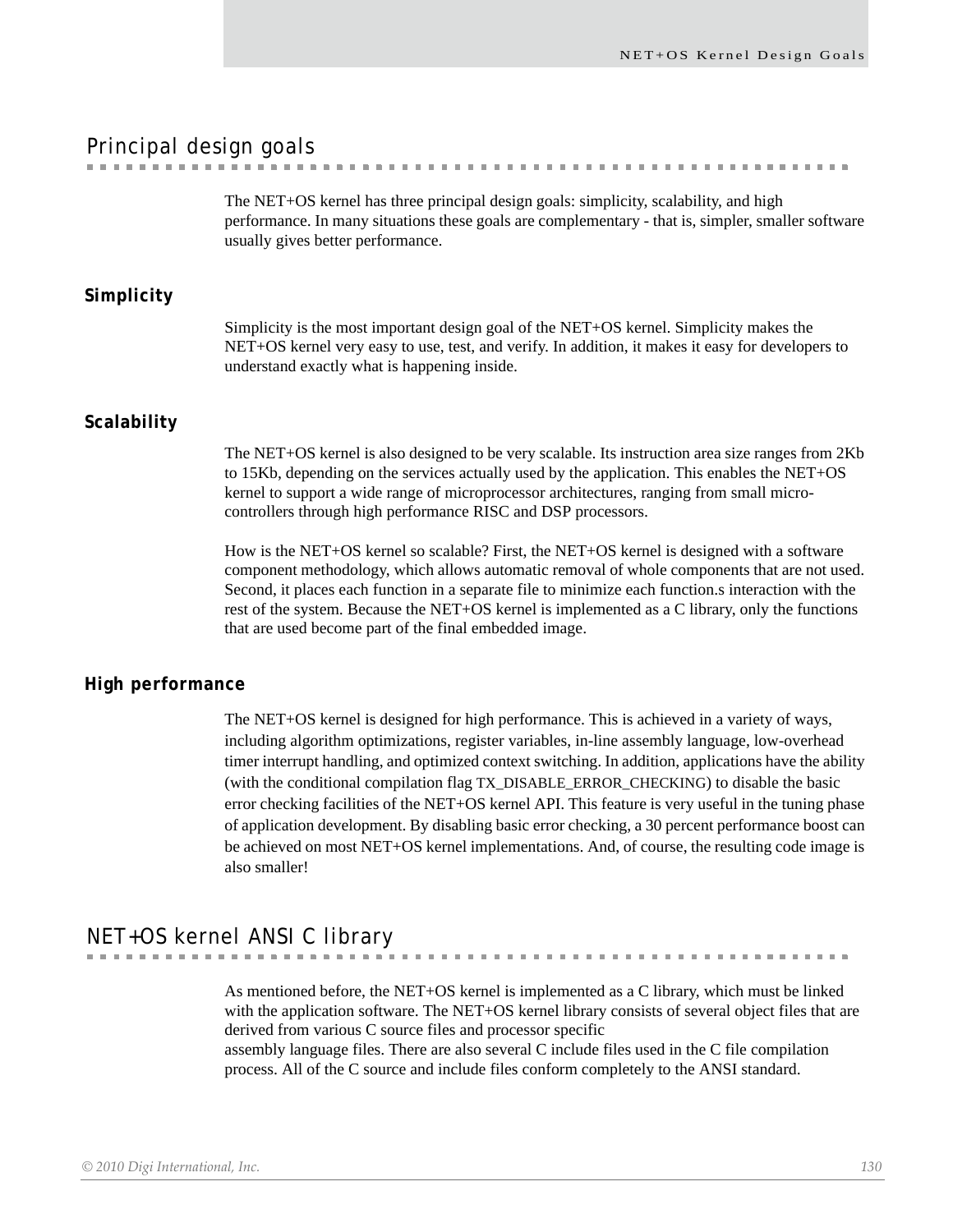#### *Include files*

NET+OS kernel applications need access to two include files: tx\_api.h and tx\_port.h.

The NET+OS kernel source package also contains system include files which represent the internal component specification files.

#### *tx\_api.h file*

The tx\_api.h file contains all the constants, function prototypes, and object data structures. This file is the same for all processor support packages.

The mapping of the NET+OS kernel API services to the underlying error checking or core processing functions is done in tx\_api.h.

#### *tx\_port.h file*

The tx\_port.h file, which is included by tx\_api.h, contains processor- and development toolspecific information, including data type assignments and interrupt management macros used throughout the NET+OS kernel source code. The tx\_port.h file also contains the NET+OS kernel port-specific ASCII version string, \_tx\_version\_id.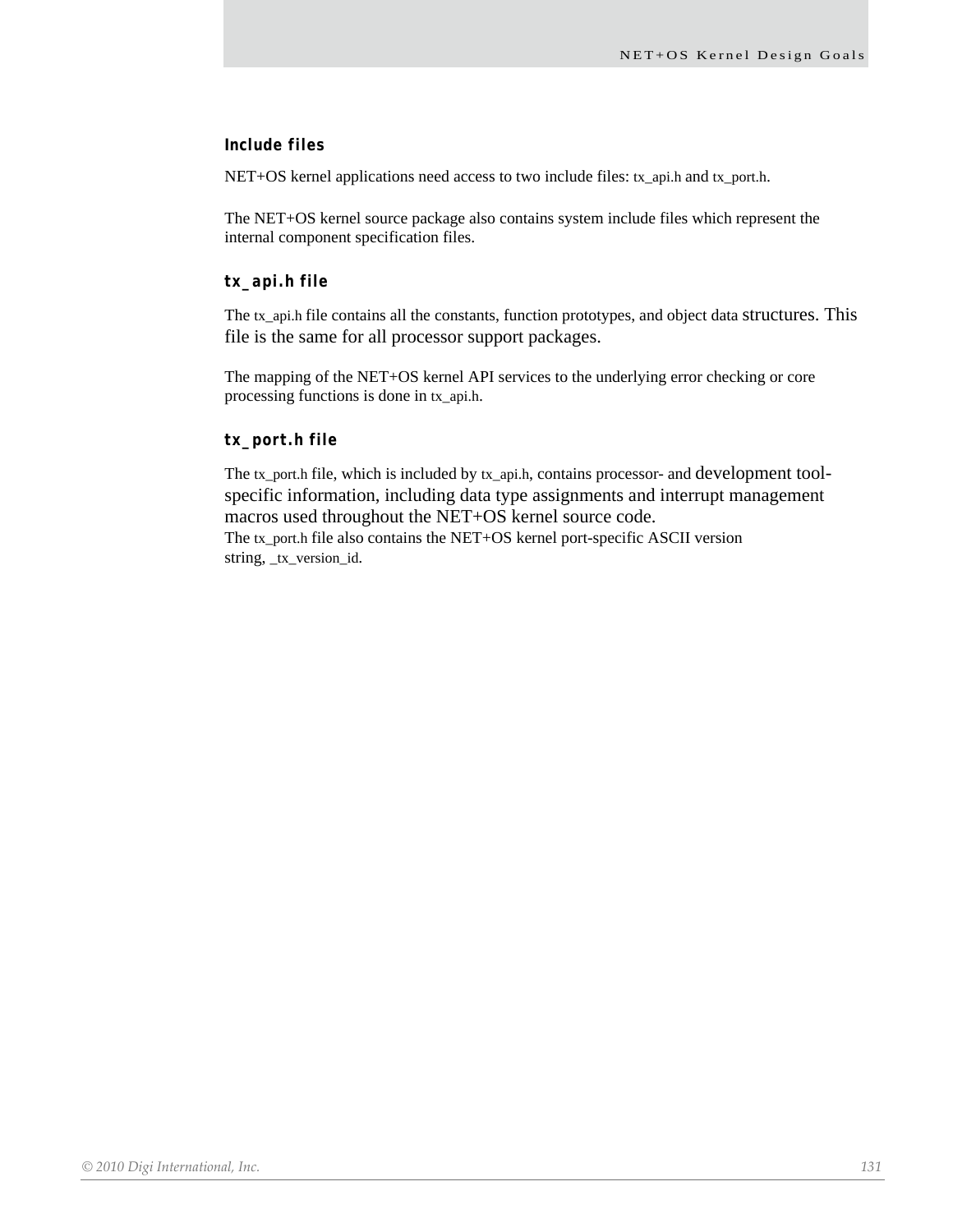### 

# *Programming Reference Information*

**CHAPTER 5**

 $\prod$  his chapter describes how the design of the NET+OS kernel contributes to its performance.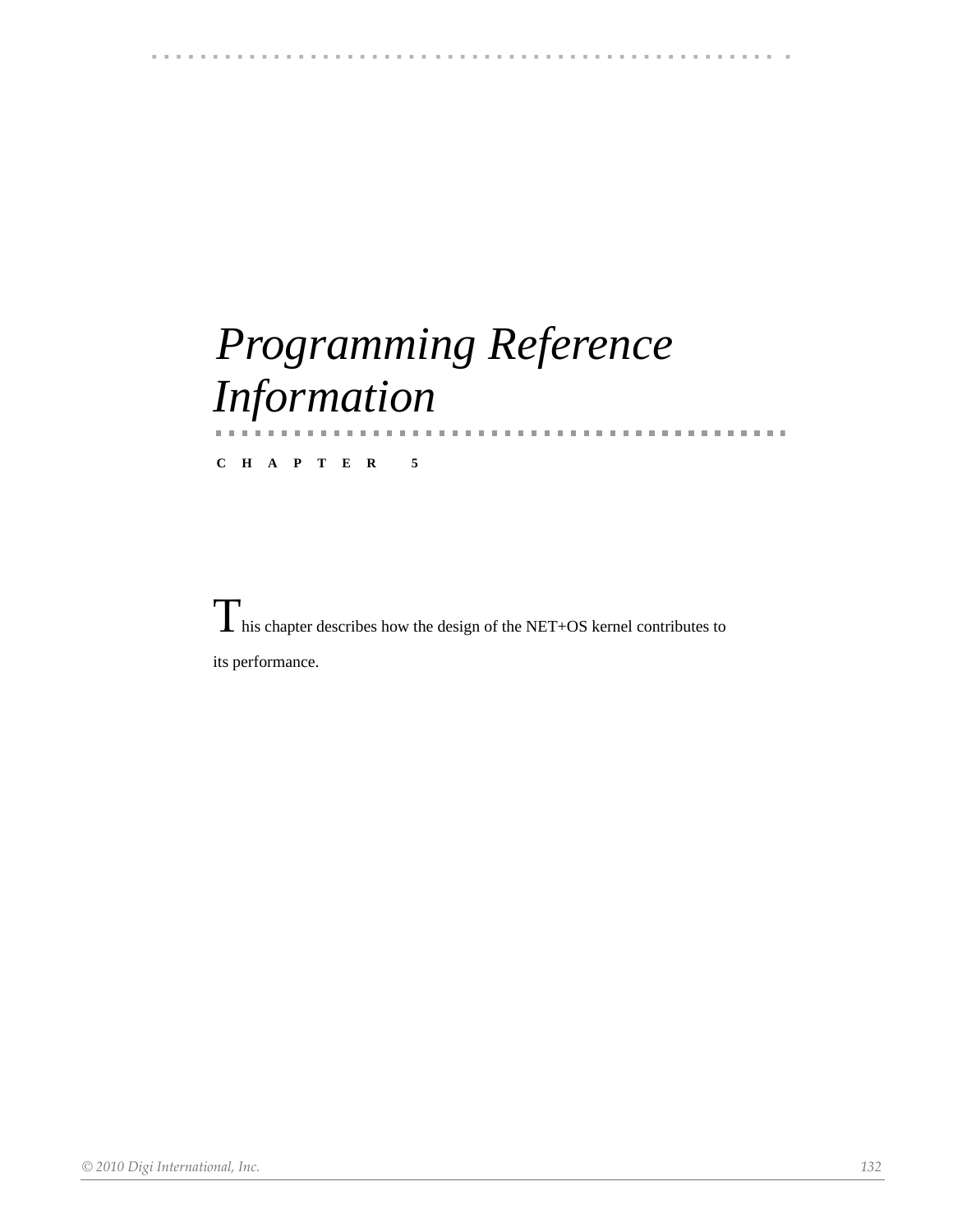NET+OS kernel constants

# **Listed alphabetically**

| TX 1 ULONG             | 1              |
|------------------------|----------------|
| TX 2 ULONG             | $\overline{2}$ |
| TX 4 ULONG             | $\overline{4}$ |
| TX_8_ULONG             | 8              |
| TX_16_ULONG            | 16             |
| TX_ACTIVATE_ERROR      | 0x0017         |
| TX AND                 | $\overline{2}$ |
| TX_AUTO_ACTIVATE       | 1              |
| TX AND CLEAR           | $\overline{3}$ |
| TX AUTO START          | 1              |
| TX_BLOCK_MEMORY        | 8              |
| TX_BYTE_MEMORY         | 9              |
| TX_CALLER_ERROR        | 0x0013         |
| TX_COMPLETED           | 1              |
| <b>TX DELETE ERROR</b> | 0x0011         |
| <b>TX DELETED</b>      | 0x0001         |
| TX_DONT_START          | 0              |
| TX_EVENT_FLAG          | $\overline{7}$ |
| <b>TX FALSE</b>        | $\overline{0}$ |
| <b>TX FILE</b>         | 11             |
| <b>TX_FOREVER</b>      | 1              |
| TX_GROUP_ERROR         | 0x0006         |
| <b>TX INHERIT</b>      | 1              |
| TX_INHERIT_ERROR       | 0x001F         |
| TX_IO_DRIVER           | 10             |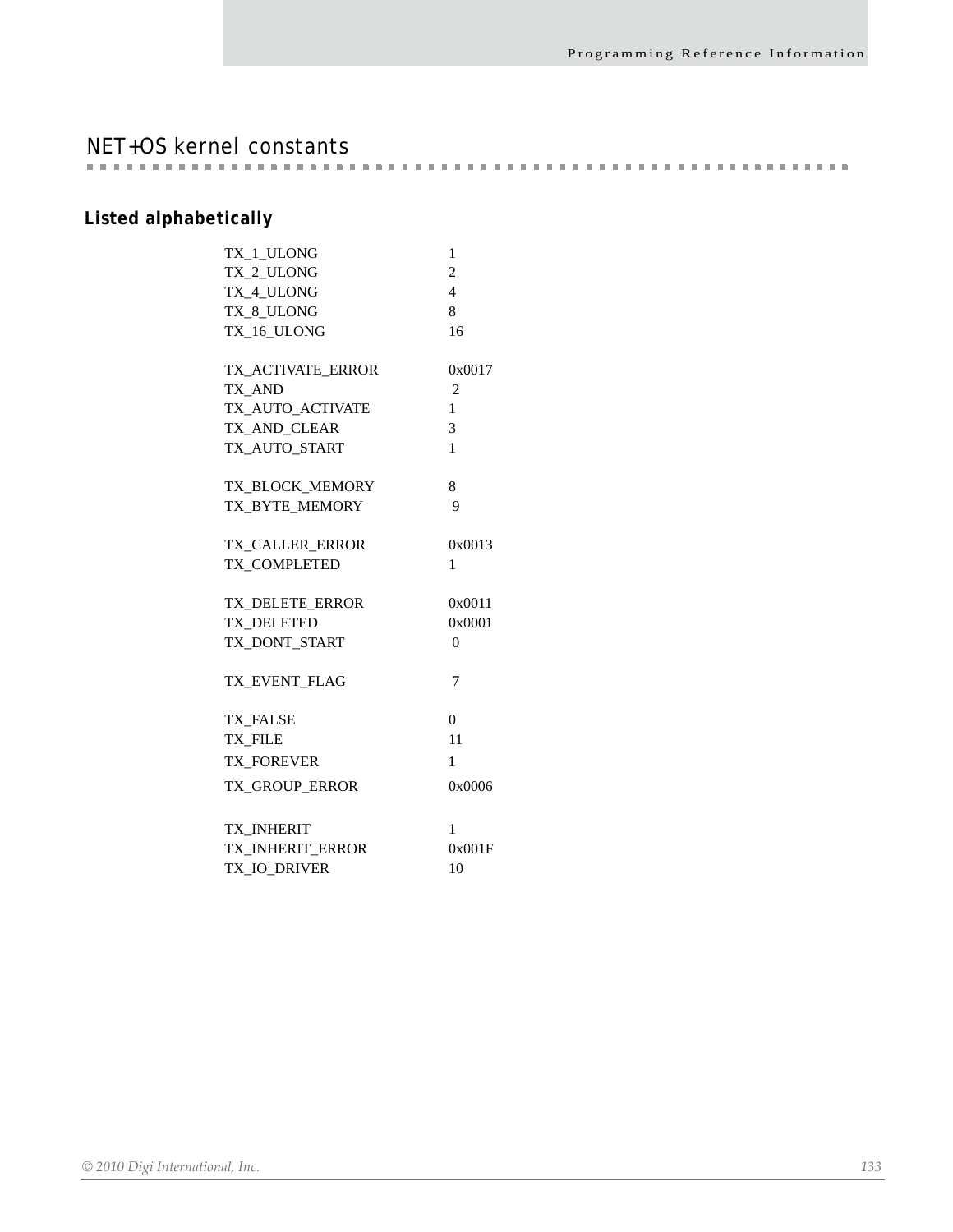| TX_MAX_PRIORITIES  | 32             |
|--------------------|----------------|
| TX_MUTEX_ERROR     | 0x001F         |
| TX MUTEX SUSP      | 13             |
|                    |                |
| TX NO ACTIVATE     | $\overline{0}$ |
| TX_NO_EVENTS       | 0x0007         |
| TX_NO_INHERIT      | 0              |
| TX NO INSTANCE     | 0x000D         |
| TX_NO_MEMORY       | 0x0010         |
| TX_NO_TIME_SLICE   | 0              |
| TX_NO_WAIT         | $\theta$       |
| TX_NOT_AVAILABLE   | 0x001D         |
| TX_NOT_OWNED       | 0x001E         |
| TX_NULL            | $\overline{0}$ |
| TX_OPTION_ERROR    | 0x0008         |
| TX OR              | 0              |
| TX OR CLEAR        | 1              |
|                    |                |
| TX_POOL_ERROR      | 0x0002         |
| TX PRIORITY ERROR  | 0x000F         |
| TX PTR ERROR       | 0x0003         |
| TX_QUEUE_EMPTY     | 0x000A         |
| TX_QUEUE_ERROR     | 0x0009         |
| TX_QUEUE_FULL      | 0x000B         |
| TX_QUEUE_SUSP      | 5              |
| <b>TX READY</b>    | $\theta$       |
| TX RESUME ERROR    | 0x0012         |
| TX_SEMAPHORE_ERROR | 0x000C         |
| TX SEMAPHORE SUSP  | 6              |
| TX_SIZE_ERROR      | 0x0005         |
| <b>TX SLEEP</b>    | 4              |
| TX_START_ERROR     | 0x0010         |
| TX_SUCCESS         | 0x0000         |
|                    |                |
| TX_SUSPEND_ERROR   | 0x0014         |
| TX_SUSPEND_LIFTED  | 0x0019         |
| TX_SUSPENDED       | 3              |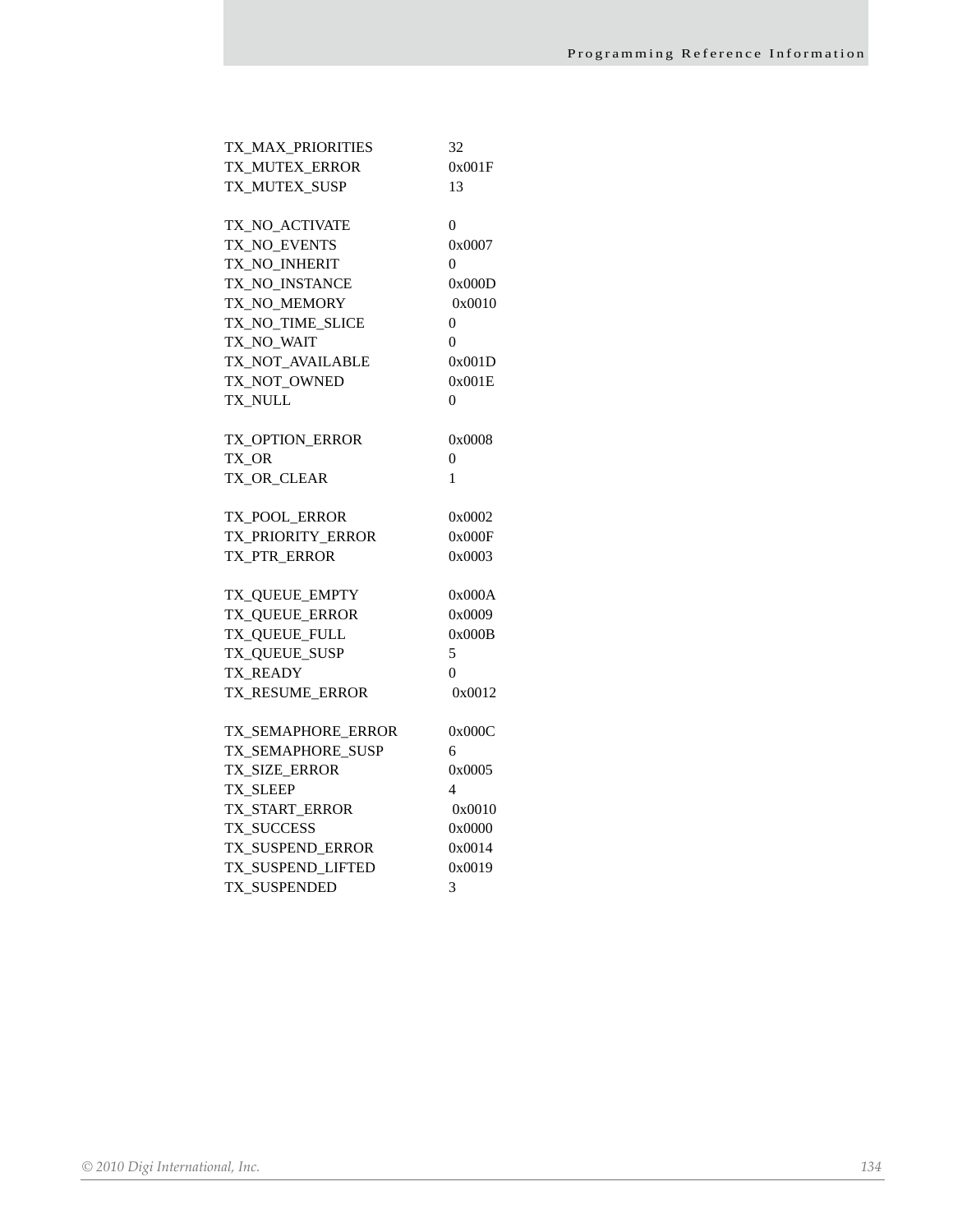| TX TCP IP              | 12                            |
|------------------------|-------------------------------|
| <b>TX TERMINATED</b>   | $\mathfrak{D}_{\mathfrak{p}}$ |
| TX THREAD ERROR        | 0x000E                        |
| <b>TX THRESH ERROR</b> | 0x0018                        |
| <b>TX TICK ERROR</b>   | 0x0016                        |
| <b>TX TIMER ERROR</b>  | 0x0015                        |
| <b>TX TRUE</b>         | 1                             |
| TX WAIT ABORT ERROR    | 0x001B                        |
| TX WAIT ABORTED        | 0x001A                        |
| TX WAIT ERROR          | 0x0004                        |
| TX WAIT FOREVER        | FFFFFF                        |

# **Listed by value**

| TX_DONT_START         | 0              |
|-----------------------|----------------|
| TX_FALSE              | $\theta$       |
| TX_NO_ACTIVATE        | $\theta$       |
| TX NO INHERIT         | 0              |
| TX_NO_TIME_SLICE      | $\theta$       |
| TX_NO_WAIT            | $\overline{0}$ |
| TX_NULL               | $\theta$       |
| TX_OR                 | $\theta$       |
| <b>TX READY</b>       | $\overline{0}$ |
| TX_SUCCESS            | 0x0000         |
| TX_1_ULONG            | 1              |
| TX AUTO ACTIVATE      | 1              |
| TX_AUTO_START         | 1              |
| <b>TX COMPLETED</b>   | 1              |
| <b>TX FOREVER</b>     | 1              |
| TX DELETED            | 0x0001         |
| TX_INHERIT            | 1              |
| TX OR CLEAR           | 1              |
| <b>TX TRUE</b>        | 1              |
| TX_2_ULONG            | $\overline{c}$ |
| TX_AND                | $\overline{2}$ |
| TX_POOL_ERROR         | 0x0002         |
| <b>TX TERMINATED</b>  | 2              |
| TX_AND_CLEAR          | 3              |
| TX_PTR_ERROR          | 0x0003         |
| TX_SUSPENDED          | 3              |
| TX 4 ULONG            | 4              |
| <b>TX SLEEP</b>       | 4              |
| TX_WAIT_ERROR         | 0x0004         |
| TX_QUEUE_SUSP         | 5              |
| TX_SIZE_ERROR         | 0x0005         |
| <b>TX GROUP ERROR</b> | 0x0006         |
| TX_SEMAPHORE_SUSP     | 6              |
| TX_EVENT_FLAG         | 7              |
|                       |                |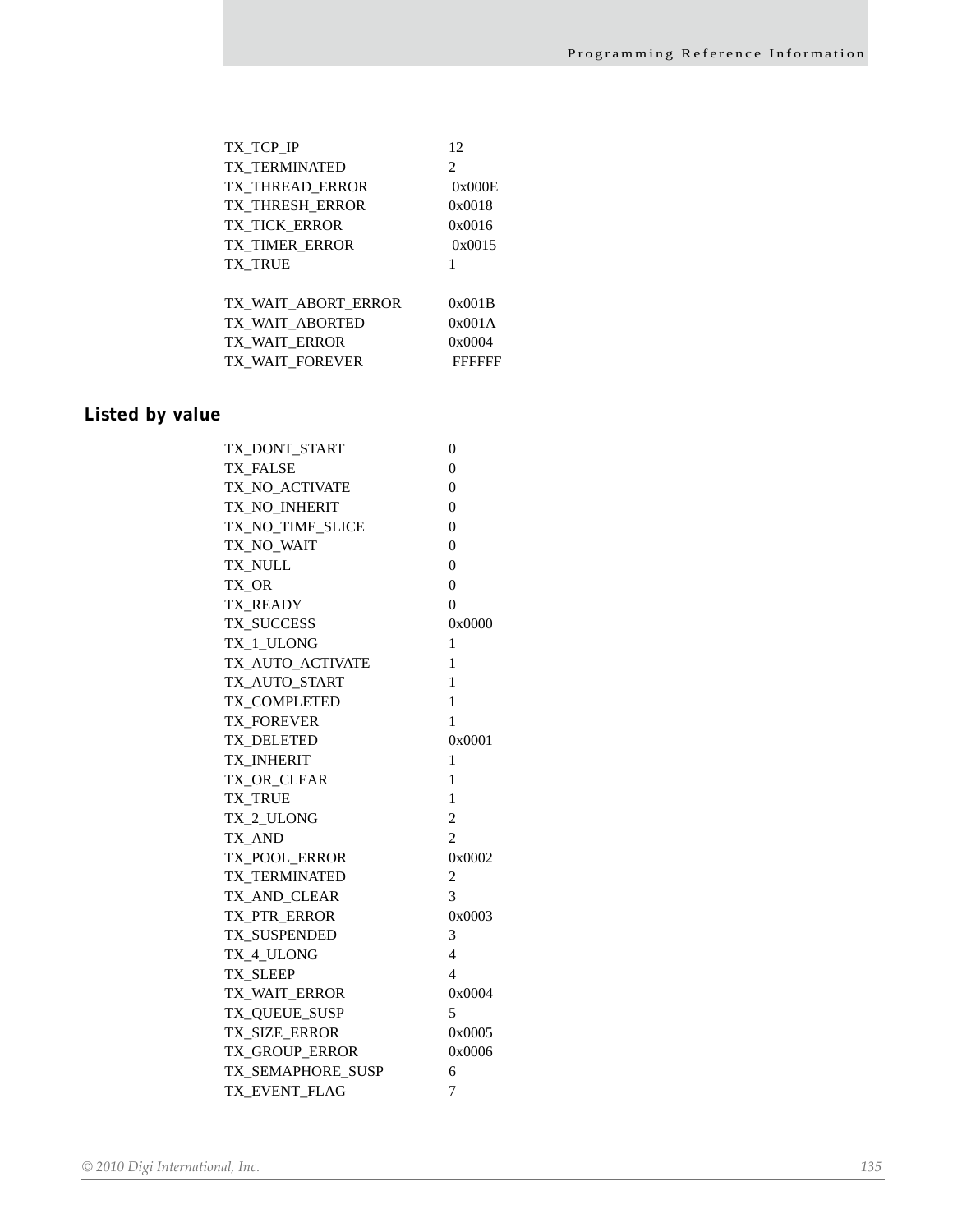| TX NO EVENTS        | 0x0007           |
|---------------------|------------------|
| TX_8_ULONG          | 8                |
| TX BLOCK MEMORY     | 8                |
| TX_OPTION_ERROR     | 0x0008           |
| TX_BYTE_MEMORY      | 9                |
| TX_QUEUE_ERROR      | 0x0009           |
| TX_IO_DRIVER        | 10               |
| TX_QUEUE_EMPTY      | 0x000A           |
| TX_FILE             | 11               |
| TX_QUEUE_FULL       | 0x000B           |
| TX SEMAPHORE ERROR  | 0x000C           |
| TX TCP IP           | 12               |
| TX_MUTEX_SUSP       | 13               |
| TX_NO_INSTANCE      | 0x000D           |
| TX_THREAD_ERROR     | 0x000E           |
| TX_PRIORITY_ERROR   | 0x000F           |
| TX_16_ULONG         | 6                |
| TX_START_ERROR      | 0x0010           |
| TX_NO_MEMORY        | 0x0010           |
| TX_DELETE_ERROR     | 0x0011           |
| TX_RESUME_ERROR     | 0x0012           |
| TX CALLER ERROR     | 0x0013           |
| TX SUSPEND ERROR    | 0x0014           |
| TX_TIMER_ERROR      | 0x0015           |
| TX_TICK_ERROR       | 0x0016           |
| TX_ACTIVATE_ERROR   | 0x0017           |
| TX_THRESH_ERROR     | 0x0018           |
| TX_SUSPEND_LIFTED   | 0X0019           |
| TX_WAIT_ABORTED     | 0x001A           |
| TX_WAIT_ABORT_ERROR | 0x001B           |
| TX MUTEX ERROR      | 0x001C           |
| TX NOT AVAILABLE    | 0x001D           |
| TX_NOT_OWNED        | 0x001E           |
| TX_INHERIT_ERROR    | 0x001F           |
| TX_MAX_PRIORITIES   | 32               |
| TX_WAIT_FOREVER     | <b>FFFFFFFFF</b> |

NET+OS kernel data types

# **TX\_INTERNAL\_TIMER\_STRUCT**

typedef struct TX\_INTERNAL\_TIMER\_STRUCT

| ٩      |  |
|--------|--|
| 9<br>× |  |

| ULONG | tx remaining ticks;               |
|-------|-----------------------------------|
| ULONG | tx re initialize ticks;           |
| VOID  | $(*tx_timeout_function)$ (ULONG); |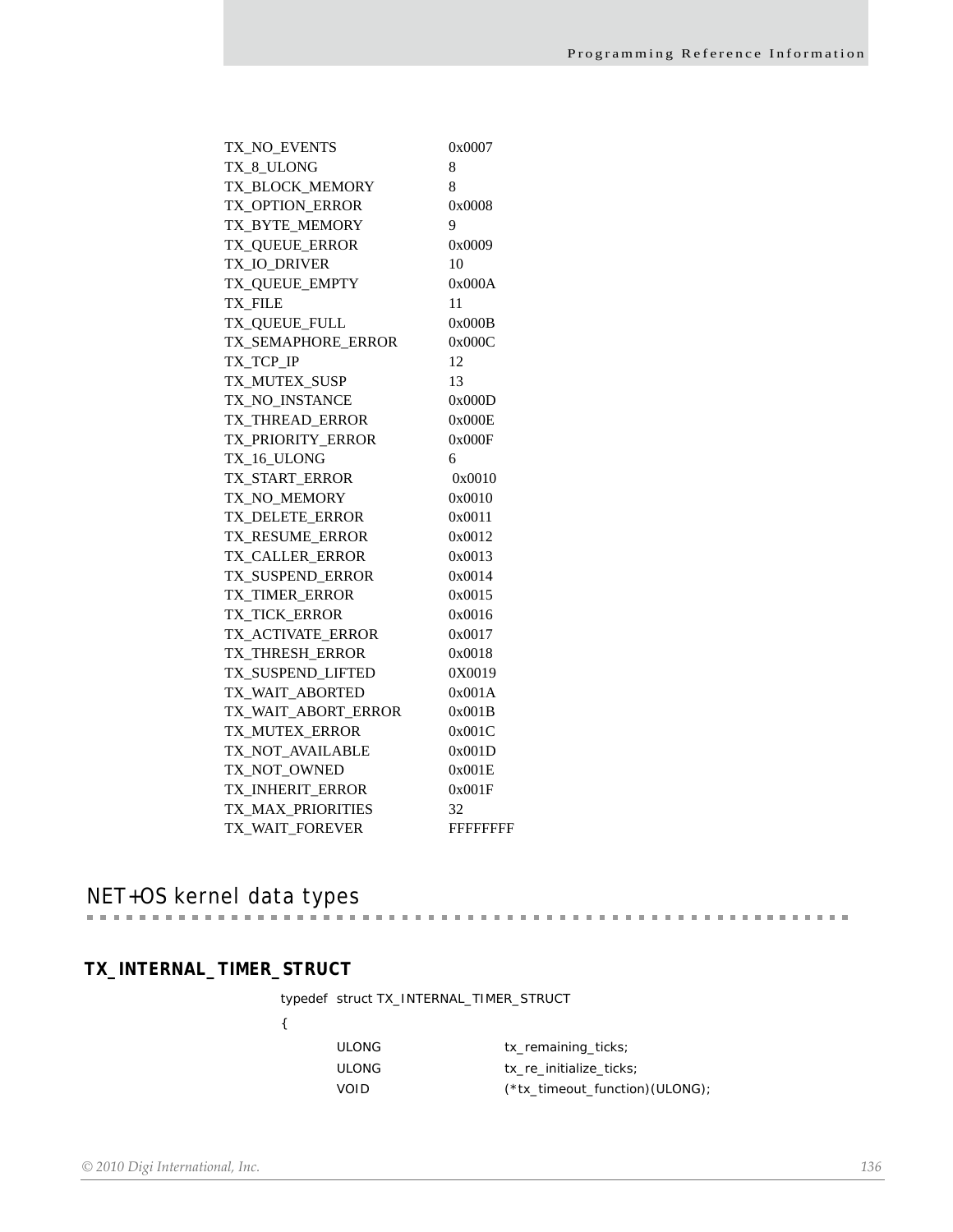ULONG tx\_timeout\_param; struct TX\_INTERNAL\_TIMER\_STRUCT

\*tx\_active\_next,

\*tx\_active\_previous;

struct TX\_INTERNAL\_TIMER\_STRUCT \*\*tx\_list\_head;

} TX\_INTERNAL\_TIMER;

# **TX\_TIMER\_STRUCT**

typedef struct TX\_TIMER\_STRUCT

| <b>ULONG</b>                                   | tx timer id;                |
|------------------------------------------------|-----------------------------|
| CHAR PTR                                       | tx timer name;              |
| TX INTERNAL TIMER                              | tx timer internal;          |
| struct TX TIMER STRUCT *tx timer created next, |                             |
|                                                | *tx_timer_created_previous; |

} TX\_TIMER;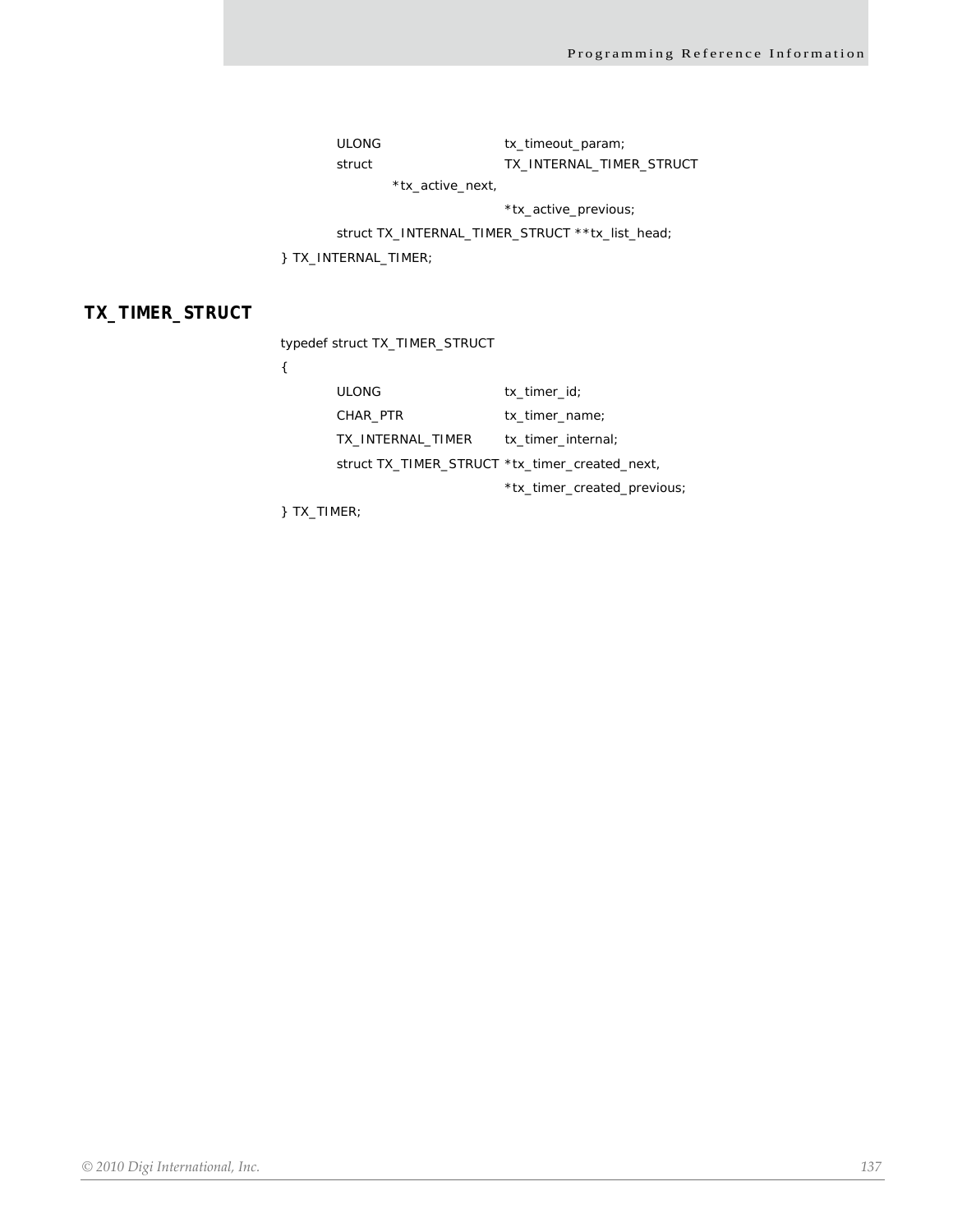# **TX\_QUEUE\_STRUCT**

typedef struct TX\_QUEUE\_STRUCT

{

| ULONG                   | tx_queue_id;                |                            |
|-------------------------|-----------------------------|----------------------------|
| CHAR PTR                | tx_queue_name;              |                            |
| UINT                    | tx_queue_message_size;      |                            |
| ULONG                   | tx_queue_capacity;          |                            |
| <b>ULONG</b>            | tx_queue_enqueued;          |                            |
| ULONG                   | tx_queue_available_storage; |                            |
| ULONG PTR               | $tx_$ queue_start;          |                            |
| ULONG PTR               | tx_queue_end;               |                            |
| ULONG PTR               | tx_queue_read;              |                            |
| ULONG_PTR               | tx_queue_write;             |                            |
| struct TX_THREAD_STRUCT |                             | *tx_queue_suspension_list; |
| ULONG                   |                             | tx_queue_suspended_count;  |
| struct TX QUEUE STRUCT  |                             |                            |

\*tx\_queue\_created\_next,

\*tx\_queue\_created\_previous;

} TX\_QUEUE;

# **TX\_THREAD\_STRUCT**

typedef struct TX\_THREAD\_STRUCT

| ULONG                                                    | tx_thread_id;              |  |
|----------------------------------------------------------|----------------------------|--|
| ULONG                                                    | tx_run_count;              |  |
| VOID_PTR                                                 | tx_stack_ptr;              |  |
| VOID_PTR                                                 | tx_stack_start;            |  |
| VOID_PTR                                                 | tx_stack_end;              |  |
| <b>ULONG</b>                                             | tx_stack_size;             |  |
| ULONG                                                    | tx_time_slice;             |  |
| ULONG                                                    | tx_new_time_slice;         |  |
| struct TX_THREAD_STRUCT *tx_ready_next,                  |                            |  |
| *tx_ready_previous;                                      |                            |  |
| TX_THREAD_PORT_EXTENSION /* See tx_port.h for details */ |                            |  |
| CHAR_PTR                                                 | tx_thread_name;            |  |
| UINT                                                     | $tx\_priority$             |  |
| UINT                                                     | tx_state;                  |  |
| UINT                                                     | tx_delayed_suspend;        |  |
| UINT                                                     | tx_suspending;             |  |
| UINT                                                     | tx_preempt_threshold;      |  |
| ULONG                                                    | tx_priority_bit;           |  |
| VOID                                                     | (*tx_thread_entry)(ULONG); |  |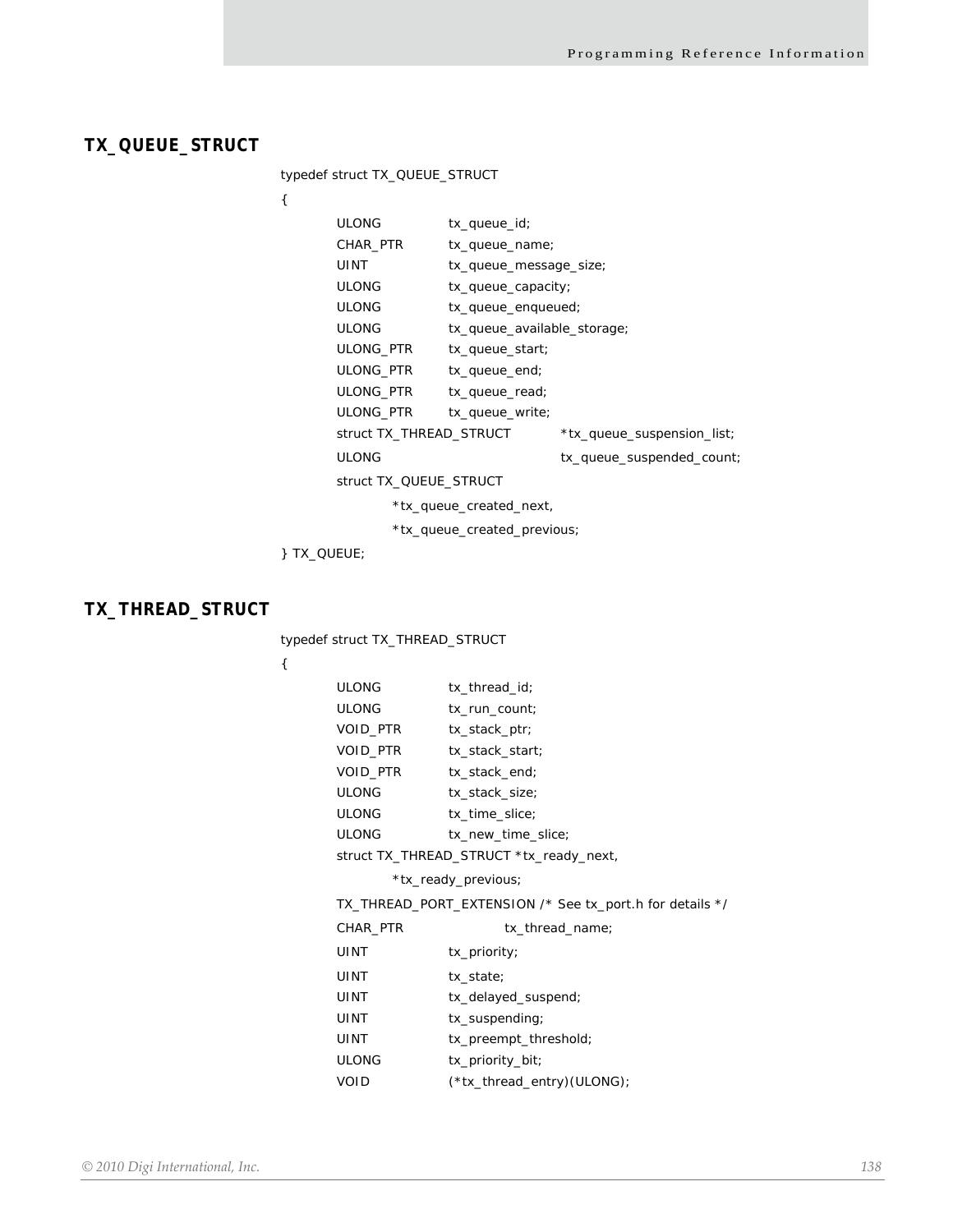| tx_entry_parameter;                         |  |  |
|---------------------------------------------|--|--|
| TX INTERNAL TIMER tx thread timer;          |  |  |
| (*tx_suspend_cleanup)                       |  |  |
| (struct TX THREAD STRUCT $*$ );             |  |  |
| tx_suspend_control_block;                   |  |  |
| struct TX_THREAD_STRUCT *tx_suspended_next, |  |  |
| *tx_suspended_previous;                     |  |  |
| tx_suspend_info;                            |  |  |
| tx_additional_suspend_info;                 |  |  |
| tx_suspend_option;                          |  |  |
| tx_suspend_status;                          |  |  |
| struct TX_THREAD_STRUCT *tx_created_next,   |  |  |
| *tx_created_previous;                       |  |  |
| VOID_PTR tx_filex_ptr;                      |  |  |
| TX THREAD;                                  |  |  |
|                                             |  |  |

# **TX\_SEMAPHORE\_STRUCT**

typedef struct TX\_SEMAPHORE\_STRUCT

```
{
```

| <b>ULONG</b>                                           | tx_semaphore_id;              |  |
|--------------------------------------------------------|-------------------------------|--|
| CHAR PTR                                               | tx_semaphore_name;            |  |
| <b>ULONG</b>                                           | tx_semaphore_count;           |  |
| struct TX_THREAD_STRUCT *tx_semaphore_suspension_list; |                               |  |
| <b>ULONG</b>                                           | tx_semaphore_suspended_count; |  |
| struct TX_SEMAPHORE_STRUCT *tx_semaphore_created_next, |                               |  |
| *tx_semaphore_created_previous;                        |                               |  |

} TX\_SEMAPHORE;

# **TX\_EVENT\_FLAGS\_GROUP\_STRUCT**

typedef struct TX\_EVENT\_FLAGS\_GROUP\_STRUCT

| <b>ULONG</b>                                                | tx_event_flags_id;           |                                 |
|-------------------------------------------------------------|------------------------------|---------------------------------|
| CHAR PTR                                                    | tx_event_flags_name;         |                                 |
| <b>ULONG</b>                                                | tx_event_flags_current;      |                                 |
| UINT                                                        | tx_event_flags_reset_search; |                                 |
| struct TX_THREAD_STRUCT<br>*tx_event_flags_suspension_list; |                              |                                 |
| <b>ULONG</b>                                                |                              | tx_event_flags_suspended_count; |
| struct TX EVENT FLAGS GROUP STRUCT                          |                              |                                 |
| *tx_event_flags_created_next,                               |                              |                                 |
| *tx_event_flags_created_previous;                           |                              |                                 |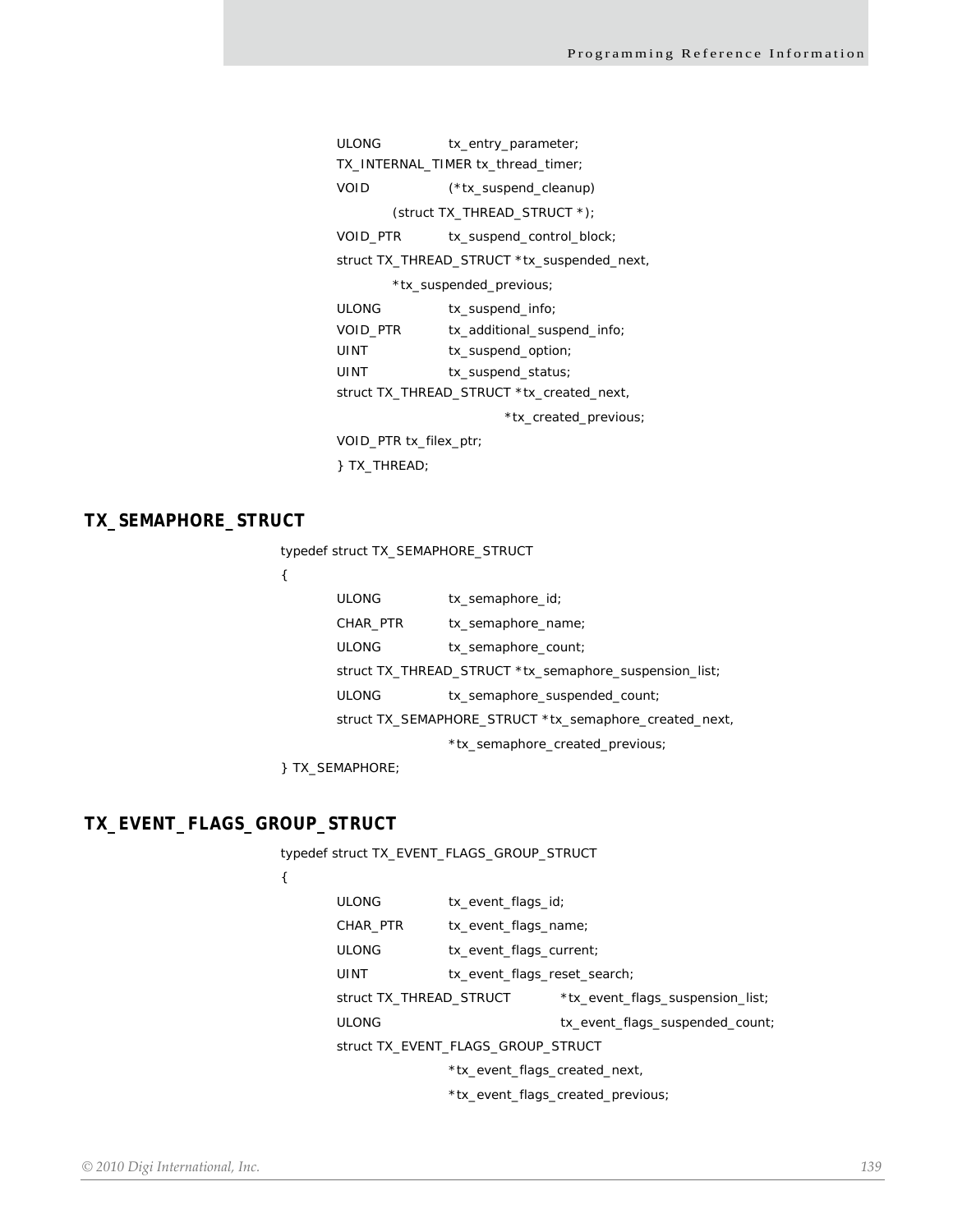} TX\_EVENT\_FLAGS\_GROUP;

# **TX\_BLOCK\_POOL\_STRUCT**

typedef struct TX\_BLOCK\_POOL\_STRUCT

{

| <b>ULONG</b>                | tx_block_pool_id;                                      |
|-----------------------------|--------------------------------------------------------|
| CHAR_PTR                    | tx_block_pool_name;                                    |
| <b>ULONG</b>                | tx_block_pool_available;                               |
| <b>ULONG</b>                | tx_block_pool_total;                                   |
| CHAR_PTR                    | tx_block_pool_available_list;                          |
| CHAR_PTR                    | tx_block_pool_start;                                   |
| <b>ULONG</b>                | tx_block_pool_size;                                    |
| <b>ULONG</b>                | tx_block_pool_block_size;                              |
|                             | struct TX_THREAD_STRUCT*tx_block_pool_suspension_list; |
| <b>ULONG</b>                | tx_block_pool_suspended_count;                         |
| struct TX BLOCK POOL STRUCT |                                                        |
|                             | *tx_block_pool_created_next,                           |
|                             | *tx_block_pool_created_previous;                       |
| TX BLOCK POOL;              |                                                        |

# **TX\_BYTE\_POOL\_STRUCT**

typedef struct TX\_BYTE\_POOL\_STRUCT

{

| <b>ULONG</b>                                           | tx_byte_pool_id;        |  |
|--------------------------------------------------------|-------------------------|--|
| CHAR_PTR                                               | tx_byte_pool_name;      |  |
| <b>ULONG</b>                                           | tx_byte_pool_available; |  |
| <b>ULONG</b>                                           | tx_byte_pool_fragments; |  |
| CHAR PTR                                               | tx_byte_pool_list;      |  |
| CHAR PTR                                               | tx_byte_pool_search;    |  |
| CHAR_PTR                                               | tx_byte_pool_start;     |  |
| <b>ULONG</b>                                           | tx_byte_pool_size;      |  |
| struct TX_THREAD_STRUCT*tx_byte_pool_owner;            |                         |  |
| struct TX_THREAD_STRUCT*tx_byte_pool_suspension_list;  |                         |  |
| <b>ULONG</b><br>tx_byte_pool_suspended_count;          |                         |  |
| struct TX_BYTE_POOL_STRUCT *tx_byte_pool_created_next, |                         |  |
| *tx_byte_pool_created_previous;                        |                         |  |

} TX\_BYTE\_POOL;